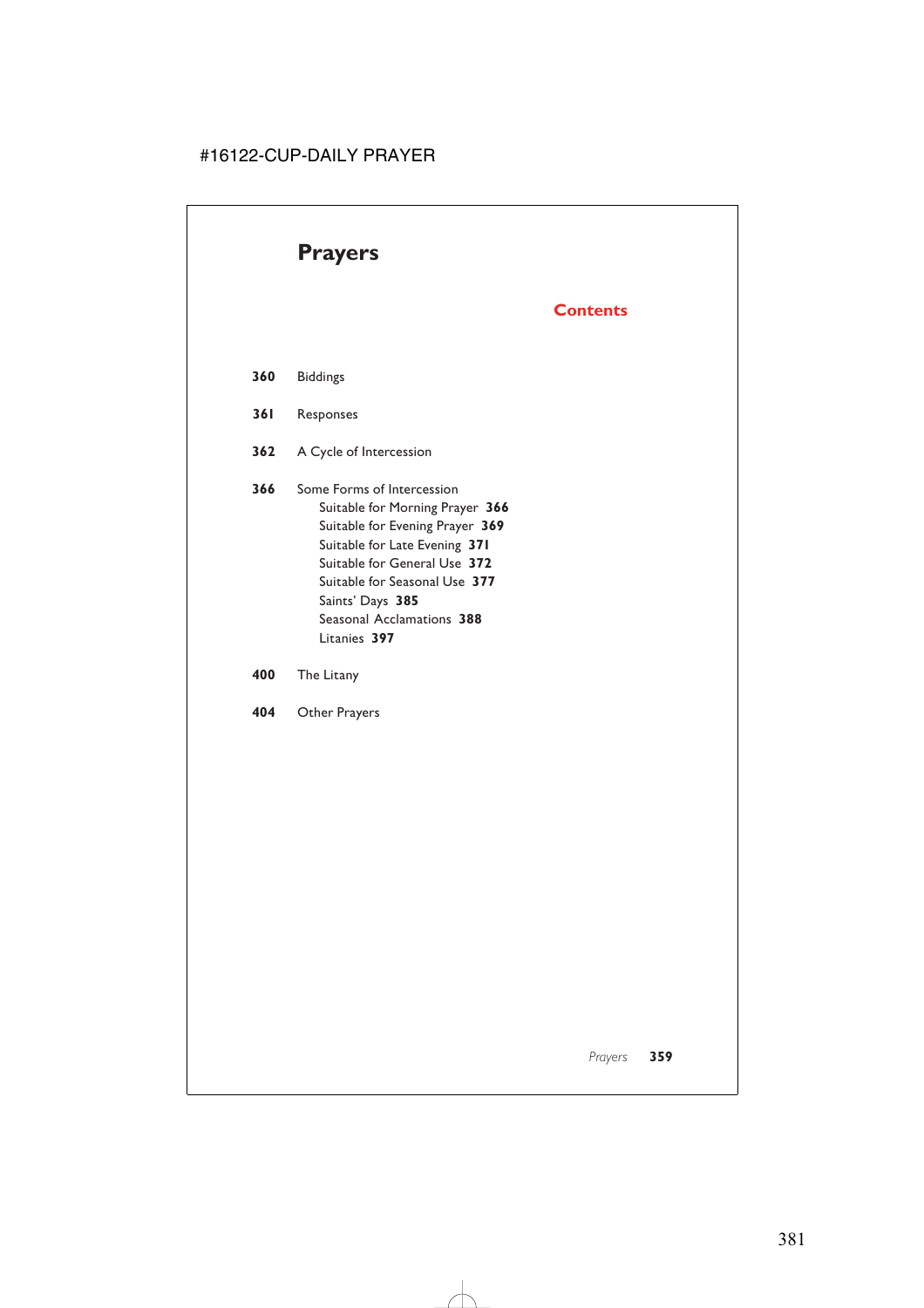# **Prayers**

# *¶ Biddings*

#### *One of these sentences may be used to introduce intercessions*

Let us pray for the Church and for the world, [and let us thank God for his goodness].

In the power of the Spirit and in union with Christ, let us pray to the Father.

From the rising of the sun to its setting, let us pray to the Lord.

Let us pray to the Father. *The chosen versicle and response follow.*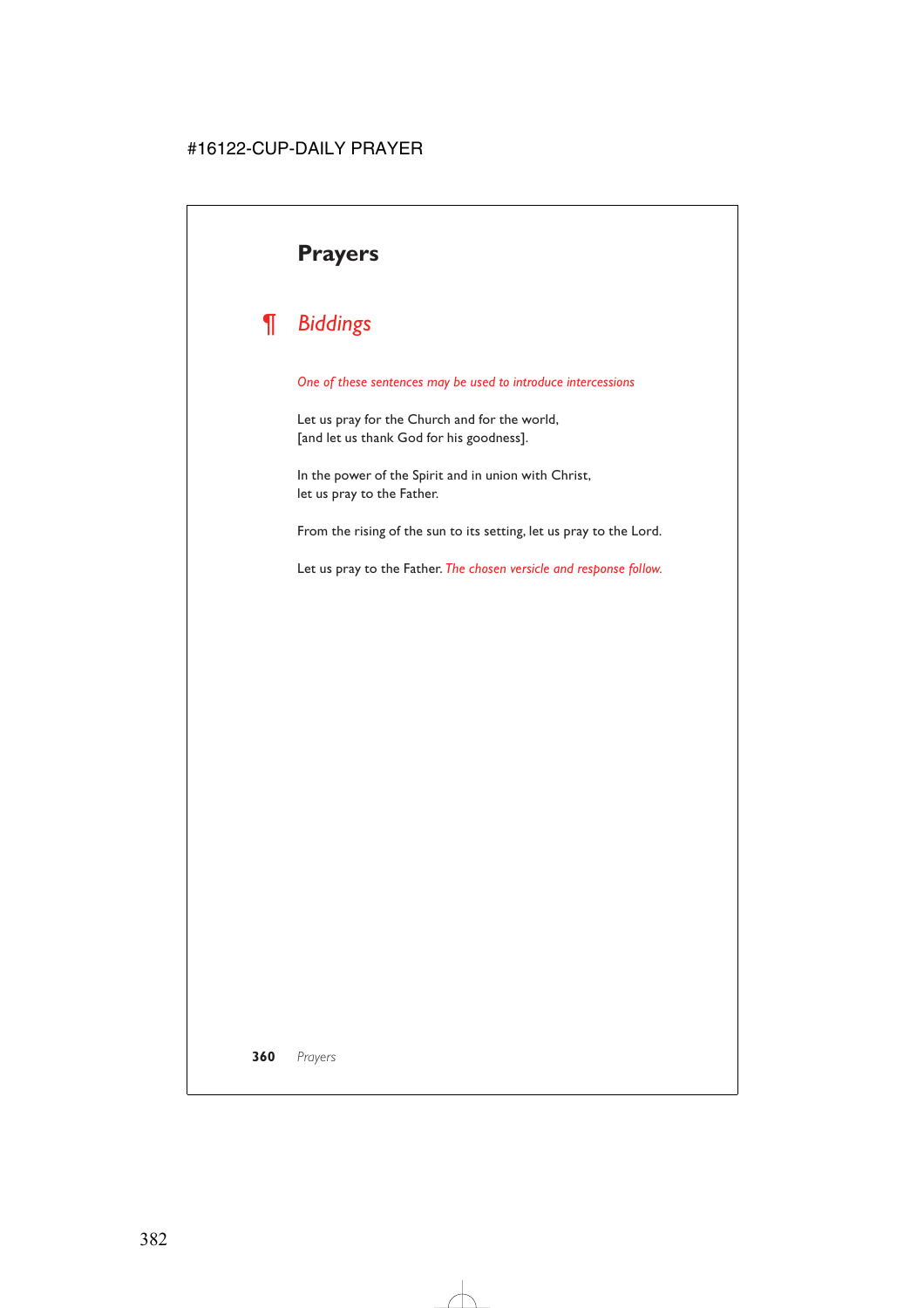

### *One of these responses may be used in a set of prayers*

# *General*

Lord, in your mercy

*All* **hear our prayer.**

Lord, hear us.

*All* **Lord, graciously hear us.**

God of love

### *All* **hear our prayer.**

Father of all

### *All* **hear your children's prayer.**

In faith we pray

### *All* **we pray to you our God.**

Lord, meet us in the silence

### *All* **and hear our prayer.**

### *In seasons*

Father of life

*All* **make known your glory.**

Lord, revealed in the world

*All* **hear our prayer.**

Lord, we come to the cross

*All* **in your mercy, hear us.**

Lord of life

*All* **in your mercy, hear us.**

Father, Lord of creation

*All* **in your mercy, hear us.**

As we pray to the Father

*All* **Lord, send your Spirit.**

Father, by your Spirit

*All* **bring in your kingdom.**

Your kingdom come

*All* **your will be done.**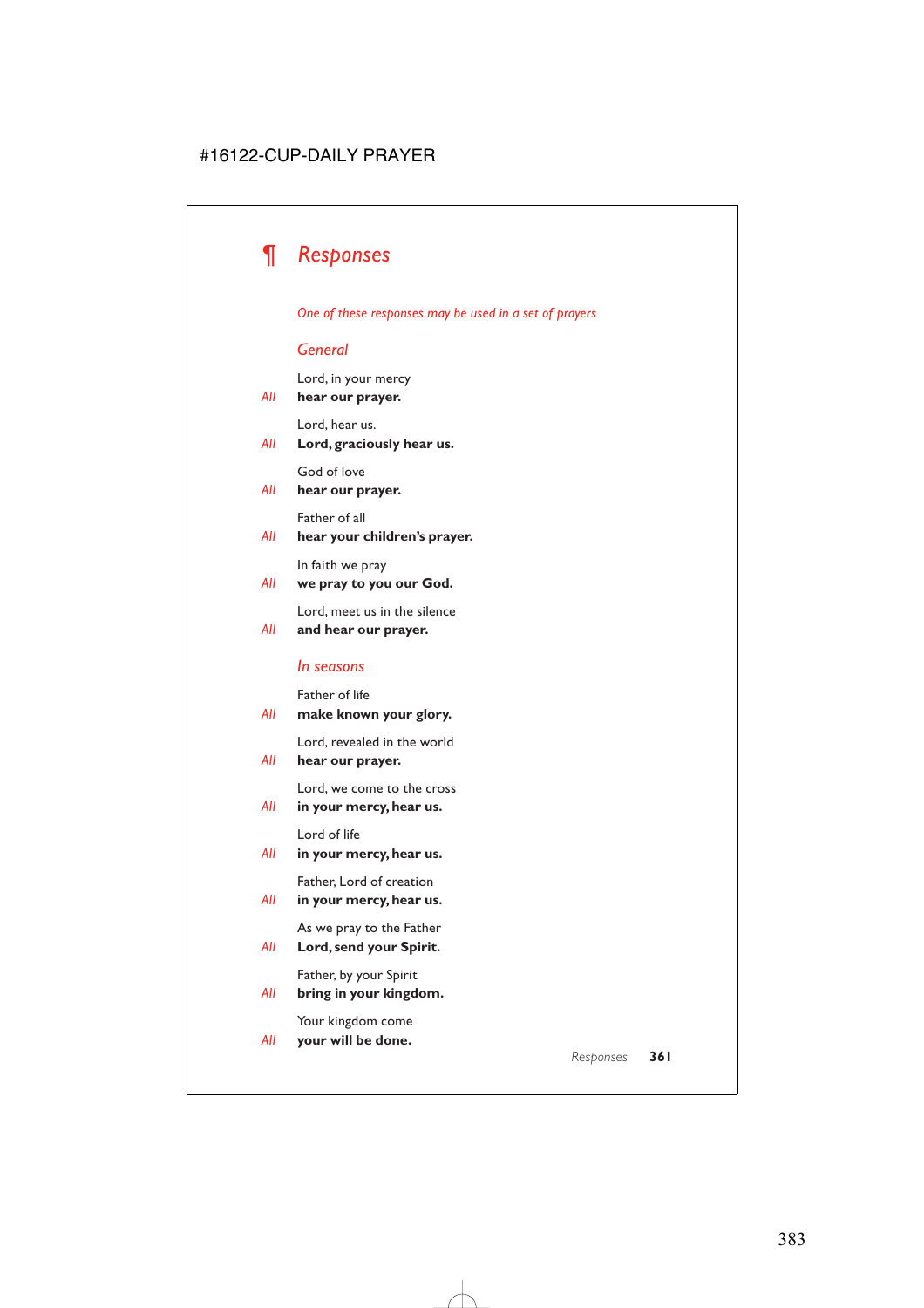# *¶ A Cycle of Intercession*

*Prayers may include the following concerns if it is desired to pray for different topics through the week or through the seasons.*

# *In Ordinary Time*

# *Every day*

- $\P$  In the morning: the day and its tasks; the world and its needs; the Church and her life
- ¶ In the evening: peace; individuals and their needs

### *Sunday*

- **The universal Church**
- **Fig.** Bishops, synods and all who lead the Church
- ¶ The leaders of the nations
- **The natural world and the resources of the earth**
- **T** All who are in any kind of need

### *Monday*

- **The media and the arts**
- ¶ Farming and fishing
- ¶ Commerce and industry
- ¶ Those whose work is unfulfilling, stressful or fraught with danger
- ¶ All who are unemployed

### *Tuesday*

- **T** All who are sick in body, mind or spirit
- **T** Those in the midst of famine or disaster
- ¶ Victims of abuse and violence, intolerance and prejudice
- **T** Those who are bereaved
- ¶ All who work in the medical and healing professions

### *Wednesday*

- ¶ The social services
- ¶ All who work in the criminal justice system
- **T** Victims and perpetrators of crime
- ¶ The work of aid agencies throughout the world
- **T** Those living in poverty or under oppression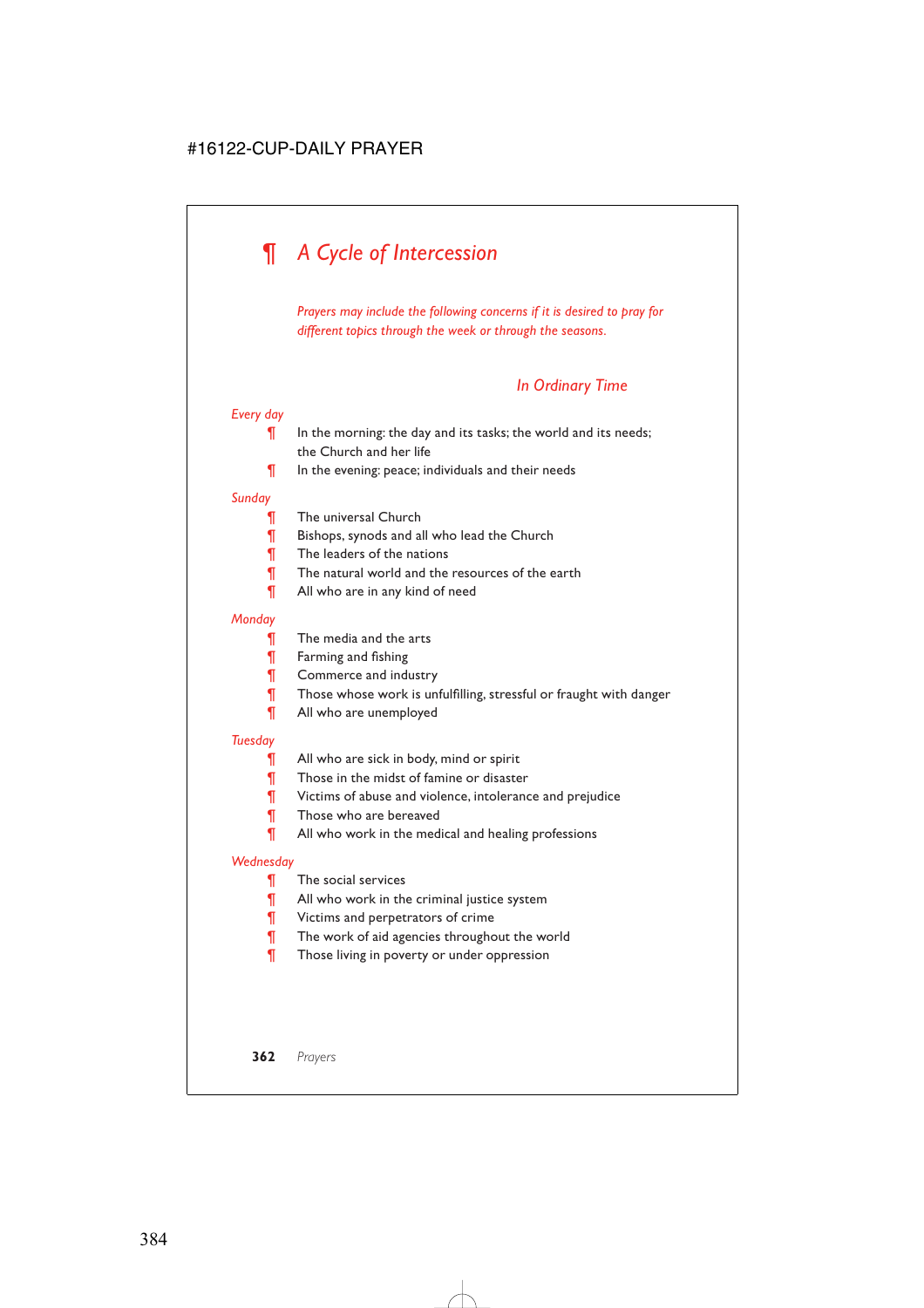# *Thursday*

- **[444]** Local government, community leaders
- ¶ All who provide local services
- **T** Those who work with young or elderly people
- **T** Schools, colleges and universities
- **T** Emergency and rescue organizations

### *Friday*

- **T** The Queen, members of parliament and the armed forces
- **T** Peace and justice in the world
- **T** Those who work for reconciliation
- ¶ All whose lives are devastated by war and civil strife
- ¶ Prisoners, refugees and homeless people

# *Saturday*

- ¶ Our homes, families, friends and all whom we love
- **T** Those whose time is spent caring for others
- **T** Those who are close to death
- **Those who have lost hope**
- ¶ The worship of the Church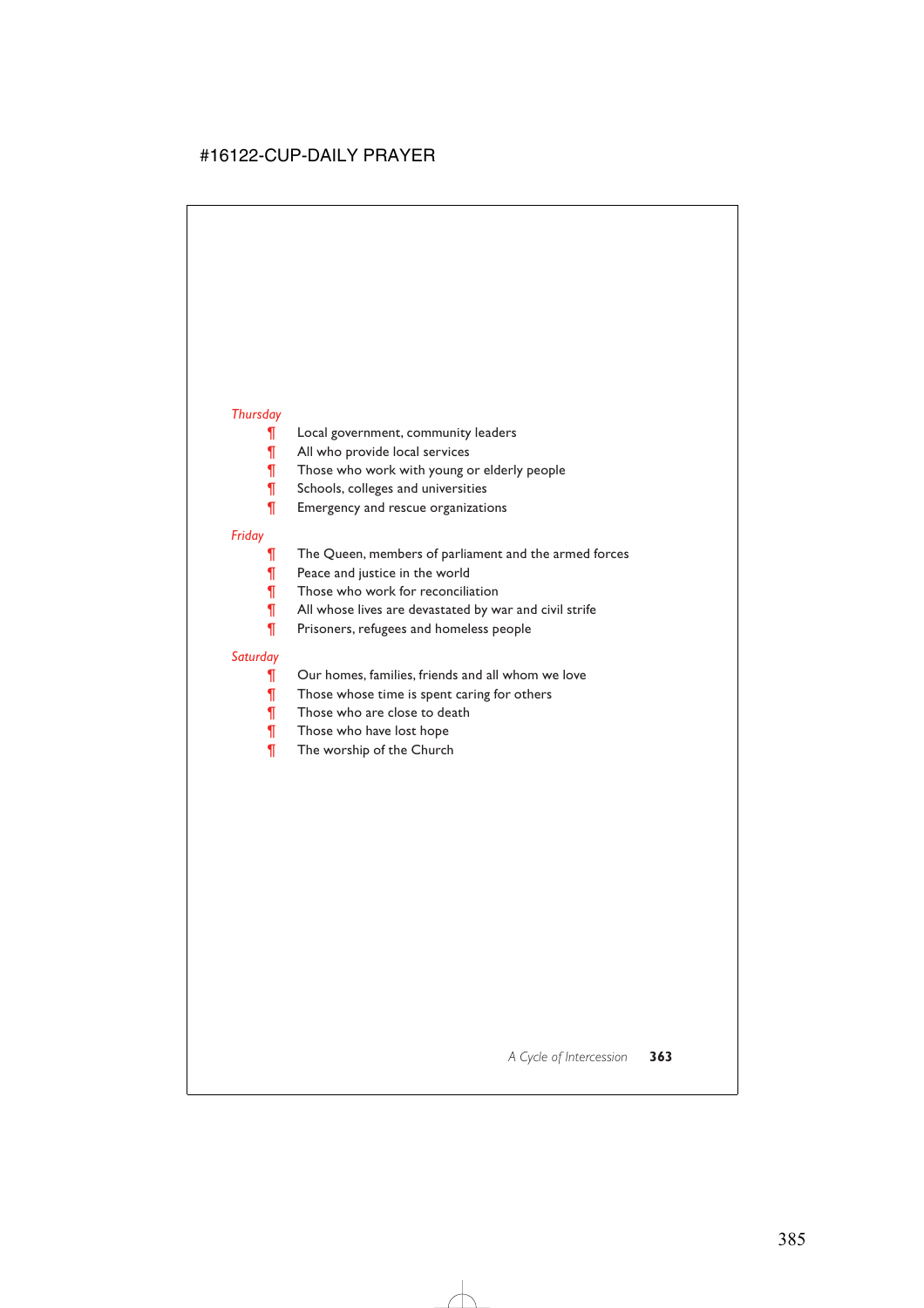# *In Seasonal Time*

# *Every day*

- $\P$  In the morning: the day and its tasks; the world and its needs; the Church and her life
- ¶ In the evening: peace; individuals and their needs

### *Advent*

- **The Church, that she may be ready for the coming of Christ**
- ¶ The leaders of the Church
- **The nations, that they may be subject to the rule of God**
- **T** Those who are working for justice in the world
- **The broken, that they may find God's healing**

# *Christmas*

- **The Church, especially in places of conflict**
- ¶ The Holy Land, for peace with justice, and reconciliation
- **T** Refugees and asylum seekers
- ¶ Homeless people
- ¶ Families with young children

# *Epiphany*

- ¶ The unity of the Church
- ¶ The peace of the world
- ¶ The healing of the sick
- ¶ The revelation of Christ to those from whom his glory is hidden
- ¶ All who travel

### *Lent*

- **T** Those preparing for baptism and confirmation
- **T** Those serving through leadership
- ¶ Those looking for forgiveness
- ¶ Those misled by the false gods of this present age
- ¶ All who are hungry

# *Passiontide*

- **The persecuted Church**
- ¶ The oppressed peoples of the world
- ¶ All who are lonely
- ¶ All who are near to death
- ¶ All who are facing loss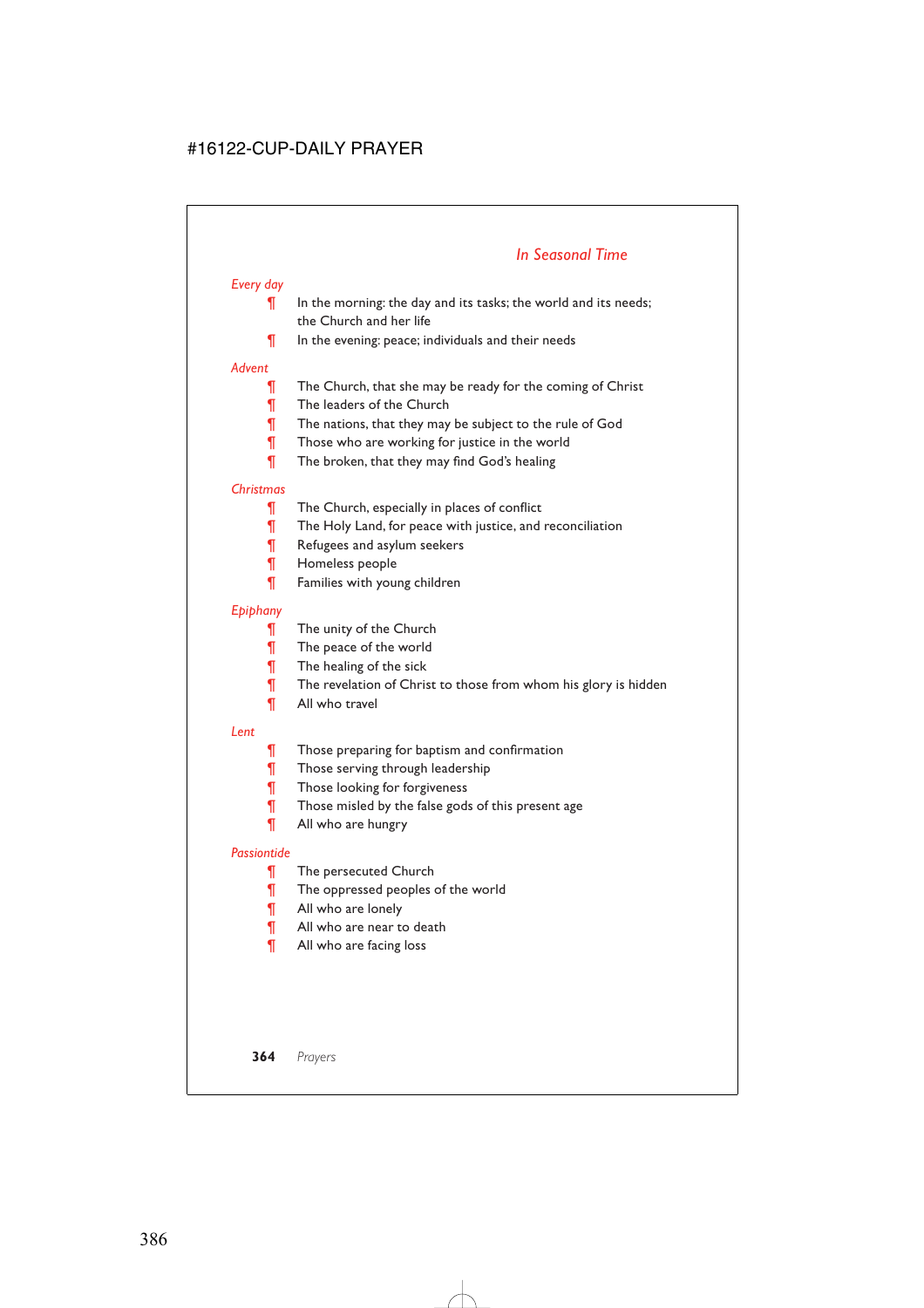### *Easter*

- **T** The people of God, that they may proclaim the risen Lord
- **T** God's creation, that the peoples of the earth may meet their responsibility to care
- **T** Those in despair and darkness, that they may find the hope and light of Christ
- **T** Those in fear of death, that they may find faith through the resurrection
- ¶ Prisoners and captives

### *Ascension until Pentecost*

- **T** God's royal priesthood, for empowerment by the Spirit
- **T** Those who wait on God, that they may find renewal
- ¶ All people, that they may acknowledge the kingdom of the ascended Christ
- ¶ The earth, for productivity and for fruitful harvests
- ¶ All who are struggling with broken relationships

### *All Saints until Advent*

- ¶ The saints on earth, that they may live as citizens of heaven
- ¶ All people, that they may hear and believe the word of God
- **T** All who fear the winter months
- **T** All sovereigns and political leaders, that they may imitate the righteous rule of Christ
- **T** All who grieve or wait with the dying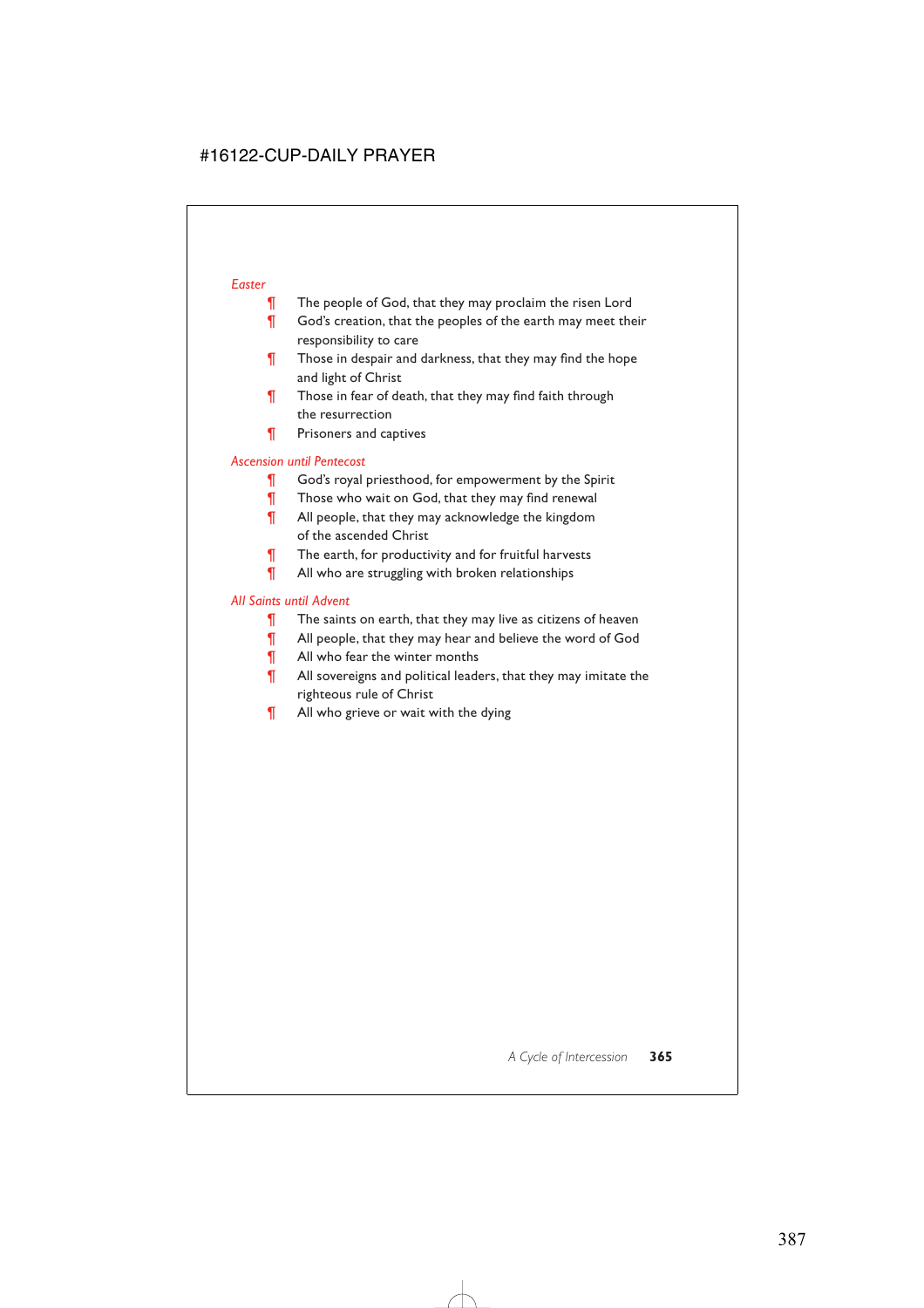# *¶ Some Forms of Intercession*

*Some or all parts of these forms of intercession may be used, as occasion demands. Specific petitions may be added, or silence may be kept, at suitable points.*

# **Suitable for Morning Prayer**

#### **1**

That this day may be holy, good and joyful:

### *All* **we pray to you, O Lord.**

That we may offer to you our worship and our work:

# *All* **we pray to you, O Lord.**

That we may strive for the well-being of all creation:

### *All* **we pray to you, O Lord.**

That in the pleasures and pains of life, we may know the love of Christ and be thankful:

### *All* **we pray to you, O Lord.**

That we may be bound together by your Holy Spirit, in communion with [*N* and with] all your saints, entrusting one another and all our life to Christ:

### *All* **we pray to you, O Lord.**

Let us commend ourselves, and all for whom we pray, to the mercy and protection of God.

*Open prayer may be offered and silence is kept.*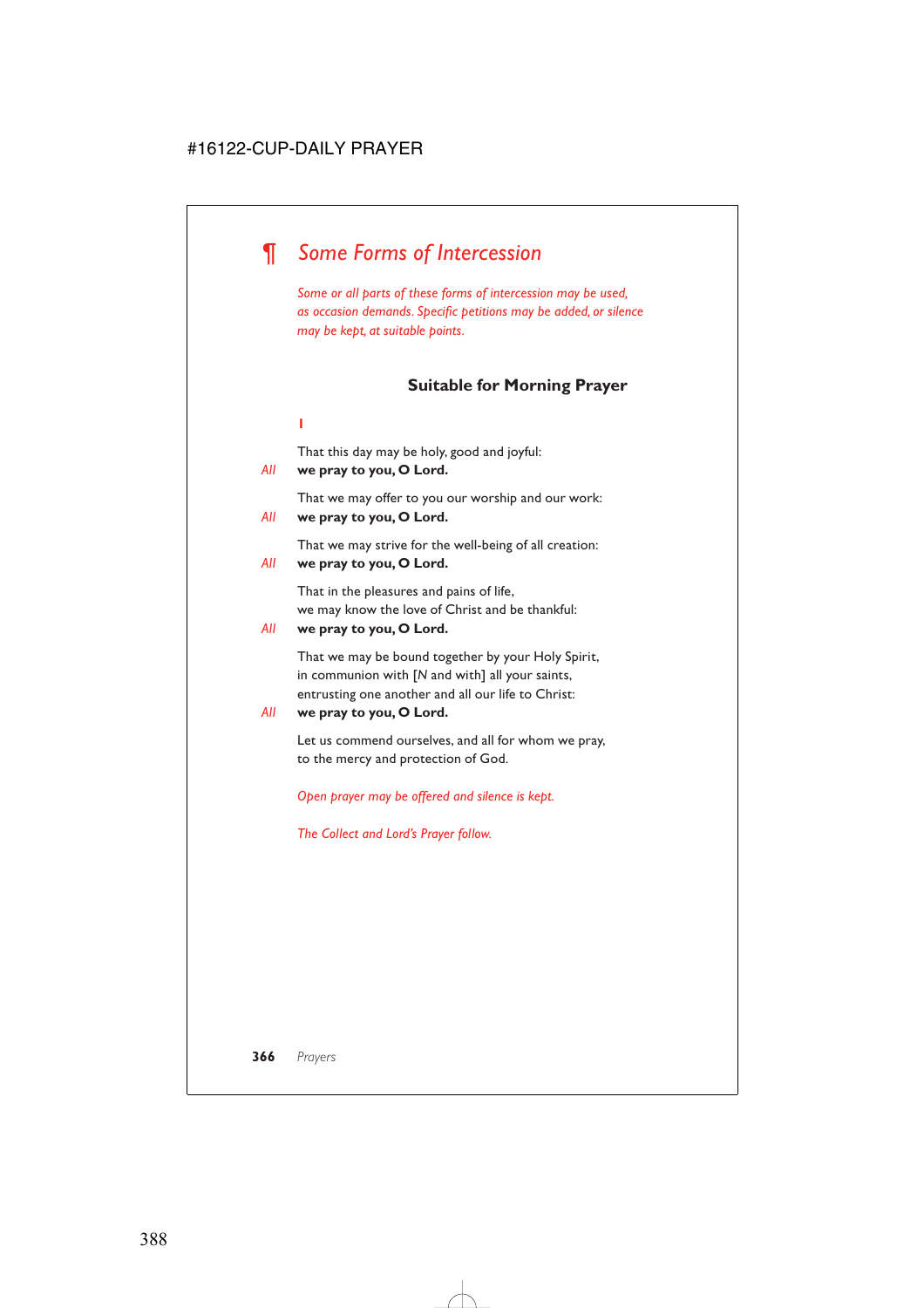That this and all our days may be full of your praise:

# *All* **we pray to you, O Lord.**

That you will keep us this day without sin:

# *All* **we pray to you, O Lord.**

That we may walk before you in the paths of righteousness and peace:

```
All we pray to you, O Lord.
```
That you will bless your people and lift them up for ever:

```
All we pray to you, O Lord.
```
That you will guide and protect us by your Holy Spirit and bring us with your saints to glory everlasting:

# *All* **we pray to you, O Lord.**

Let us commend ourselves, and all for whom we pray, to the mercy and protection of God.

*Open prayer may be offered and silence is kept.*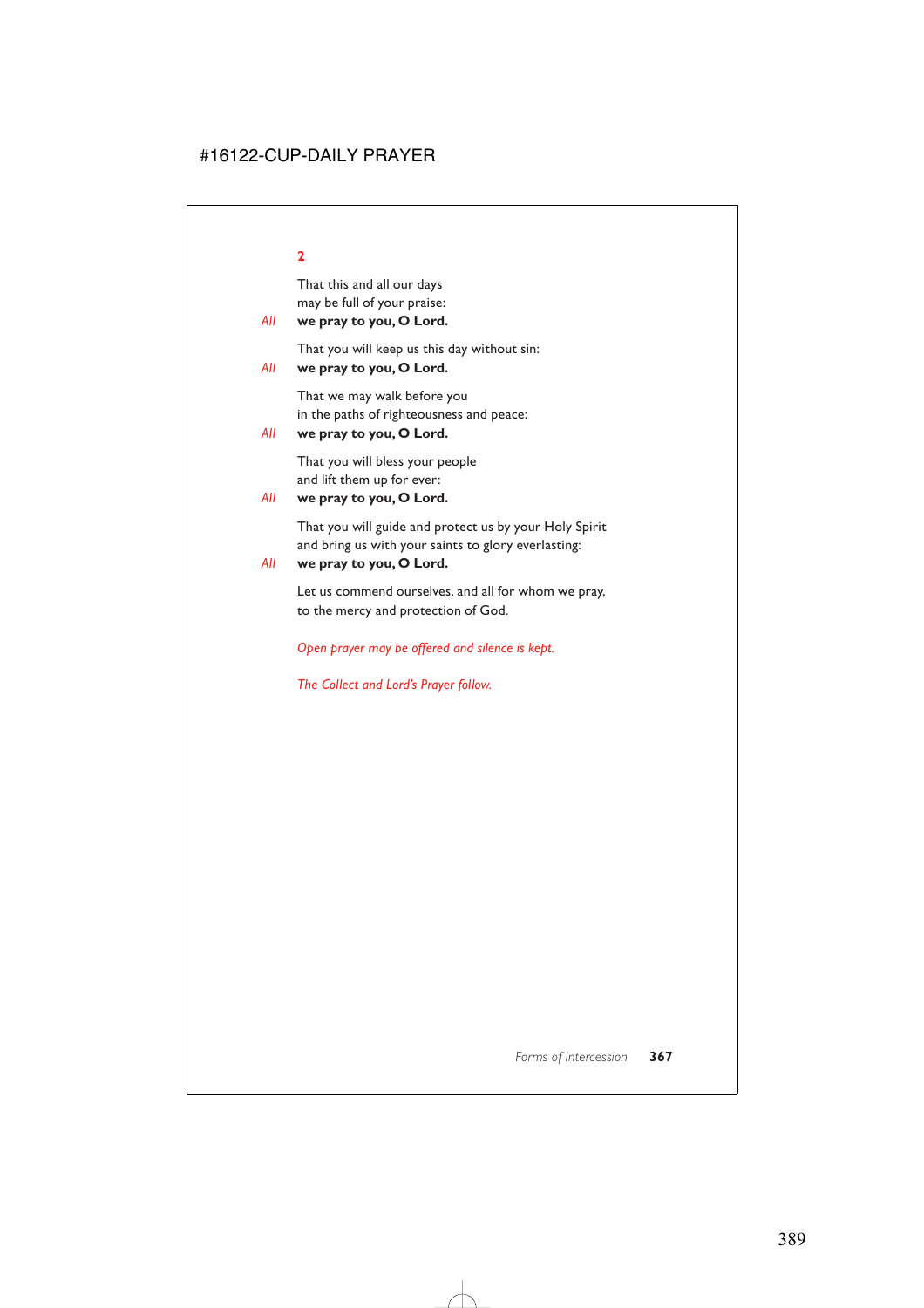We pray for God's grace. Lord, receive our praise

# *All* **and hear our prayer.**

Lord God, through your grace we are your people: through your Son you have redeemed us; in your Spirit you have made us your own.

We pray for … (*the Church*) Make our hearts respond to your love. Lord, receive our praise

### *All* **and hear our prayer.**

We pray for … (*the world*) Make our lives bear witness to your glory in the world. Lord, receive our praise

### *All* **and hear our prayer.**

We pray for … (*the sick and those in need*) Make our wills eager to obey, and our hands ready to heal. Lord, receive our praise

### *All* **and hear our prayer.**

We give you thanks for … Make our voices one with all your people in heaven and on earth.

*Open prayer may be offered and silence is kept.*

*The Collect and Lord's Prayer follow.*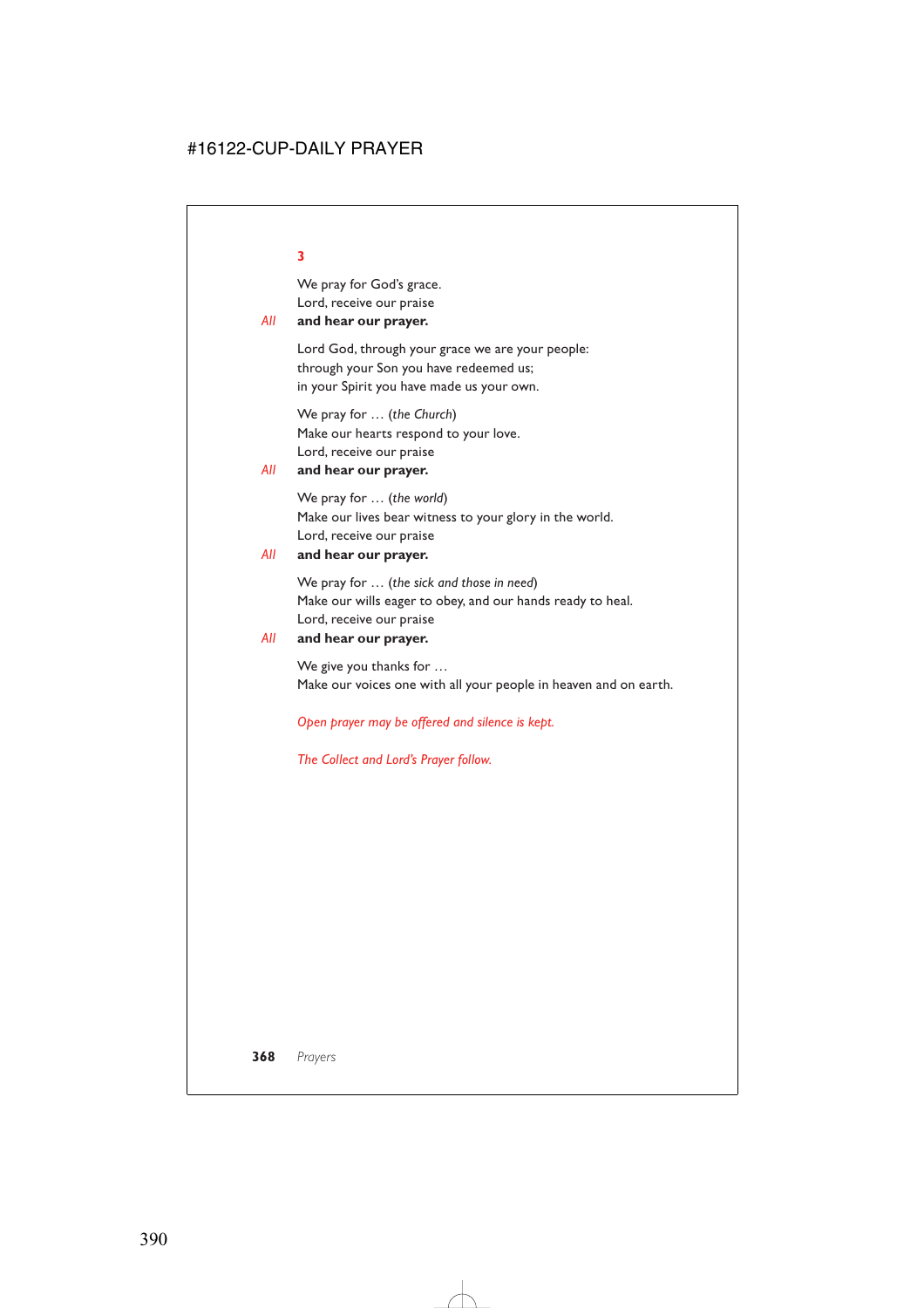# **Suitable for Evening Prayer**

# **4**

That this evening may be holy, good and peaceful:

# *All* **we pray to you, O Lord.**

That your holy angels may lead us in the paths of peace and goodwill:

# *All* **we pray to you, O Lord.**

That we may be pardoned and forgiven for our sins and offences:

### *All* **we pray to you, O Lord.**

That there may be peace in your Church and for the whole world:

### *All* **we pray to you, O Lord.**

That we may be bound together by your Holy Spirit, in communion with [*N* and with] all your saints, entrusting one another and all our life to Christ:

### *All* **we pray to you, O Lord.**

Let us commend ourselves, and all for whom we pray, to the mercy and protection of God.

*Open prayer may be offered and silence is kept.*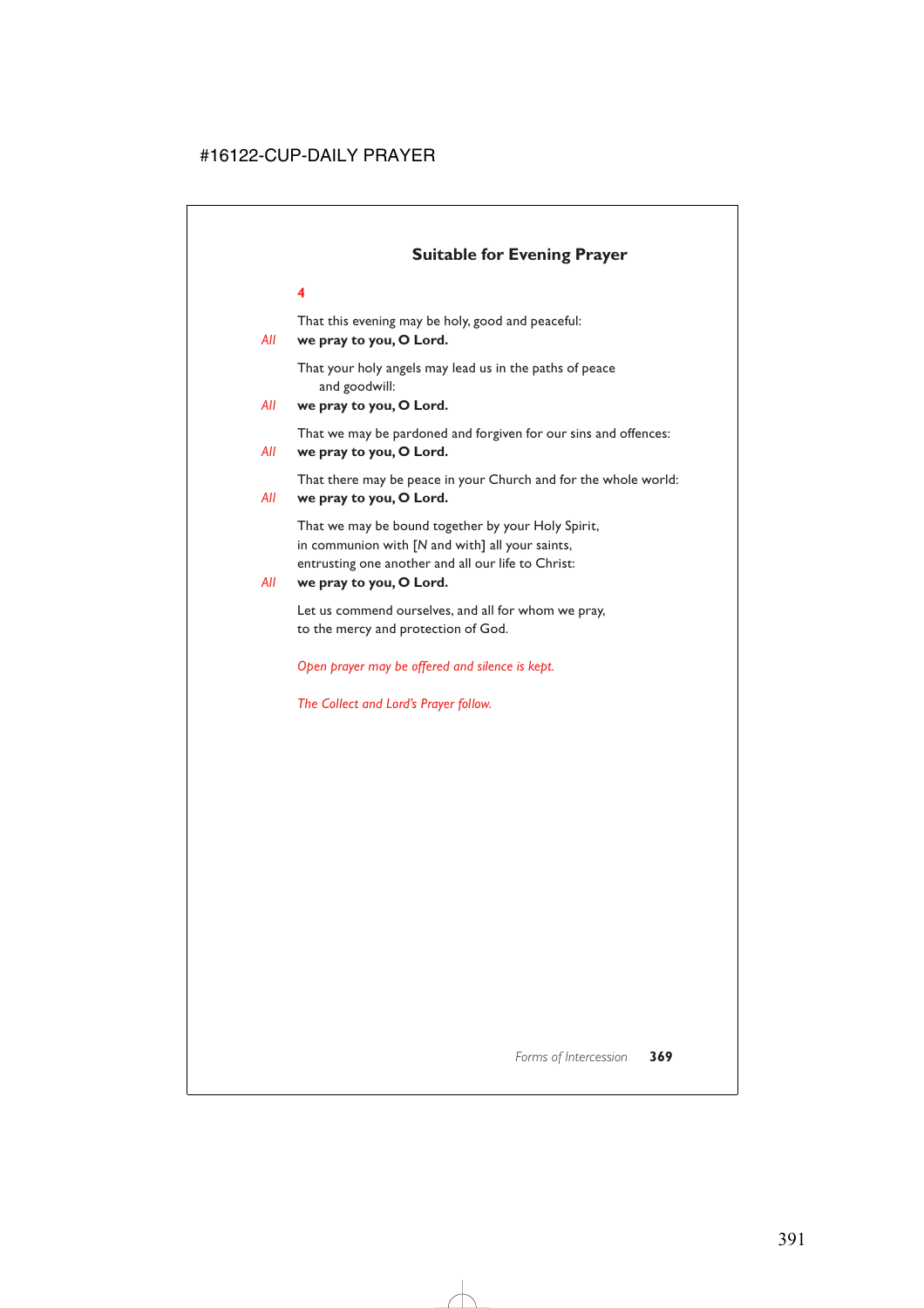We pray to the Lord. In faith we pray.

# *All* **We pray to you, our God.**

That the rest of this day may be holy, peaceful and full of your presence: in faith we pray.

### *All* **We pray to you, our God.**

That the work we have done and the people we have met today may bring us closer to you: in faith we pray.

# *All* **We pray to you, our God.**

That we may hear and respond to your call to peace and justice: in faith we pray.

### *All* **We pray to you, our God.**

That you will sustain the faith and hope of those who are lonely, oppressed and anxious:

in faith we pray.

### *All* **We pray to you, our God.**

That you will strengthen us in your service, and fill our hearts with longing for your kingdom: in faith we pray.

### *All* **We pray to you, our God.**

*Open prayer may be offered and silence is kept.*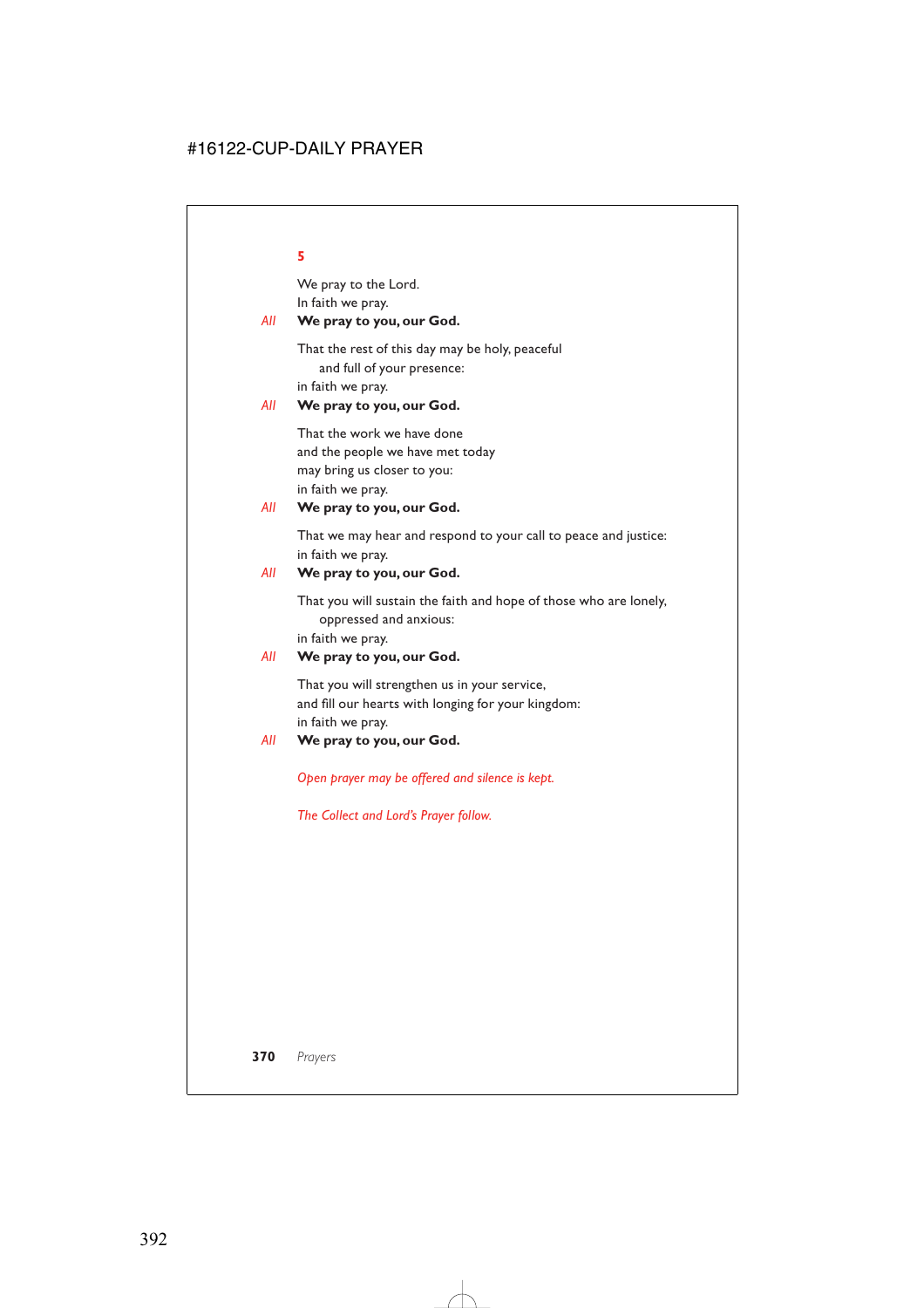# **Suitable for Late Evening**

### **6**

That you will give us a quiet night and a perfect end:

# *All* **we pray to you, O Lord.**

That you will have mercy upon us and grant us your salvation:

# *All* **we pray to you, O Lord.**

That you will keep us this night without sin:

# *All* **we pray to you, O Lord.**

That you will guard us and give us your blessing:

# *All* **we pray to you, O Lord.**

That you will bring us with [*N* and] all your saints to glory everlasting:

# *All* **we pray to you, O Lord.**

Let us commend ourselves, and all for whom we pray, to the mercy and protection of God.

*Open prayer may be offered and silence is kept.*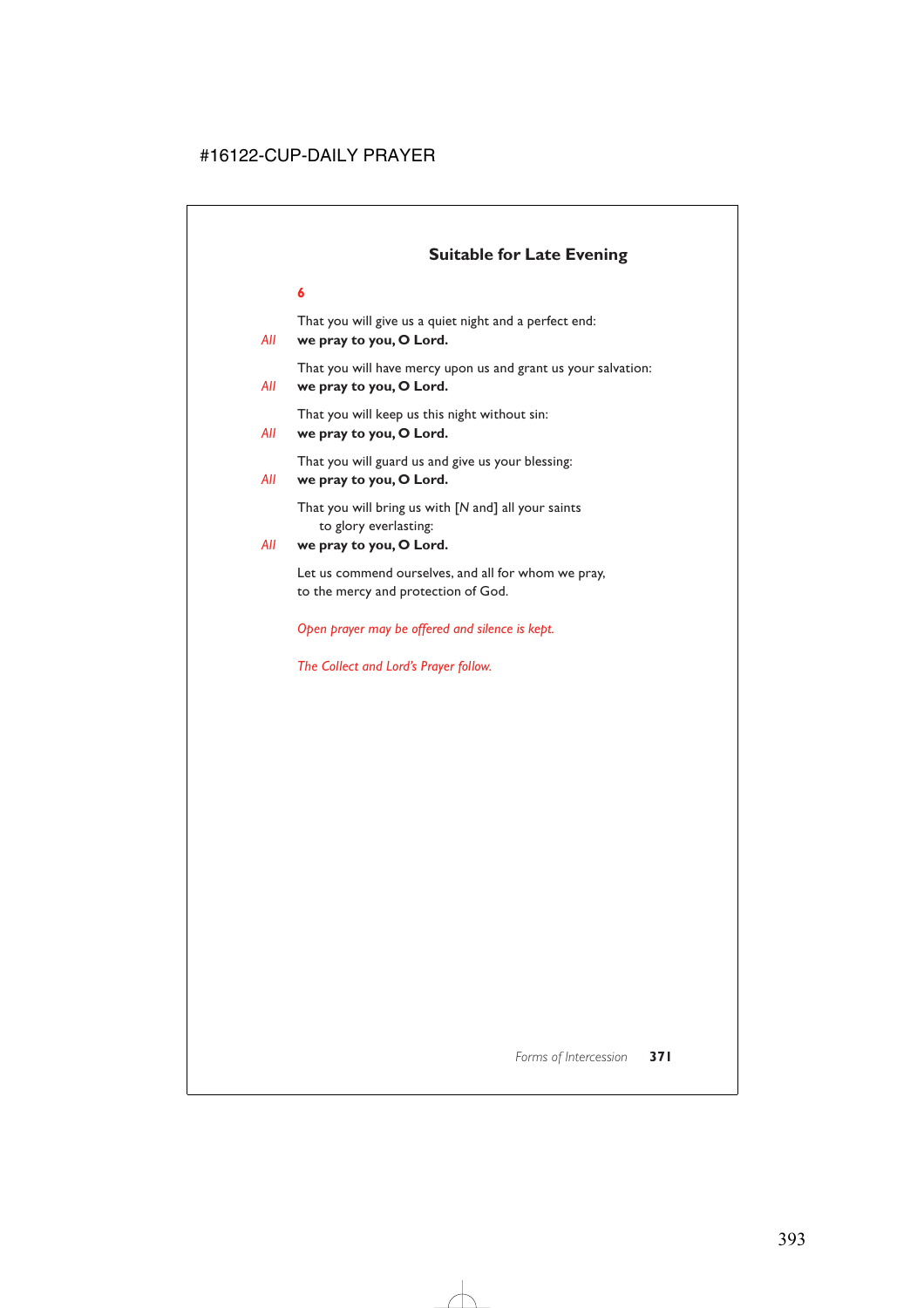# **Suitable for General Use**

For the unity of the Church in witness and proclamation of the Gospel …; let us pray to the Lord: *R*

**7**

For the peace and stability of all peoples and for the leaders of the nations …; let us pray to the Lord: *R*

For places of work, education and leisure …; let us pray to the Lord: *R*

For a blessing on our homes; for our relations and friends and all whom we love …; let us pray to the Lord: *R*

For the sick and suffering and all who minister to their needs …; let us pray to the Lord: *R*

Let us commend ourselves, and all for whom we pray, to the mercy and protection of God.

### *Open prayer may be offered and silence is kept.*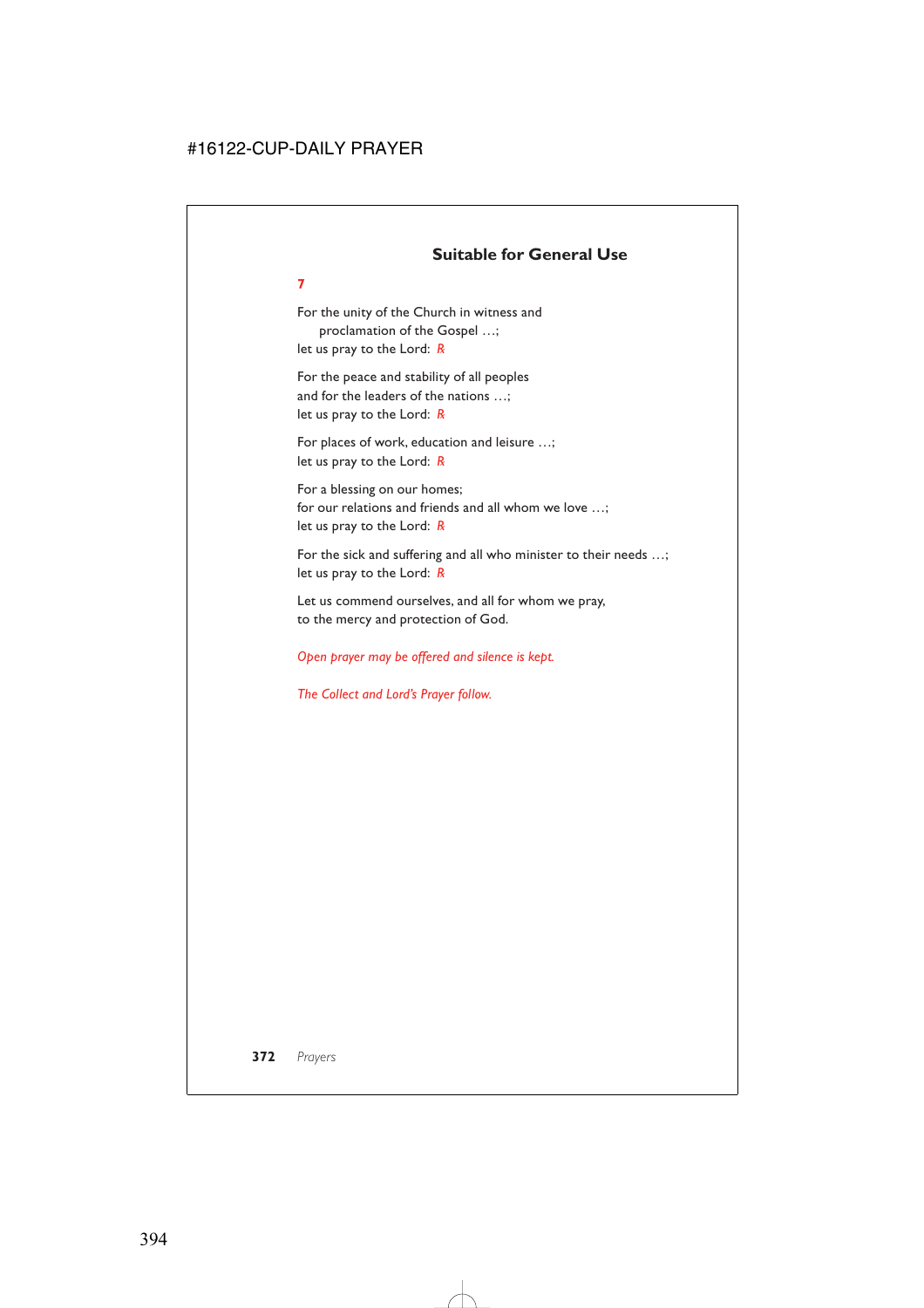Let us pray to God the Father, who has reconciled all things to himself in Christ:

For peace among the nations, that God may rid the world of violence and let peoples grow in justice and harmony …;

For those who serve in public office, that they may work for the common good …;

For Christian people everywhere, that we may joyfully proclaim and live our faith in Jesus Christ …;

For those who suffer from hunger, sickness or loneliness, that the presence of Christ may bring them health and wholeness …;

Let us commend ourselves, and all for whom we pray, to the mercy and protection of God.

*Open prayer may be offered and silence is kept.*

*The Collect and Lord's Prayer follow.*

*Forms of Intercession* **373**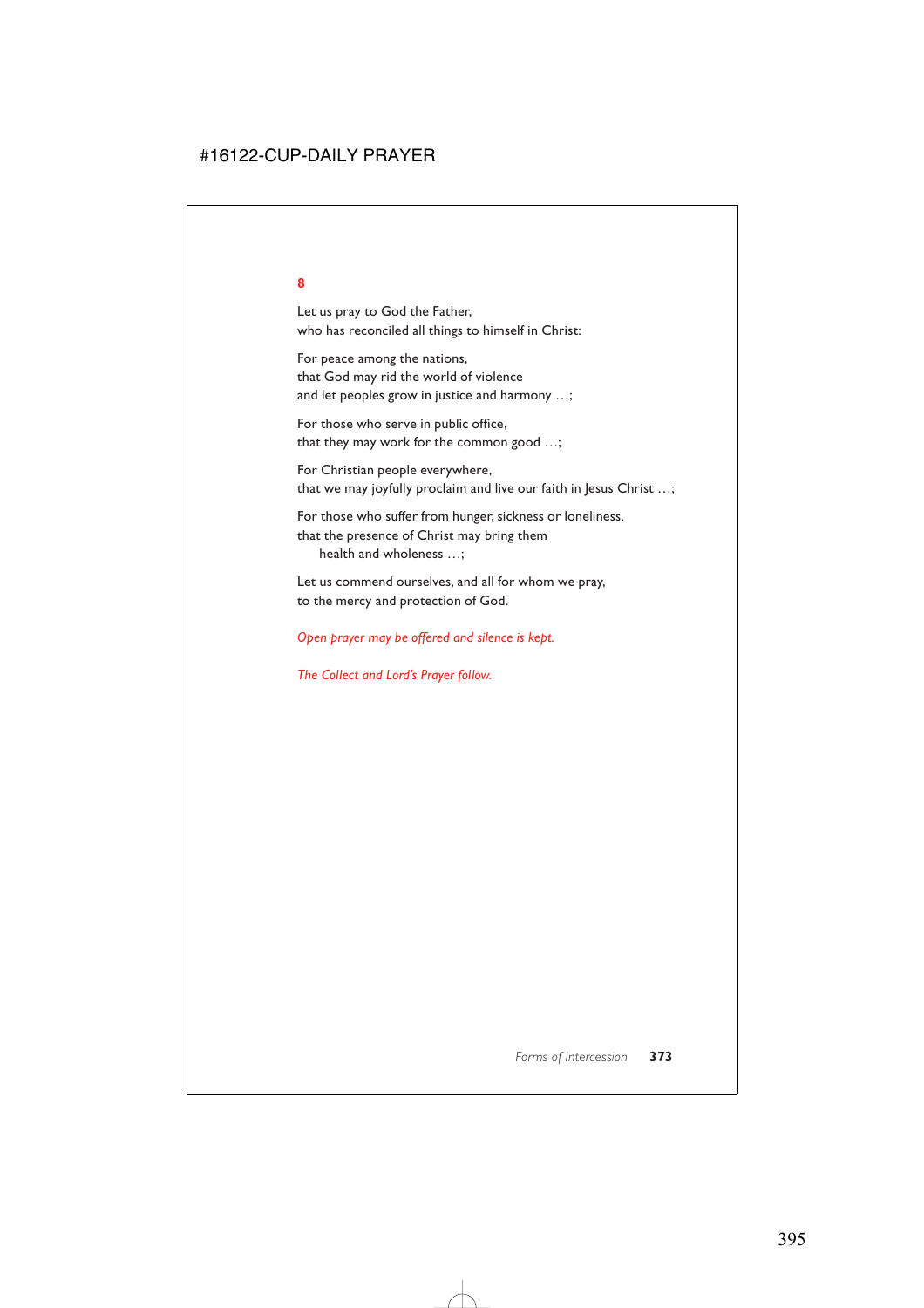High and holy God, robed in majesty, Lord of heaven and earth, we pray that you will bring justice, faith and salvation to all peoples. [*Especially we pray …*] Lord, hear us.

### *All* **Lord, graciously hear us.**

You chose us in Christ to be your people and to be the temple of your Holy Spirit; we pray that you will fill your Church with vision and hope. [*Especially we pray …*]

Lord, hear us.

### *All* **Lord, graciously hear us.**

Your Spirit enables us to cry, 'Abba! Father!', affirms that we are fellow-heirs with Christ and pleads for us in our weakness; we pray for all who are in need or distress. [*Especially we pray …*] Lord, hear us.

# *All* **Lord, graciously hear us.**

In the baptism and birth of Jesus, you have opened heaven to us and enabled us to share in your glory: the joy of the Father, Son and Holy Spirit from before the world was made. [*Especially we remember …*] May your whole Church, living and departed, come to a joyful resurrection in your city of light. Lord, hear us.

### *All* **Lord, graciously hear us.**

Let us commend ourselves, and all for whom we pray, to the mercy and protection of God.

*Open prayer may be offered and silence is kept.*

*The Collect and Lord's Prayer follow.*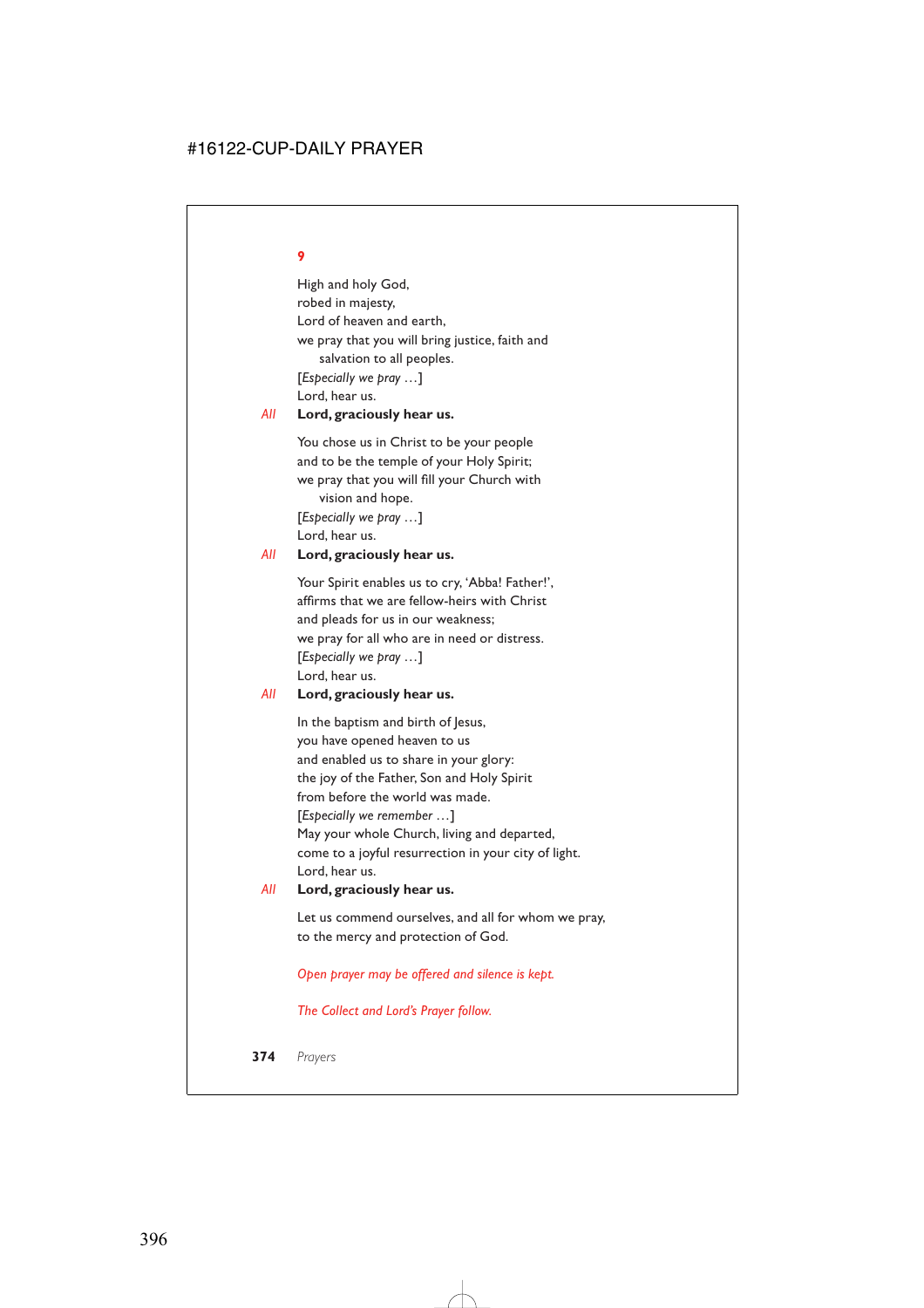In peace, let us pray to Jesus our Lord, who ever lives to make intercession for us.

Saviour of the world,

be present in all places of suffering, violence and pain, and bring hope even in the darkest night. Inspire us to continue your work of reconciliation today. *R*

Lord of the Church, empower by your Spirit all Christian people, [*especially NN*], and the work of your Church in every land. Give us grace to proclaim the gospel joyfully in word and deed*. R*

Shepherd and Guardian of our souls, guide and enable all who lead and serve this community and those on whom we depend for our daily needs. Grant that we may seek the peace and welfare of this place. *R*

Great Physician,

stretch out your hand to bring comfort, wholeness and peace to [*N and*] all who suffer in body, mind, or spirit. Fill us with compassion, that we may be channels of your healing love. *R*

Conqueror of death,

remember for good those whom we love but see no longer. Help us to live this day in the sure and certain hope of

your eternal victory. *R*

Let us commend ourselves, and all for whom we pray, to the mercy and protection of God.

*Open prayer may be offered and silence is kept.*

*The Collect and Lord's Prayer follow.*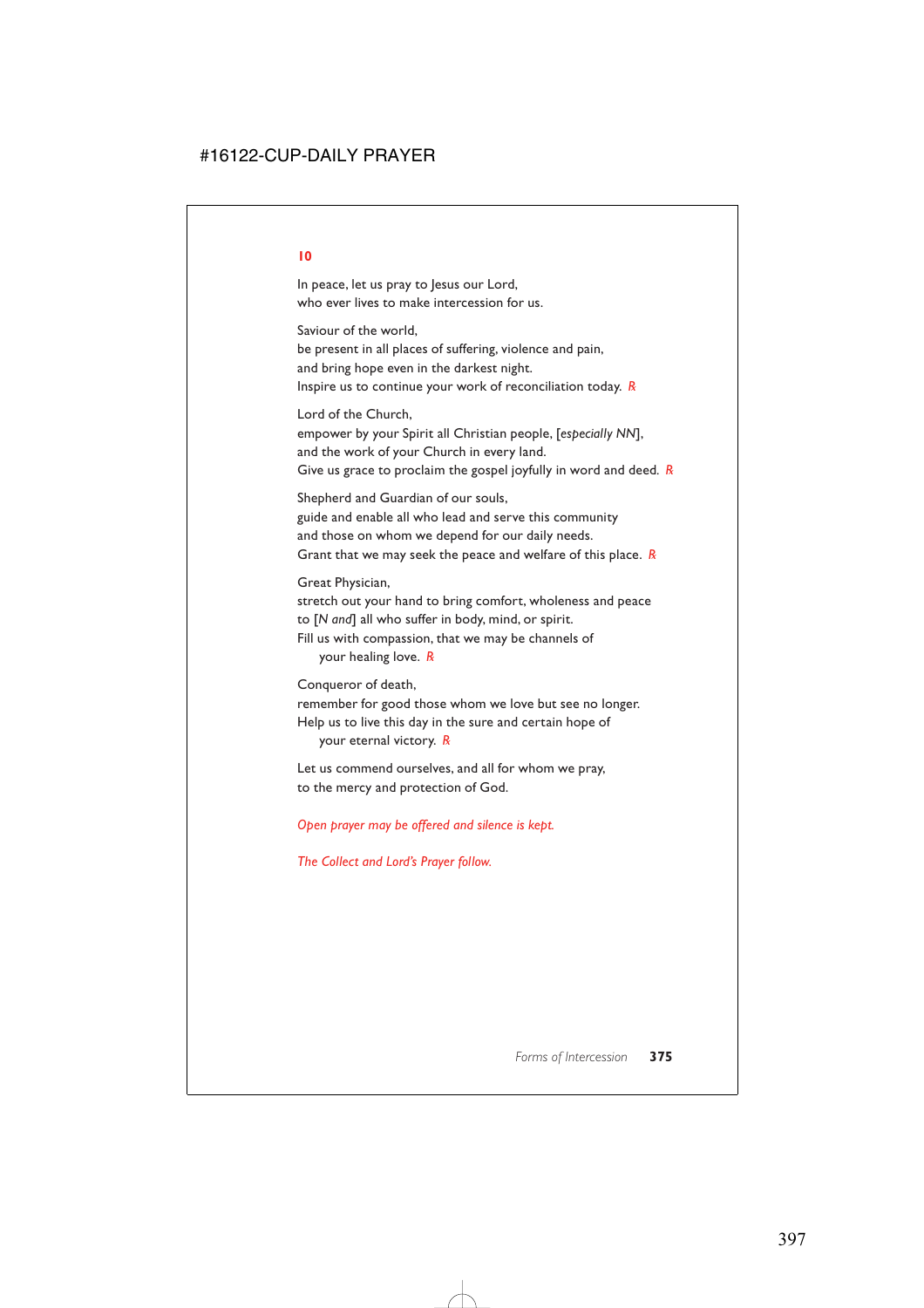Let us by prayer and intercession with thanksgiving make our requests to God.

Gracious God,

we pray for peace, justice and reconciliation throughout the world. We pray for the honouring of human rights,

and for the relief of the oppressed.

We give thanks for all that is gracious in the lives of men, women and children. *R*

We pray for the renewal of the Church in faith, love and service. We pray for *N* our bishop and for the life of this *parish/community*. We give thanks for the gift of your word, the grace of the sacraments and the fellowship of your people. *R*

We pray for this local community and for all people in their daily life and work. We pray for the young and the elderly, for families, and all who are alone. We give thanks for human skill and creativity and all that reveals your loveliness. *R*

We pray for those who are in need; for the sick, sorrowful and bereaved. We pray for all who bring comfort, care and healing. We give thanks for human love and friendship and for all that enriches our daily lives. *R*

Let us commend ourselves, and all for whom we pray, to the mercy and protection of God.

*Open prayer may be offered and silence is kept.*

*The Collect and Lord's Prayer follow.*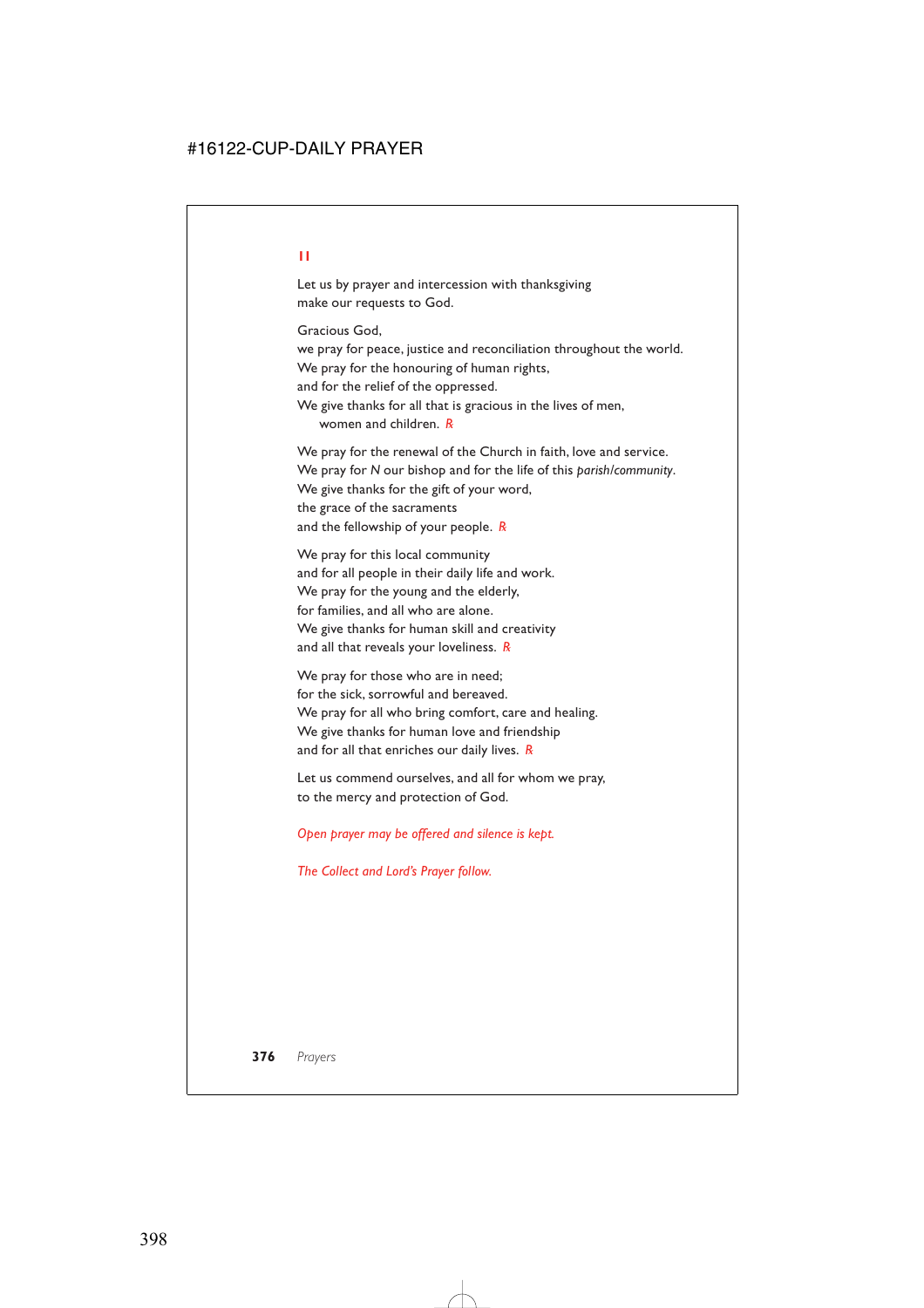# **Suitable for Seasonal Use**

# *Advent*

### **12**

Watchful at all times, let us pray for strength to stand with confidence before our Maker and Redeemer.

That God may bring in his kingdom with justice and mercy, let us pray to the Lord: *R*

That God may establish among the nations his sceptre of righteousness, let us pray to the Lord: *R*

That we may seek Christ in the scriptures and recognize him in the breaking of the bread, let us pray to the Lord: *R*

That God may bind up the brokenhearted, restore the sick and raise up all who have fallen, let us pray to the Lord: *R*

That the light of God's coming may dawn on all who live in darkness and the shadow of death, let us pray to the Lord: *R*

That, with all the saints in light, we may shine forth as lights for the world, let us pray to the Lord: *R*

Let us commend the world, which Christ will judge, to the mercy and protection of God.

### *Open prayer may be offered and silence is kept.*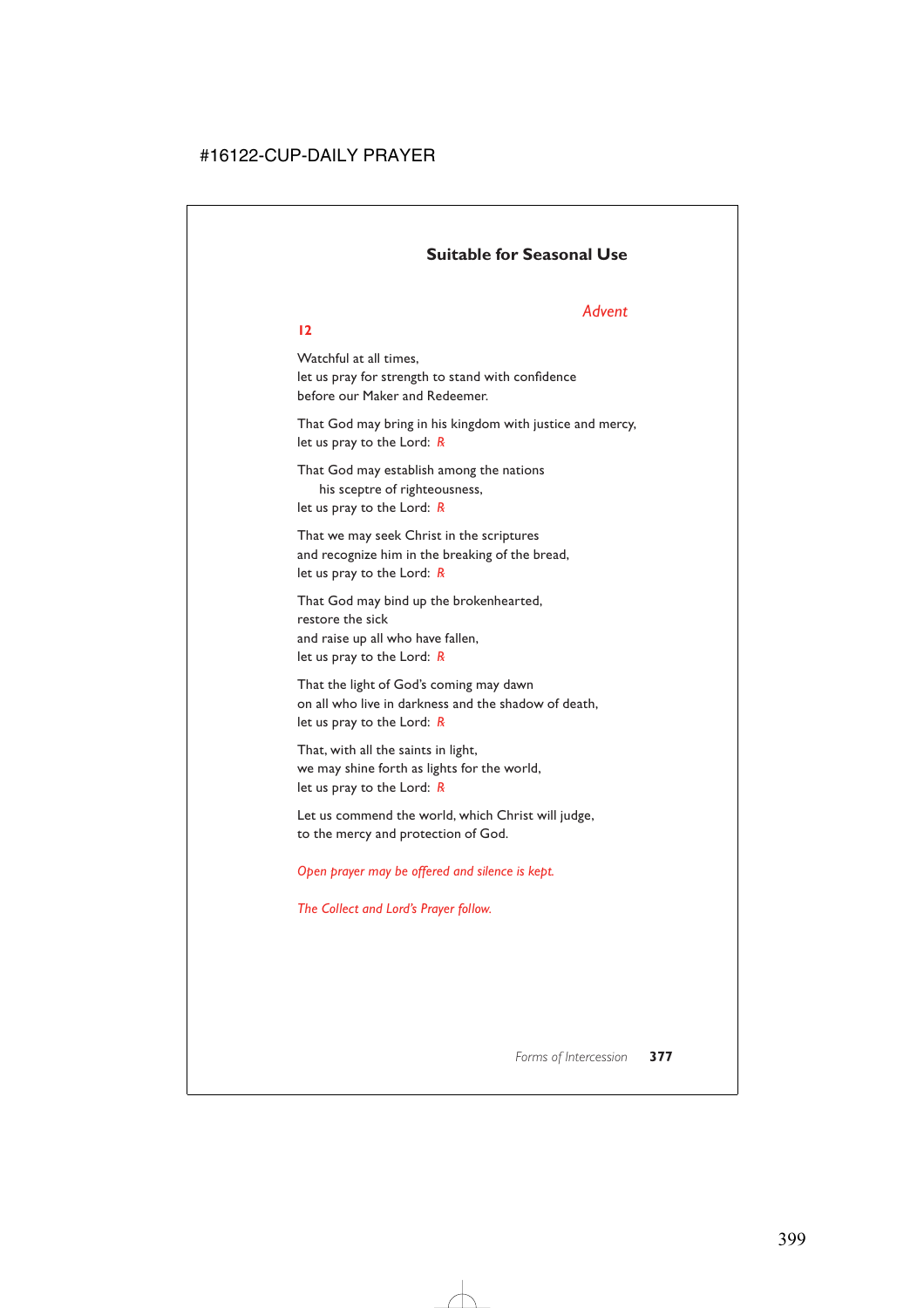# *Christmas*

To us a child is born, to us a son is given; let us pray for the people he came to save**.**

Wonderful Counsellor, you order all things with your wisdom: help the Church to reveal the mystery of your love and fill her with the Spirit of truth: *R*

Mighty God, the government is on your shoulders: guide the leaders of the nations and bring in your kingdom of justice and righteousness: *R*

Everlasting Father, you call us to live together in unity: protect by your mercy all your children, bless our families and renew our communities: *R*

Prince of Peace, you bring reconciliation through the cross: by your healing power give to all who suffer your gift of wholeness and peace: *R*

Let us commend the world, to which Christ came, to the mercy and protection of God.

*Open prayer may be offered and silence is kept.*

*The Collect and Lord's Prayer follow.*

# **378** *Prayers*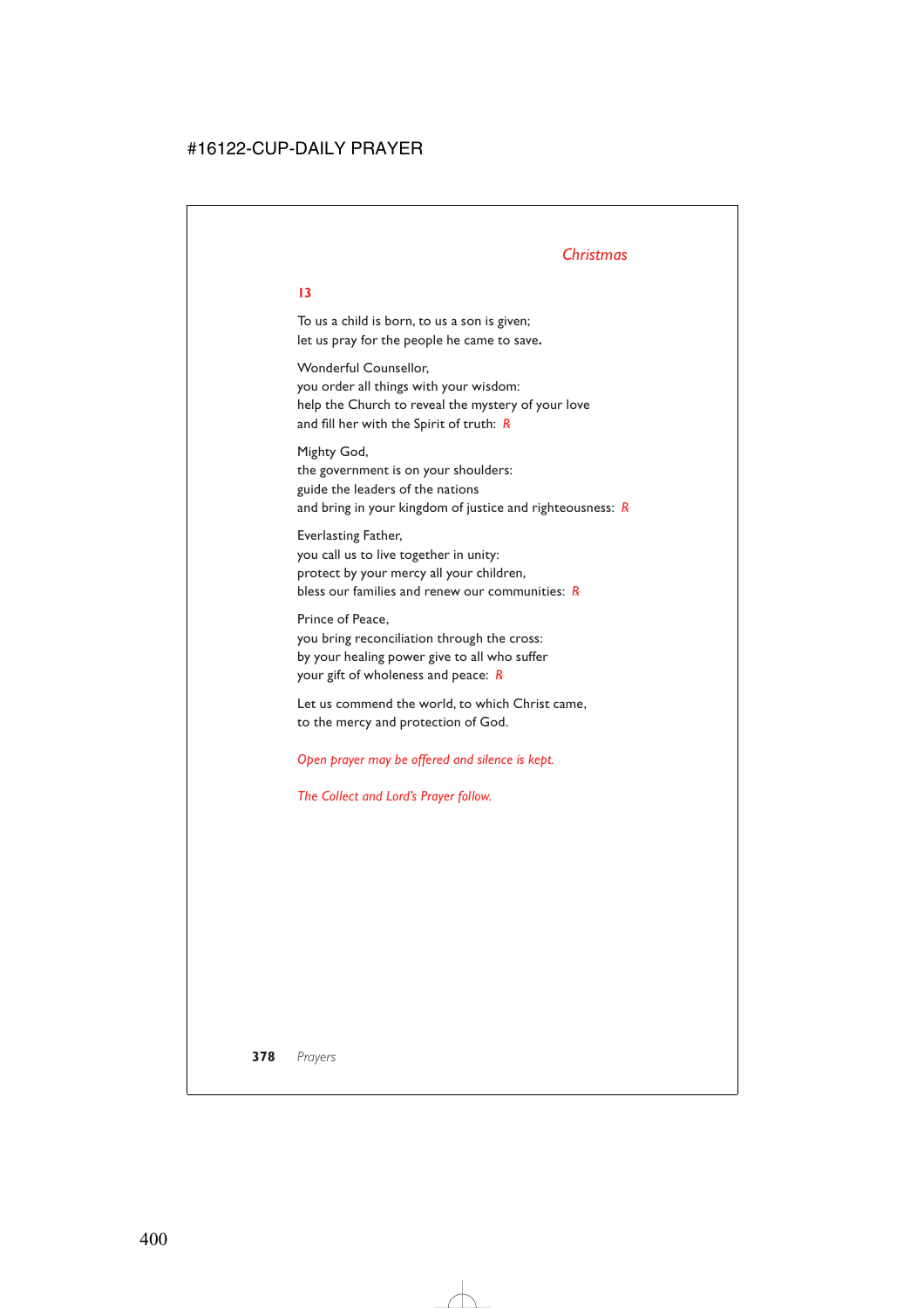# *Epiphany*

### **14**

From the rising of the sun to its setting, let us pray to the Lord.

That the people of God in all the world may worship in spirit and in truth, let us pray to the Lord: *R*

That the Church may discover again that unity which is the Father's will, let us pray to the Lord: *R*

That the nations of the earth may seek after the ways that make for peace, let us pray to the Lord: *R*

That the whole creation, groaning in travail, may be set free to enjoy the glorious liberty of the children of God, let us pray to the Lord: *R*

That all who with Christ have entered the shadow of death may rest in peace and rise in glory, let us pray to the Lord: *R*

Let us commend the world, to which Christ showed the way, to the mercy and protection of God.

*Open prayer may be offered and silence is kept.*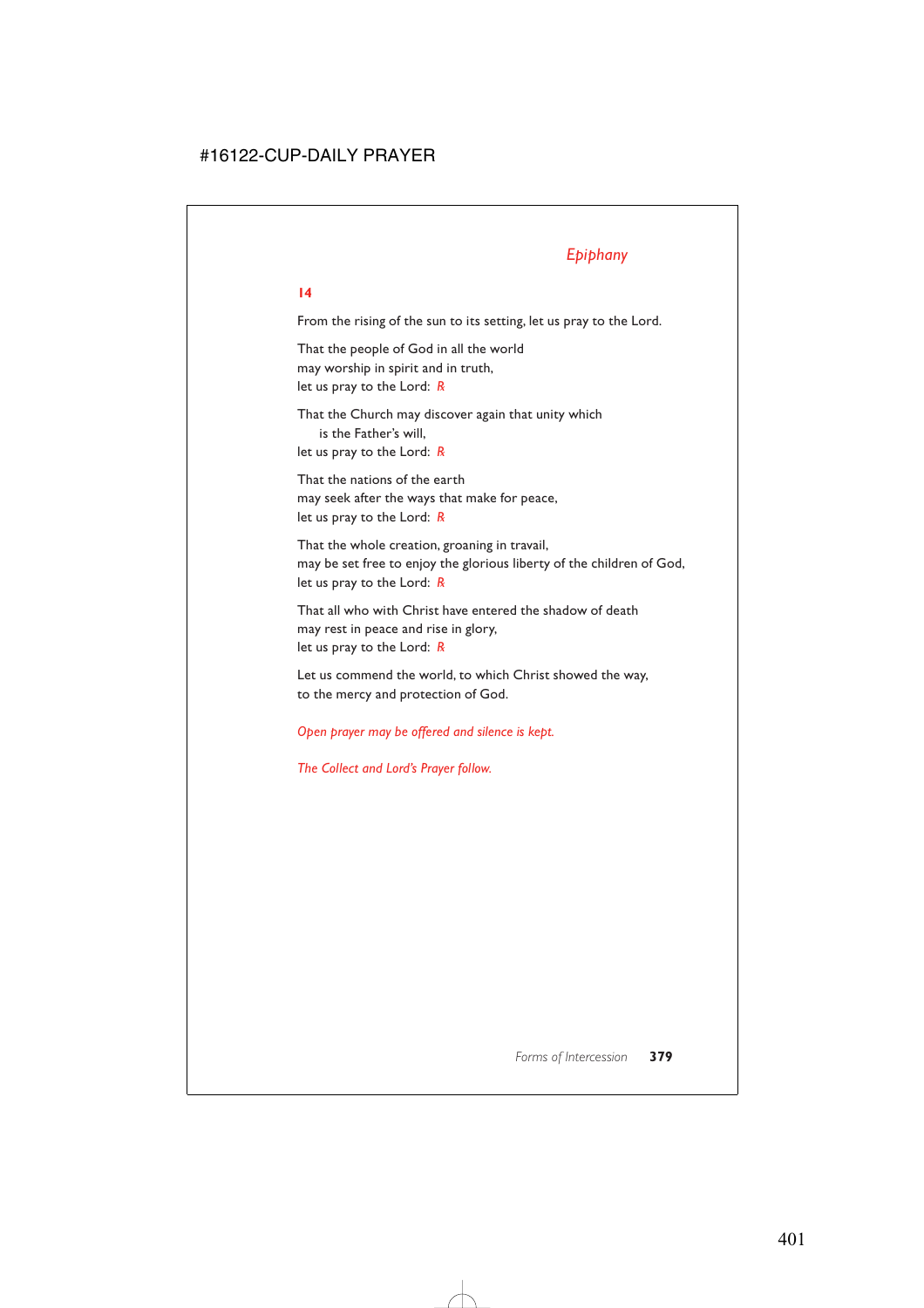# *Lent*

### **15**

In penitence and faith let us make our prayer to the Father and ask for his mercy and grace.

For your holy people, that they may triumph over evil and grow in grace, we pray to you, O Lord: *R*

For candidates for baptism and confirmation, that they may live by every word that proceeds from your mouth, we pray to you, O Lord: *R*

For the leaders of the nations, that you will guide them in the ways of mercy and truth, we pray to you, O Lord: *R*

For the needy, that they may not be forgotten, nor the hope of the poor be taken away, we pray to you, O Lord: *R*

For the sick in body, mind and spirit, that they may know your power to heal, we pray to you, O Lord: *R*

For the poor in spirit, that they may inherit the kingdom of heaven and see you face to face, we pray to you, O Lord: *R*

Let us commend the world, for which Christ suffered, to the mercy and protection of God.

*Open prayer may be offered and silence is kept.*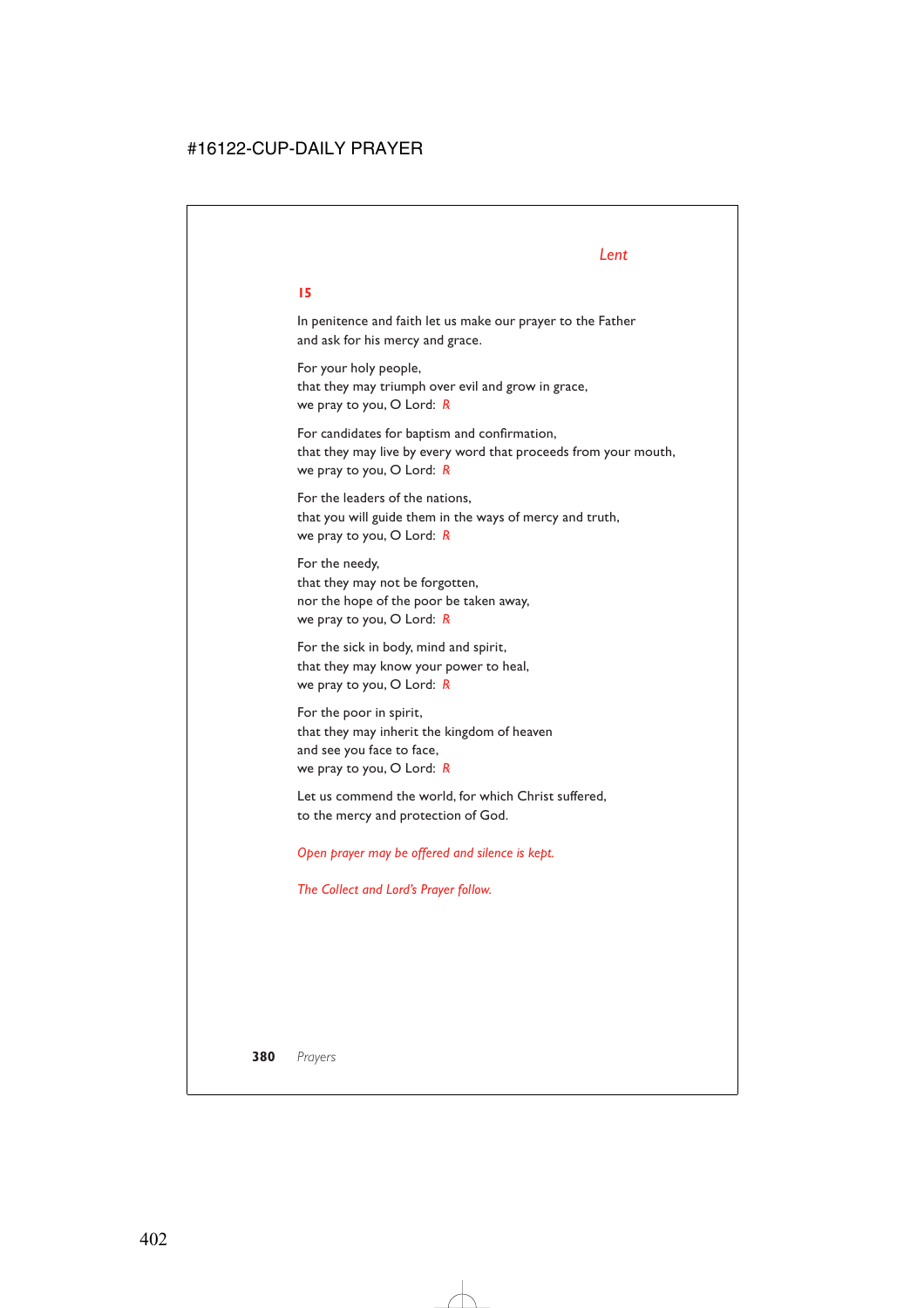# *Passiontide*

### **16**

With faith and love and in union with Christ, let us offer our prayer before the throne of grace.

Have mercy on your people, for whom your Son laid down his life: *R*

Bring healing and wholeness to people and nations, and have pity on those torn apart by division: *R*

Strengthen all who are persecuted for your name's sake, and deliver them from evil: *R*

Look in mercy upon all who suffer, and hear those who cry out in pain and desolation: *R*

Bring comfort to the dying, and gladden their hearts with the vision of your glory: *R*

Give rest to the departed and bring them, with your saints, to glory everlasting: *R*

Let us commend the world, for which Christ died, to the mercy and protection of God.

# *Open prayer may be offered and silence is kept.*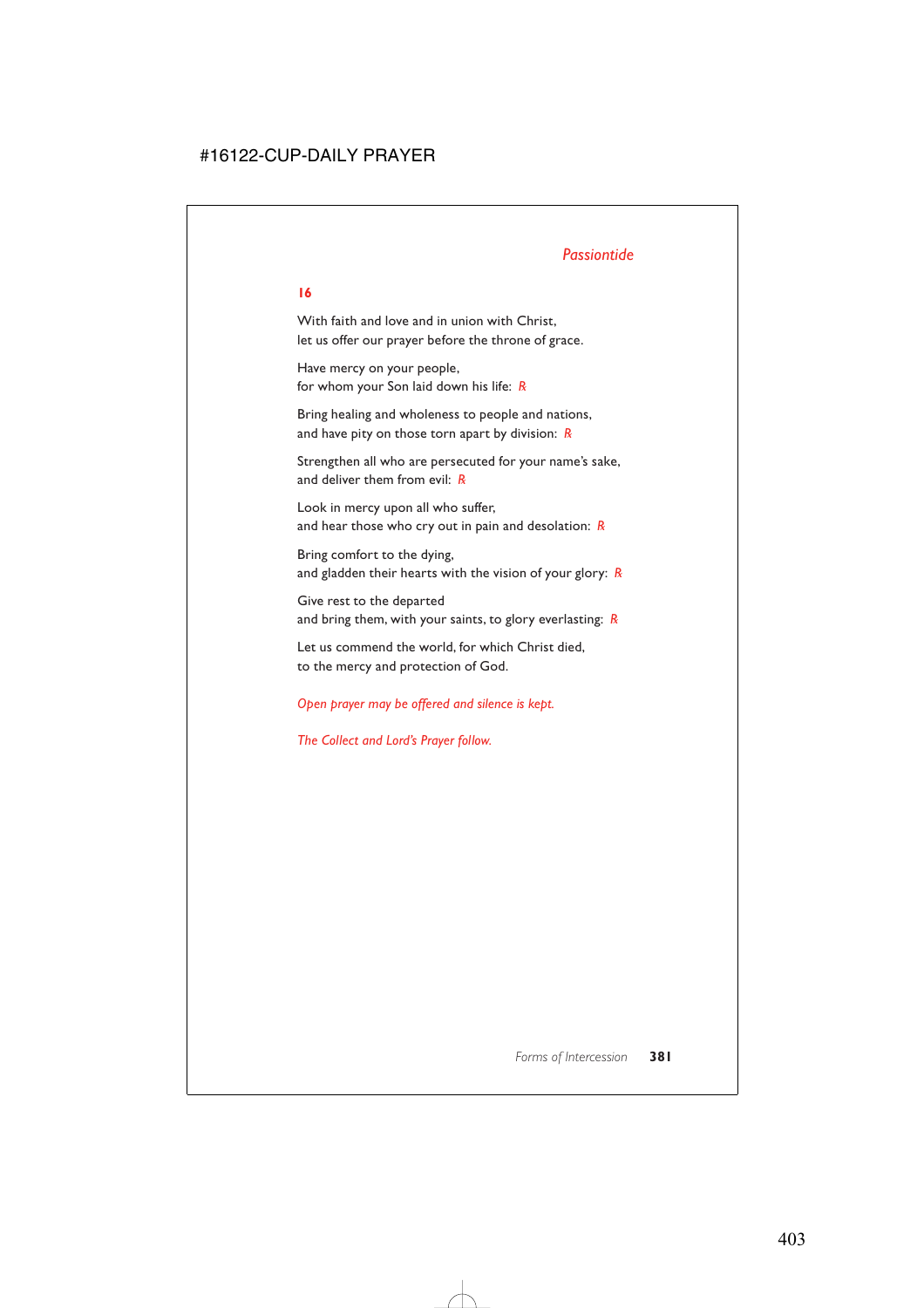# *Easter*

# **17**

On this day that the Lord has made, let us pray for the people he has redeemed.

That we may live as those who believe in the triumph of the cross: *R*

That all people may receive the good news of his victory: *R*

That those born to new life in the waters of baptism may know the power of his resurrection: *R*

That those who suffer pain and anguish may find healing and peace in the wounds of Christ: *R*

That in the undying love of Christ we may be united with all who have died in the faith of Christ: *R*

Let us commend the world, in which Christ rose from the dead, to the mercy and protection of God.

*Open prayer may be offered and silence is kept.*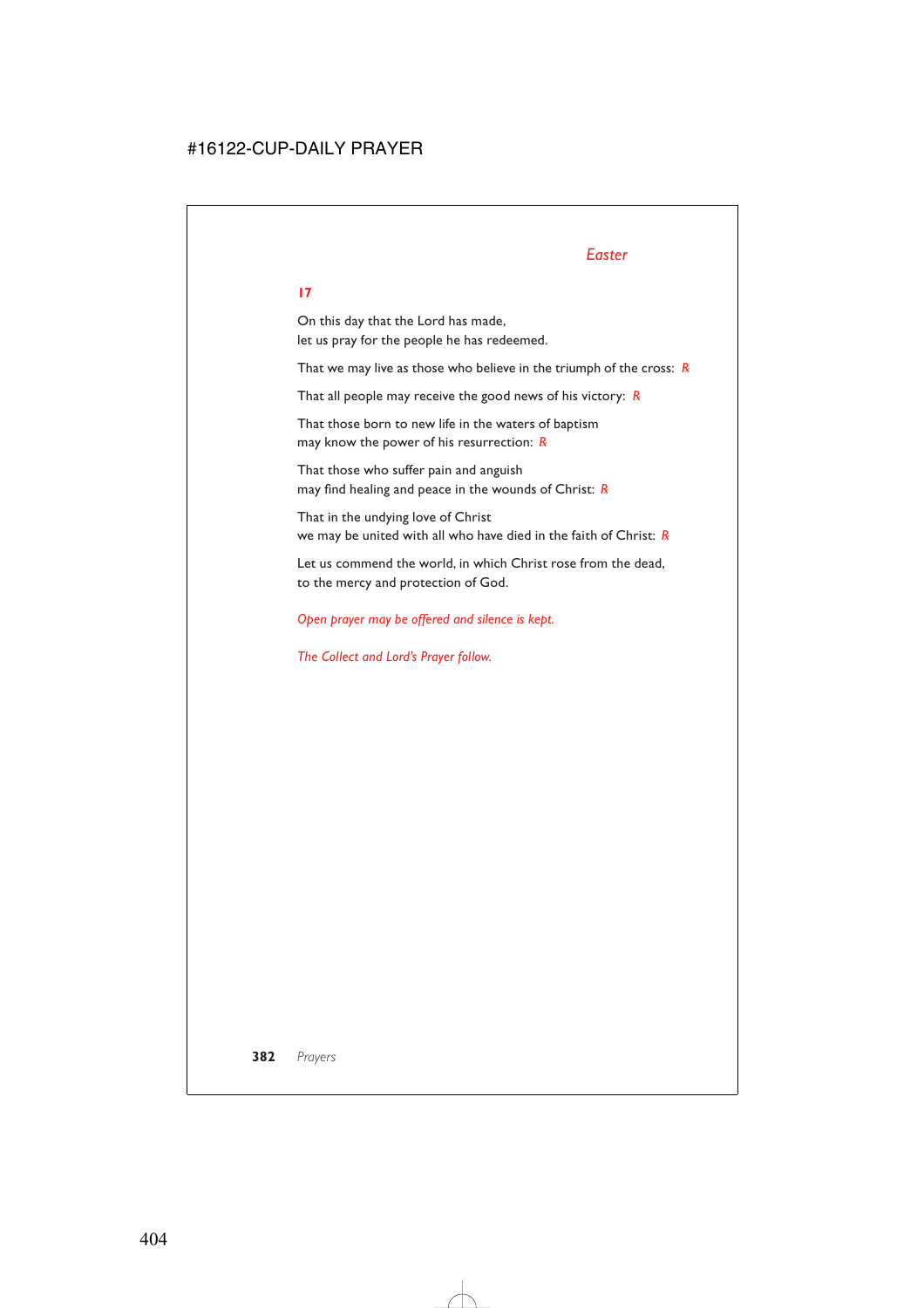# *Ascension until Pentecost*

#### **18**

Through Christ, who ever lives to make intercession for us, let us pray to the Lord.

Lift up our hearts to the heavenly places and inspire us to serve you as a royal priesthood: *R*

Let all peoples acknowledge your kingdom and grant on earth the blessing of peace: *R*

Send down upon us the gift of the Spirit and renew your Church with power from on high: *R*

May peace abound and righteousness flourish, that we may vanquish injustice and wrong: *R*

Help us to proclaim the good news of salvation, and grant us the needful gifts of your grace: *R*

Let us commend the world, for which Christ prays, to the mercy and protection of God.

### *Open prayer may be offered and silence is kept.*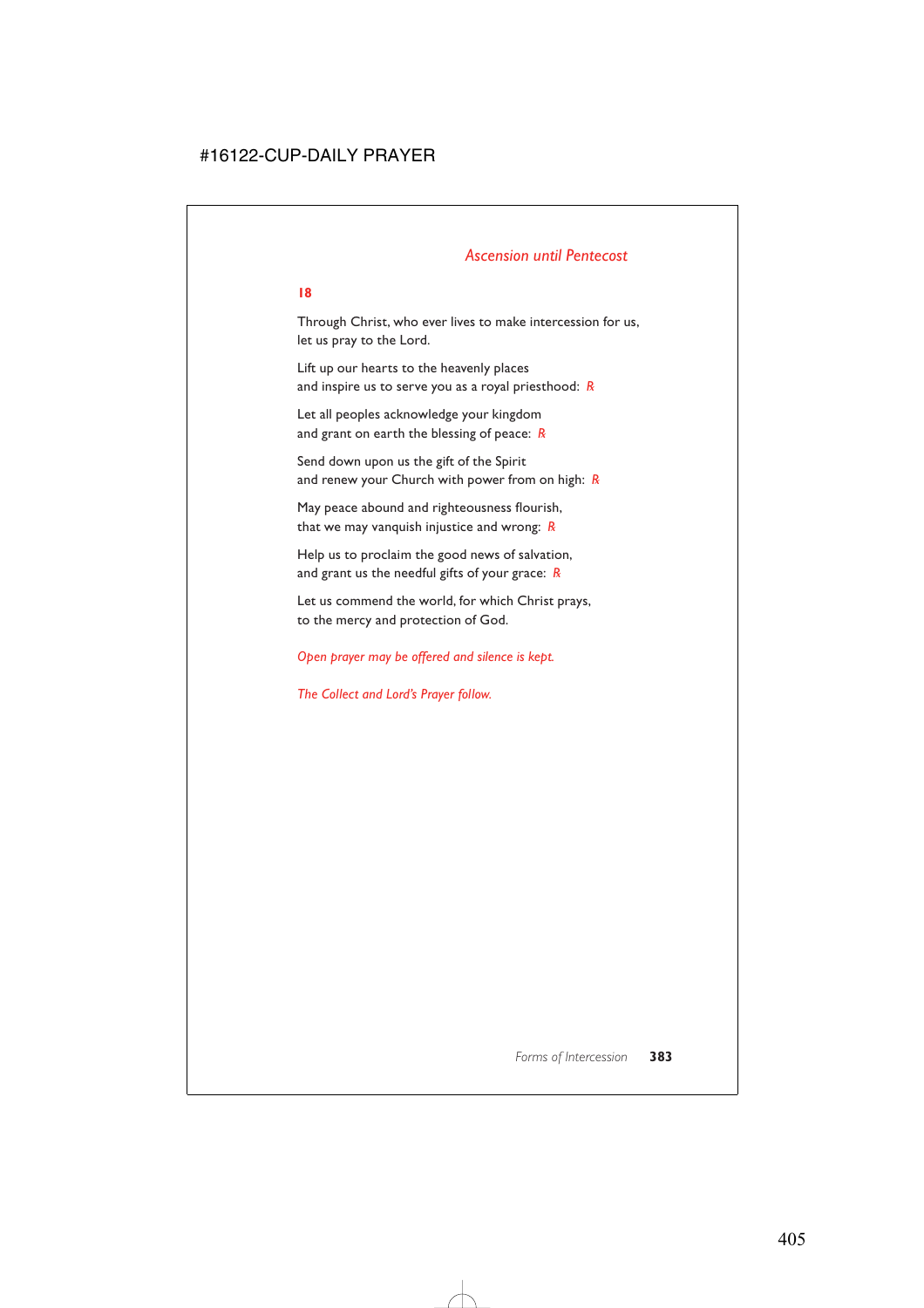# *All Saints' Day until Advent*

#### **19**

Surrounded by so great a cloud of witnesses, let us make our prayer in the power of the Spirit, looking to Jesus the pioneer of our faith.

That with the noble fellowship of the prophets we may discern the signs of your kingdom in our midst, we pray to you, O Lord: *R*

That with the glorious company of the apostles we may proclaim your gospel throughout the world, we pray to you, O Lord: *R*

That with the white-robed army of martyrs we may be ready to suffer for the truth's sake, we pray to you, O Lord: *R*

That with all who are anointed by your Spirit we may bring good news to the poor and freedom to the oppressed, we pray to you, O Lord: *R*

That with the saints in light we may bind up the brokenhearted and comfort all who mourn, we pray to you, O Lord: *R*

That within the whole company of Christ's pilgrim people we may come to the inheritance of the saints in glory, we pray to you, O Lord: *R*

In communion with all the saints let us commend the world to the mercy and protection of God.

*Open prayer may be offered and silence is kept.*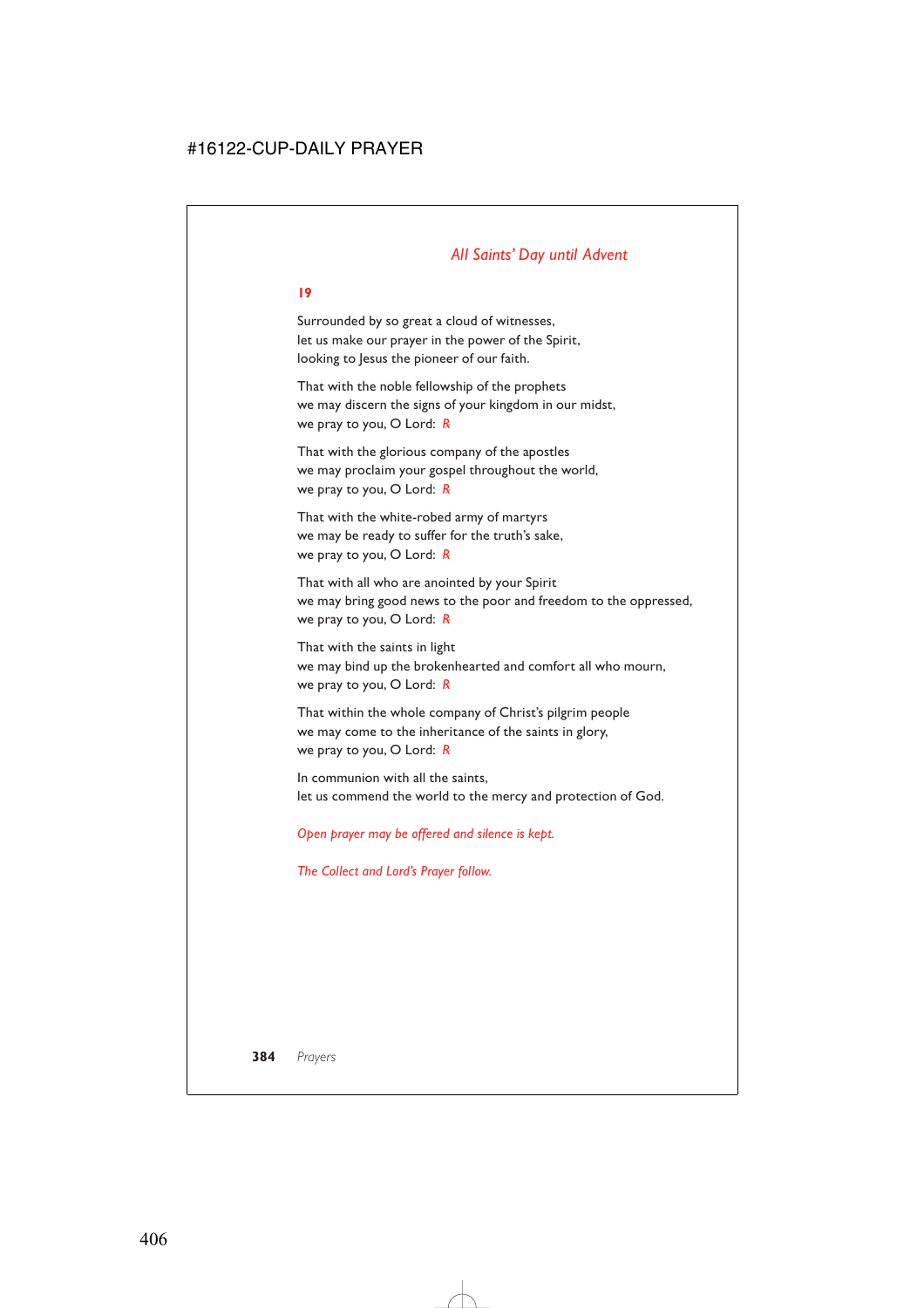# **Saints' Days**

### **20**

Rejoicing in our fellowship with *N* and all the saints, we make our prayer to our gracious God.

For your grace revealed in *N*, and for all that inspires us from *her/his* life: *R*

For *her/his* insight into the mystery of Christ and for every way in which *her/his* faith continues to speak today: *R*

That following *her/his* good example, we may hear afresh your call to holiness of life: *R*

That we may receive grace to grow into the likeness of Christ: *R*

That we may persevere in prayer and seek new light and truth from your word: *R*

That we may draw other people to the fire of your love: *R*

That we may be faithful to Christ even to death: *R*

In communion with *N* and all the saints, let us commend the world to the mercy and protection of God.

# *Open prayer may be offered and silence is kept.*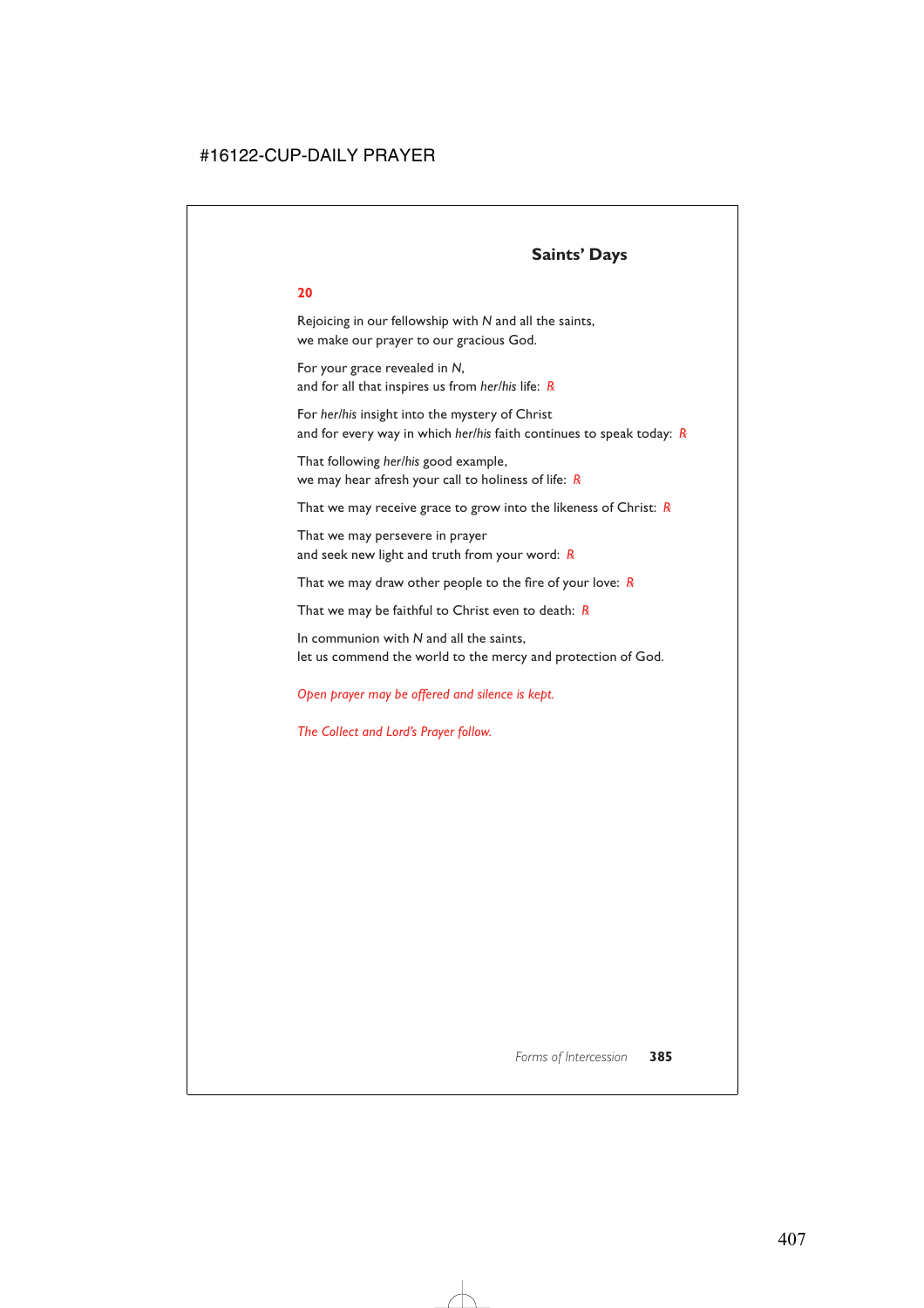### *Not every section of this intercession need be used on every occasion.*

In every age you have raised up holy men and women to reflect the light of Christ and to teach us the way of holiness.

We thank you for those who have been teachers in the school of Christ:

give understanding to those who study the faith that the Church has handed on,

and clarity to those who communicate the gospel in a changing world …

Lord, hear us.

#### *All* **Lord, graciously hear us.**

We thank you for those who have been shepherds of your people: give a pastoral heart to deacons, priests and bishops, and the needful gifts to all your people in their ministry … Lord, hear us.

#### *All* **Lord, graciously hear us.**

We thank you for those who have been Christian rulers in the world,

and for those who carried the good news to lands where it had not been before:

give wisdom to all who have power and influence among the nations, and establish God's sovereignty among people of every race … Lord, hear us.

#### *All* **Lord, graciously hear us.**

We thank you for those whom you have called to live in community: establish mutual love among those drawn into fellowship in your service,

and bless with Christ's presence all the communities to which we relate …

Lord, hear us.

#### *All* **Lord, graciously hear us.**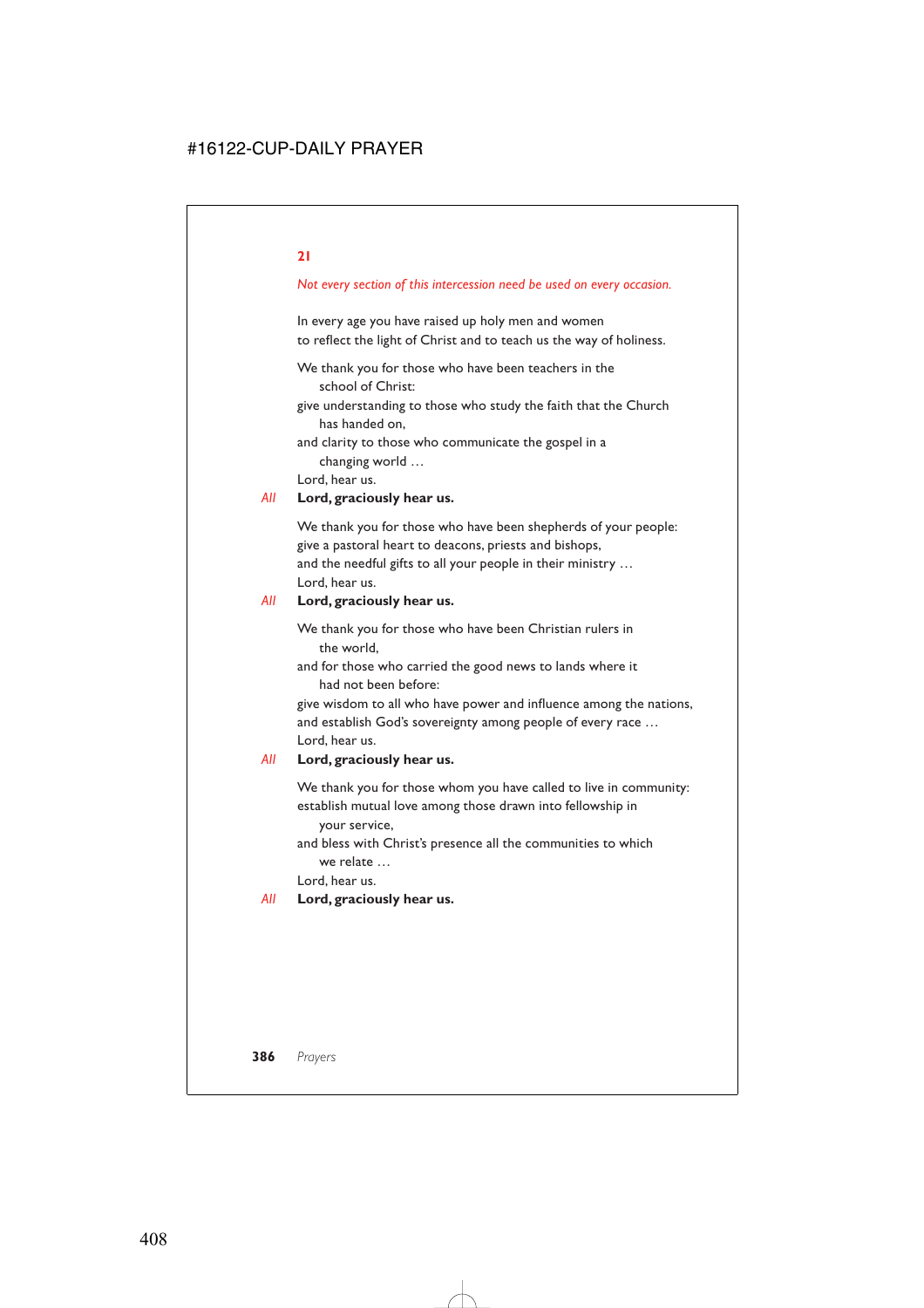We thank you for those who have lived out their vocation in family life:

give your grace to all who nurture children

and all who care for the aged,

and enfold in your love all your sons and daughters … Lord, hear us.

# *All* **Lord, graciously hear us.**

We thank you for those who have brought wholeness through the medicine of the gospel: give skill to all who minister healing and reconciliation in your name, and comfort all who cry out to you from any sort of distress … Lord, hear us.

# *All* **Lord, graciously hear us.**

We thank you for the noble army of martyrs by the shedding of whose blood the Church has been enriched: keep under your protection those who are persecuted for the cause of Christ,

and acknowledge, we pray,

those who have passed through death trusting your promises … Lord, hear us.

# *All* **Lord, graciously hear us.**

[We thank you today for … As we celebrate *his/her* memory and rejoice in *his/her* friendship, we ask you to bless … Bring into one communion and fellowship all those for whom Christ died.] Lord, hear us.

# *All* **Lord, graciously hear us.**

Hasten, Lord, the day when people will come from east and west, from north and south, and sit at table in your kingdom, and we shall see your Son in his glory.

*Open prayer may be offered and silence is kept.*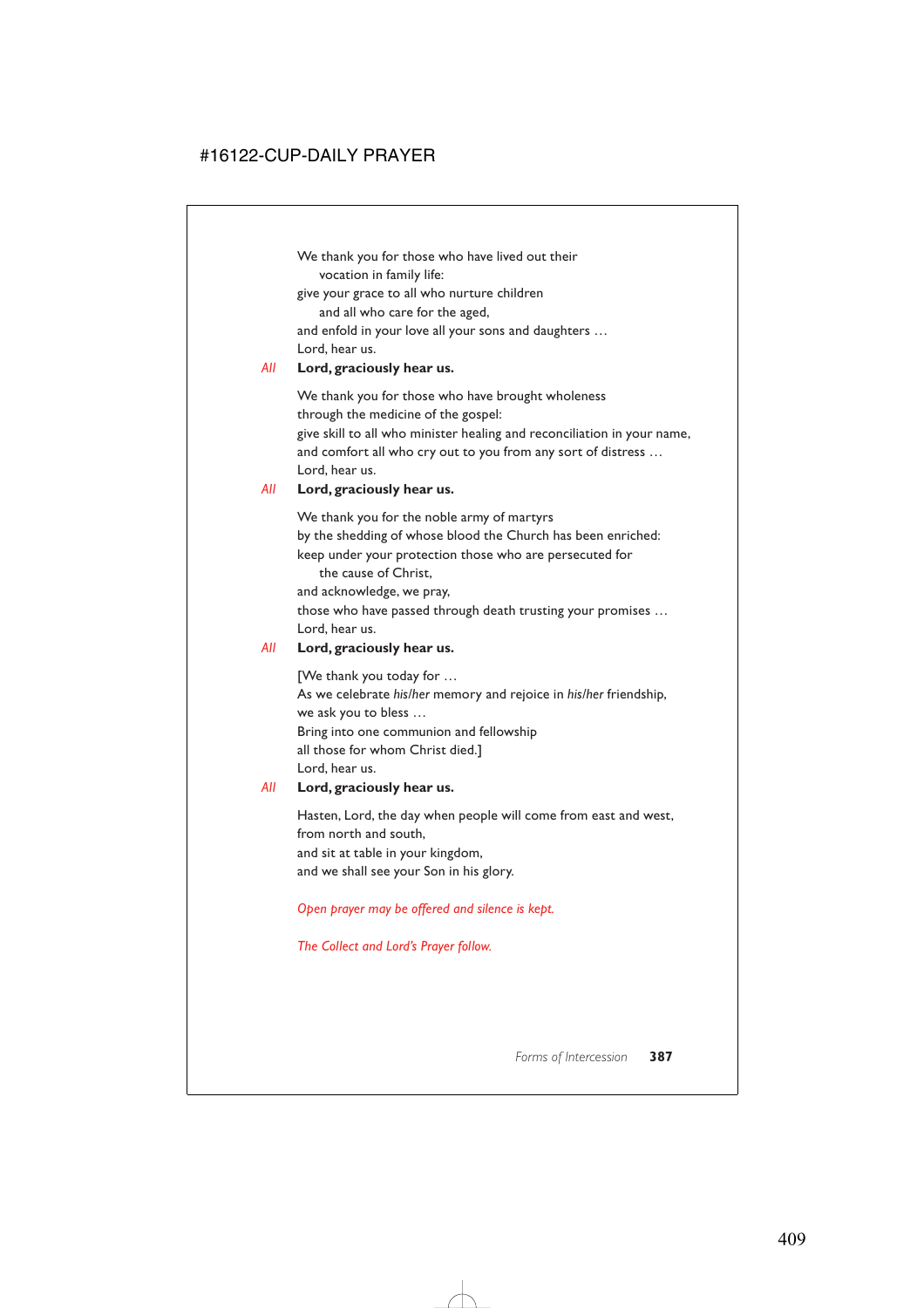# **Seasonal Acclamations**

*These Acclamations may be used in place of the usual intercessions. They should be preceded by some short biddings, or open prayer. The Lord's Prayer and Collect follow. It should be noted that all the Acclamations are addressed to the second person of the Trinity.*

### *Advent*

#### **22**

Let us turn our eyes to the Lord of glory, saying: come, Lord Jesus.

Jesus, servant of God, you bring justice to the nations:

### *All* **come, Lord Jesus.**

You love your people with a faithful love:

### *All* **come, Lord Jesus.**

You were lifted up on the cross that you might draw all people to yourself:

# *All* **come, Lord Jesus.**

You bring hope and joy to those who walk in the valley and shadow of death:

*All* **come, Lord Jesus.**

You have liberated us so that we might be free for ever:

### *All* **come, Lord Jesus**.

You, O Christ, are our justice, our peace and our redemption:

#### *All* **come, Lord Jesus.**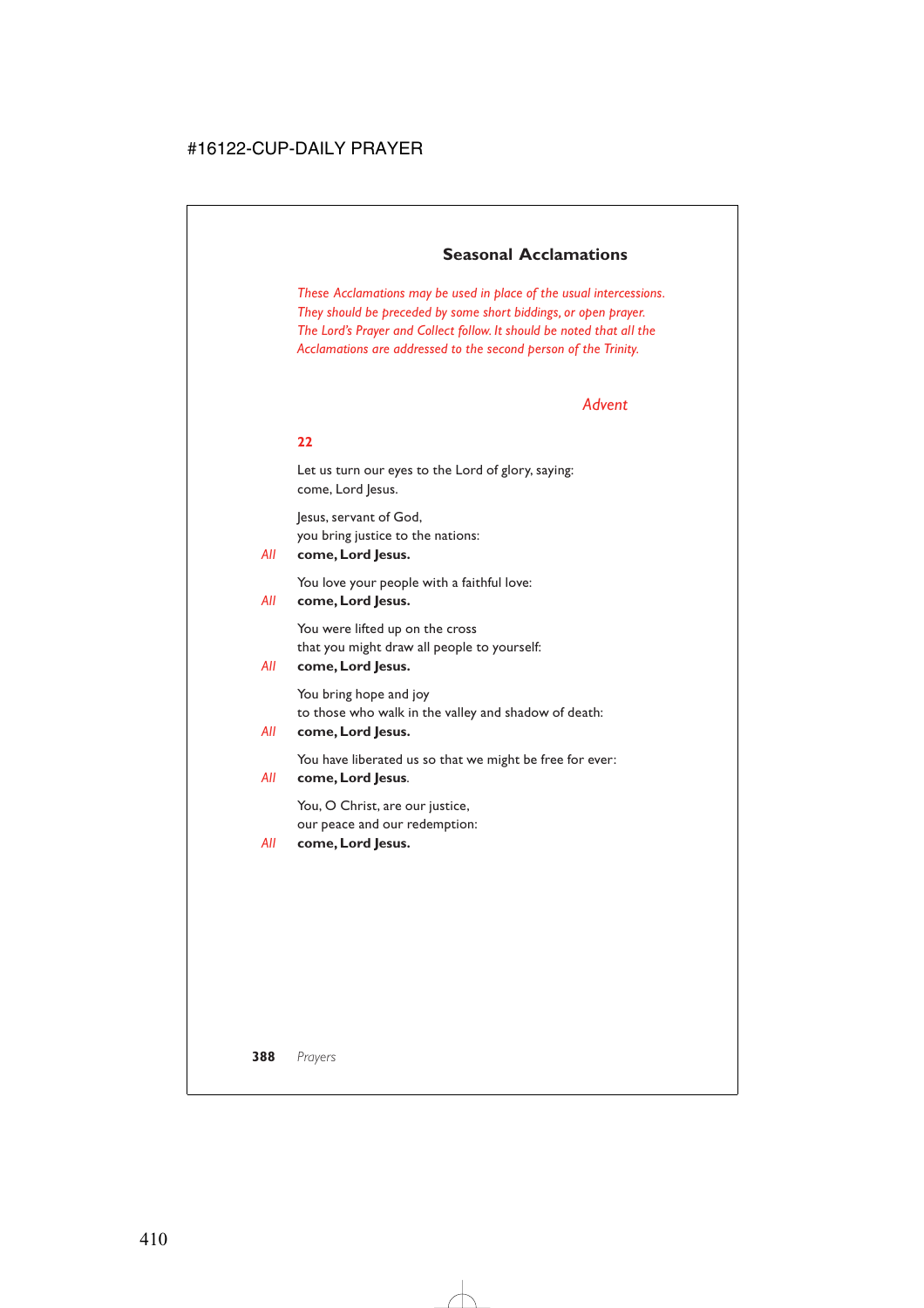# *Christmas*

# **23**

Let us praise the eternal Word of God, who is seated at God's right hand, and yet was born for us in the midst of time, saying: be born in us today.

O saving Lord, God with us, born of the Virgin by the power of the Spirit:

# *All* **be born in us today.**

Son of David, foretold by the prophets:

# *All* **be born in us today.**

Glorious offspring of Abraham, awaited by the patriarchs:

# *All* **be born in us today.**

Saviour of your people, proclaimed by angels:

# *All* **be born in us today.**

O Light eternal, giving sight to the eyes of the blind:

# *All* **be born in us today.**

O lover of justice and peace, ruler of all the ages:

# *All* **be born in us today.**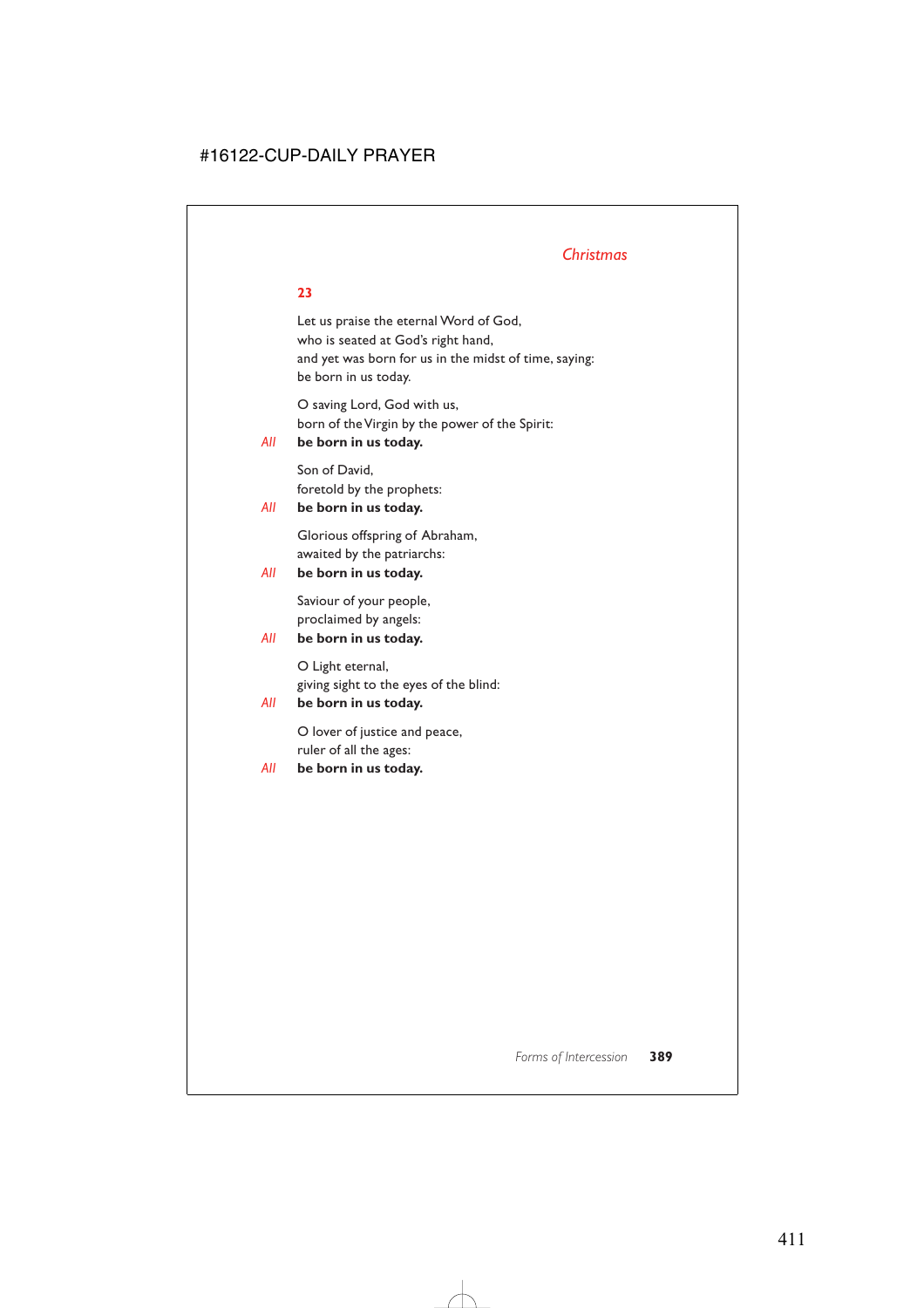# *Epiphany*

### **24**

To Jesus, redeemer of the peoples, let us lift our voices, saying: make known your glory.

Lord, you are the faithful guide of those who seek you with a pure heart:

# *All* **make known your glory.**

You came among us to usher in your kingdom of peace:

### *All* **make known your glory.**

O Lord, encompassed in light as with a cloak, you conquer the darkness of our night:

# *All* **make known your glory.**

O bread eternal, you feed the hunger of your people in desert places:

### *All* **make known your glory.**

You change our vessels of water into the gladdening wine of new life:

# *All* **make known your glory.**

You are the true host of the marriage feast, welcoming sinners to your banquet table:

### *All* **make known your glory.**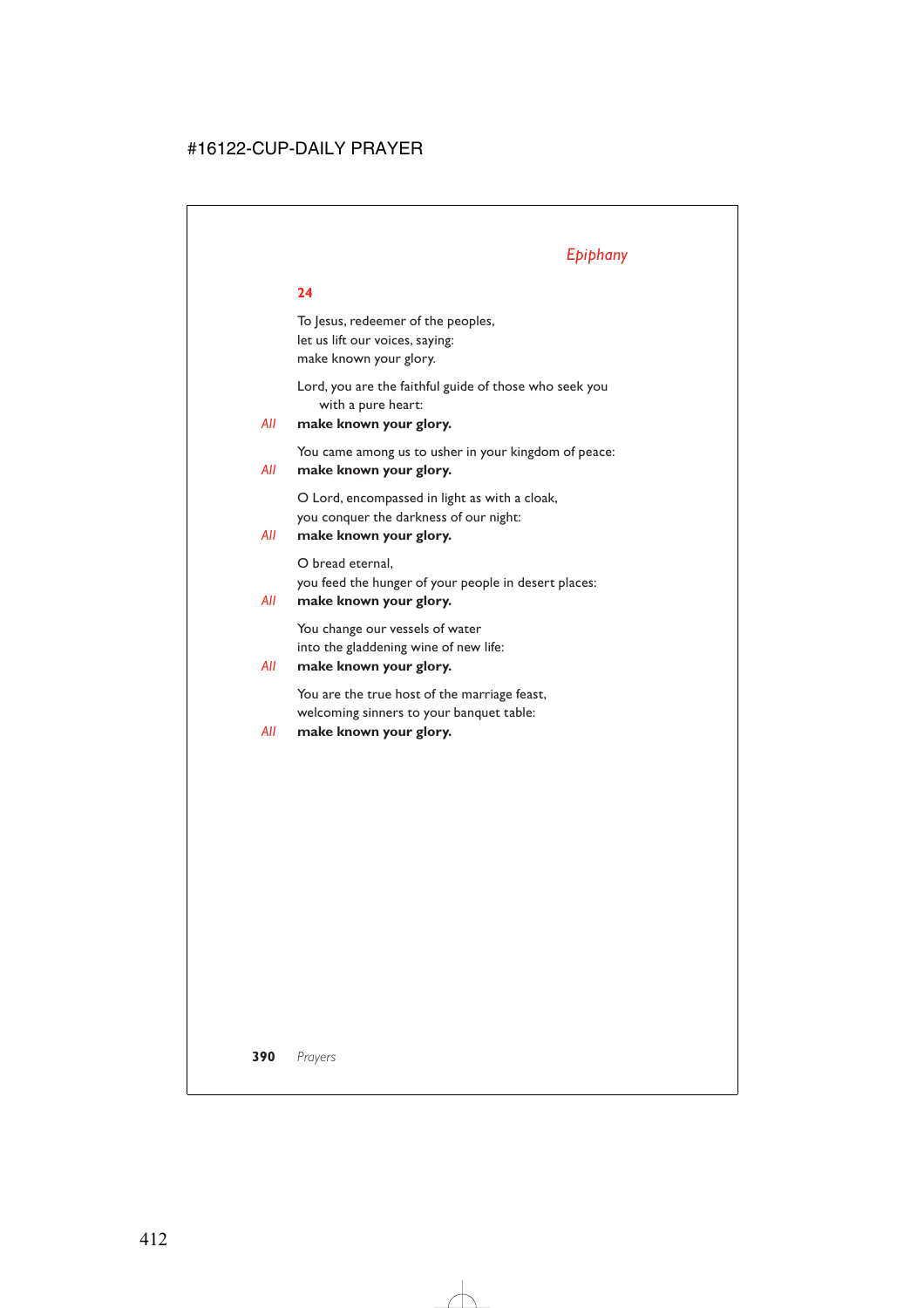We come before the Son of God, crucified and risen, who eternally intercedes for us to the Father, saying: turn our hearts again.

Son of God, you came into the world to save sinners:

*All* **turn our hearts again.**

You became poor that we might become rich:

### *All* **turn our hearts again.**

You have taken on yourself all our sufferings:

*All* **turn our hearts again.**

You loved the Church and gave yourself for her:

*All* **turn our hearts again.**

For the joy which was set before you, you endured the cross:

### *All* **turn our hearts again.**

King of the ages, you brought us the gift of life and opened the way to unending joy:

*All* **turn our hearts again.**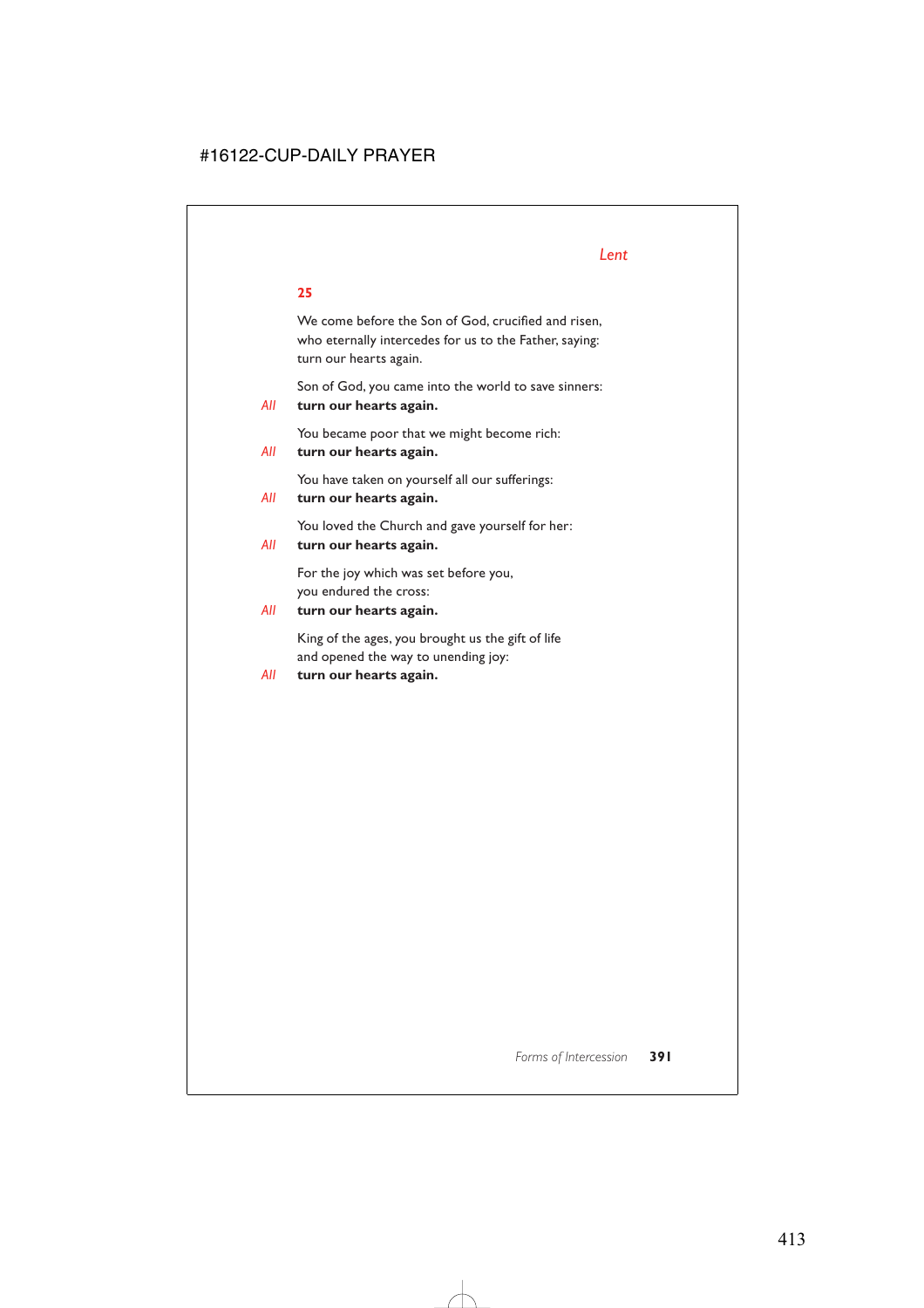Let us come to him who died that we might live and who intercedes for ever before the Father, saying: we praise you, Lamb of God.

Lord Jesus, you embraced the cross that we might learn to give our lives for the sake of love:

### *All* **we praise you, Lamb of God.**

Innocent captive, you submitted to the judgement of sinners:

### *All* **we praise you, Lamb of God.**

In the hour of death you heard the penitent thief and opened to him the door of paradise:

### *All* **we praise you, Lamb of God.**

Most merciful Saviour, you have known the pain of abandonment:

### *All* **we praise you, Lamb of God.**

Lord, you loved the Church and gave up your own self for her:

# *All* **we praise you, Lamb of God.**

Through your blood you have brought to all people the crown of life:

*All* **we praise you, Lamb of God.**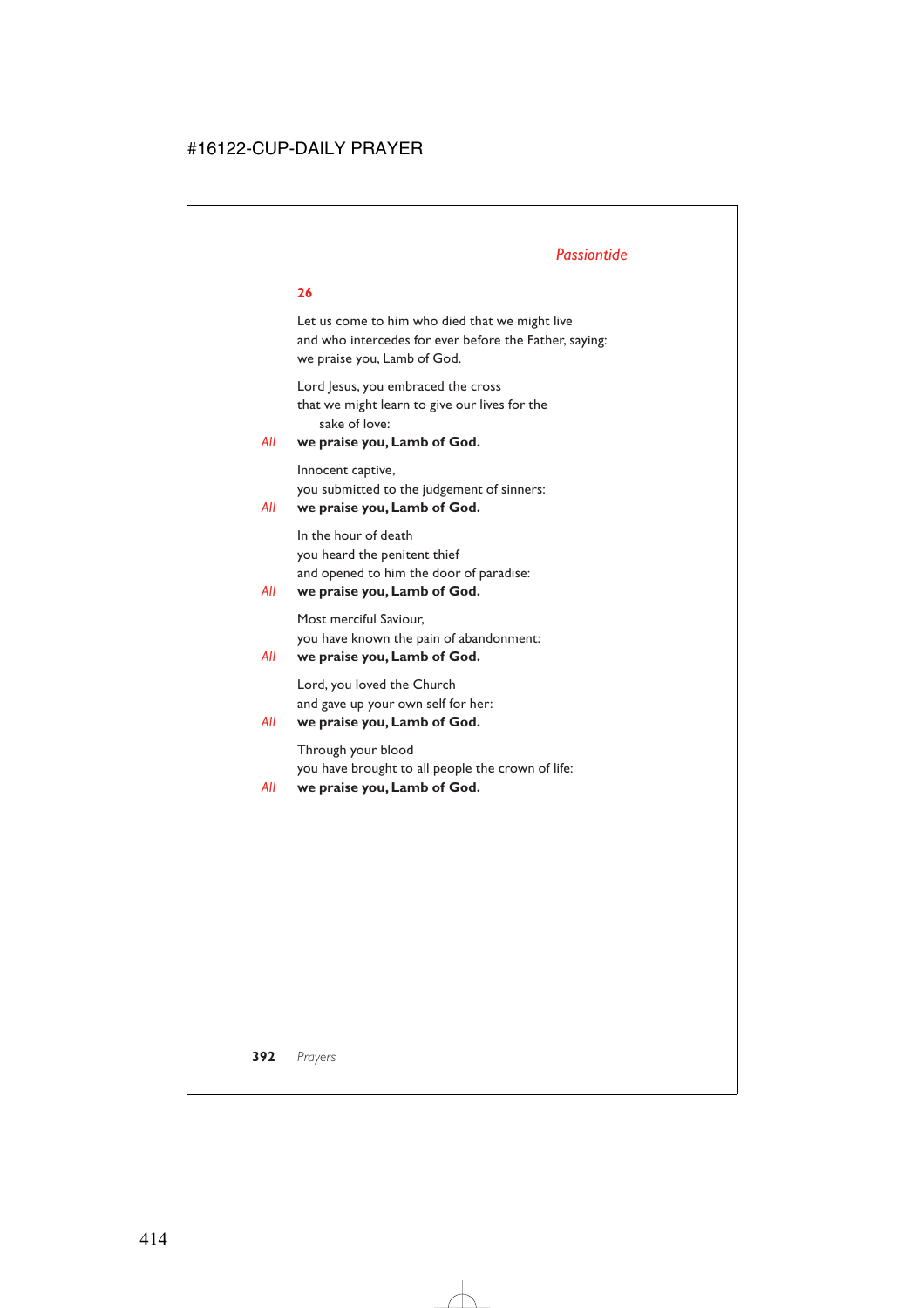To Christ, the Lamb who was slain, and who now lives in the glory of the Father, let us lift our voices in praise, saying: risen Lord, we bless you, alleluia.

Lord Jesus, you are the Amen, the faithful witness, the firstborn of the dead:

# *All* **risen Lord, we bless you, alleluia.**

You are Alpha and Omega, the one who is, and was, and who is to come:

# *All* **risen Lord, we bless you, alleluia.**

You search into the thoughts and affections of all people:

# *All* **risen Lord, we bless you, alleluia.**

You reprove and chasten those whom you love:

# *All* **risen Lord, we bless you, alleluia.**

You open the eyes of the blind and set the prisoners free:

# *All* **risen Lord, we bless you, alleluia.**

In your paschal victory, you have proclaimed the coming of the kingdom:

# *All* **risen Lord, we bless you, alleluia.**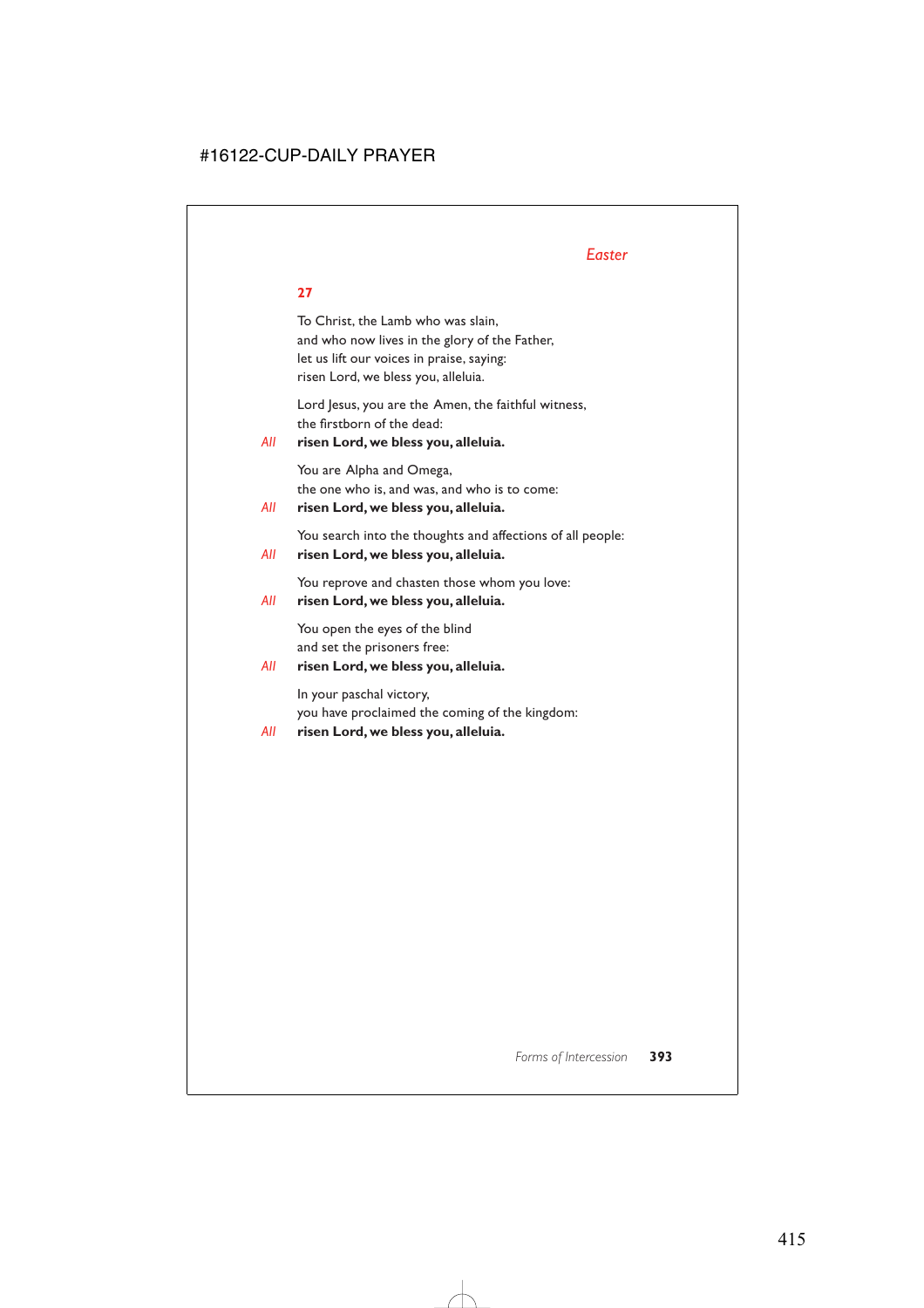# *Ascension until Pentecost*

### **28**

Let us turn to the risen Lord, who gives us the Spirit to make all things new, saying: renew us in your love.

O Word of life, one God with the Father and the Spirit:

# *All* **renew us in your love.**

O eternal Light, who through the working of the Holy Spirit received from the Virgin our human nature:

### *All* **renew us in your love.**

O crucified Redeemer, by the eternal Spirit you offered yourself to the Father for us:

### *All* **renew us in your love.**

You breathed on the apostles the Spirit of your love, that sinners might come to know the mercy of God:

### *All* **renew us in your love.**

You are seated at the right hand of the Father, from whom we receive the gifts of the Spirit:

### *All* **renew us in your love.**

Through the power of the Holy Spirit you wash away our sins in the waters of baptism and open our hearts to the guiding hand of the Father:

### *All* **renew us in your love.**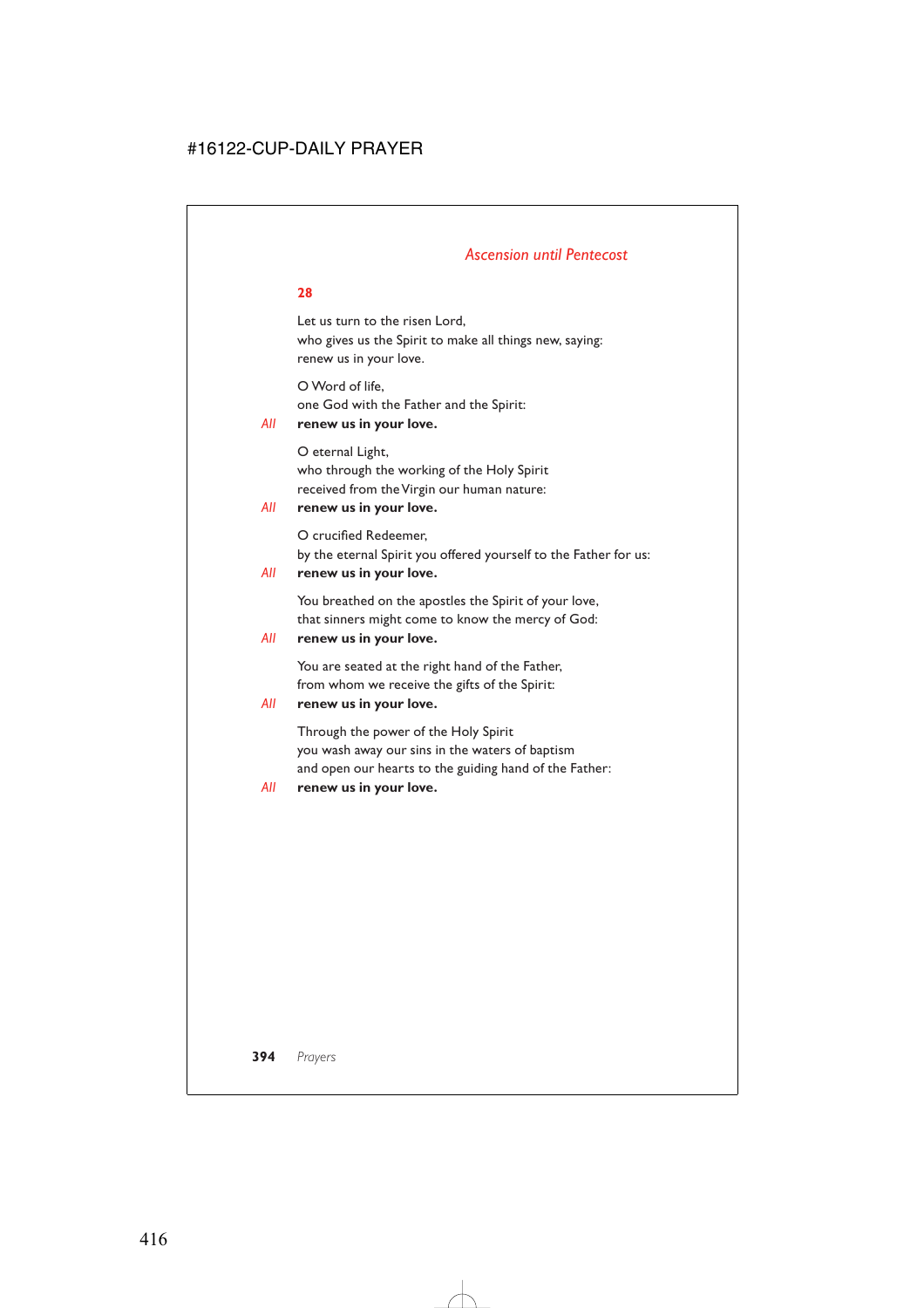# *All Saints' Day until Advent*

#### **29**

Let us praise Christ our King, by whose cross we have citizenship in heaven, saying: all your saints praise you.

Lord, you built your Church on the foundation of the apostles:

#### *All* **all your saints praise you.**

You witness to your truth in the lives of your saints:

#### *All* **all your saints praise you.**

You made us to be a kingdom and priests serving our God:

#### *All* **all your saints praise you.**

You have shared our burdens, revealing the holiness of our life and work:

#### *All* **all your saints praise you.**

You stir us to seek the mysteries of the kingdom:

#### *All* **all your saints praise you.**

You lead us to the eternal assembly of the saints:

*All* **all your saints praise you.**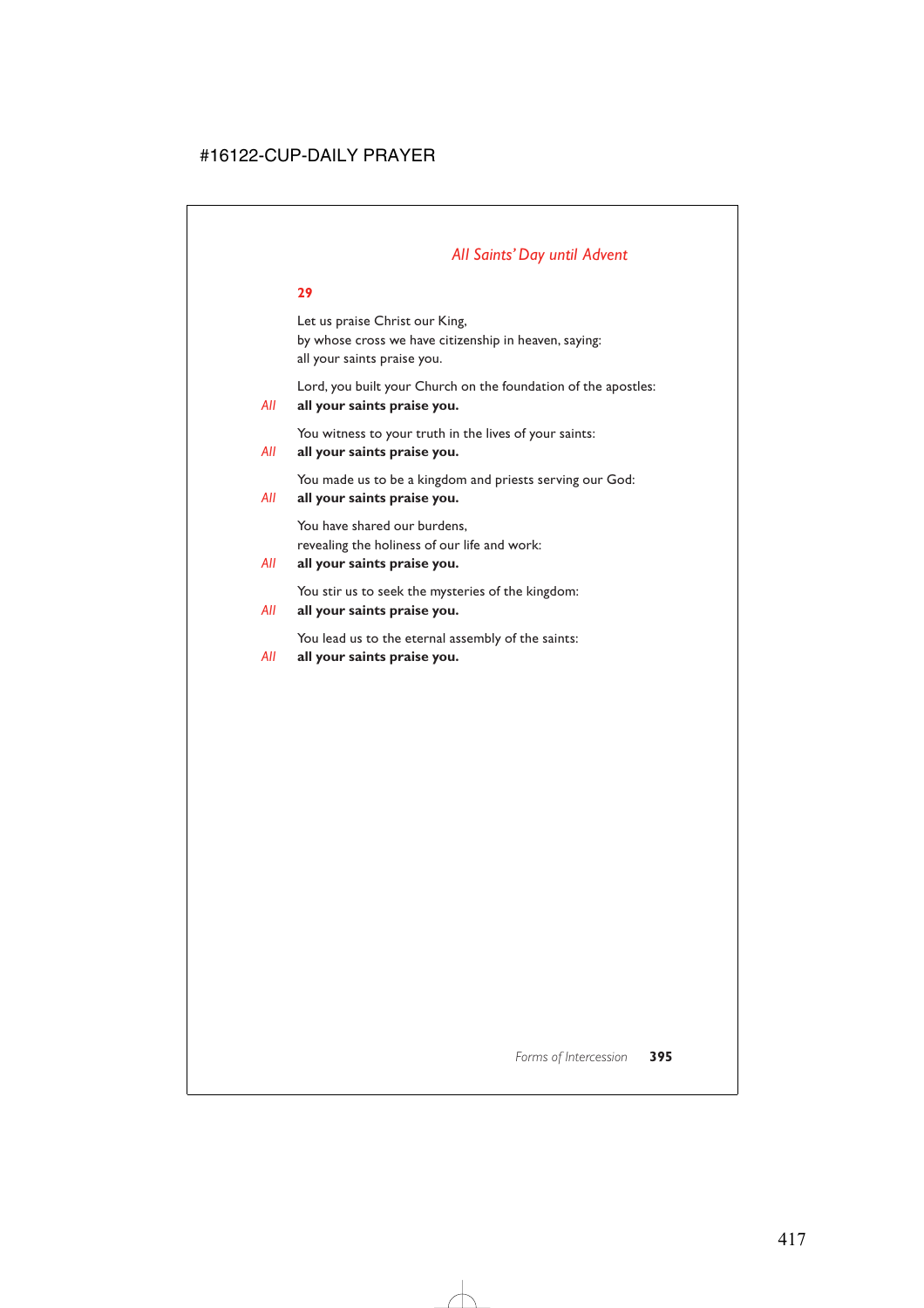# *Ordinary Time*

#### **30**

Let us give thanks to Jesus Christ the Good Shepherd, who laid down his life for us all, saying: we thank you, Jesus our Lord.

You lead us out and we find pasture:

#### *All* **we thank you, Jesus our Lord.**

You call us by name and we hear your voice:

```
All we thank you, Jesus our Lord.
```
Whoever enters by you will be saved:

```
All we thank you, Jesus our Lord.
```
You laid down your life in order to take it up again:

*All* **we thank you, Jesus our Lord.**

You came that we might have life and have it abundantly:

*All* **we thank you, Jesus our Lord.**

You lead us through the valley of the shadow of death and we fear no evil:

#### *All* **we thank you, Jesus our Lord.**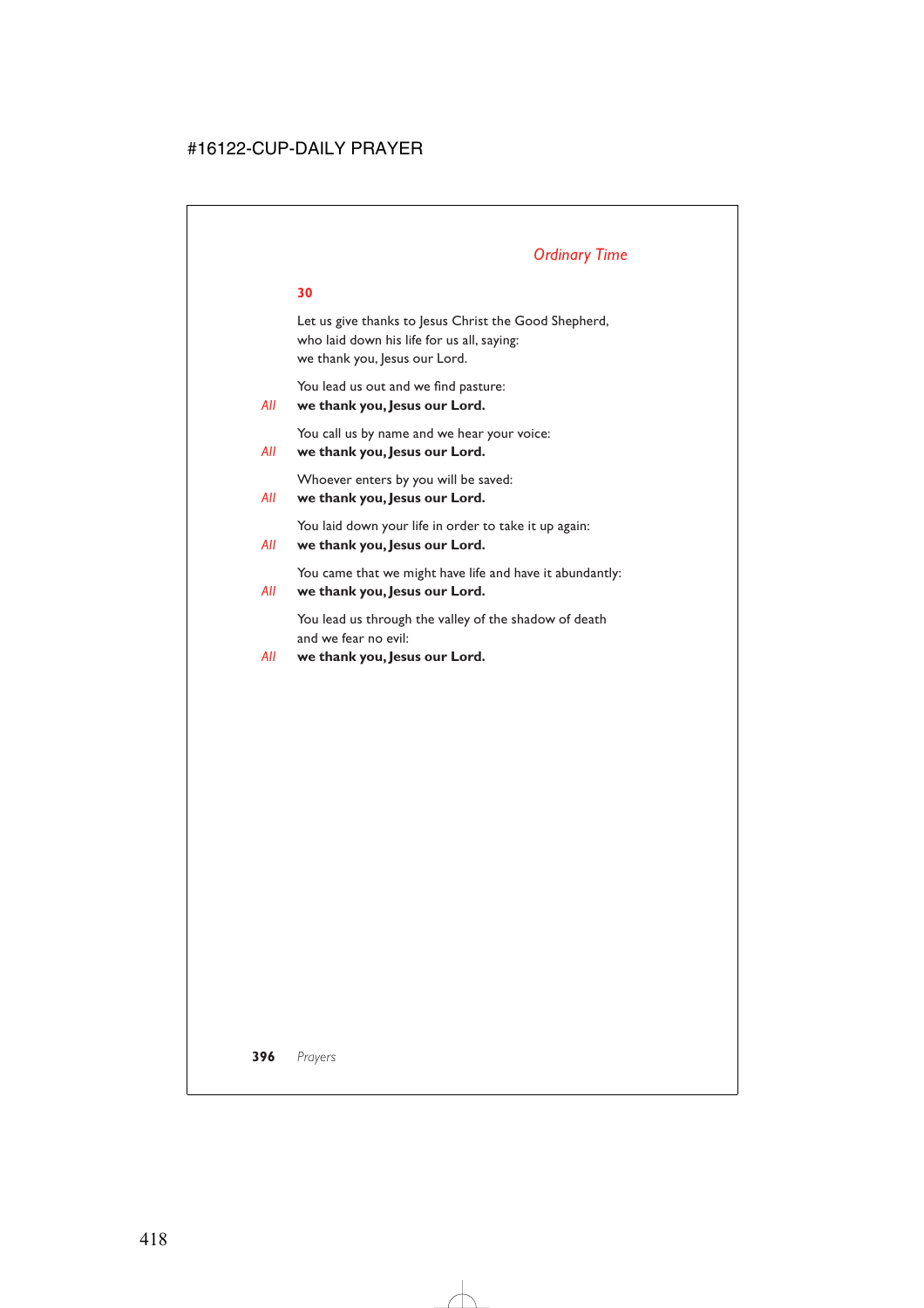# **Litanies**

*The following may be used either as versicles and responses or as petitions for a litany, with a response after each one.*

#### **31**

Save your people, Lord, and bless your inheritance. Govern and uphold them now and always.

Day by day, we bless you. We praise your name for ever.

Keep us today, Lord, from all sin. Have mercy on us, Lord, have mercy.

We long for your salvation, O Lord: grant us understanding, that we may live.

Lord, show us your love and mercy, for we put our trust in you.

In you, Lord, is our hope: let us not be confounded at the last.

#### **32**

Show us your mercy, O Lord; and grant us your salvation.

O Lord, save the *Queen*; And teach *her* counsellors wisdom.

Let your priests be clothed with righteousness; let your faithful people sing with joy.

Let your ways be known upon earth; your saving health among all nations.

Give your people the blessing of peace; and may all the earth be filled with your glory.

Create in us clean hearts, O God, and renew a right spirit within us.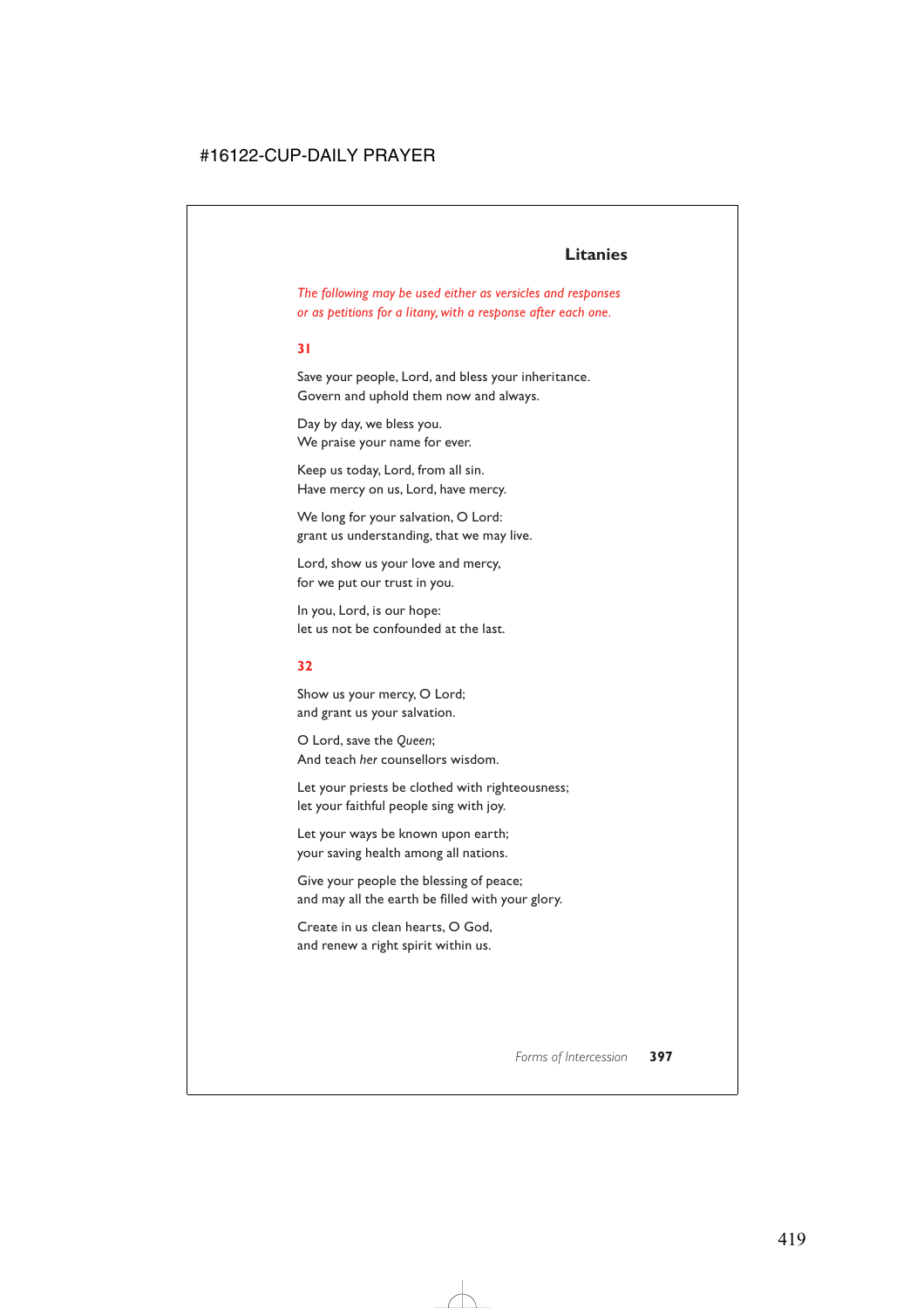# Teach us, O Lord, the way of your statutes; and lead us in the path of your commandments.

Keep our nation under your care; and guide us in justice and truth.

O Lord, deal graciously with your servants; teach us discernment and knowledge.

Let not the needy be forgotten; nor the hope of the poor be taken away.

Guide the meek in judgement; and teach your ways to the gentle.

Lord, remember your people; whom you have purchased and redeemed of old.

#### **34**

Lord, open a path for your Word to declare the mystery of Christ.

Turn now, O God of hosts; behold and tend the vine you have planted.

May your people rejoice and sing, and your ministers be clothed with salvation.

May they stand and feed your flock in the strength of your name.

Keep from trouble all those who trust in you and forget not the poor for ever.

Have mercy, O Lord, upon us, as we have put our hope in you.

#### **33**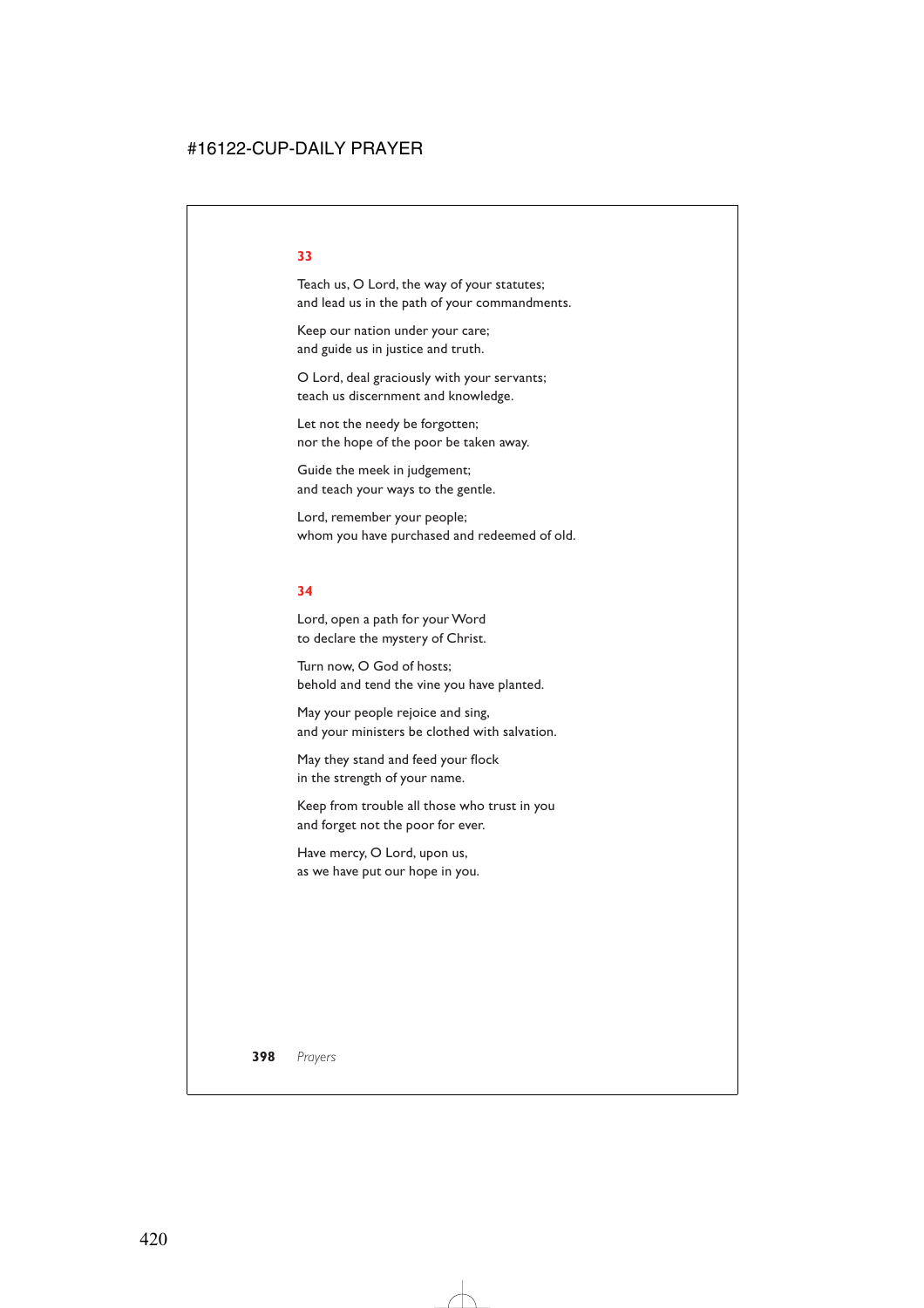#### **35**

Send forth your strength, O God, establish what you have wrought in us.

Uphold all those who fall and raise up those who are bowed down.

Open the eyes of the blind and set the prisoners free.

Sustain the orphan and widow and give food to those who hunger.

Grant them the joy of your help again and sustain them with your Spirit.

O Lord, judge the peoples and take all nations for your own.

#### **36**

O Lord, answer us in the day of trouble, send us help from your holy place.

Show us the path of life, for in your presence is joy.

Give justice to the orphan and oppressed and break the power of wickedness and evil.

Look upon the hungry and sorrowful and grant them the help for which they long.

Let the heavens rejoice and the earth be glad; may your glory endure for ever.

Your kingship has dominion over all and with you is our redemption.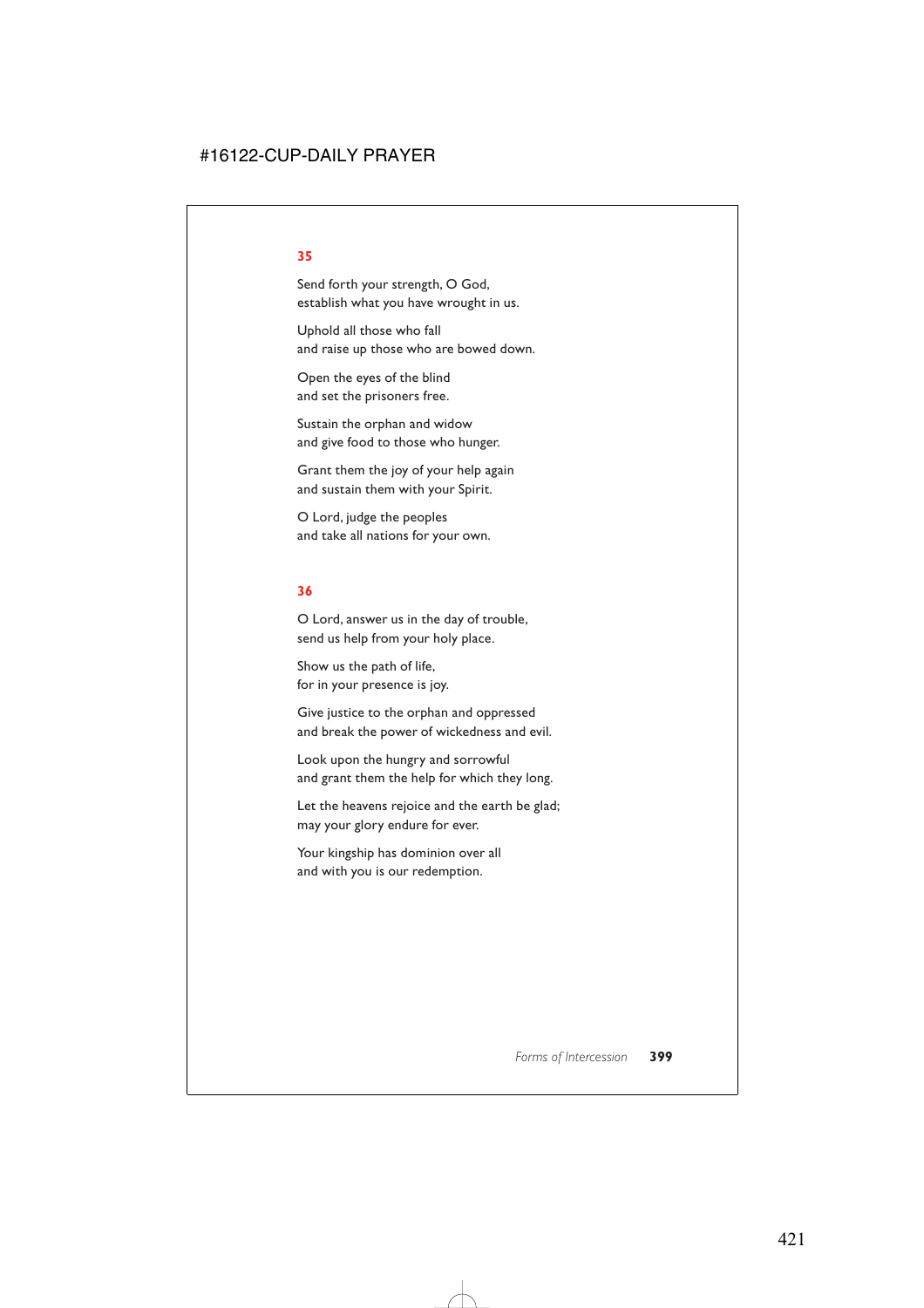# *¶ The Litany*

*Sections I and VII must always be used, but a selection of appropriate suffrages may be made from Sections II, III, IV, V and VI.*

**I**

Let us pray.

God the Father,

#### *All* **have mercy upon us.**

God the Son,

#### *All* **have mercy upon us.**

God the Holy Spirit,

#### *All* **have mercy upon us.**

Holy, blessed and glorious Trinity,

#### *All* **have mercy upon us.**

#### **II**

From all evil and mischief; from pride, vanity and hypocrisy; from envy, hatred and malice; and from all evil intent,

#### *All* **good Lord, deliver us.**

From sloth, worldliness and love of money; from hardness of heart and contempt for your word and your laws,

#### *All* **good Lord, deliver us.**

From sins of body and mind; from the deceits of the world, the flesh and the devil,

#### *All* **good Lord, deliver us.**

From famine and disaster; from violence, murder and dying unprepared,

#### *All* **good Lord, deliver us.**

In all times of sorrow; in all times of joy; in the hour of death, and at the day of judgement,

#### *All* **good Lord, deliver us.**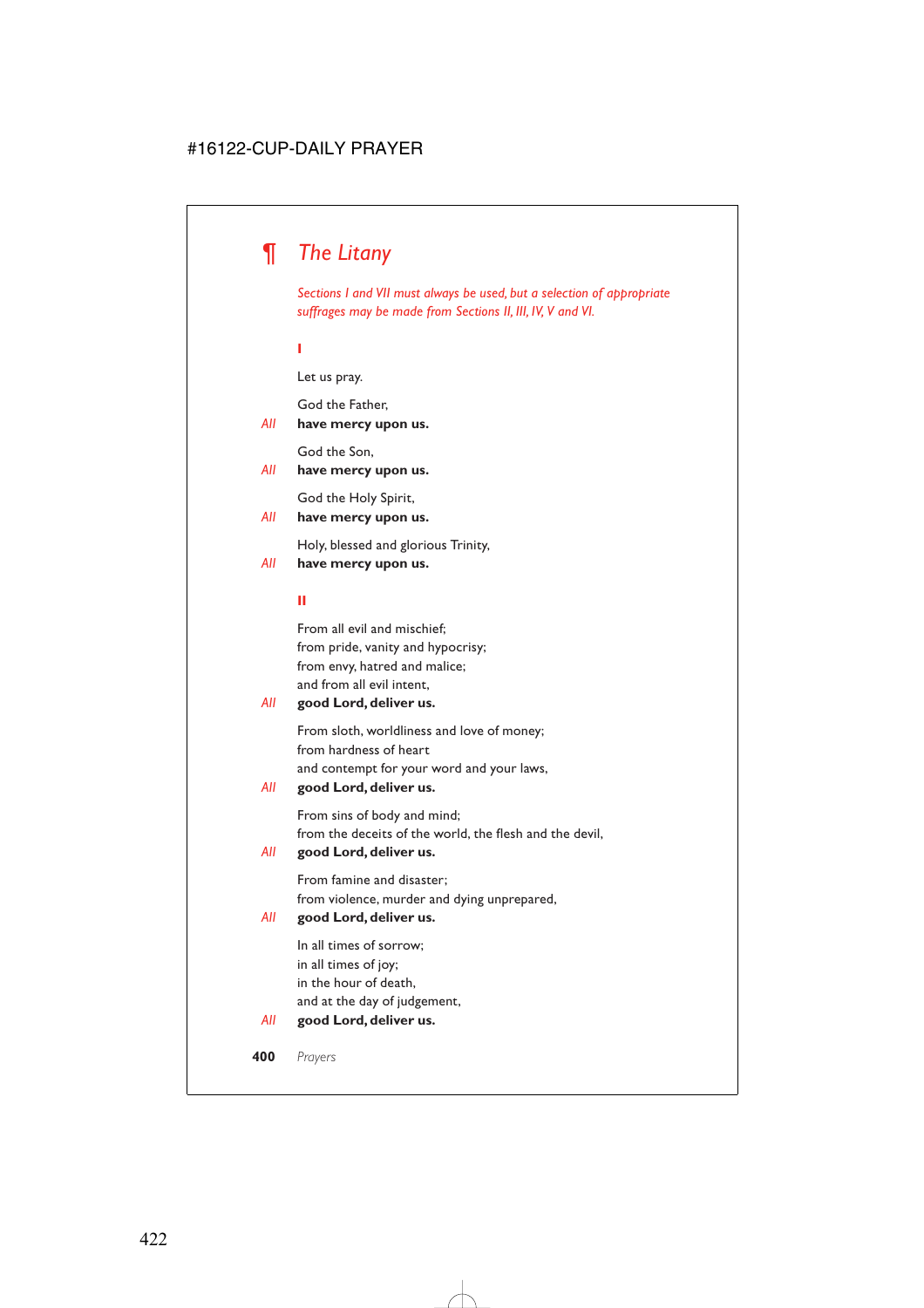By the mystery of your holy incarnation; by your birth, childhood and obedience; by your baptism, fasting and temptation,

#### *All* **good Lord, deliver us.**

By your ministry in word and work; by your mighty acts of power; and by your preaching of the kingdom,

#### *All* **good Lord, deliver us.**

By your agony and trial; by your cross and passion; and by your precious death and burial,

#### *All* **good Lord, deliver us.**

By your mighty resurrection; by your glorious ascension; and by your sending of the Holy Spirit,

#### *All* **good Lord, deliver us.**

#### **IV**

Hear our prayers, O Lord our God.

#### *All* **Hear us, good Lord.**

Govern and direct your holy Church; fill it with love and truth; and grant it that unity which is your will.

#### *All* **Hear us, good Lord.**

Give us boldness to preach the gospel in all the world, and to make disciples of all the nations.

#### *All* **Hear us, good Lord.**

Enlighten *N* our Bishop and all who minister with knowledge and understanding, that by their teaching and their lives they may proclaim your word.

#### *All* **Hear us, good Lord.**

Give your people grace to hear and receive your word, and to bring forth the fruit of the Spirit.

#### *All* **Hear us, good Lord.**

#### **III**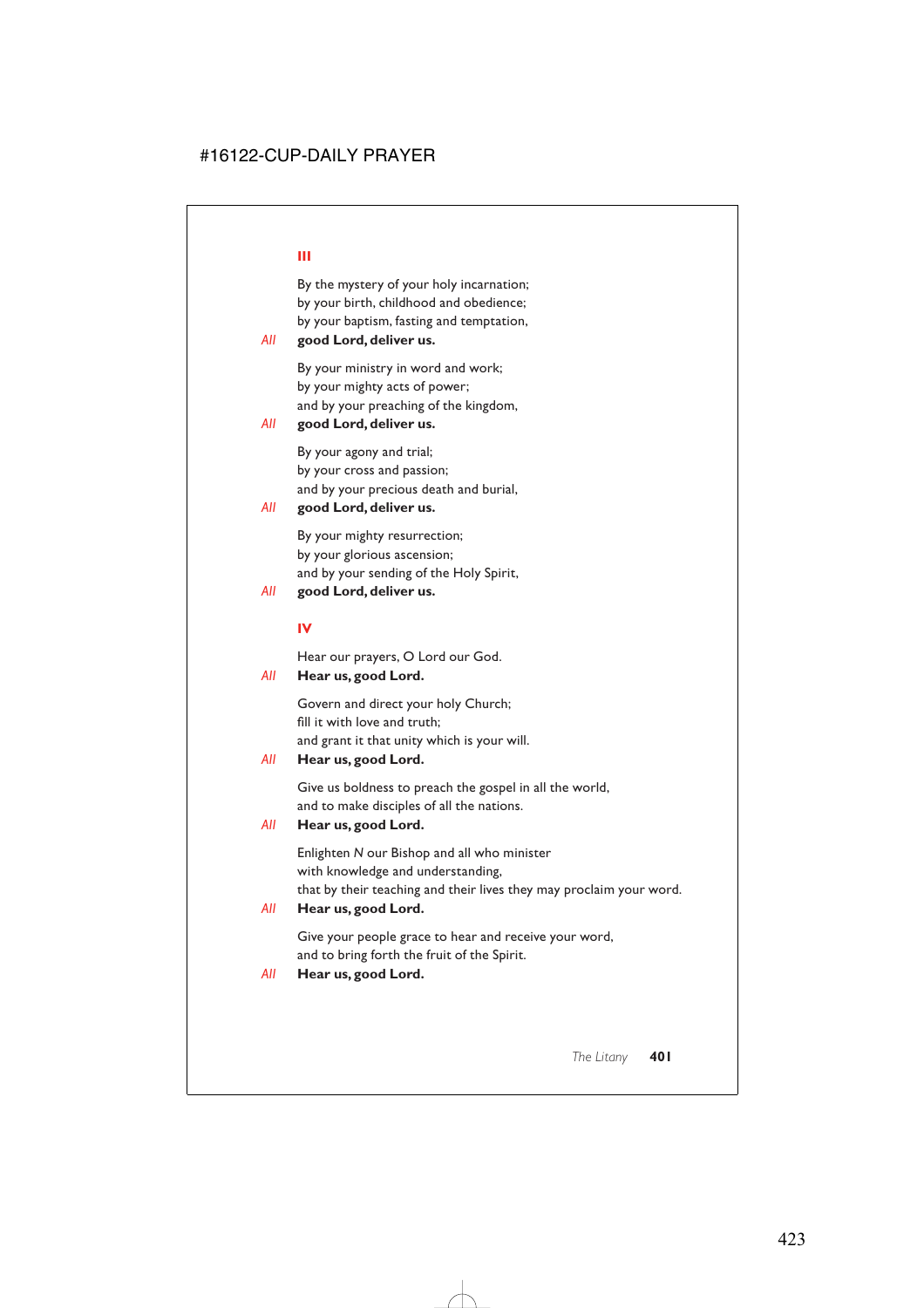Bring into the way of truth all who have erred and are deceived.

### *All* **Hear us, good Lord.**

Strengthen those who stand; comfort and help the faint-hearted; raise up the fallen; and finally beat down Satan under our feet.

*All* **Hear us, good Lord.**

#### **V**

Guide the leaders of the nations into the ways of peace and justice.

#### *All* **Hear us, good Lord.**

Guard and strengthen your servant *Elizabeth our Queen*, that she may put her trust in you, and seek your honour and glory.

#### *All* **Hear us, good Lord.**

Endue the High Court of Parliament and all the Ministers of the Crown with wisdom and understanding.

*All* **Hear us, good Lord.**

Bless those who administer the law, that they may uphold justice, honesty and truth.

*All* **Hear us, good Lord.**

Give us the will to use the resources of the earth to your glory, and for the good of all creation.

*All* **Hear us, good Lord.**

Bless and keep all your people.

#### *All* **Hear us, good Lord.**

Bring your joy into all families; strengthen and deliver those in childbirth, watch over children and guide the young, bring reconciliation to those in discord and peace to those in stress.

*All* **Hear us, good Lord.**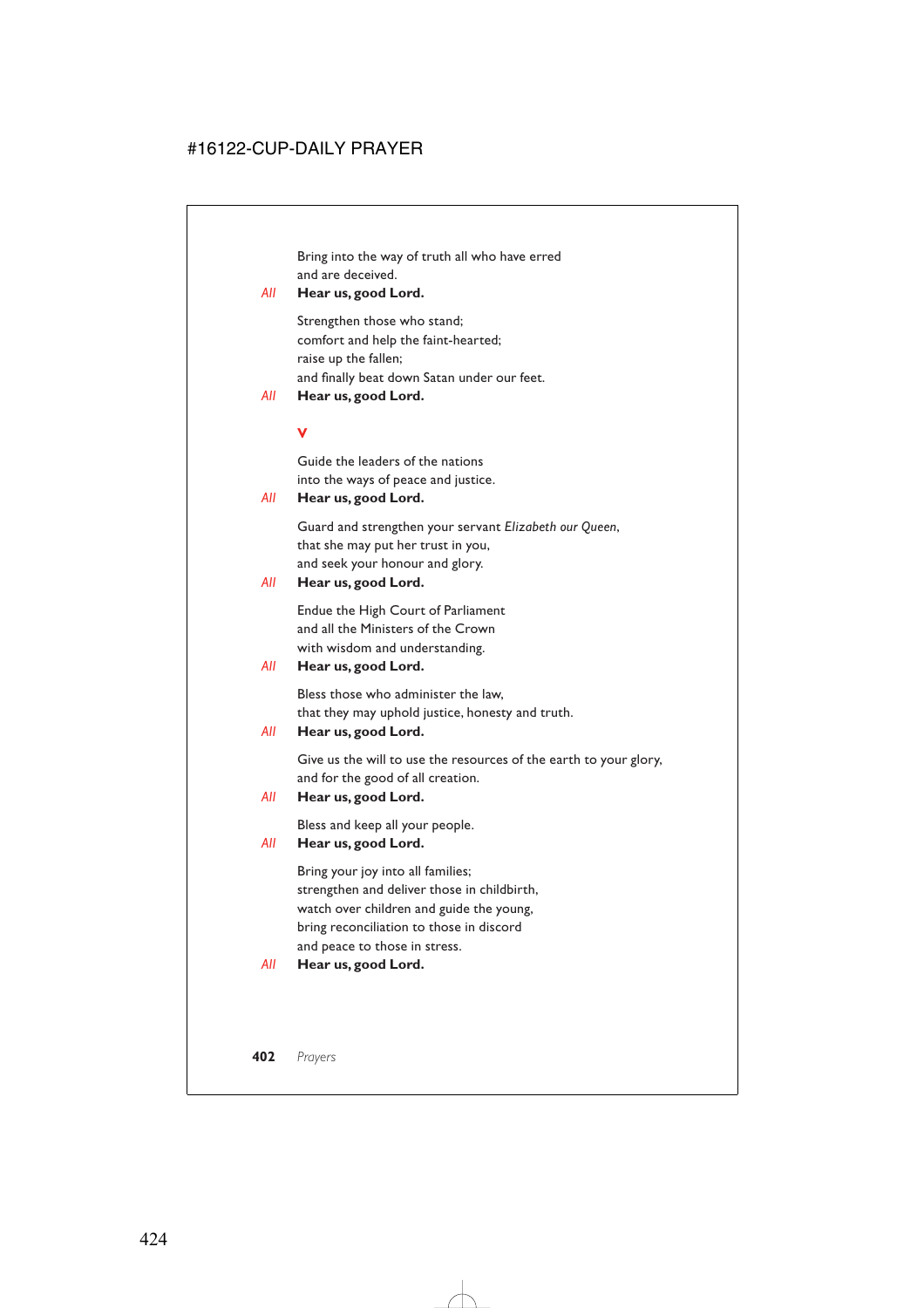#### **VI**

Help and comfort the lonely, the bereaved and the oppressed.

#### *All* **Lord, have mercy.**

Keep in safety those who travel, and all who are in danger.

#### *All* **Lord, have mercy.**

Heal the sick in body and mind, and provide for the homeless, the hungry and the destitute.

#### *All* **Lord, have mercy.**

Show your pity on prisoners and refugees, and all who are in trouble.

#### *All* **Lord, have mercy.**

Forgive our enemies, persecutors and slanderers, and turn their hearts.

#### *All* **Lord, have mercy.**

Hear us as we remember

those who have died in the peace of Christ, both those who have confessed the faith and those whose faith is known to you alone, and grant us with them a share in your eternal kingdom.

### *All* **Lord, have mercy.**

# **VII**

Give us true repentance; forgive us our sins of negligence and ignorance and our deliberate sins; and grant us the grace of your Holy Spirit to amend our lives according to your holy word.

*All* **Holy God,**

**holy and strong, holy and immortal, have mercy upon us.**

*When the Litany is said instead of the Prayers at Morning or Evening Prayer, the Collect of the Day, the Lord's Prayer and the Grace are added here.*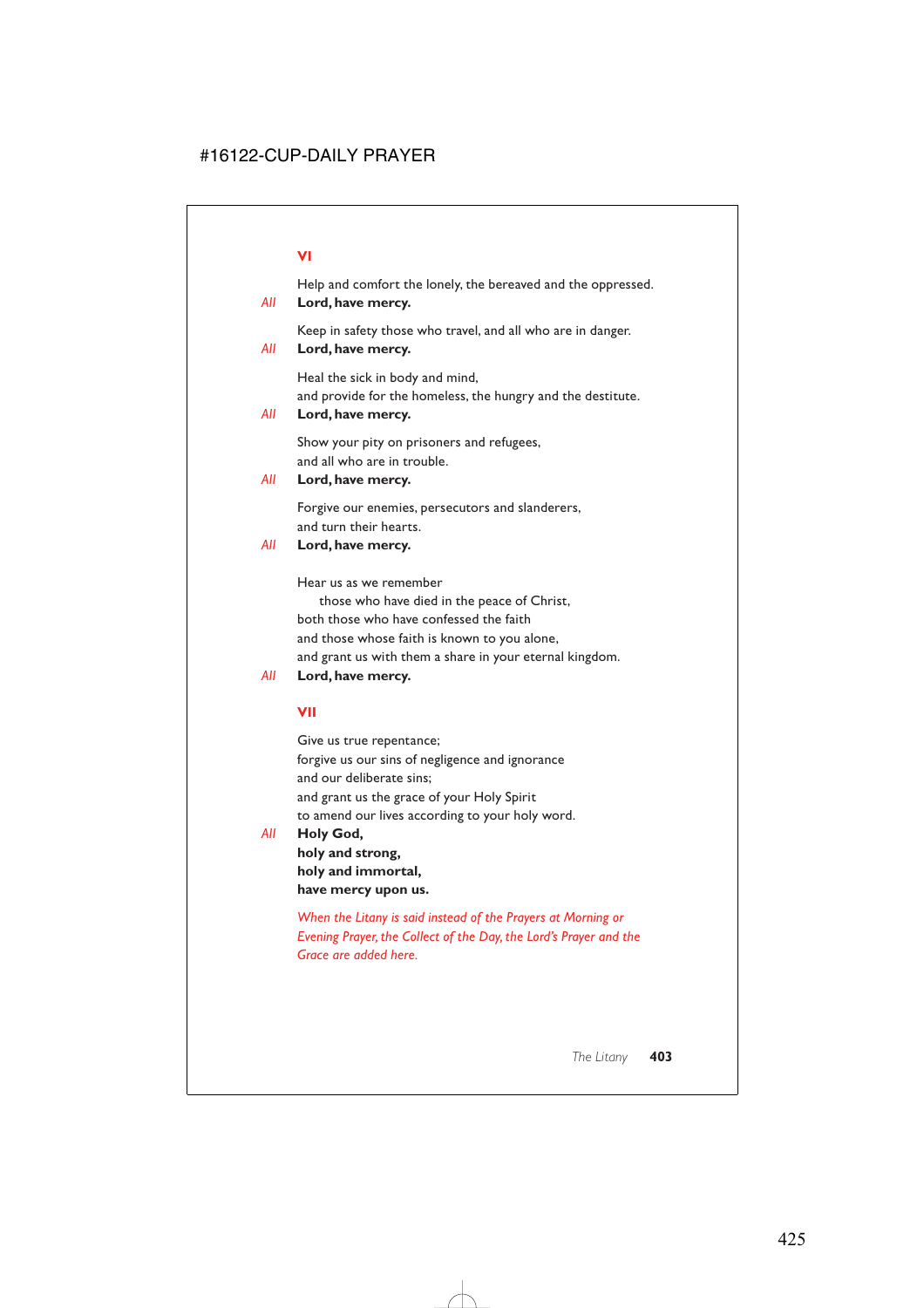

# *A Prayer before Bible Reading*

O Lord, you have given us your word for a light to shine upon our path. Grant us so to meditate on that word, and to follow its teaching, that we may find in it the light that shines more and more until the perfect day; through Jesus Christ our Lord.

*All* **Amen.** *after Jerome (420)*

# *A Morning Collect*

Almighty and everlasting God, we thank you that you have brought us safely to the beginning of this day. Keep us from falling into sin or running into danger, order us in all our doings and guide us to do always what is righteous in your sight; through Jesus Christ our Lord.

*All* **Amen.** *adapted from The Book of Common Prayer*

#### *An Evening Collect*

Lighten our darkness, Lord, we pray, and in your great mercy defend us from all perils and dangers of this night, for the love of your only Son, our Saviour Jesus Christ.

*All* **Amen.** *adapted from The Book of Common Prayer*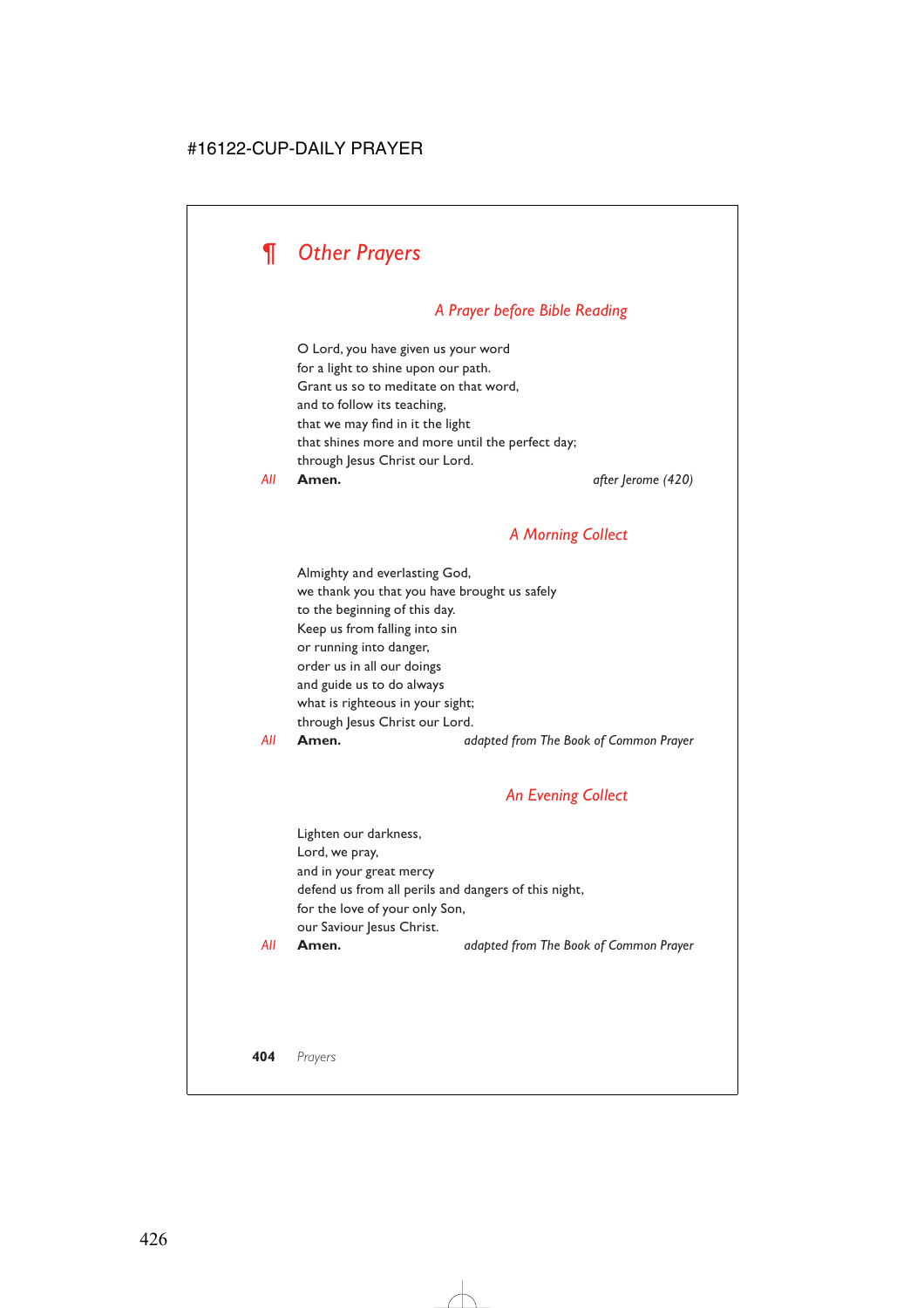# *A General Thanksgiving*

Almighty God, Father of all mercies, we your unworthy servants give you most humble and hearty thanks for all your goodness and loving kindness. We bless you for our creation, preservation, and all the blessings of this life; but above all for your immeasurable love in the redemption of the world by our Lord Jesus Christ, for the means of grace, and for the hope of glory. And give us, we pray, such a sense of all your mercies that our hearts may be unfeignedly thankful, and that we show forth your praise, not only with our lips, but in our lives, by giving up ourselves to your service, and by walking before you in holiness and righteousness all our days; through Jesus Christ our Lord, to whom, with you and the Holy Spirit, be all honour and glory, for ever and ever. *All* **Amen.** *adapted from The Book of Common Prayer*

*A Collect for the New Year*

God and Father of our Lord Jesus Christ, whose years never fail and whose mercies are new each returning day: let the radiance of your Spirit renew our lives, warming our hearts and giving light to our minds; that we may pass the coming year in joyful obedience and firm faith; through him who is the beginning and the end, your Son, Christ our Lord, who is alive and reigns with you, in the unity of the Holy Spirit, one God, now and for ever.

*All* **Amen.**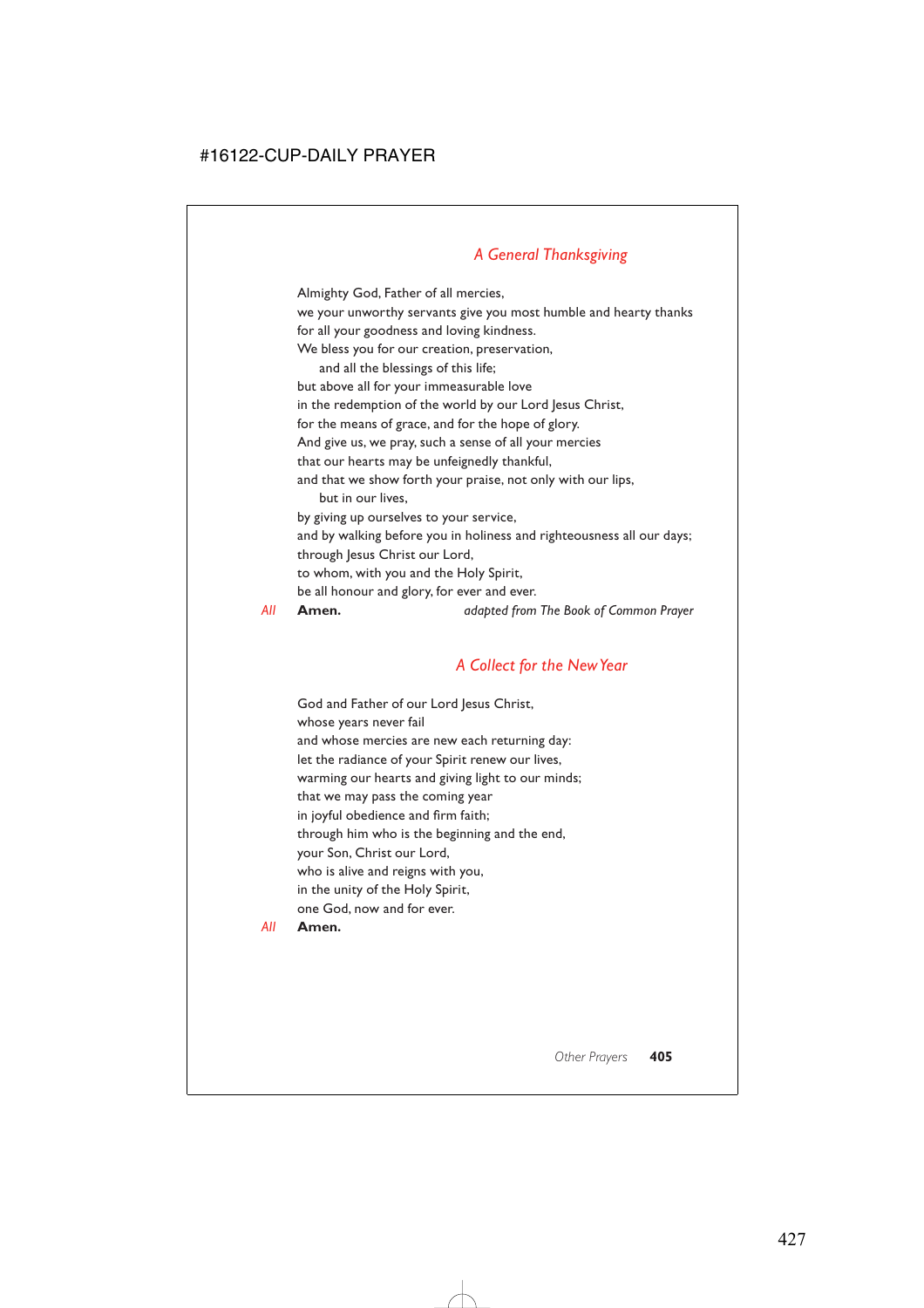# *Christaraksha*

### *For individuals to say before sleep*

May the cross of the Son of God, which is mightier than all the hosts of Satan, and more glorious than all the hosts of heaven, abide with me in my going out and my coming in. By day and by night, at morning and at evening, at all times and in all places may it protect and defend me. From the wrath of evildoers, from the assaults of evil spirits, from foes visible and invisible, from the snares of the devil, from all passions that beguile the soul and body: may it guard, protect and deliver me.

*All* **Amen.** *an Indian prayer*

# *Kaddish*

Magnified and sanctified be the great name of God in the world which he created according to his will. May he establish his kingdom in your life and in your days, and in the lifetime of all his people: quickly and speedily may it come; and let us say Amen.

#### *All* **Blessed be God for ever.**

Blessed, praised and glorified, exalted, extolled and honoured, magnified and lauded be the name of the Holy One; blessed be God. Though he be high above all the blessings and hymns, praises and consolations, which are uttered in the world; and let us say Amen.

#### *All* **Blessed be God for ever.**

May there be abundant peace from heaven and life for us and for all people; let us say Amen.

#### *All* **Blessed be God for ever.** *prayer of a Jewish mourner*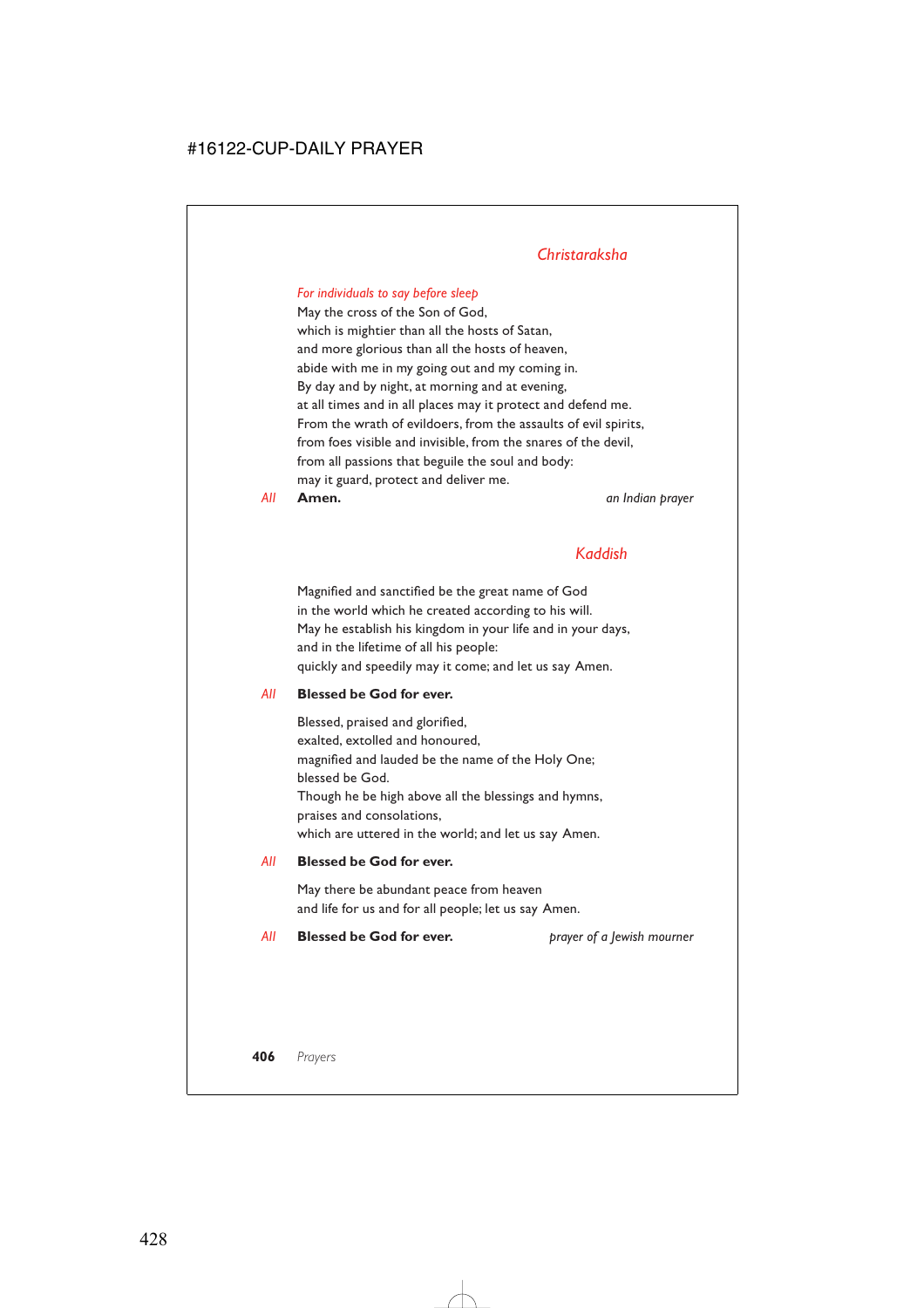# *All* **Amen.** *from a prayer of Erasmus (1536)*

let us not stray from you who are the way, nor distrust your promises who are the truth, nor rest in anything but you who are the life, for beyond you there is nothing to be desired neither in heaven nor in earth.

Lord Jesus Christ, you are the way, the truth and the life:

Keep us in peace, O Christ our God,

with the Father and the Holy Spirit, now and for ever, world without end.

*All* **Amen.** *an Armenian Orthodox dismissal*

*All* **Amen.** *adapted from the 1928 Prayer Book*

Heavenly Father, in your Son Jesus Christ you have given us a true faith and a sure hope. Strengthen this faith and hope in us all our days, that we may live as those who believe in the communion of saints the forgiveness of sins and the resurrection to eternal life; through Jesus Christ our Lord.

under the protection of your holy and venerable cross; save us from our enemies, visible and invisible, and count us worthy to glorify you with thanksgiving,

*All* **Amen.** *Dimitri of Rostov (1709)*

Come, my Life, and revive me from death. Come, my Physician, and heal my wounds.

Come, my Light, and illumine my darkness.

Come, Flame of divine love, and burn up the thorns of my sins,

kindling my heart with the flame of your love.

Come, my King, sit upon the throne of my heart and reign there, for you alone are my King and my Lord.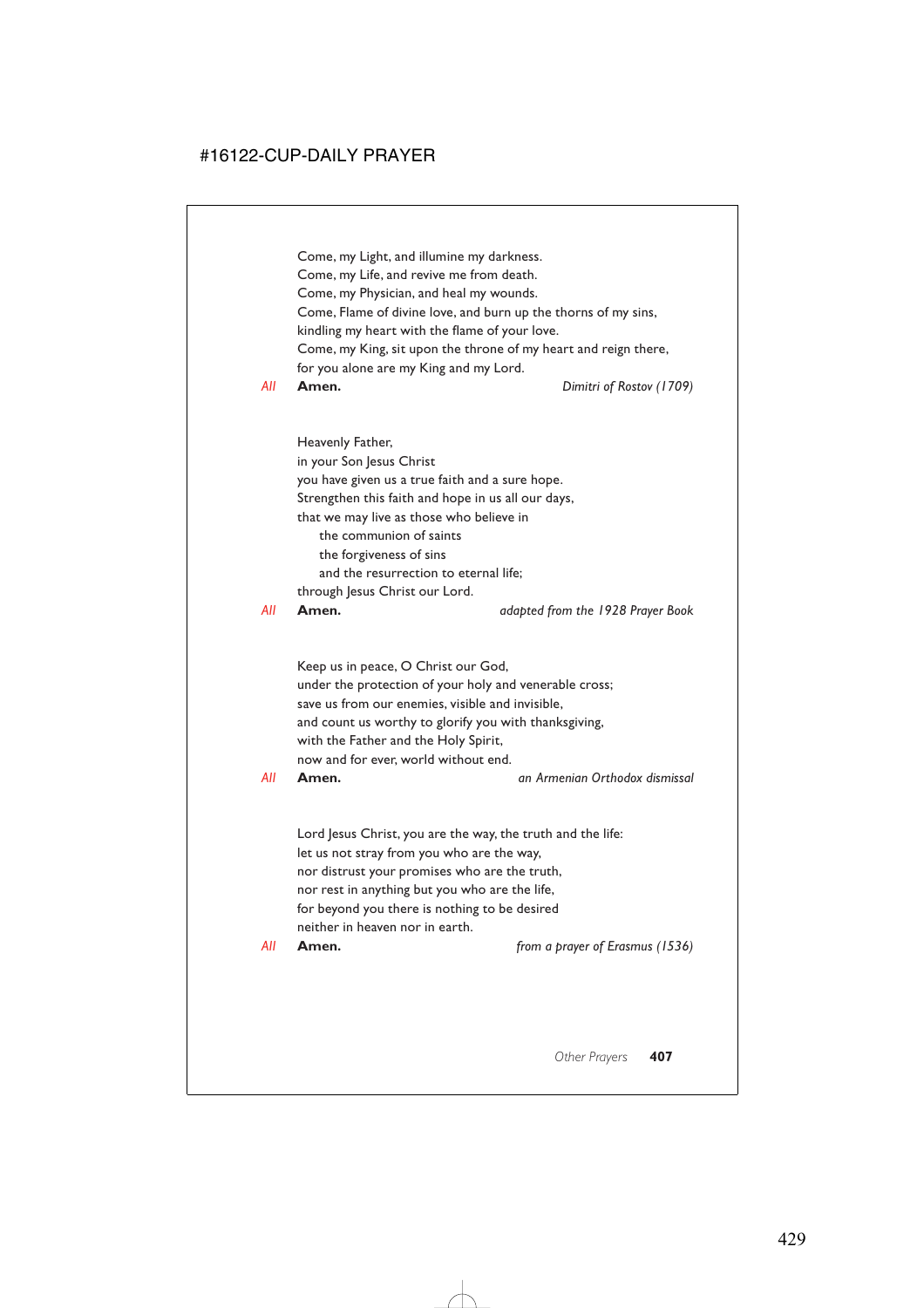Lord, make me an instrument of your peace. Where there is hatred, let me sow love; where there is injury, pardon; where there is doubt, faith; where there is despair, hope; where there is darkness, light; where there is sadness, joy. O Divine Master, grant that I may not so much seek to be consoled as to console, to be understood as to understand, to be loved as to love. For it is in giving that we receive, it is in pardoning that we are pardoned, and it is in dying that we are born to eternal life. *All* **Amen.** *a Franciscan prayer*

May the power of your love, O Lord, fiery and sweet as honey, so absorb our hearts as to withdraw them from all that is under heaven. Grant that we may be ready to die for love of your love as you died for love of our love.

*All* **Amen.** *Francis of Assisi (1226)*

O God of unchangeable power and eternal light, look favourably on your whole Church, that wonderful and sacred mystery, and by the tranquil operation of your perpetual providence carry out the work of our salvation: and let the whole world feel and see that things which were cast down are being raised up and things which had grown old are being made new and that all things are returning to perfection through him from whom they took their origin, even Jesus Christ our Lord.

*All* **Amen.** *Gelasian Sacramentary (8th century)*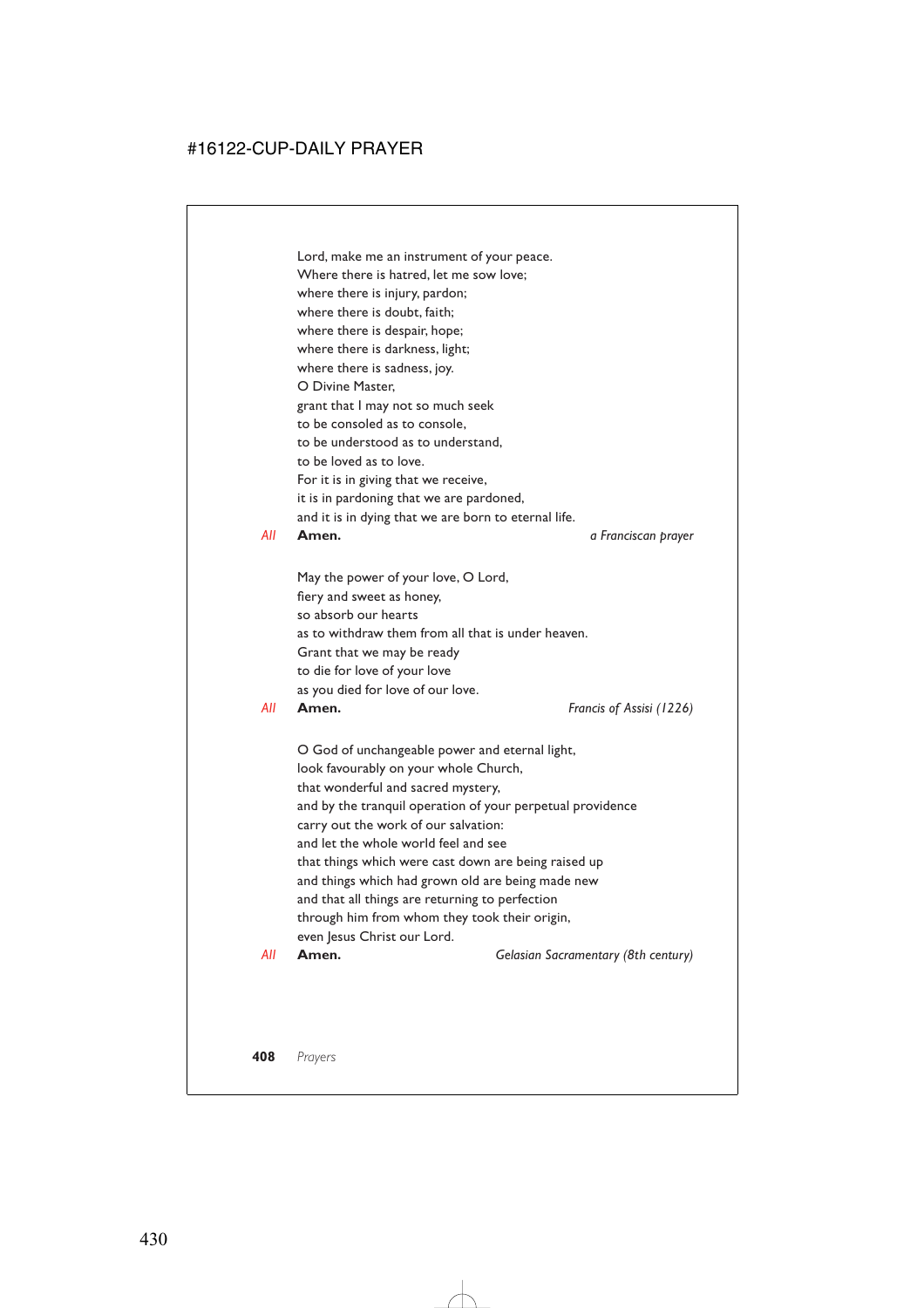O Holy Spirit, giver of light and life, impart to us thoughts better than our own thoughts, and prayers better than our own prayers, and powers better than our own powers, that we may spend and be spent in the ways of love and goodness, after the perfect image of our Lord and Saviour Jesus Christ. *All* **Amen.** *Eric Milner-White and G W Briggs,*

*Daily Prayer (1941)*

O Lord Jesus Christ, Son of the living God, set your passion, cross and death between your judgement and our souls, now and in the hour of our death. Grant mercy and grace to the living, rest to the departed, to your Church peace and concord and to us sinners forgiveness, and everlasting life and glory; for, with the Father and the Holy Spirit, you are alive and reign, God, now and for ever.

*All* **Amen.** *Collect for None*

Remember, Lord, what you have wrought in us and not what we deserve, and as you have called us to your service make us worthy of our calling through Jesus Christ our Lord.

*All* **Amen.** *adapted from the 1928 Prayer Book*

Support us, O Lord, all the day long of this troublous life, until the shadows lengthen and the evening comes, the busy world is hushed, the fever of life is over and our work is done. Then, Lord, in your mercy grant us a safe lodging, a holy rest, and peace at the last; through Christ our Lord.

*All* **Amen.** *adapted from the 1928 Prayer Book*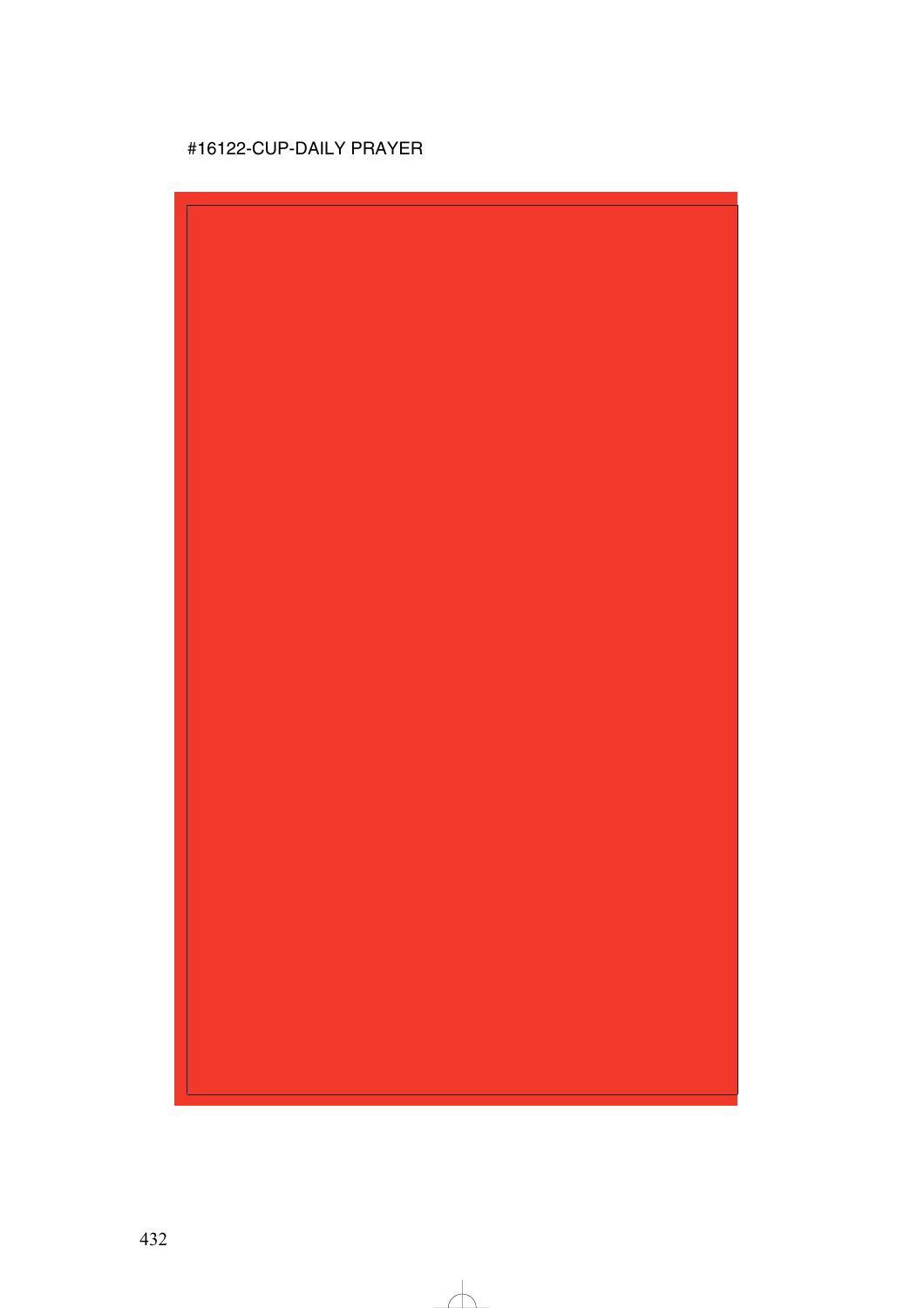# **Collects and Suggested Canticles and Refrains**

# **Notes**

- **1** Normally on any occasion only one Collect is used.
- **2** The Collect for each Sunday is used on the following weekdays, except where other provision is made.
- **3** At Evening Prayer on Saturdays other than Christmas Eve, Easter Eve or Principal Feasts or Festivals, the Collect appointed for the ensuing Sunday shall be used.When Evening Prayer on the day before a Festival makes use of the lessons relating to that Festival, the Collect of that Festival shall be used.
- **4** Where a Collect ends 'through Jesus Christ our Lord', the minister may use in its place the longer Trinitarian ending,

'through Jesus Christ your Son our Lord,

who is alive and reigns with you,

in the unity of the Holy Spirit,

one God, now and for ever.'

The last three lines above may be added to the other Collects which have no Trinitarian ending.

**5** On most Sundays and during the Seasons the Refrains are those given in the Orders for Morning and Evening Prayer. For certain Sundays, Principal Feasts, other Principal Holy Days and Festivals, proper Refrains are provided with the Collect in the following sections. For Lesser Festivals, reference is made to the optional use of common Refrains, which are to be found at the end of the *Sanctorale* (pages 446–526).Where 'Alleluia' is printed in square brackets, it is used during the Easter season but not otherwise.

# **Contents**

The Seasons (*Temporale*) **412**

Festivals and Lesser Festivals (*Sanctorale*) **446**

Common of the Saints **527**

Special Occasions **535**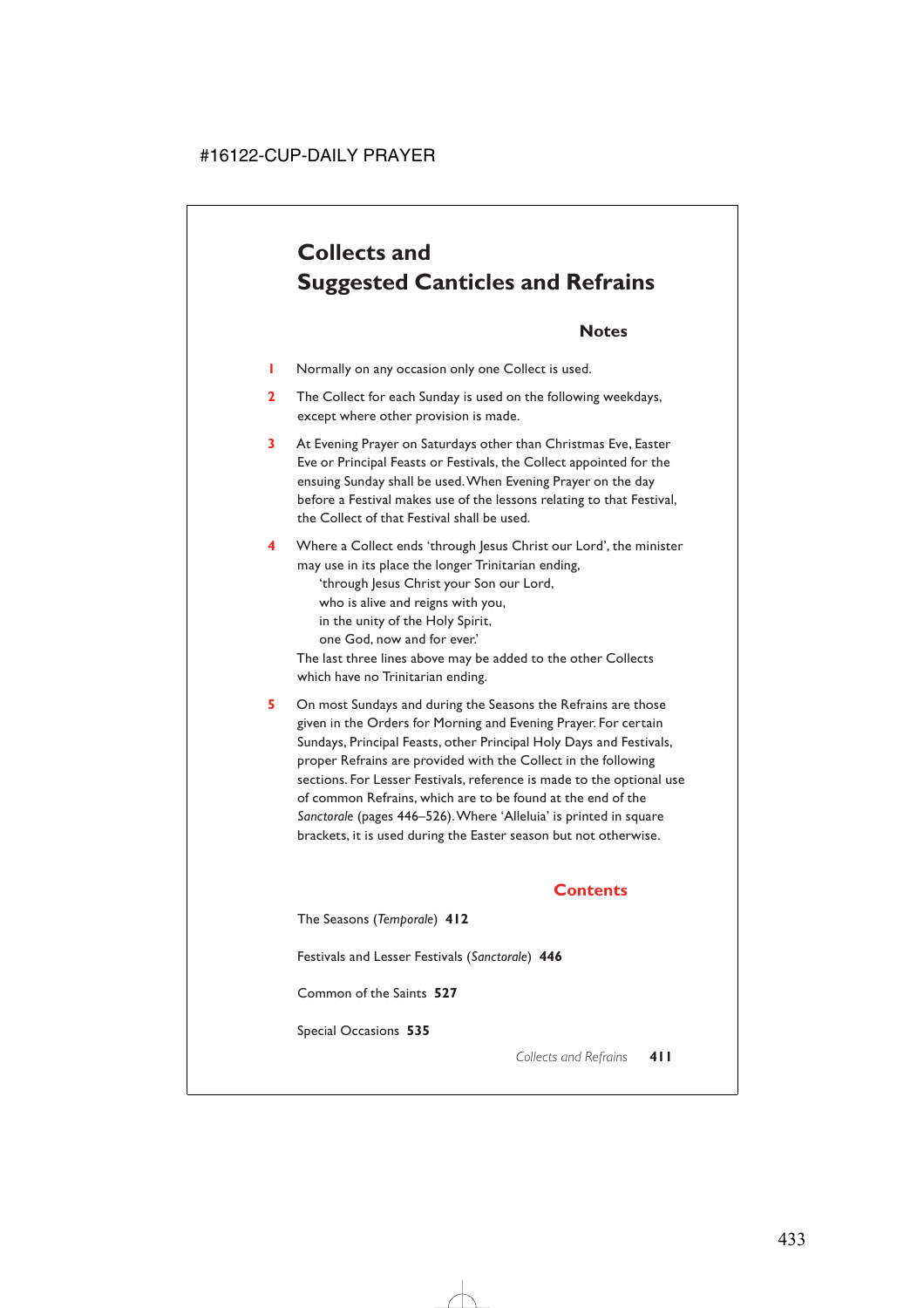# *¶ Advent*

#### *This prayer may be used on any day in Advent*

Eternal God, as Mary waited for the birth of your Son, so we wait for his coming in glory; bring us through the birth pangs of this present age to see, with her, our great salvation in Jesus Christ our Lord.

# **The First Sunday of Advent** *Purple*

### *Collect*

Almighty God, give us grace to cast away the works of darkness and to put on the armour of light, now in the time of this mortal life, in which your Son Jesus Christ came to us in great humility; that on the last day, when he shall come again in his glorious majesty to judge the living and the dead, we may rise to the life immortal; through him who is alive and reigns with you, in the unity of the Holy Spirit, one God, now and for ever.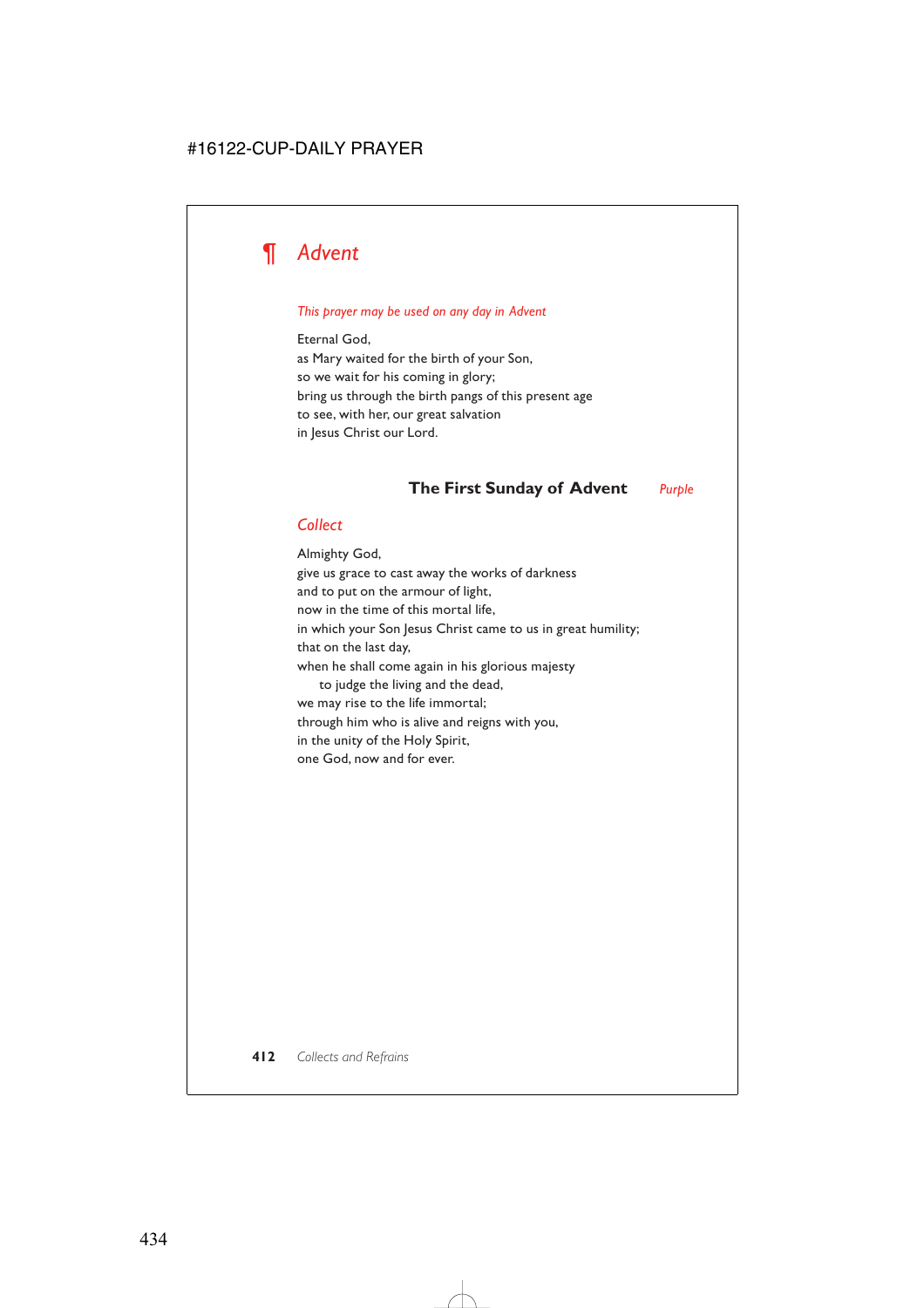# *Collect*

O Lord, raise up, we pray, your power and come among us, and with great might succour us; that whereas, through our sins and wickedness we are grievously hindered in running the race that is set before us, your bountiful grace and mercy may speedily help and deliver us; through Jesus Christ your Son our Lord, to whom with you and the Holy Spirit, be honour and glory, now and for ever.

# **The Third Sunday of Advent** *Purple*

# *Collect*

O Lord Jesus Christ, who at your first coming sent your messenger to prepare your way before you: grant that the ministers and stewards of your mysteries may likewise so prepare and make ready your way by turning the hearts of the disobedient to the wisdom of the just, that at your second coming to judge the world we may be found an acceptable people in your sight; for you are alive and reign with the Father in the unity of the Holy Spirit, one God, now and for ever.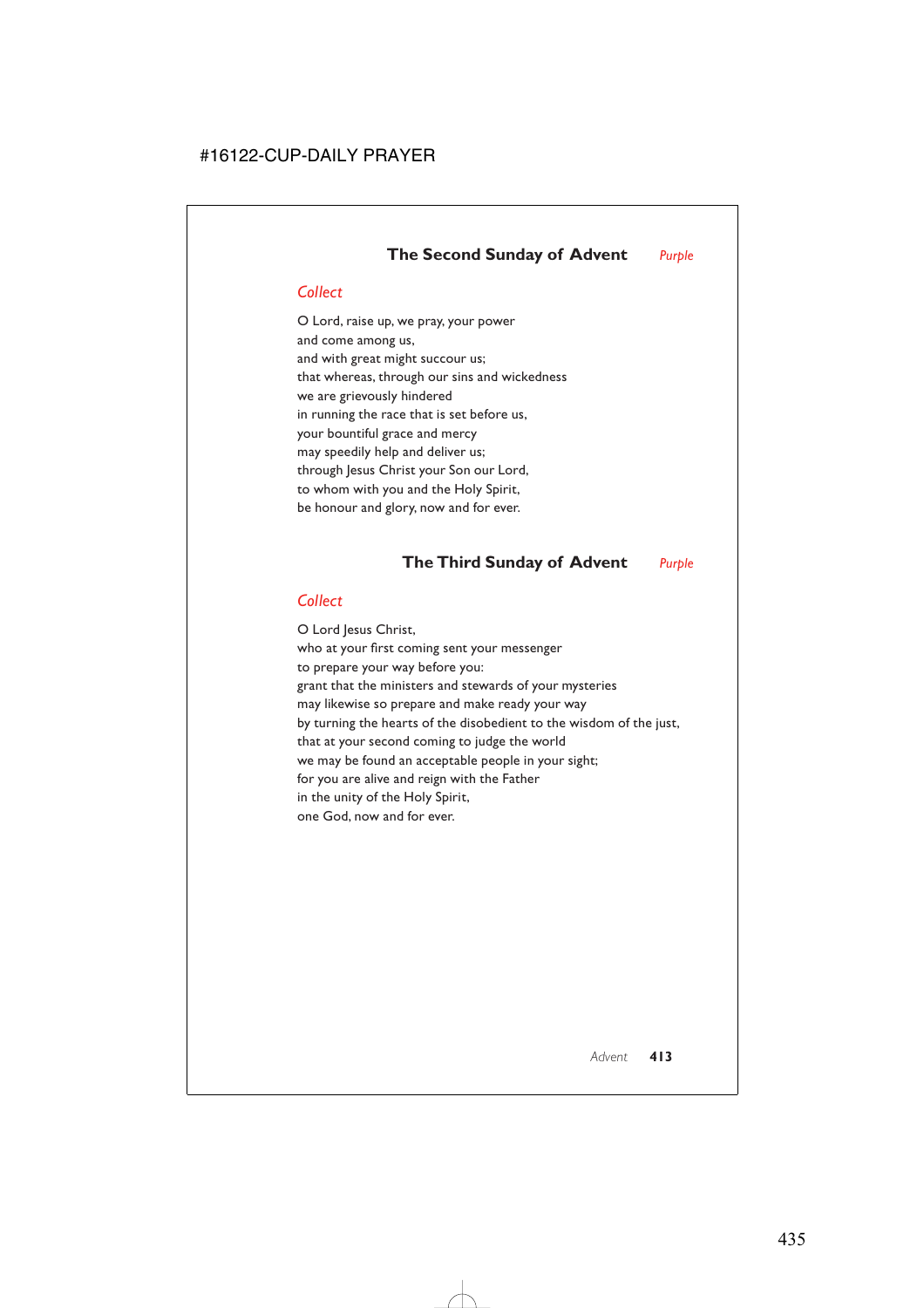# **The Fourth Sunday of Advent** *Purple*

*This provision is not used on weekdays after 23 December.*

# *Collect*

God our redeemer, who prepared the Blessed Virgin Mary to be the mother of your Son: grant that, as she looked for his coming as our saviour, so we may be ready to greet him when he comes again as our judge; who is alive and reigns with you, in the unity of the Holy Spirit, one God, now and for ever.

*24 December* **Christmas Eve** *Purple*

*The Christmas order (pages 220–225) is used at Evening Prayer with this Collect..*

#### *Collect*

Almighty God, you make us glad with the yearly remembrance of the birth of your Son Jesus Christ: grant that, as we joyfully receive him as our redeemer, so we may with sure confidence behold him when he shall come to be our judge; who is alive and reigns with you, in the unity of the Holy Spirit, one God, now and for ever.

**414** *Collects and Refrains*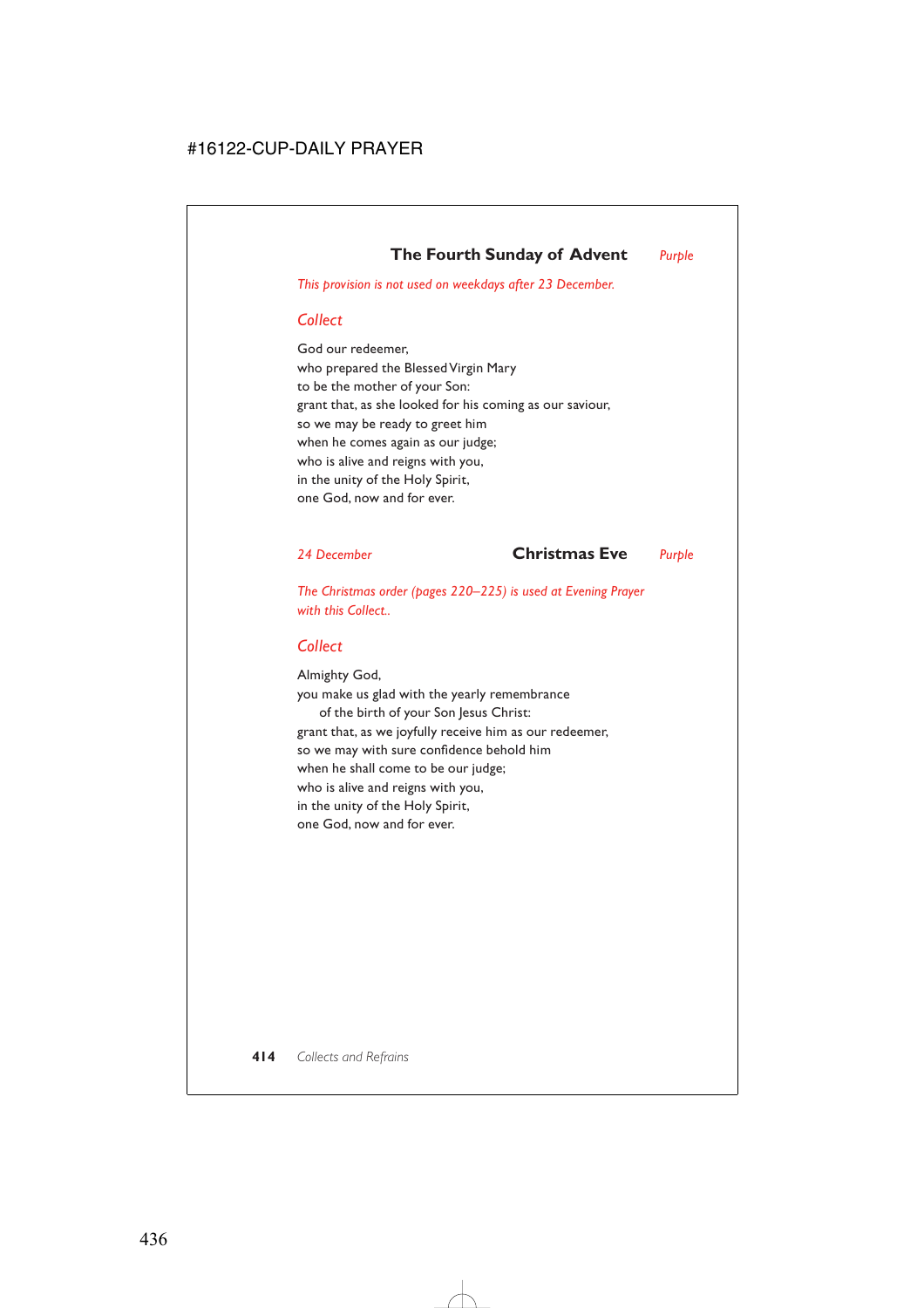

#### *This prayer may be used on any day in the Christmas season*

Lord Jesus Christ, your birth at Bethlehem draws us to kneel in wonder at heaven touching earth: accept our heartfelt praise as we worship you, our Saviour and our eternal God.

*25 December* **Christmas Day** *Gold or Principal Feast White*

### *Collect*

Almighty God, you have given us your only-begotten Son to take our nature upon him and as at this time to be born of a pure virgin: grant that we, who have been born again and made your children by adoption and grace, may daily be renewed by your Holy Spirit; through Jesus Christ our Lord.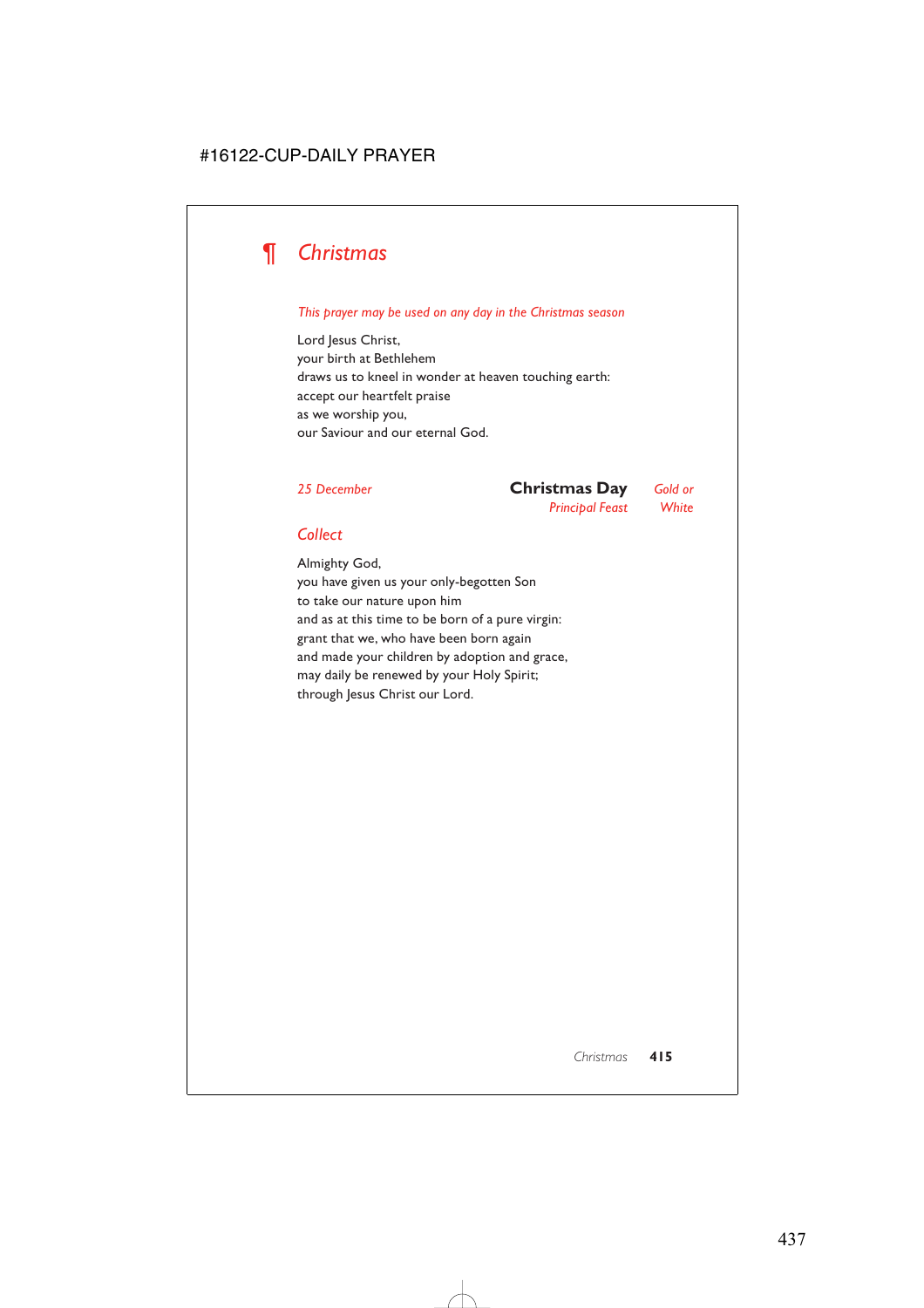# **The First Sunday of Christmas** *White*

*When the Festival of the Naming and Circumcision of Jesus, falling on a Sunday, is transferred to Monday 2 January, the Sunday is kept as the Second Sunday of Christmas but this provision is used.*

*This provision is not used after Morning Prayer on the Eve of the Epiphany.*

# *Collect*

Almighty God, who wonderfully created us in your own image and yet more wonderfully restored us through your Son Jesus Christ: grant that, as he came to share in our humanity, so we may share the life of his divinity; who is alive and reigns with you, in the unity of the Holy Spirit, one God, now and for ever.

# **The Second Sunday of Christmas** *White*

*When the Festival of the Naming and Circumcision of Jesus, falling on a Sunday, is transferred to Monday 2 January, the Sunday is kept as the Second Sunday of Christmas but the provision for the First Sunday of Christmas is used.*

*This provision is not used after Morning Prayer on the Eve of the Epiphany.*

### *Collect*

Almighty God, in the birth of your Son you have poured on us the new light of your incarnate Word, and shown us the fullness of your love: help us to walk in his light and dwell in his love that we may know the fullness of his joy; who is alive and reigns with you, in the unity of the Holy Spirit, one God, now and for ever.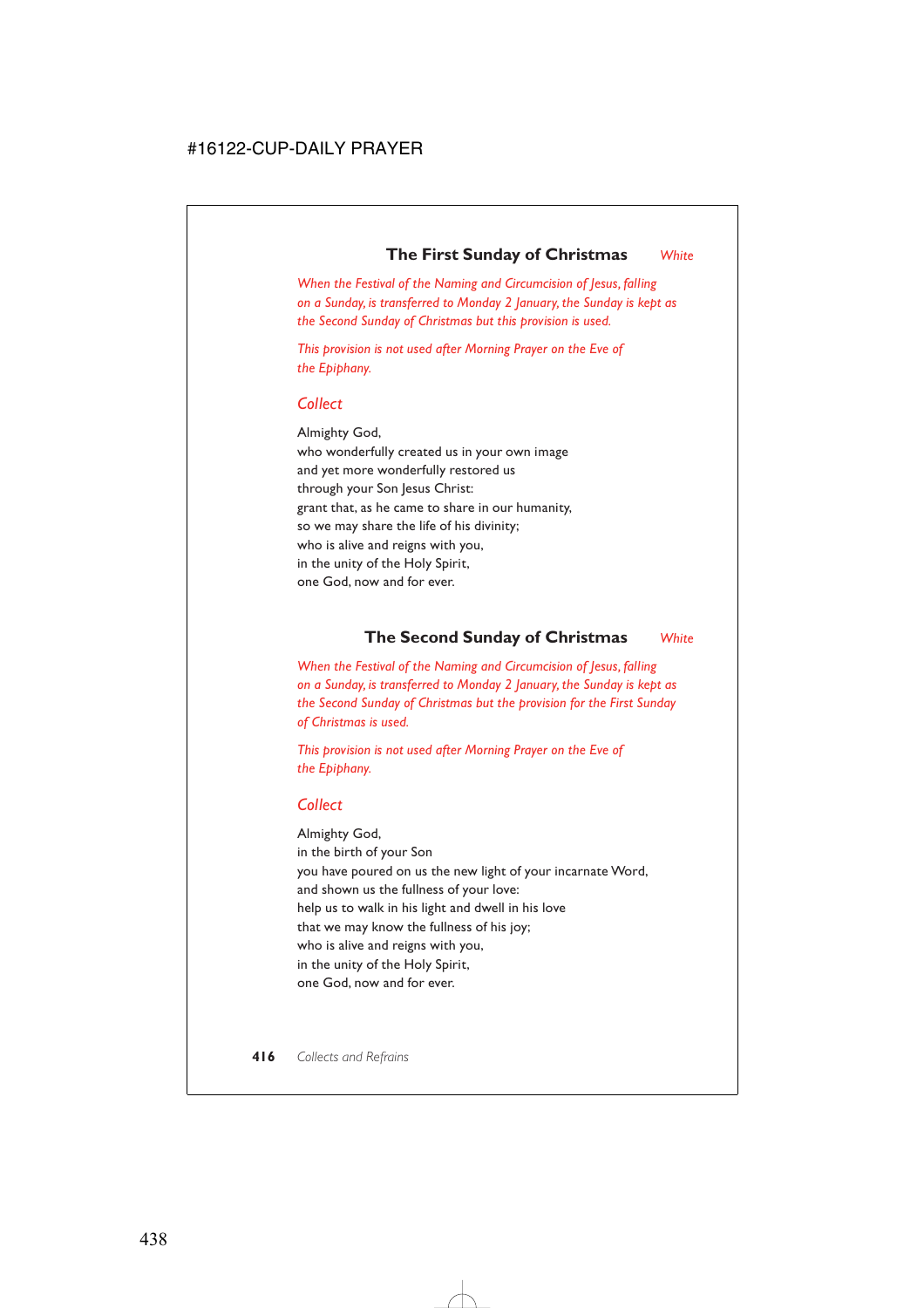# *¶ Epiphany*

#### *This prayer may be used on any day in the Epiphany season*

Eternal Lord, our beginning and our end: bring us with the whole creation to your glory, hidden through past ages and made known in Jesus Christ our Lord.

# *6 January* **The Epiphany** *Gold or*

*Principal Feast White*

# *Collect*

O God, who by the leading of a star manifested your only Son to the peoples of the earth: mercifully grant that we, who know you now by faith, may at last behold your glory face to face; through Jesus Christ our Lord.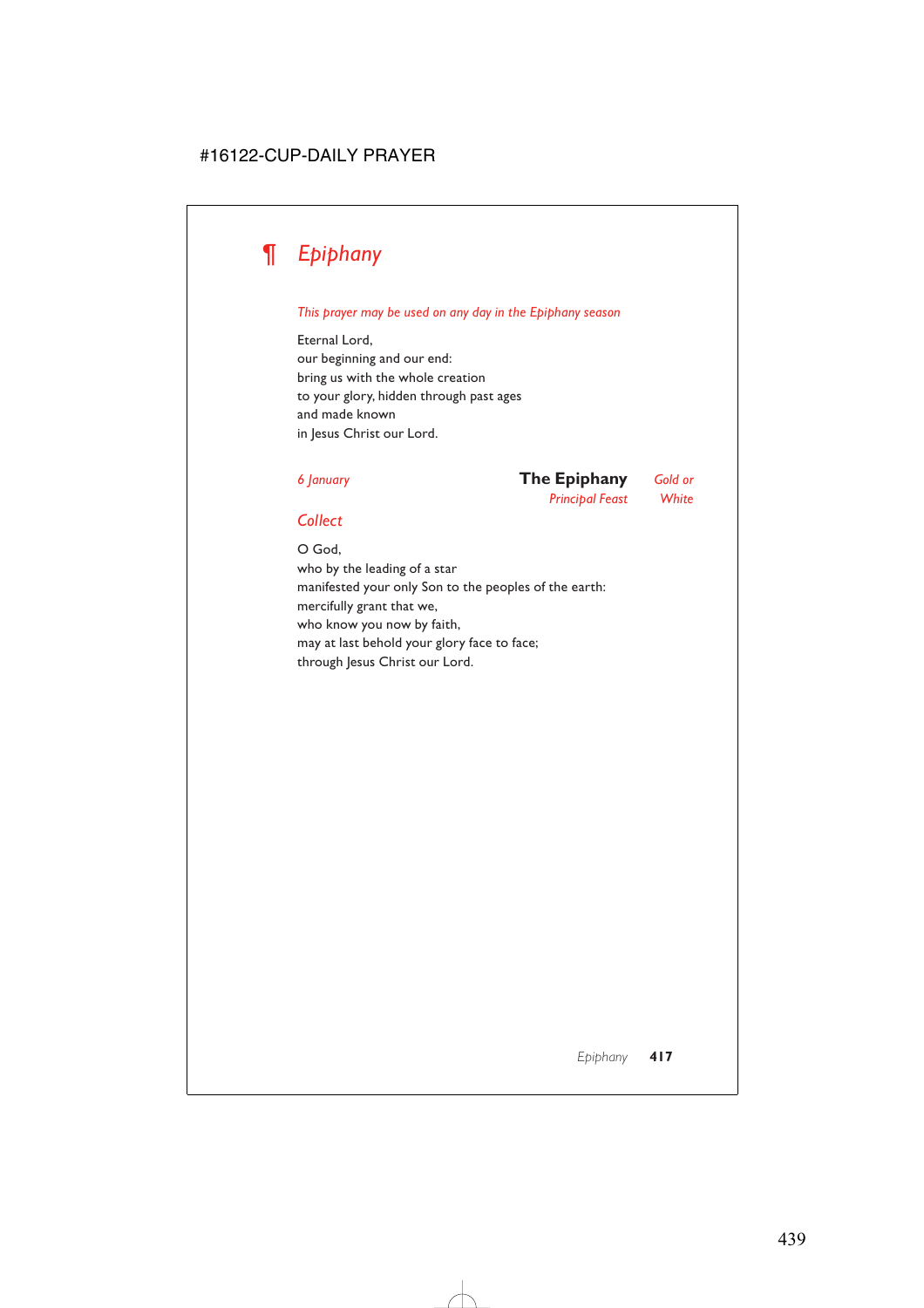# **The Baptism of Christ** *Gold or*

The First Sunday of Epiphany *White* (The Second Sunday of Epiphany when 6 January is a Sunday)

*At Morning Prayer, canticle 40 (page 591) may be said. At Evening Prayer, canticle 70 (page 628) or 80 (page 637) may be said.*

#### *Eve: Magnificat (if required)*

This is my son, the Beloved, with whom I am well pleased.

#### *Benedictus*

Jesus is baptized and the whole world is made holy; Christ washes away our sins and purifies us with the Holy Spirit.

#### *Magnificat*

Draw water from the wells of salvation, for Christ our Lord has made creation holy.

### *Collect*

Eternal Father, who at the baptism of Jesus revealed him to be your Son, anointing him with the Holy Spirit: grant to us, who are born again by water and the Spirit, that we may be faithful to our calling as your adopted children; through Jesus Christ our Lord.

# **The Second Sunday of Epiphany** *White*

*When 6 January is a Sunday this provision is replaced on 13 January by that for the Baptism of Christ.*

### *Collect*

Almighty God, in Christ you make all things new: transform the poverty of our nature by the riches of your grace, and in the renewal of our lives make known your heavenly glory; through Jesus Christ our Lord.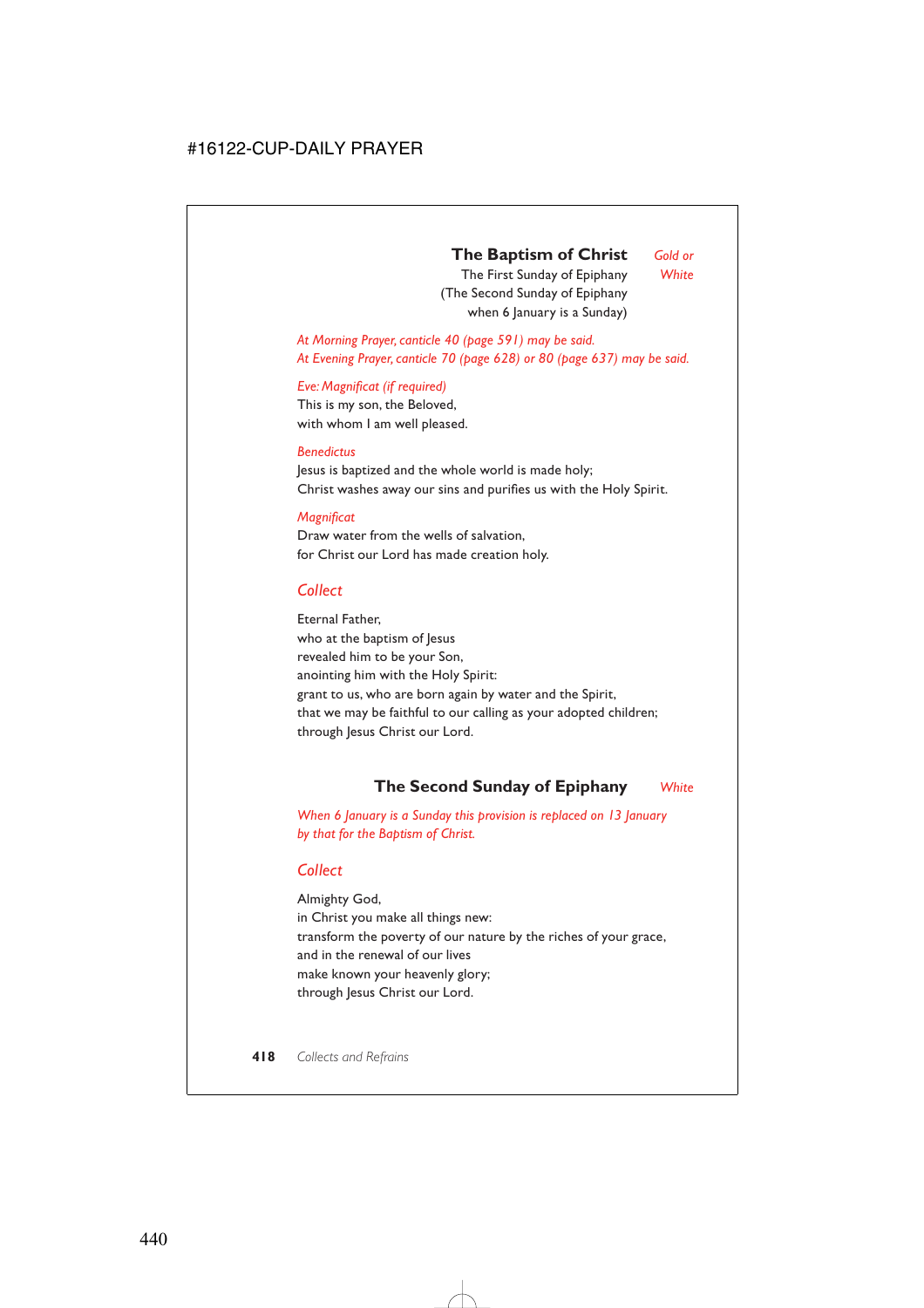# *Collect*

Almighty God, whose Son revealed in signs and miracles the wonder of your saving presence: renew your people with your heavenly grace, and in all our weakness sustain us by your mighty power; through Jesus Christ our Lord.

# **The Fourth Sunday of Epiphany** *White*

# *Collect*

God our creator, who in the beginning commanded the light to shine out of darkness: we pray that the light of the glorious gospel of Christ may dispel the darkness of ignorance and unbelief, shine into the hearts of all your people, and reveal the knowledge of your glory in the face of Jesus Christ your Son our Lord.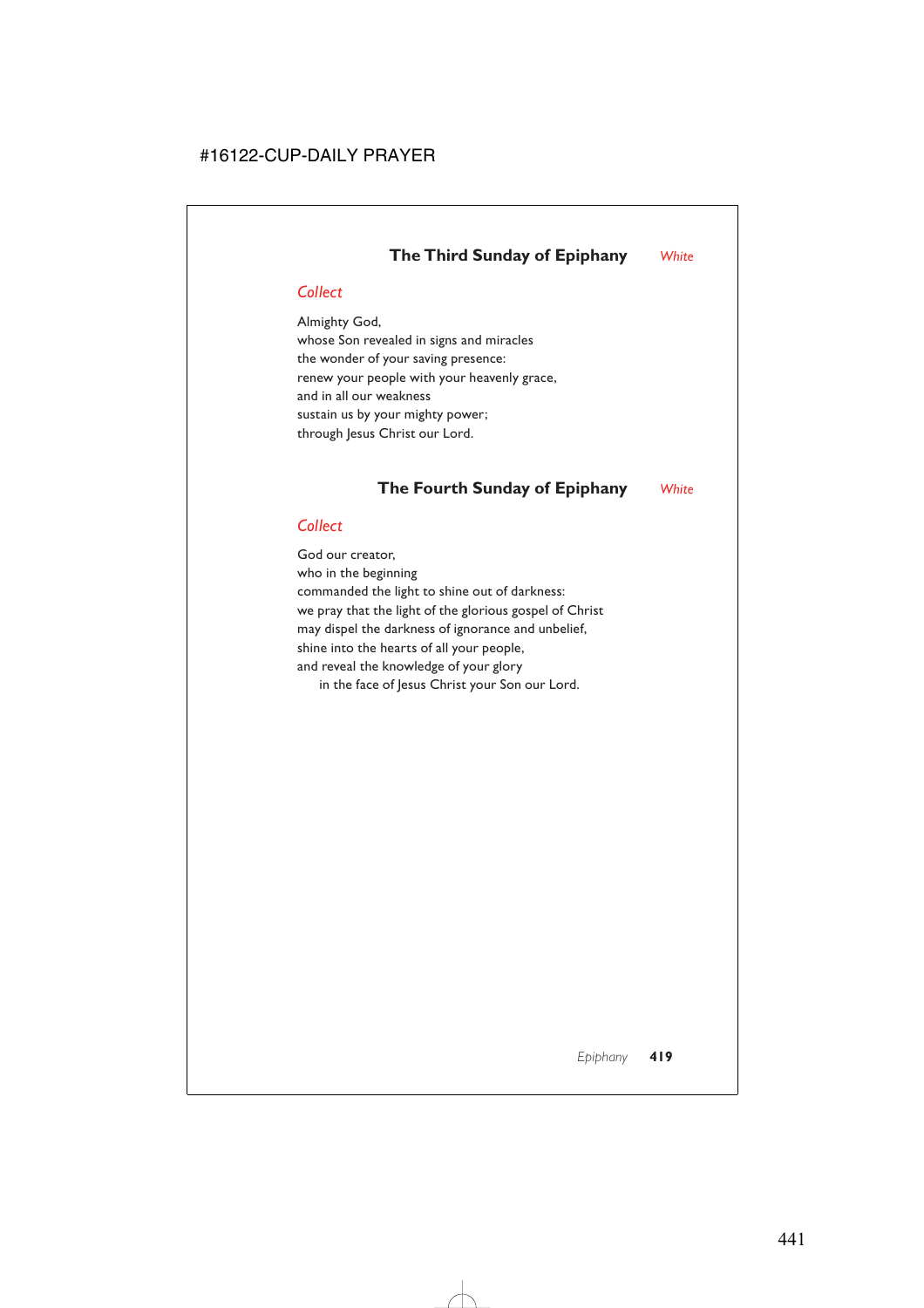# *2 February* **The Presentation of Christ** *Gold or* **in the Temple** *White*

**Candlemas** *Principal Feast*

*At Morning Prayer, canticle 31 (page 582) may be said. At Evening Prayer, canticle 74 (page 632) may be said.*

#### *Eve: Magnificat*

The Lord whom you seek will suddenly come to his temple.

#### *Benedictus*

The parents of Jesus marvelled at what was said about him. And Mary kept all these things and pondered them in her heart.

#### *Magnificat*

Simeon held the child in his arms, and beheld his salvation; Anna gave thanks to God and proclaimed her redeemer.

# *Collect*

Almighty and ever-living God, clothed in majesty, whose beloved Son was this day presented in the Temple, in substance of our flesh: grant that we may be presented to you with pure and clean hearts, by your Son Jesus Christ our Lord.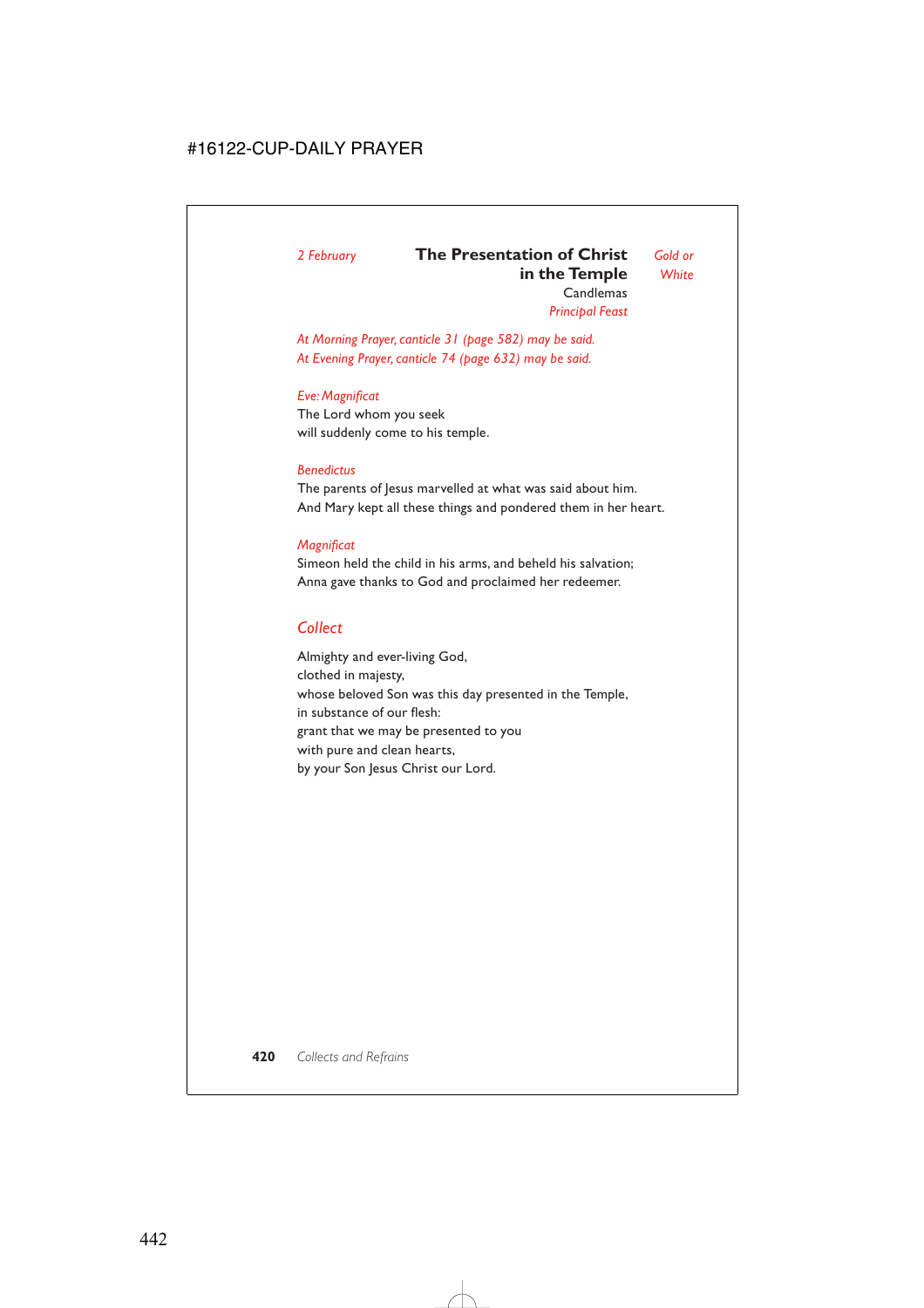

# **The Fifth Sunday before Lent** *Green*

*This provision is always used from the day after the Presentation of Christ in the Temple until the first of the Sundays before Lent.*

#### *Collect*

Almighty God, by whose grace alone we are accepted and called to your service: strengthen us by your Holy Spirit and make us worthy of our calling; through Jesus Christ our Lord.

#### **The Fourth Sunday before Lent** *Green*

#### *Collect*

O God, you know us to be set in the midst of so many and great dangers, that by reason of the frailty of our nature we cannot always stand upright: grant to us such strength and protection as may support us in all dangers and carry us through all temptations; through Jesus Christ our Lord.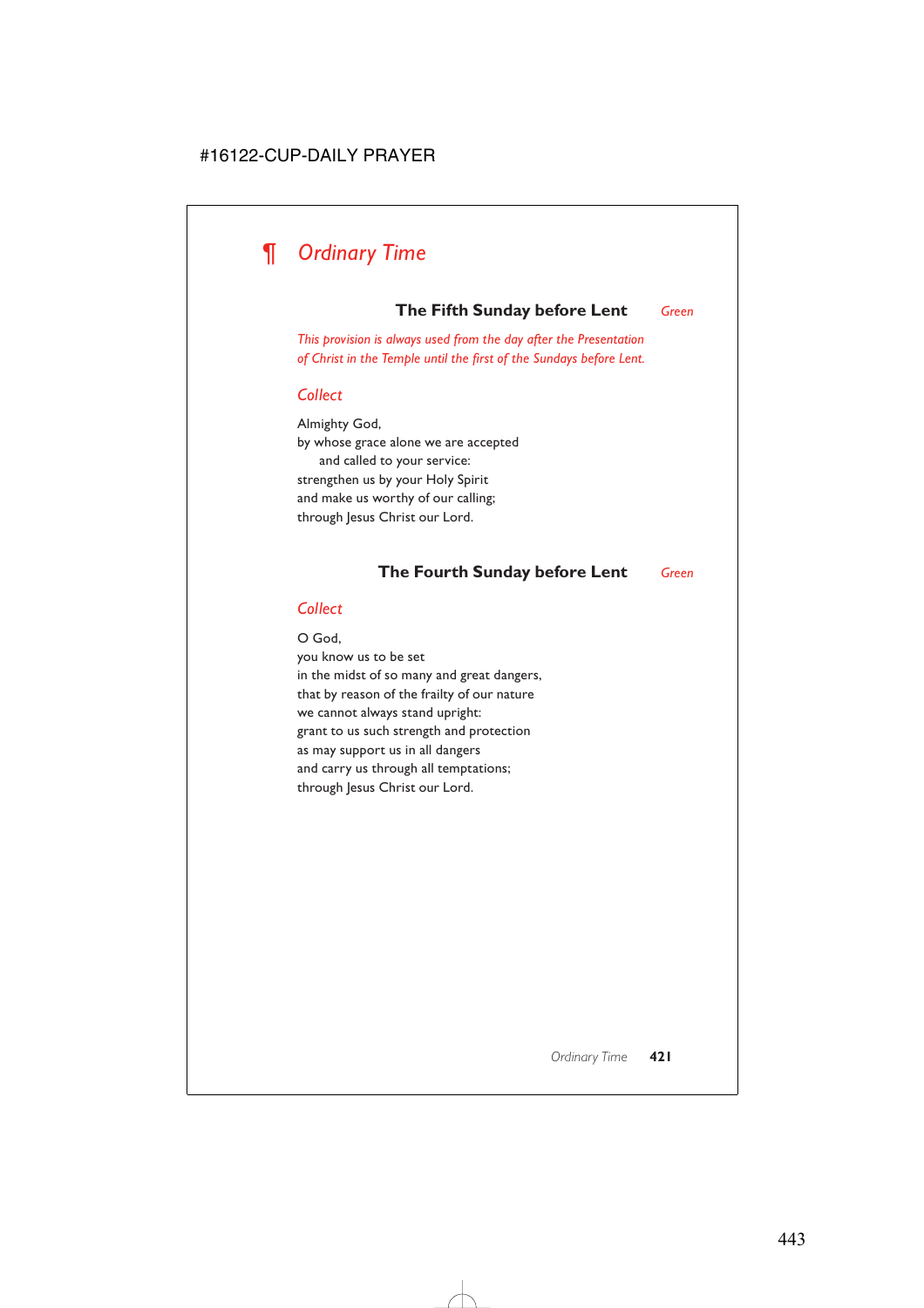# **The Third Sunday before Lent** *Green*

### *Collect*

Almighty God, who alone can bring order to the unruly wills and passions of sinful humanity: give your people grace so to love what you command and to desire what you promise, that, among the many changes of this world, our hearts may surely there be fixed where true joys are to be found; through Jesus Christ our Lord.

# **The Second Sunday before Lent** *Green*

### *Collect*

Almighty God, you have created the heavens and the earth and made us in your own image: teach us to discern your hand in all your works and your likeness in all your children; through Jesus Christ your Son our Lord, who with you and the Holy Spirit reigns supreme over all things, now and for ever.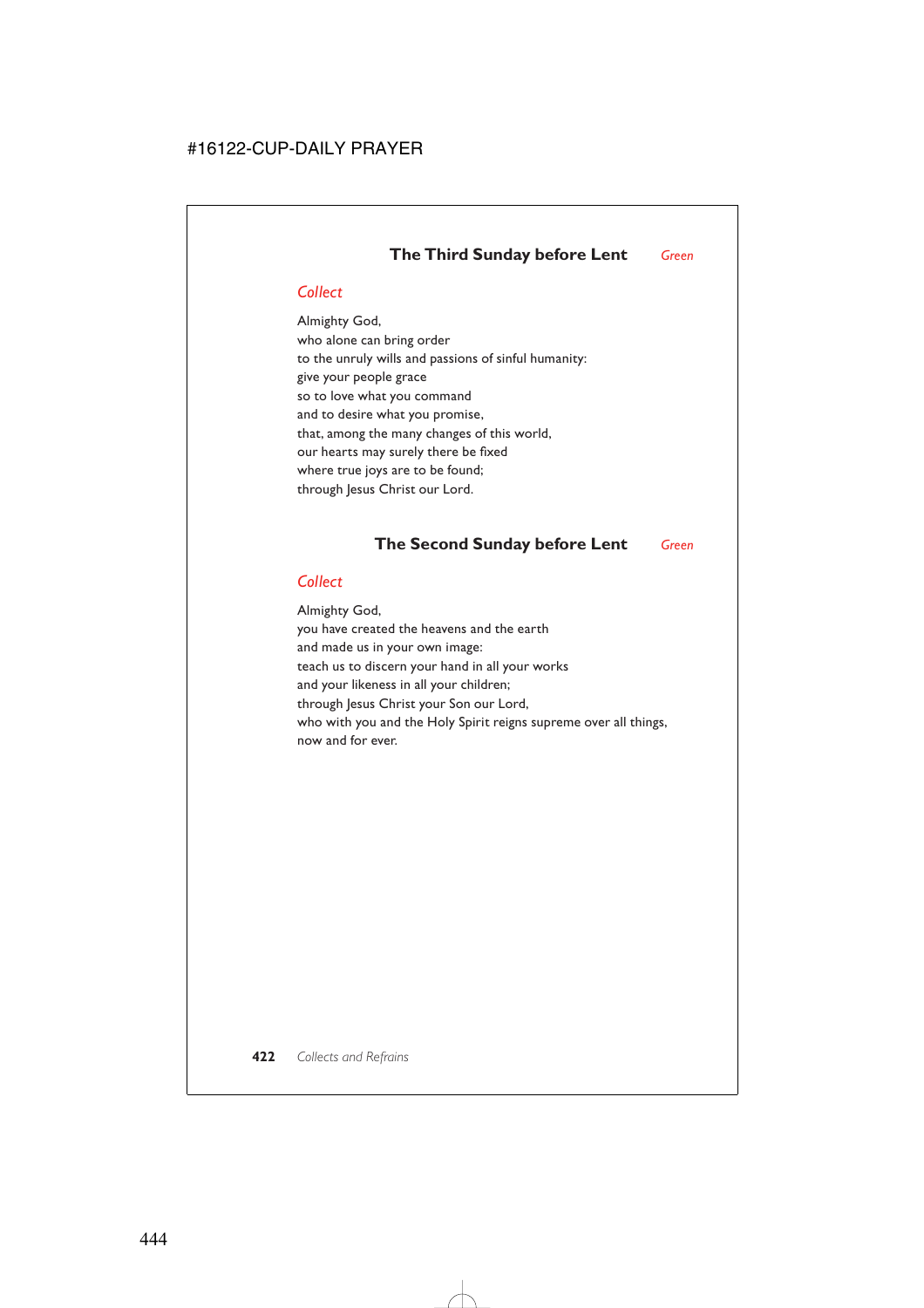*This provision is not used on or after Ash Wednesday.*

# *Collect*

Almighty Father, whose Son was revealed in majesty before he suffered death upon the cross: give us grace to perceive his glory, that we may be strengthened to suffer with him and be changed into his likeness, from glory to glory; who is alive and reigns with you, in the unity of the Holy Spirit, one God, now and for ever.

*On Shrove Tuesday,'Alleluia, alleluia' may be added to the final versicle and response at Evening Prayer.*

*After Night Prayer on Shrove Tuesday,'Alleluia' is not said again until Easter Day.*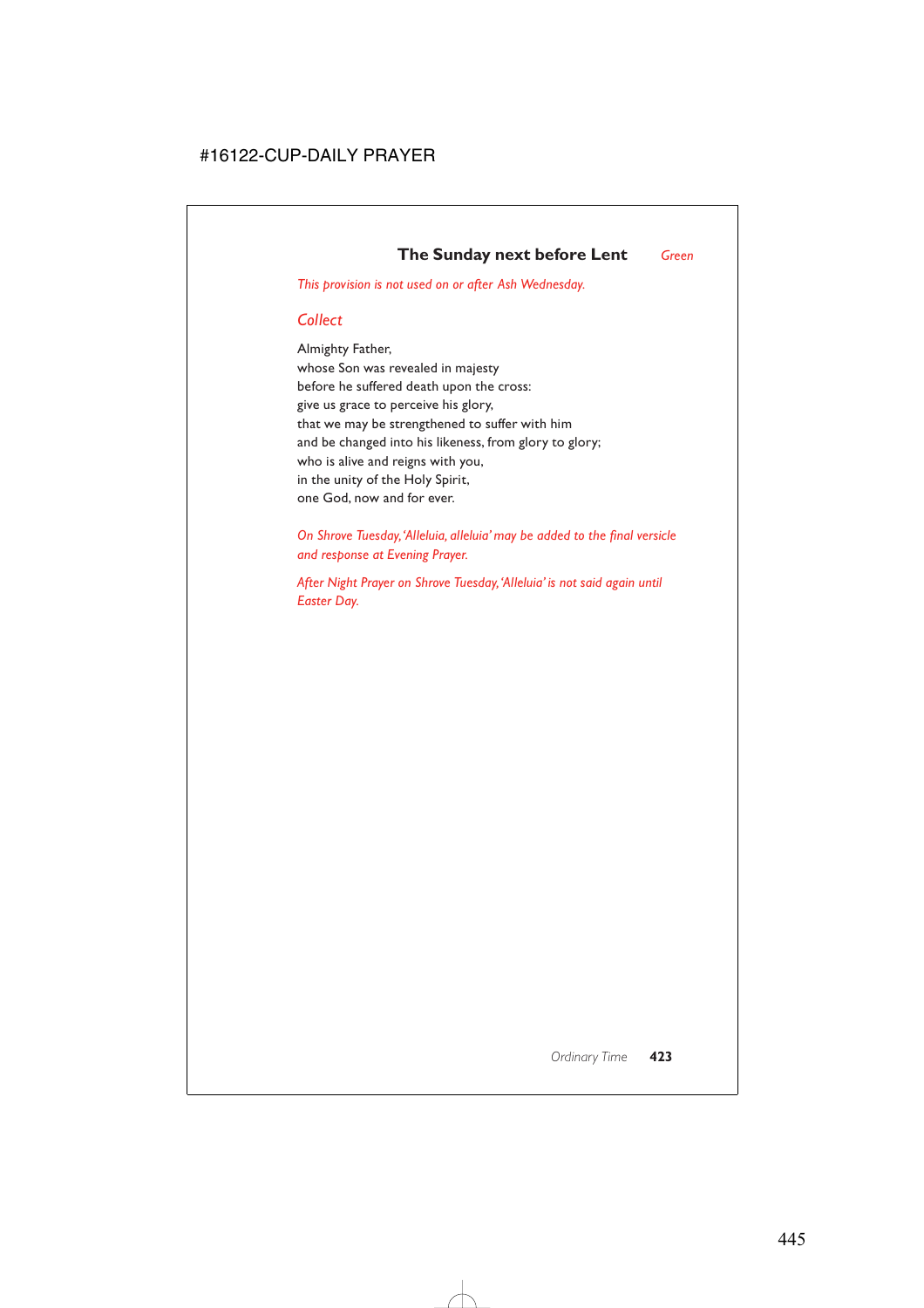

#### *This prayer may be used on any day in Lent*

Almighty God, by the prayer and discipline of Lent may we enter into the mystery of Christ's sufferings, and by following in his Way come to share in his glory; through Jesus Christ our Lord.

> **Ash Wednesday** *Purple or Principal Holy Day Lent Array*

#### *Collect*

Almighty and everlasting God, you hate nothing that you have made and forgive the sins of all those who are penitent: create and make in us new and contrite hearts that we, worthily lamenting our sins and acknowledging our wretchedness, may receive from you, the God of all mercy, perfect remission and forgiveness; through Jesus Christ our Lord.

# **The First Sunday of Lent** *Purple or*

*Lent Array*

#### *Collect*

Almighty God, whose Son Jesus Christ fasted forty days in the wilderness, and was tempted as we are, yet without sin: give us grace to discipline ourselves in obedience to your Spirit; and, as you know our weakness, so may we know your power to save; through Jesus Christ our Lord.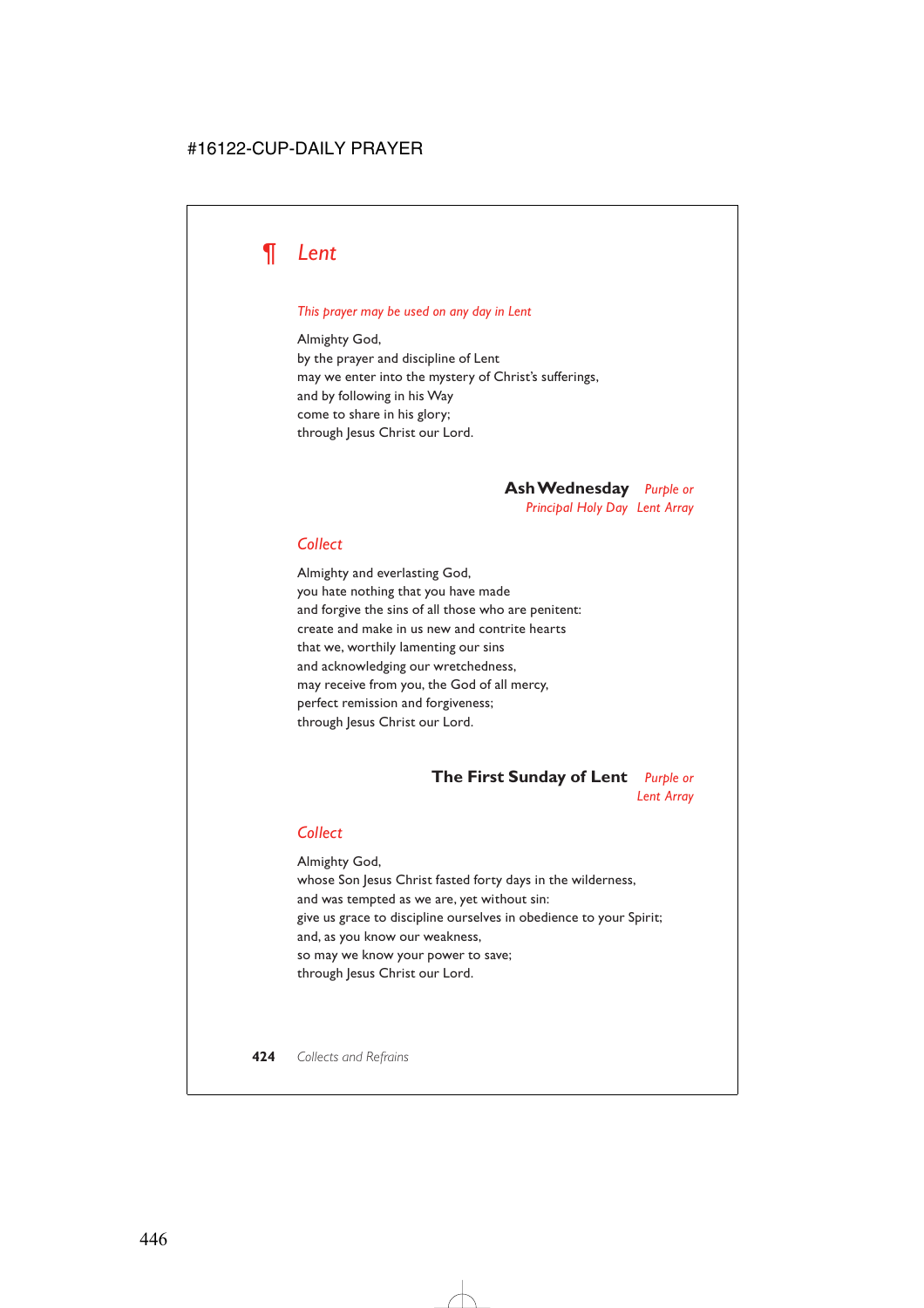# **The Second Sunday of Lent** *Purple or Lent Array*

# *Collect*

Almighty God, you show to those who are in error the light of your truth, that they may return to the way of righteousness: grant to all those who are admitted into the fellowship of Christ's religion, that they may reject those things that are contrary to their profession,

and follow all such things as are agreeable to the same; through our Lord Jesus Christ.

# **The Third Sunday of Lent** *Purple or Lent Array*

### *Collect*

Almighty God,

whose most dear Son went not up to joy but first he suffered pain, and entered not into glory before he was crucified: mercifully grant that we, walking in the way of the cross, may find it none other than the way of life and peace; through Jesus Christ our Lord.

# **The Fourth Sunday of Lent** *Purple or Lent Array*

*Mothering Sunday may be celebrated in preference to the provision for the Fourth Sunday of Lent.*

# *Collect*

Merciful Lord, absolve your people from their offences, that through your bountiful goodness we may all be delivered from the chains of those sins which by our frailty we have committed; grant this, heavenly Father, for Jesus Christ's sake, our blessed Lord and Saviour.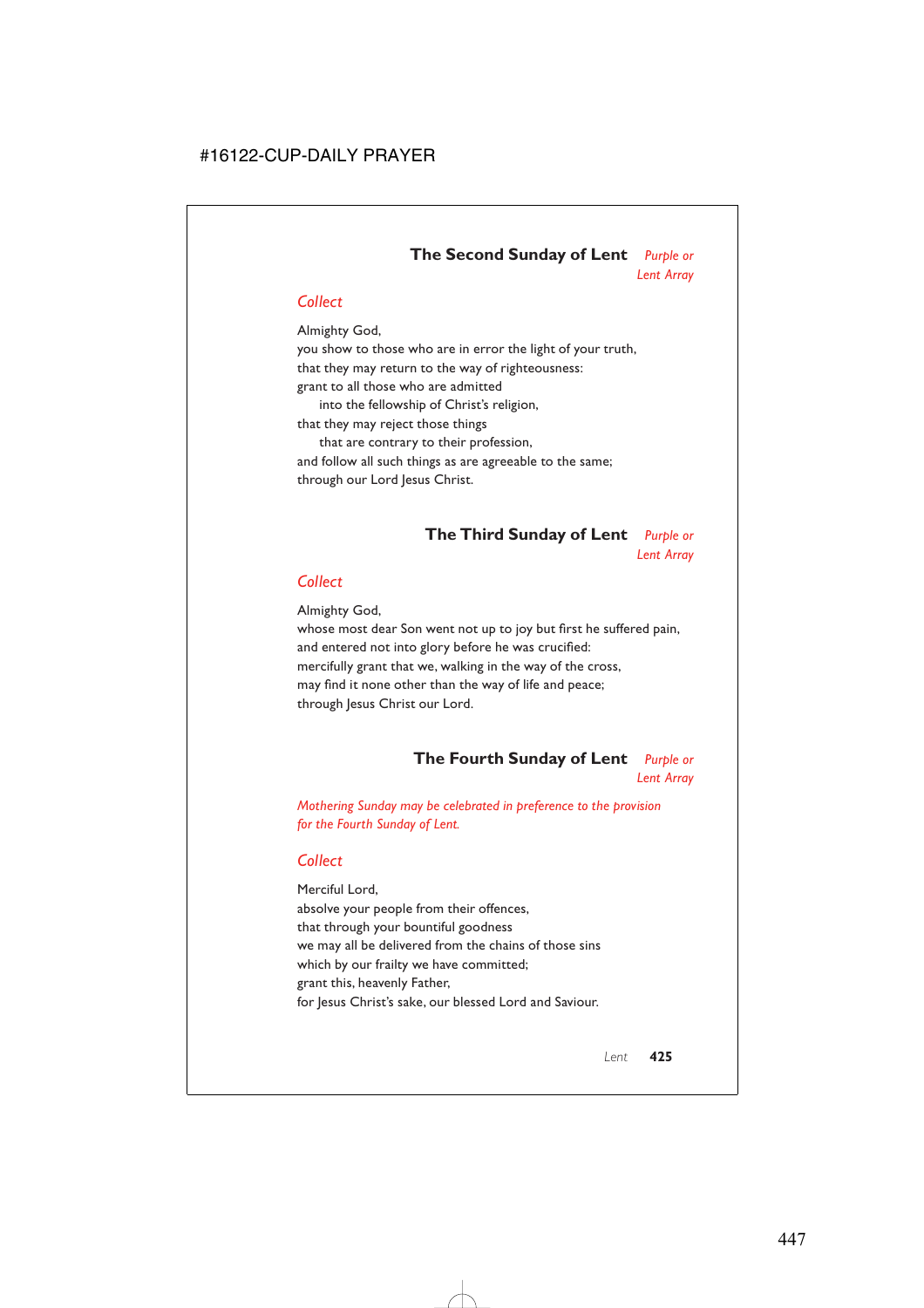#### **Mothering Sunday** *Purple or Lent Array*

*Mothering Sunday may be celebrated in preference to the provision for the Fourth Sunday of Lent.*

### *Collect*

God of compassion, whose Son Jesus Christ, the child of Mary, shared the life of a home in Nazareth, and on the cross drew the whole human family to himself: strengthen us in our daily living that in joy and in sorrow we may know the power of your presence to bind together and to heal; through Jesus Christ our Lord.

# **The Fifth Sunday of Lent** *Purple or*

*Passiontide begins Lent Array* 

#### *Collect*

Most merciful God, who by the death and resurrection of your Son Jesus Christ delivered and saved the world: grant that by faith in him who suffered on the cross we may triumph in the power of his victory; through Jesus Christ our Lord.

# **Palm Sunday** *Red*

### *Collect*

Almighty and everlasting God, who in your tender love towards the human race sent your Son our Saviour Jesus Christ to take upon him our flesh and to suffer death upon the cross: grant that we may follow the example of his patience and humility, and also be made partakers of his resurrection; through Jesus Christ our Lord.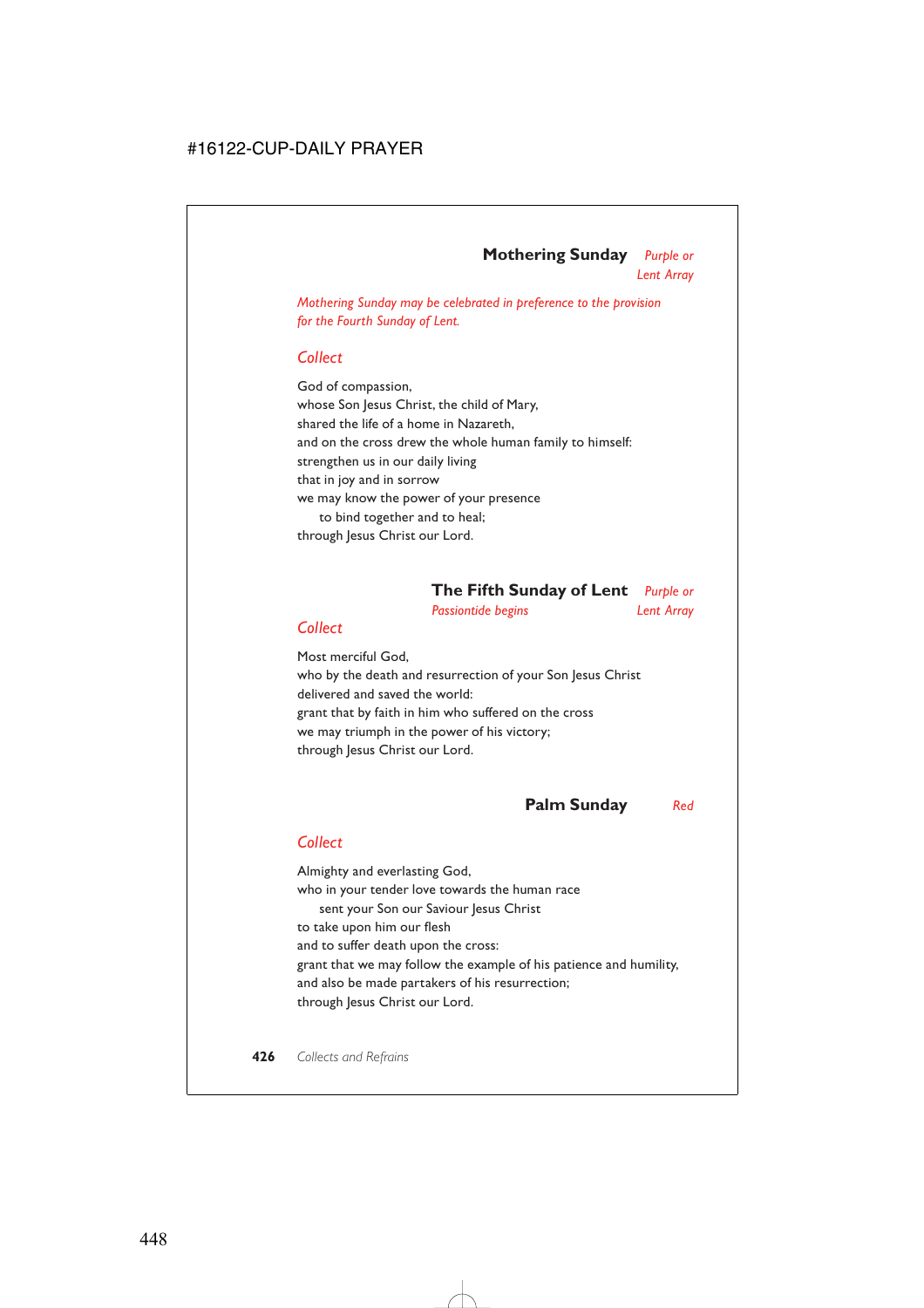## **Maundy Thursday** *Red: Principal Holy Day White for Holy Communion*

*At Morning and Evening Prayer the Collect of Palm Sunday is used. (For the Collect at Holy Communion, see page 398 of* Common Worship: Services and Prayers for the Church of England*.)*

*At Evening Prayer, canticle 68 (page 626) may be said.*

#### *Benedictus*

Christ loved those who were his, and showed them how deep was his love for them.

### *Magnificat*

Christ humbled himself for us, and in obedience accepted death.

> **Good Friday** *Hangings Principal Holy Day removed: red for the liturgy*

#### *Benedictus*

Over his head, they put the charge against him: this is Jesus of Nazareth, the King of the Jews.

### *Magnificat*

Christ humbled himself for us, and in obedience accepted death, even death on a cross.

# *Collect*

Almighty Father, look with mercy on this your family for which our Lord Jesus Christ was content to be betrayed and given up into the hands of sinners and to suffer death upon the cross; who is alive and glorified with you and the Holy Spirit, one God, now and for ever.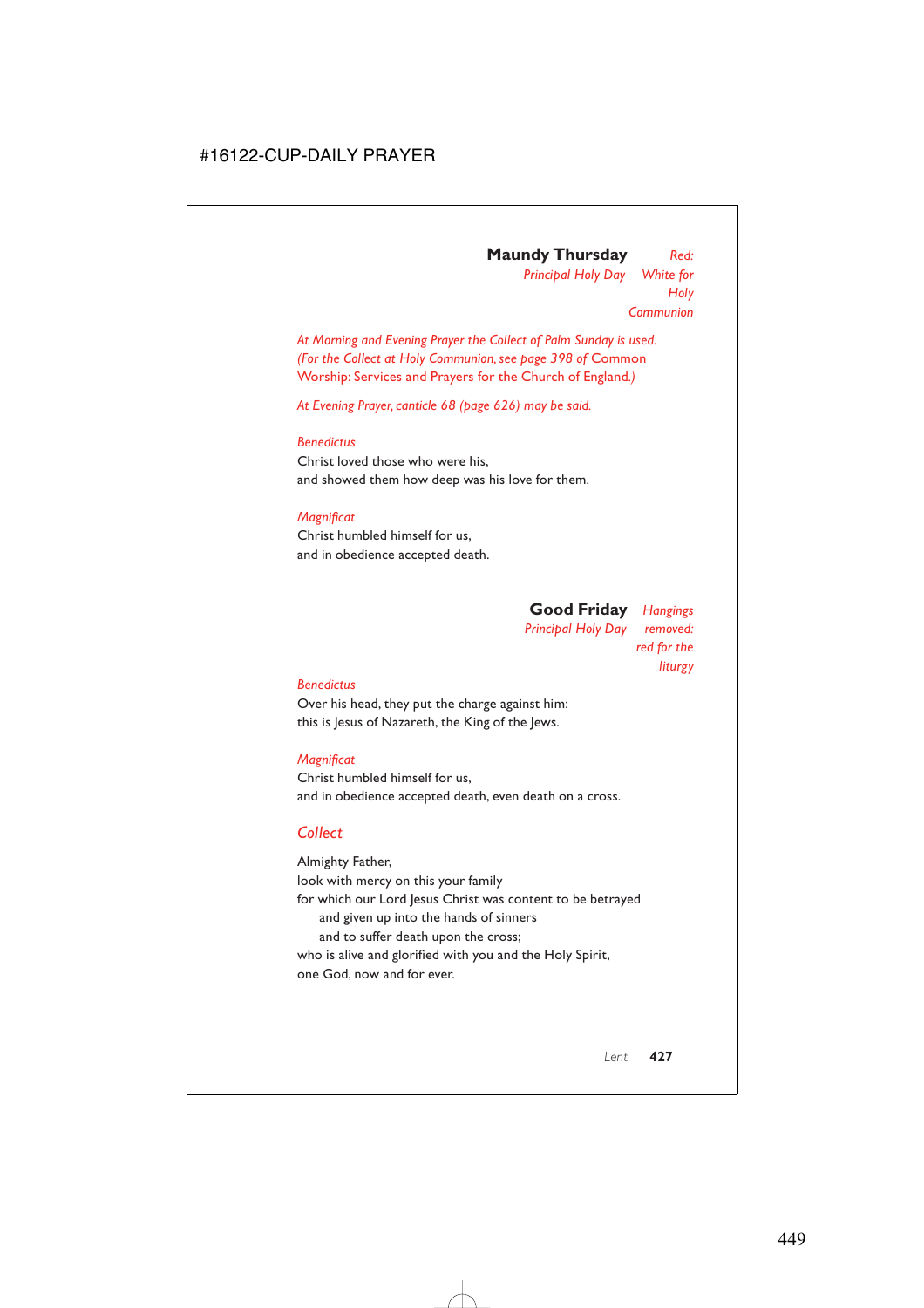# **Easter Eve** *Hangings removed*

*At Morning Prayer, canticle 42 (page 593) may be said. At Evening Prayer, canticle 57 (page 614) may be said.*

#### *Benedictus*

Destroy this temple and, in three days, I will raise it up, says the Lord; this he said of the temple that was his body.

#### *Magnificat*

Christ humbled himself for us and, in obedience, accepted death, even death on a cross:

therefore God raised him to the heights and gave him the name which is above all other names.

### *Collect*

Grant, Lord, that we who are baptized into the death of your Son our Saviour Jesus Christ may continually put to death our evil desires and be buried with him; and that through the grave and gate of death we may pass to our joyful resurrection; through his merits, who died and was buried and rose again for us, your Son Jesus Christ our Lord.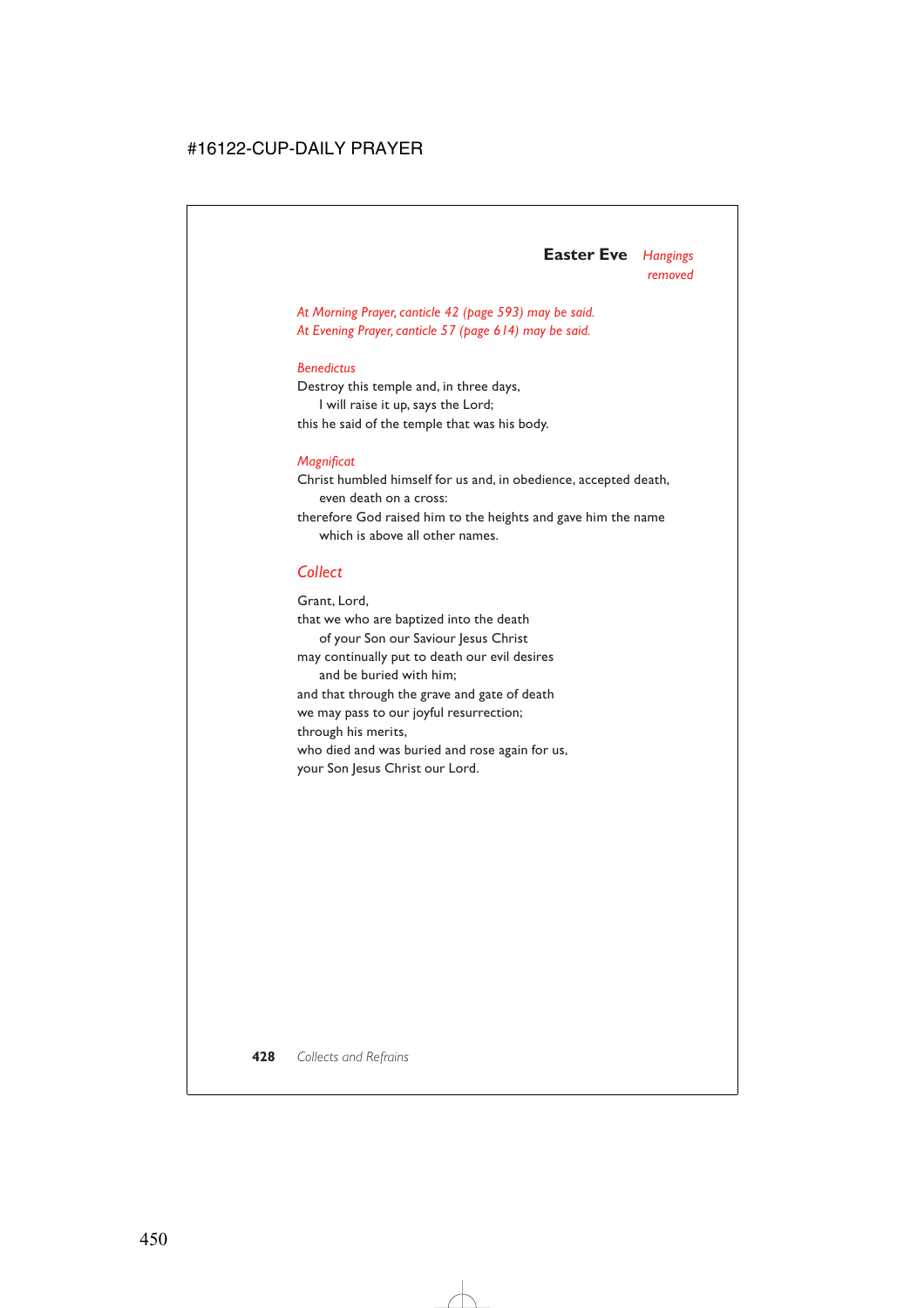# *¶ Easter*

#### *This prayer may be used on any day in the Easter season*

Risen Christ, you filled your disciples with boldness and fresh hope: strengthen us to proclaim your risen life and fill us with your peace, to the glory of God the Father.

> **Easter Day** *Gold or Principal Feast White*

# *Collect*

Lord of all life and power, who through the mighty resurrection of your Son overcame the old order of sin and death to make all things new in him: grant that we, being dead to sin and alive to you in Jesus Christ, may reign with him in glory; to whom with you and the Holy Spirit be praise and honour, glory and might, now and in all eternity.

# **The Second Sunday of Easter** *White*

### *Collect*

Almighty Father, you have given your only Son to die for our sins and to rise again for our justification: grant us so to put away the leaven of malice and wickedness that we may always serve you in pureness of living and truth; through the merits of your Son Jesus Christ our Lord.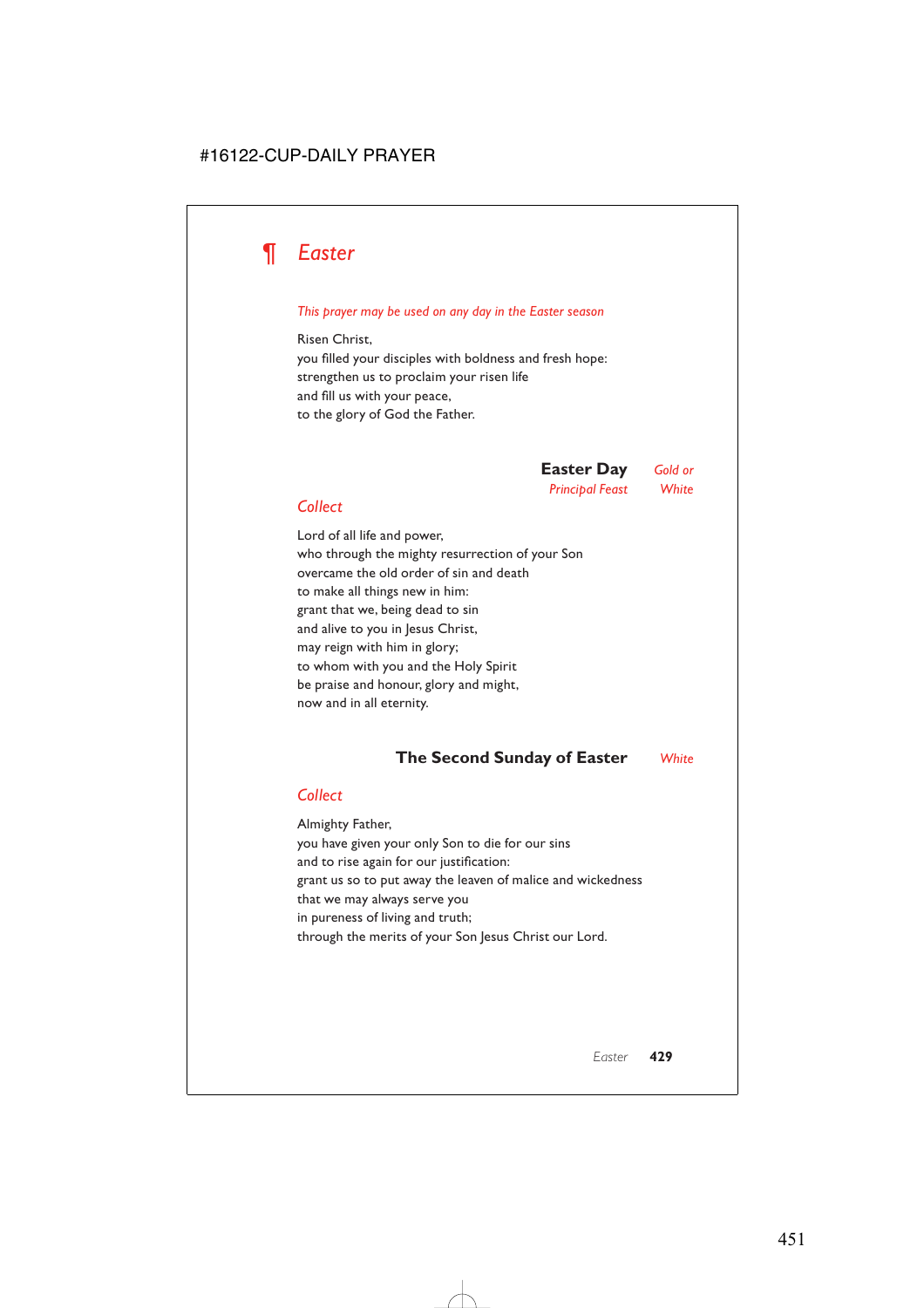# *Collect*

Almighty Father, who in your great mercy gladdened the disciples with the sight of the risen Lord: give us such knowledge of his presence with us, that we may be strengthened and sustained by his risen life and serve you continually in righteousness and truth; through Jesus Christ our Lord.

# **The Fourth Sunday of Easter** *White*

# *Collect*

Almighty God, whose Son Jesus Christ is the resurrection and the life: raise us, who trust in him, from the death of sin to the life of righteousness, that we may seek those things which are above, where he reigns with you in the unity of the Holy Spirit, one God, now and for ever.

# **The Fifth Sunday of Easter** *White*

# *Collect*

Almighty God,

who through your only-begotten Son Jesus Christ have overcome death and opened to us the gate of everlasting life: grant that, as by your grace going before us

you put into our minds good desires, so by your continual help we may bring them to good effect; through Jesus Christ our risen Lord.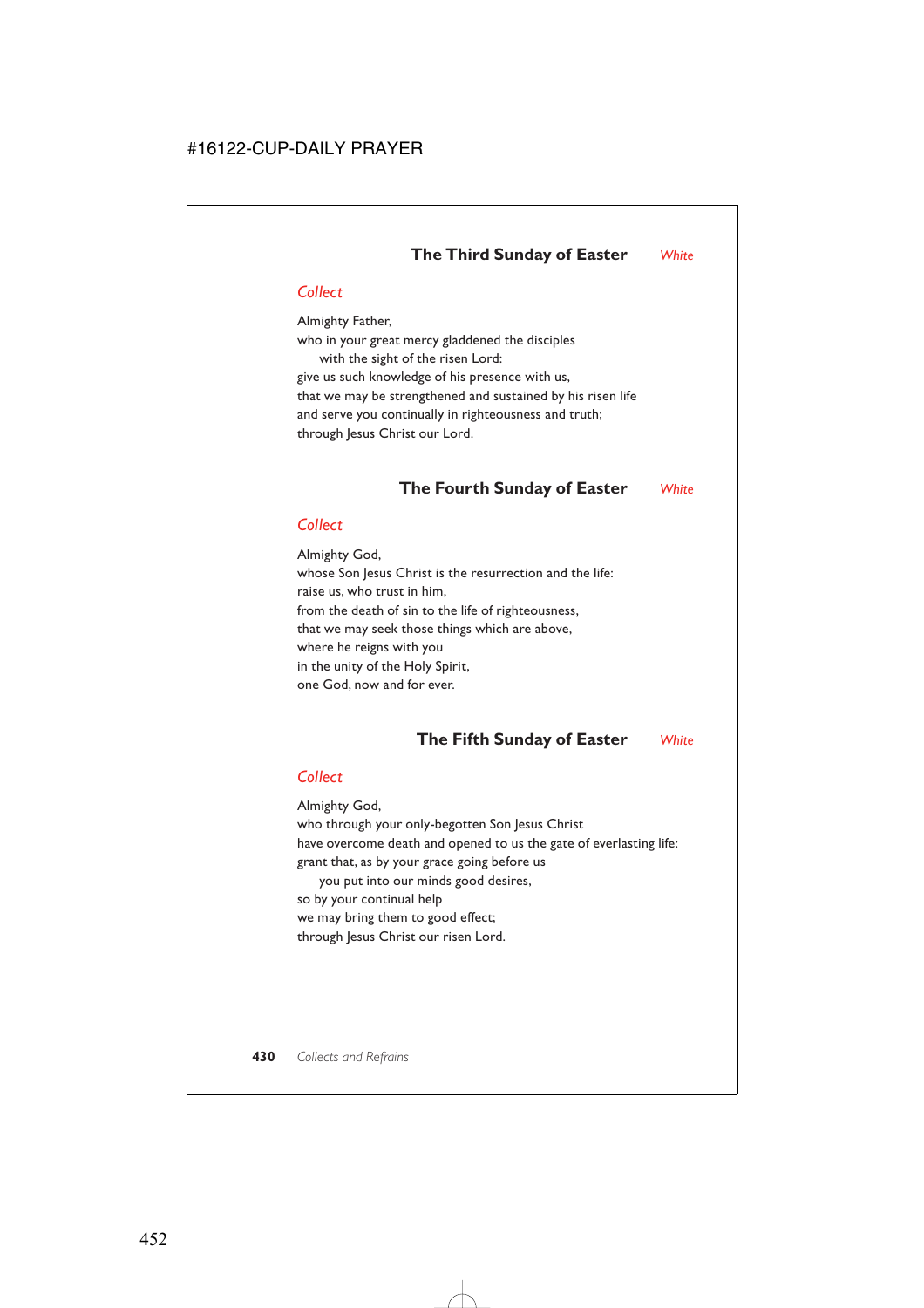*This provision is not used on or after Ascension Day.*

# *Collect*

God our redeemer, you have delivered us from the power of darkness and brought us into the kingdom of your Son: grant, that as by his death he has recalled us to life, so by his continual presence in us he may raise us to eternal joy; through Jesus Christ our Lord.

> **Ascension Day** *Gold or Principal Feast White*

# *Collect*

Grant, we pray, almighty God, that as we believe your only-begotten Son our Lord Jesus Christ to have ascended into the heavens, so we in heart and mind may also ascend and with him continually dwell; who is alive and reigns with you, in the unity of the Holy Spirit, one God, now and for ever.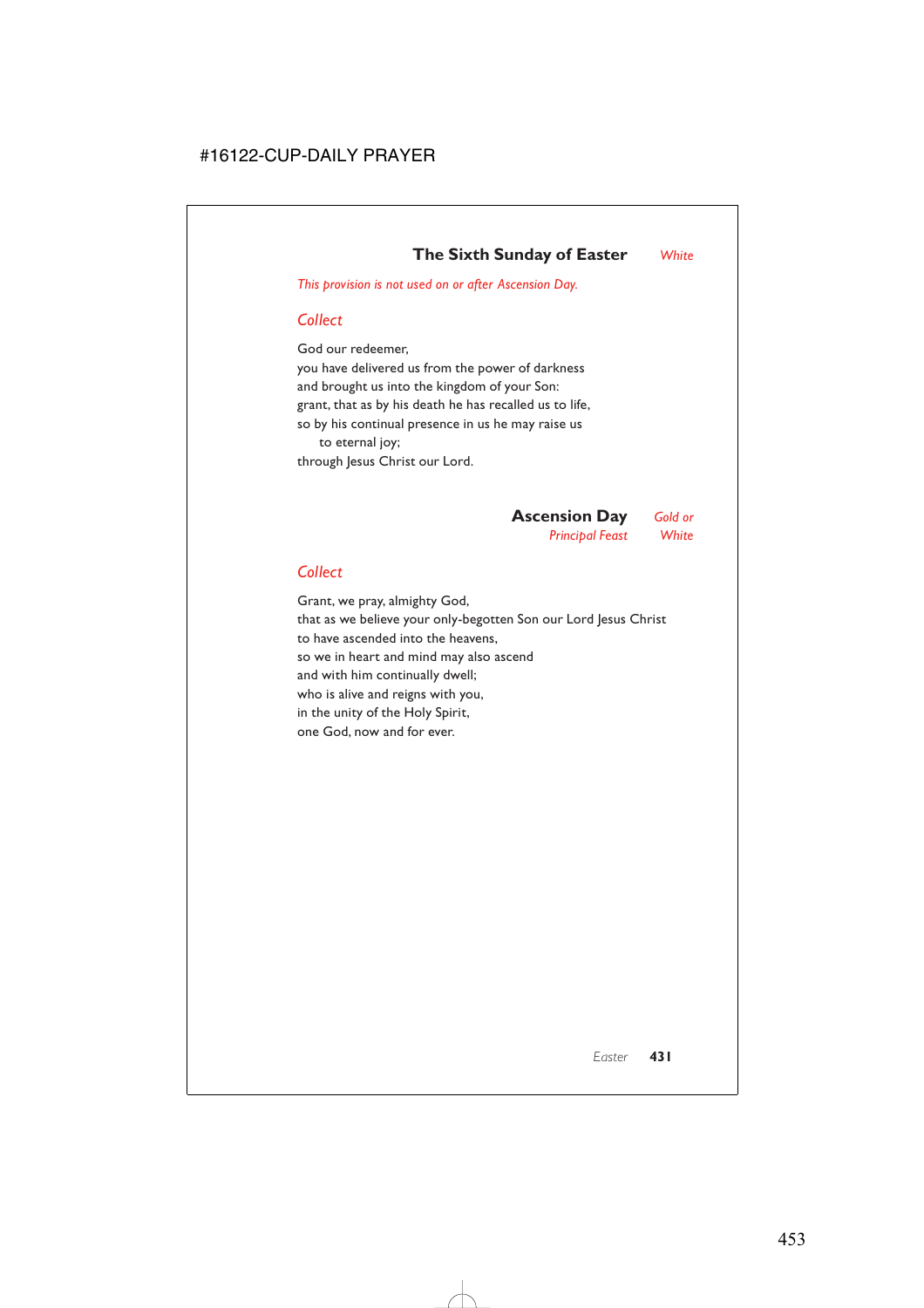# **The Seventh Sunday of Easter** *White* The Sunday after Ascension Day

# *Collect*

O God the King of glory, you have exalted your only Son Jesus Christ with great triumph to your kingdom in heaven: we beseech you, leave us not comfortless, but send your Holy Spirit to strengthen us and exalt us to the place where our Saviour Christ is gone before, who is alive and reigns with you, in the unity of the Holy Spirit, one God, now and for ever.

**Day of Pentecost** *Red*

Whit Sunday *Principal Feast*

*This provision is not used on the weekdays after the Day of Pentecost.*

# *Collect*

God, who as at this time taught the hearts of your faithful people by sending to them the light of your Holy Spirit: grant us by the same Spirit to have a right judgement in all things and evermore to rejoice in his holy comfort; through the merits of Christ Jesus our Saviour.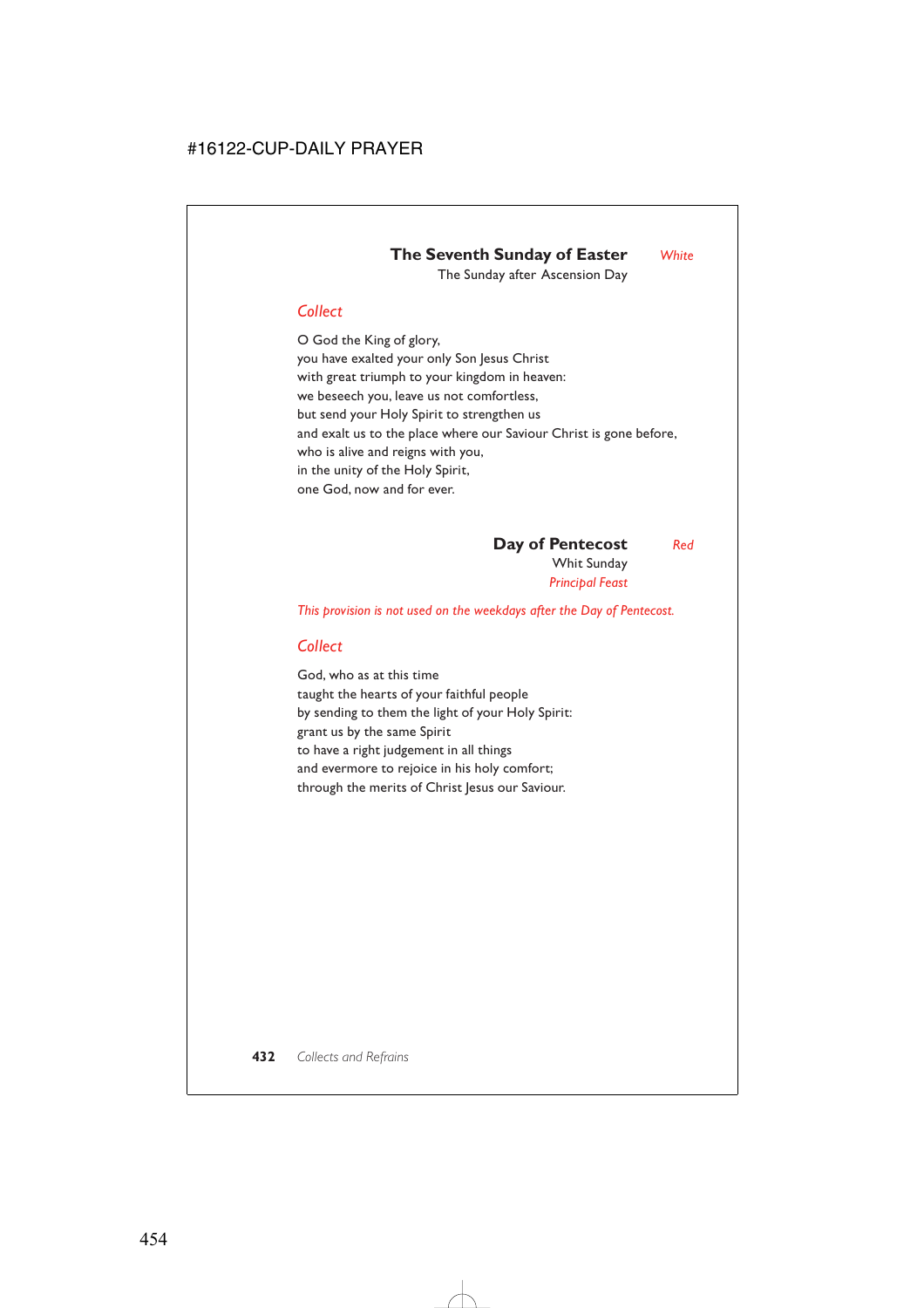# *¶ Ordinary Time*

# **The Weekdays after the Day of Pentecost** *Green*

## *Collect*

O Lord, from whom all good things come: grant to us your humble servants, that by your holy inspiration we may think those things that are good, and by your merciful guiding may perform the same; through our Lord Jesus Christ.

> **Trinity Sunday** *Gold or Principal Feast White*

*At Morning Prayer, canticle 45 (page 597) or 79 (page 636) may be said. At Evening Prayer, canticle 69 (page 627) or 79 (page 636) may be said.*

## *Eve: Magnificat* Glory and honour be to God

in the unity of the Trinity.

## *Benedictus*

Holy, holy, holy, is the God of hosts; who was, and who is, and who is to come.

## *Magnificat*

Blessed be the creator of all things; the holy and undivided Trinity.

# *Collect*

Almighty and everlasting God, you have given us your servants grace, by the confession of a true faith, to acknowledge the glory of the eternal Trinity and in the power of the divine majesty to worship the Unity: keep us steadfast in this faith, that we may evermore be defended from all adversities; through Jesus Christ our Lord.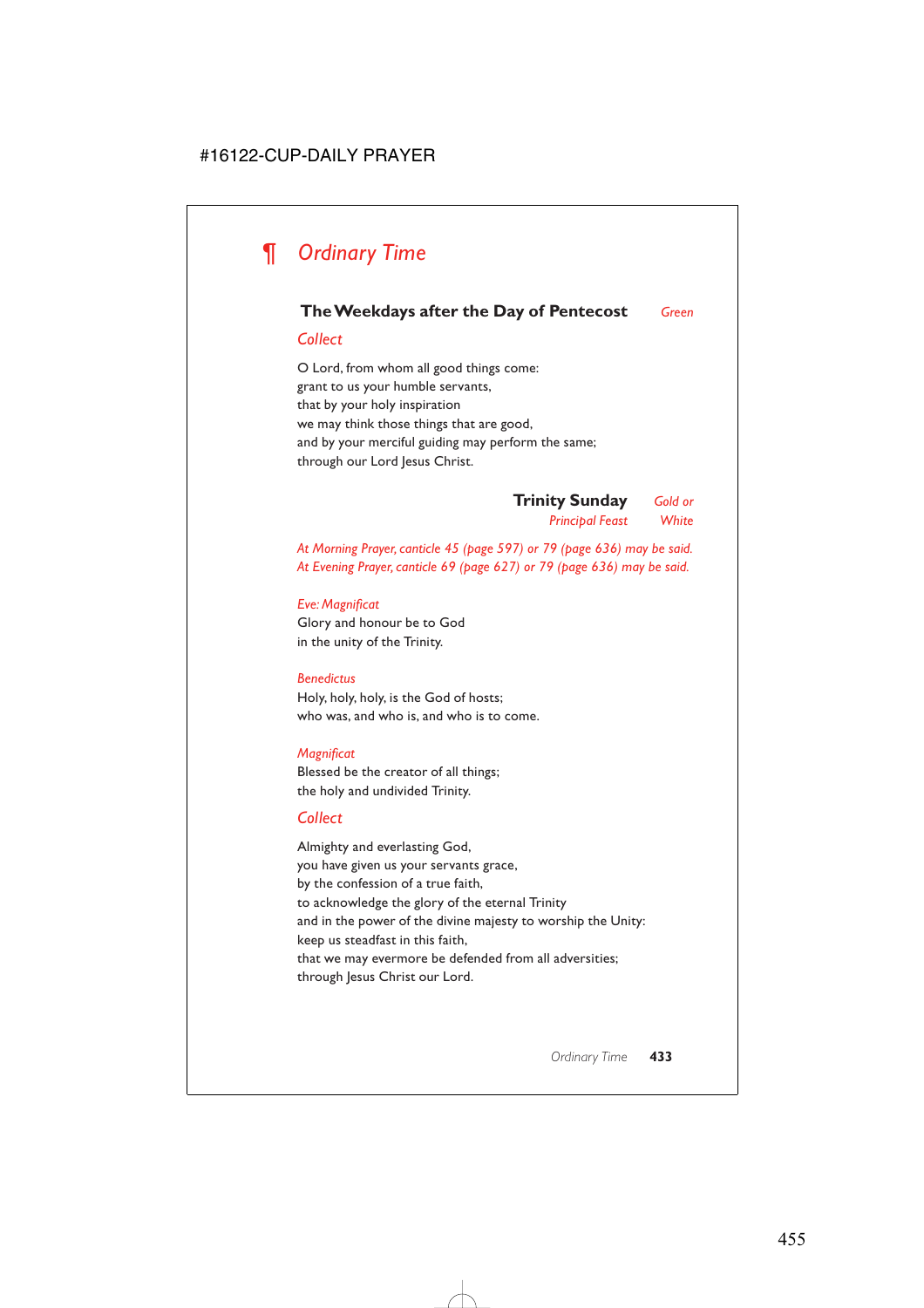# **The Day of Thanksgiving for the** *White* **Institution of Holy Communion**

(Corpus Christi)

*At Morning Prayer, canticle 33 (page 584) may be said. At Evening Prayer, canticle 72 (page 630) may be said.*

### *Eve: Magnificat (if required)*

Your people eat the food of angels; you give them bread from heaven.

#### *Benedictus*

I am the living bread which came down from heaven; whoever eats of this bread will live for ever.

### *Magnificat*

O sacred feast, in which Christ is received and the memory of his passion is renewed: our minds are filled with grace and a pledge of future glory is given us.

# *Collect*

Lord Jesus Christ,

we thank you that in this wonderful sacrament you have given us the memorial of your passion: grant us so to reverence the sacred mysteries

of your body and blood that we may know within ourselves and show forth in our lives the fruits of your redemption; for you are alive and reign with the Father in the unity of the Holy Spirit, one God, now and for ever.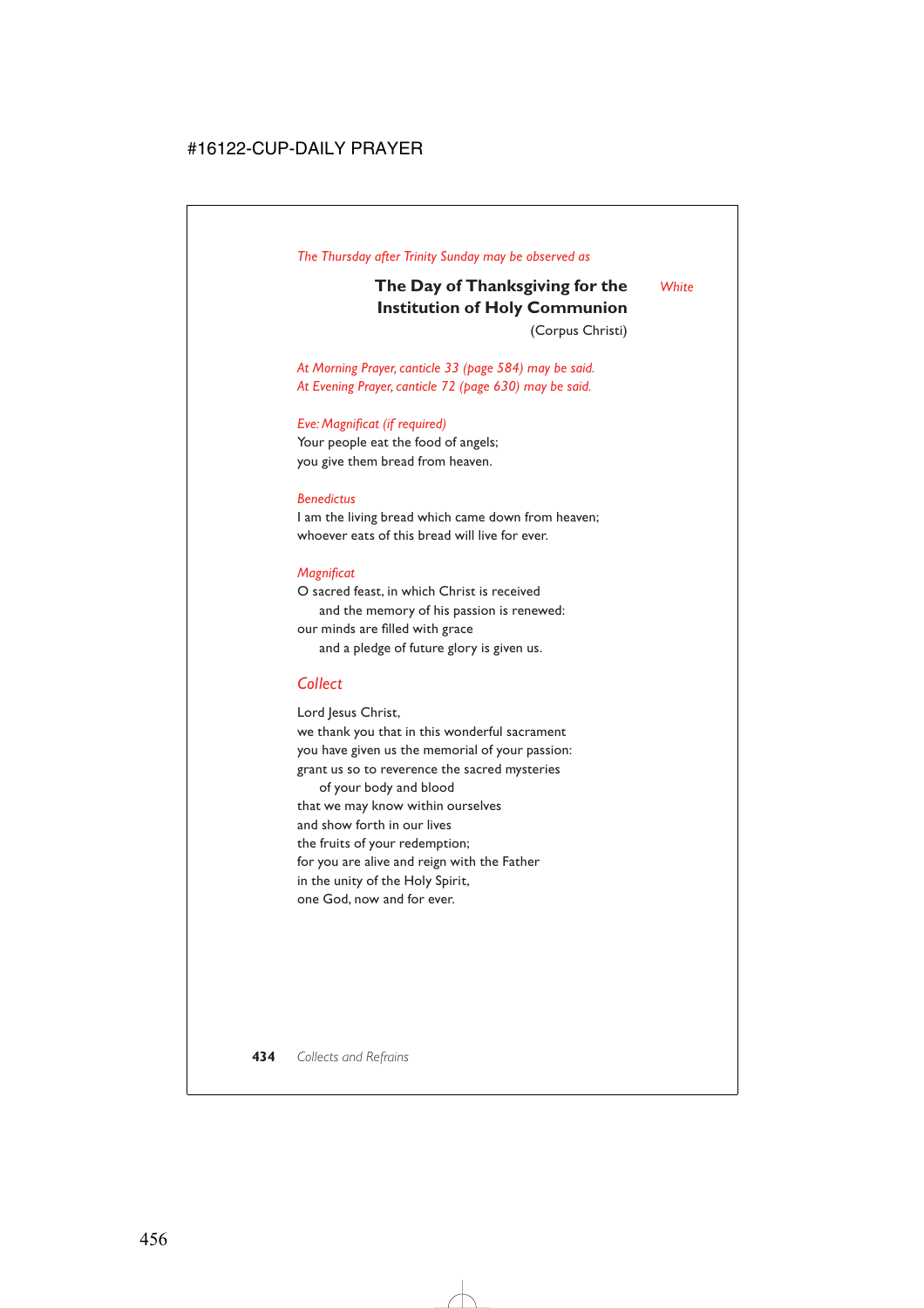# **The First Sunday after Trinity** *Green*

# *Collect*

O God, the strength of all those who put their trust in you, mercifully accept our prayers and, because through the weakness of our mortal nature we can do no good thing without you, grant us the help of your grace, that in the keeping of your commandments we may please you both in will and deed; through Jesus Christ our Lord.

# **The Second Sunday after Trinity** *Green*

# *Collect*

Lord, you have taught us that all our doings without love are nothing worth: send your Holy Spirit and pour into our hearts that most excellent gift of love, the true bond of peace and of all virtues, without which whoever lives is counted dead before you. Grant this for your only Son Jesus Christ's sake.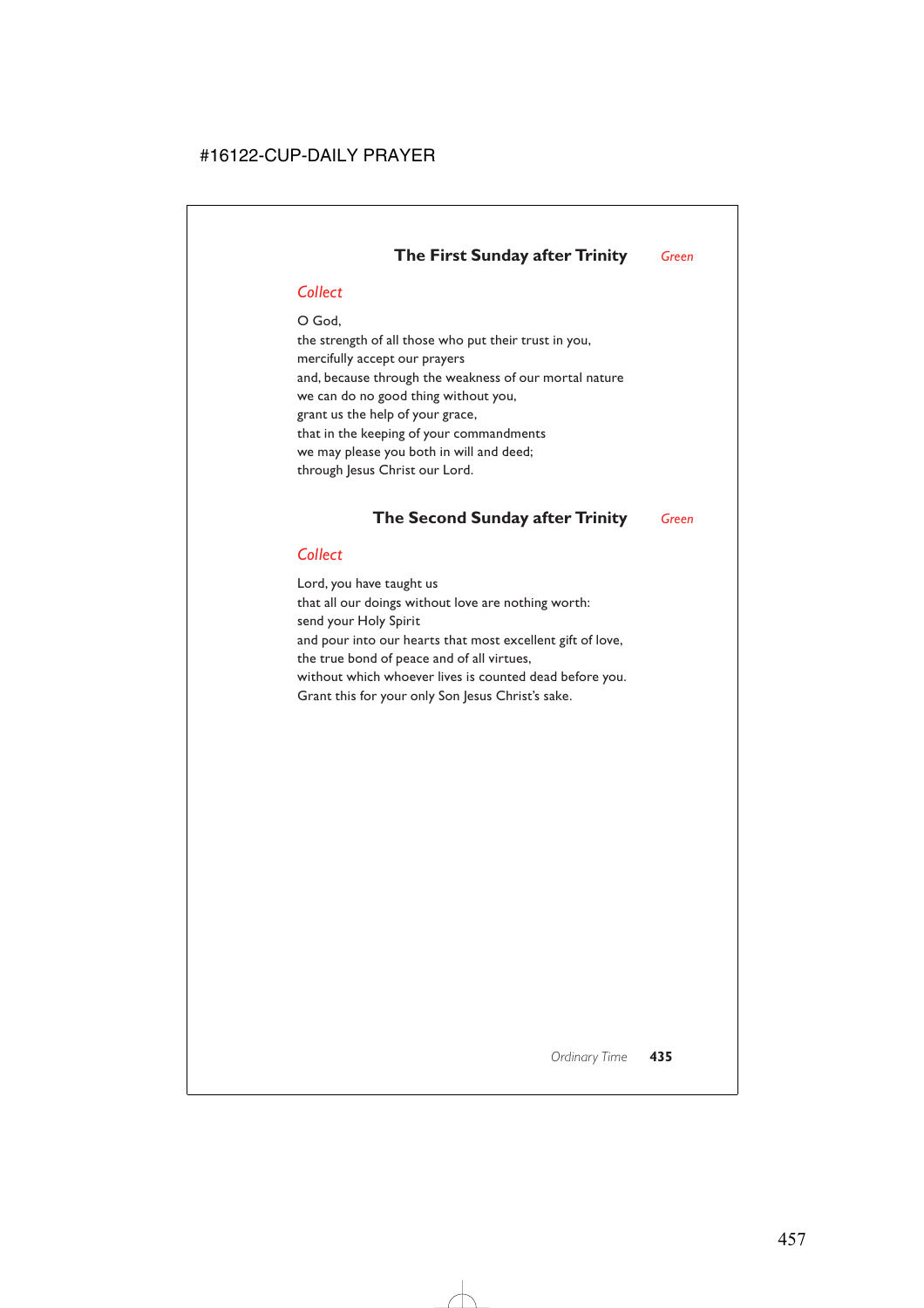# **The Third Sunday after Trinity** *Green*

# *Collect*

Almighty God, you have broken the tyranny of sin and have sent the Spirit of your Son into our hearts whereby we call you Father: give us grace to dedicate our freedom to your service, that we and all creation may be brought to the glorious liberty of the children of God; through Jesus Christ our Lord.

# **The Fourth Sunday after Trinity** *Green*

## *Collect*

O God, the protector of all who trust in you, without whom nothing is strong, nothing is holy: increase and multiply upon us your mercy; that with you as our ruler and guide we may so pass through things temporal that we lose not our hold on things eternal; grant this, heavenly Father, for our Lord Jesus Christ's sake.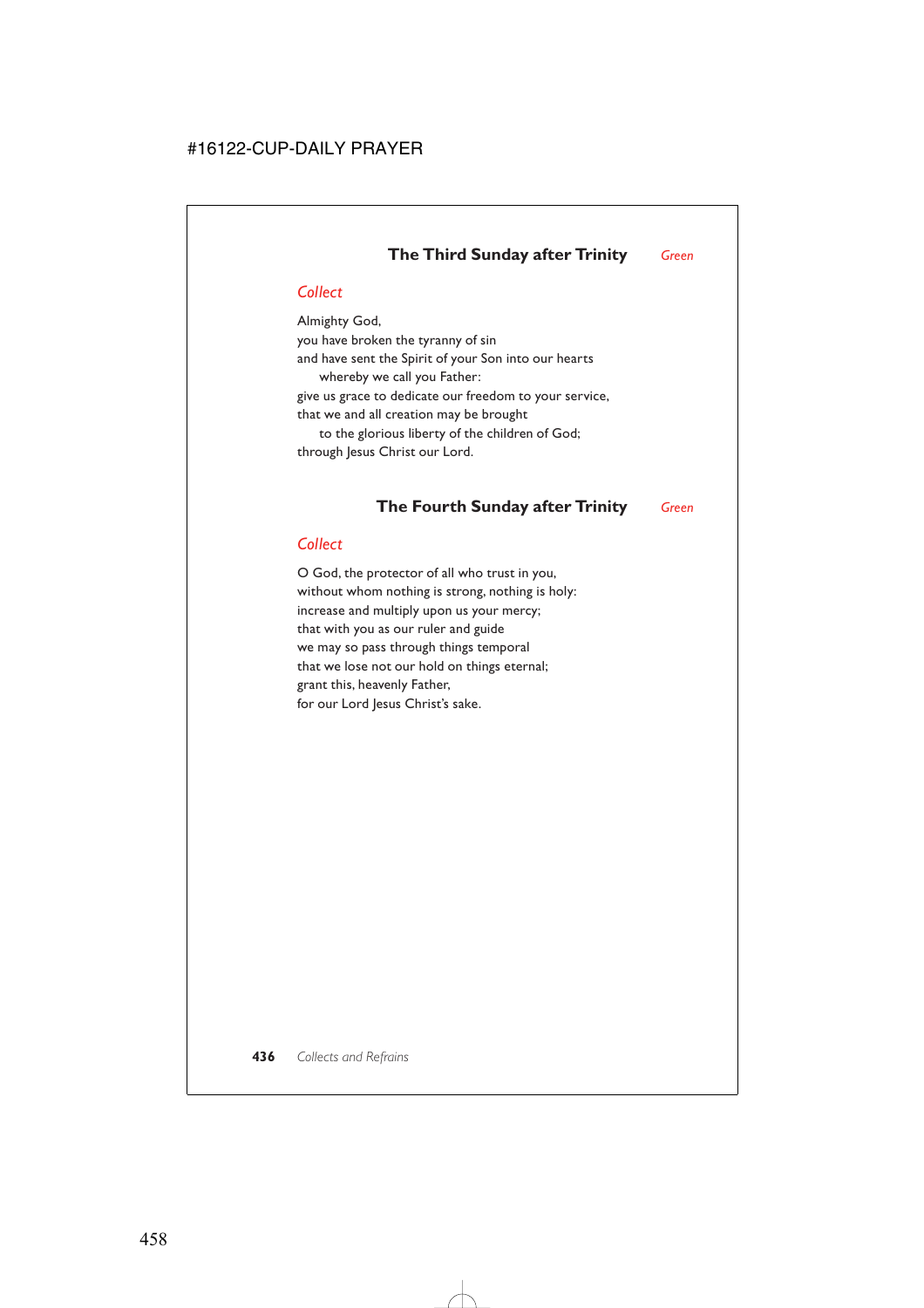# **The Fifth Sunday after Trinity** *Green*

# *Collect*

Almighty and everlasting God, by whose Spirit the whole body of the Church is governed and sanctified: hear our prayer which we offer for all your faithful people, that in their vocation and ministry they may serve you in holiness and truth to the glory of your name; through our Lord and Saviour Jesus Christ.

# **The Sixth Sunday after Trinity** *Green*

# *Collect*

Merciful God, you have prepared for those who love you such good things as pass our understanding: pour into our hearts such love toward you that we, loving you in all things and above all things, may obtain your promises, which exceed all that we can desire; through Jesus Christ our Lord.

# **The Seventh Sunday after Trinity** *Green*

# *Collect*

Lord of all power and might, the author and giver of all good things: graft in our hearts the love of your name, increase in us true religion, nourish us with all goodness, and of your great mercy keep us in the same; through Jesus Christ our Lord.

*Ordinary Time* **437**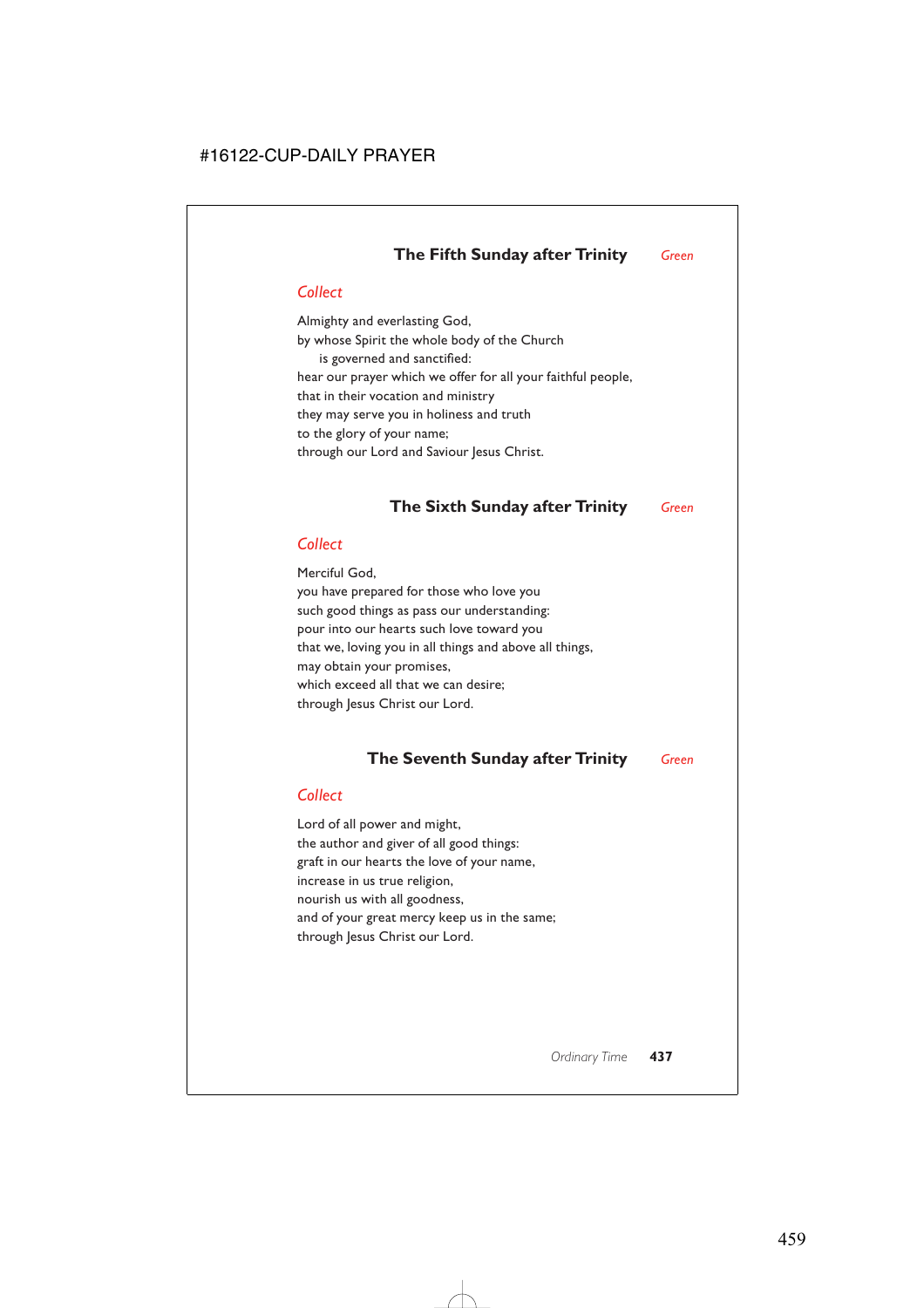# **The Eighth Sunday after Trinity** *Green*

# *Collect*

Almighty Lord and everlasting God, we beseech you to direct, sanctify and govern both our hearts and bodies in the ways of your laws and the works of your commandments; that through your most mighty protection, both here and ever, we may be preserved in body and soul; through our Lord and Saviour Jesus Christ.

# **The Ninth Sunday after Trinity** *Green*

# *Collect*

Almighty God, who sent your Holy Spirit to be the life and light of your Church: open our hearts to the riches of your grace, that we may bring forth the fruit of the Spirit in love and joy and peace; through Jesus Christ our Lord.

# **The Tenth Sunday after Trinity** *Green*

## *Collect*

Let your merciful ears, O Lord, be open to the prayers of your humble servants; and that they may obtain their petitions make them to ask such things as shall please you; through Jesus Christ our Lord.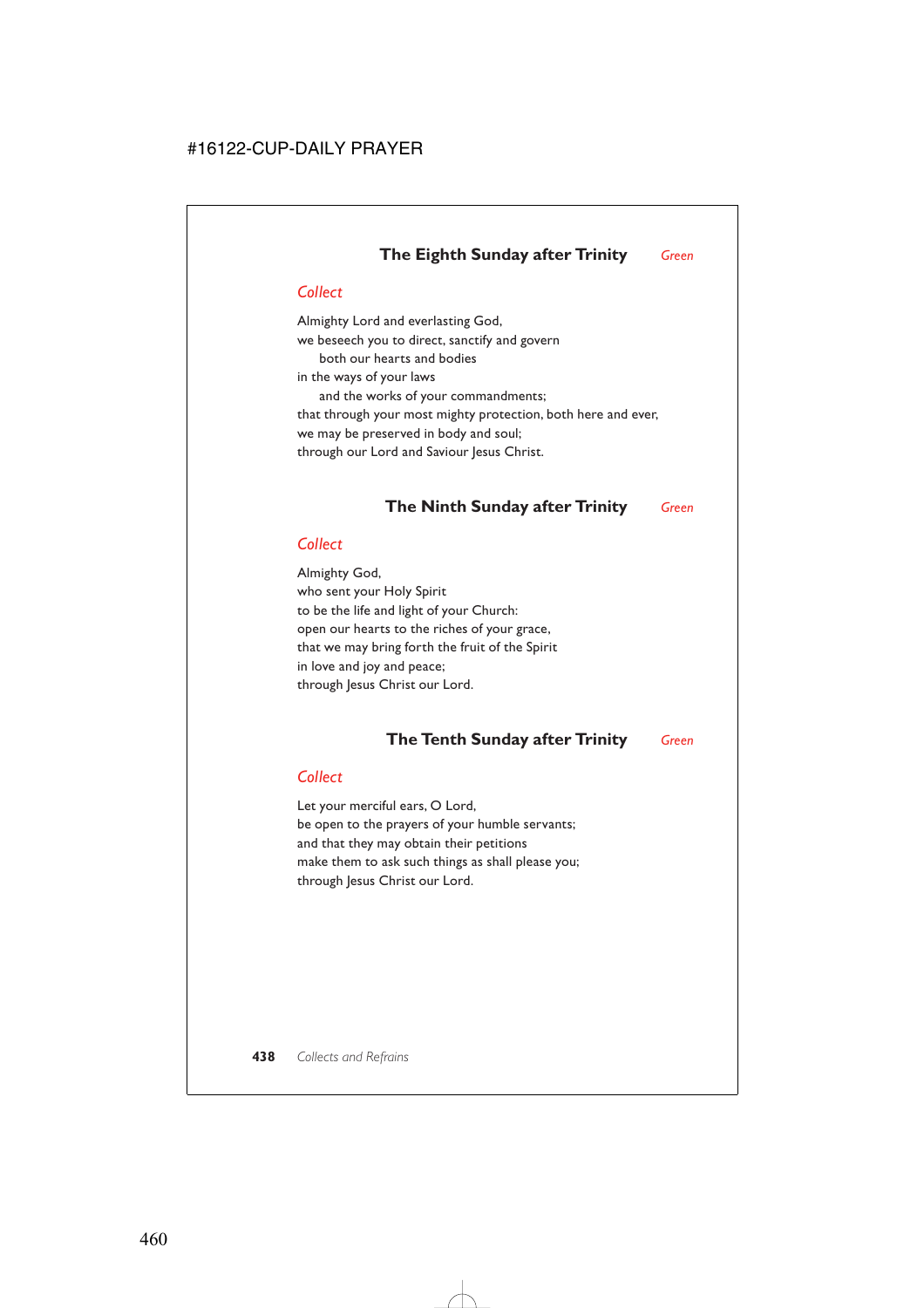# **The Eleventh Sunday after Trinity** *Green*

# *Collect*

O God, you declare your almighty power most chiefly in showing mercy and pity: mercifully grant to us such a measure of your grace, that we, running the way of your commandments, may receive your gracious promises, and be made partakers of your heavenly treasure; through Jesus Christ our Lord.

# **The Twelfth Sunday after Trinity** *Green*

# *Collect*

Almighty and everlasting God, you are always more ready to hear than we to pray and to give more than either we desire or deserve: pour down upon us the abundance of your mercy, forgiving us those things of which our conscience is afraid and giving us those good things

which we are not worthy to ask but through the merits and mediation of Jesus Christ your Son our Lord.

# **The Thirteenth Sunday after Trinity** *Green*

# *Collect*

Almighty God, who called your Church to bear witness that you were in Christ reconciling the world to yourself: help us to proclaim the good news of your love, that all who hear it may be drawn to you; through him who was lifted up on the cross, and reigns with you in the unity of the Holy Spirit, one God, now and for ever.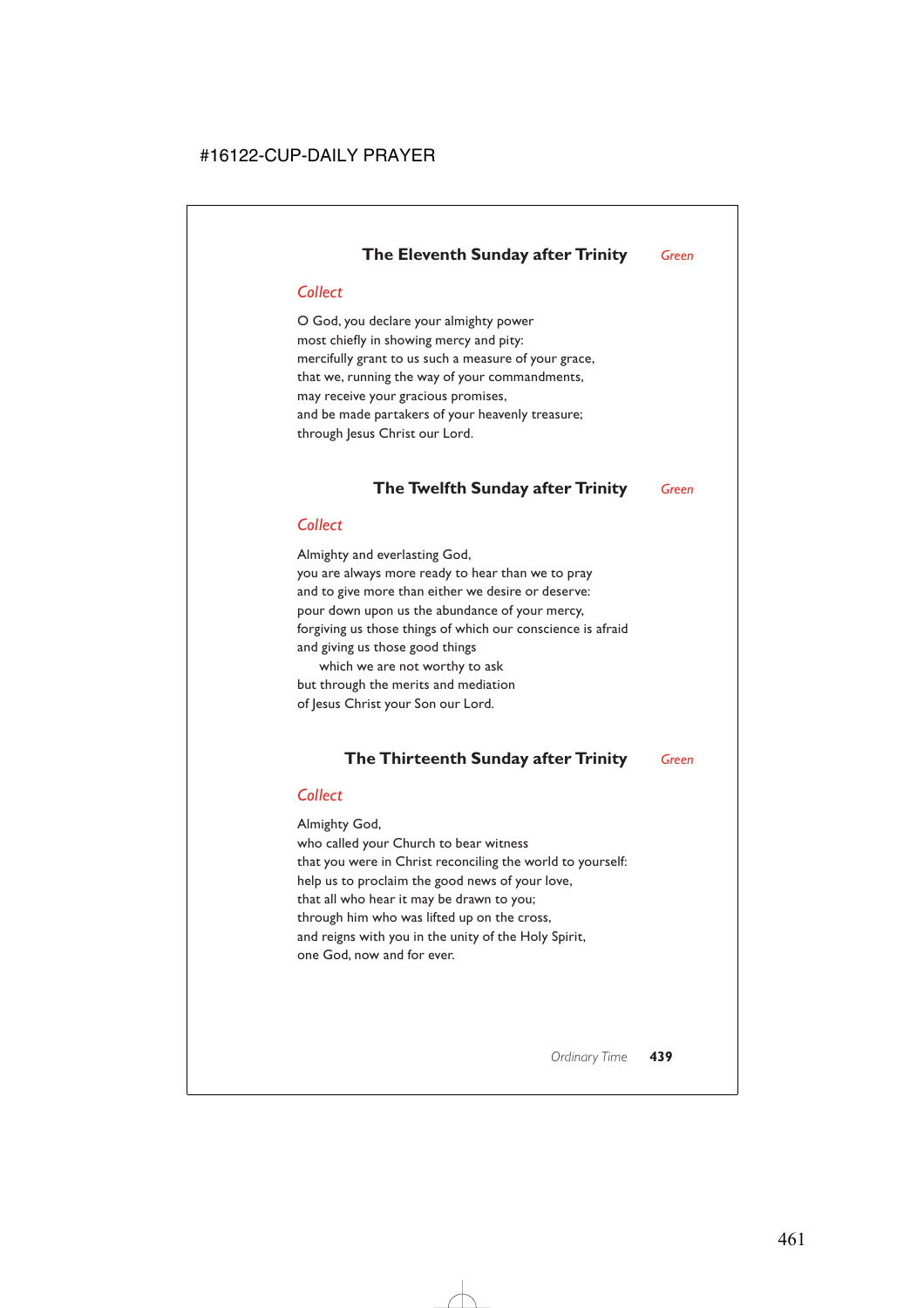# **The Fourteenth Sunday after Trinity** *Green*

# *Collect*

Almighty God, whose only Son has opened for us a new and living way into your presence: give us pure hearts and steadfast wills to worship you in spirit and in truth; through Jesus Christ our Lord.

# **The Fifteenth Sunday after Trinity** *Green*

# *Collect*

God, who in generous mercy sent the Holy Spirit upon your Church in the burning fire of your love: grant that your people may be fervent in the fellowship of the gospel that, always abiding in you, they may be found steadfast in faith and active in service; through Jesus Christ our Lord.

# **The Sixteenth Sunday after Trinity** *Green*

# *Collect*

O Lord, we beseech you mercifully to hear the prayers of your people who call upon you; and grant that they may both perceive and know what things they ought to do, and also may have grace and power faithfully to fulfil them; through Jesus Christ our Lord.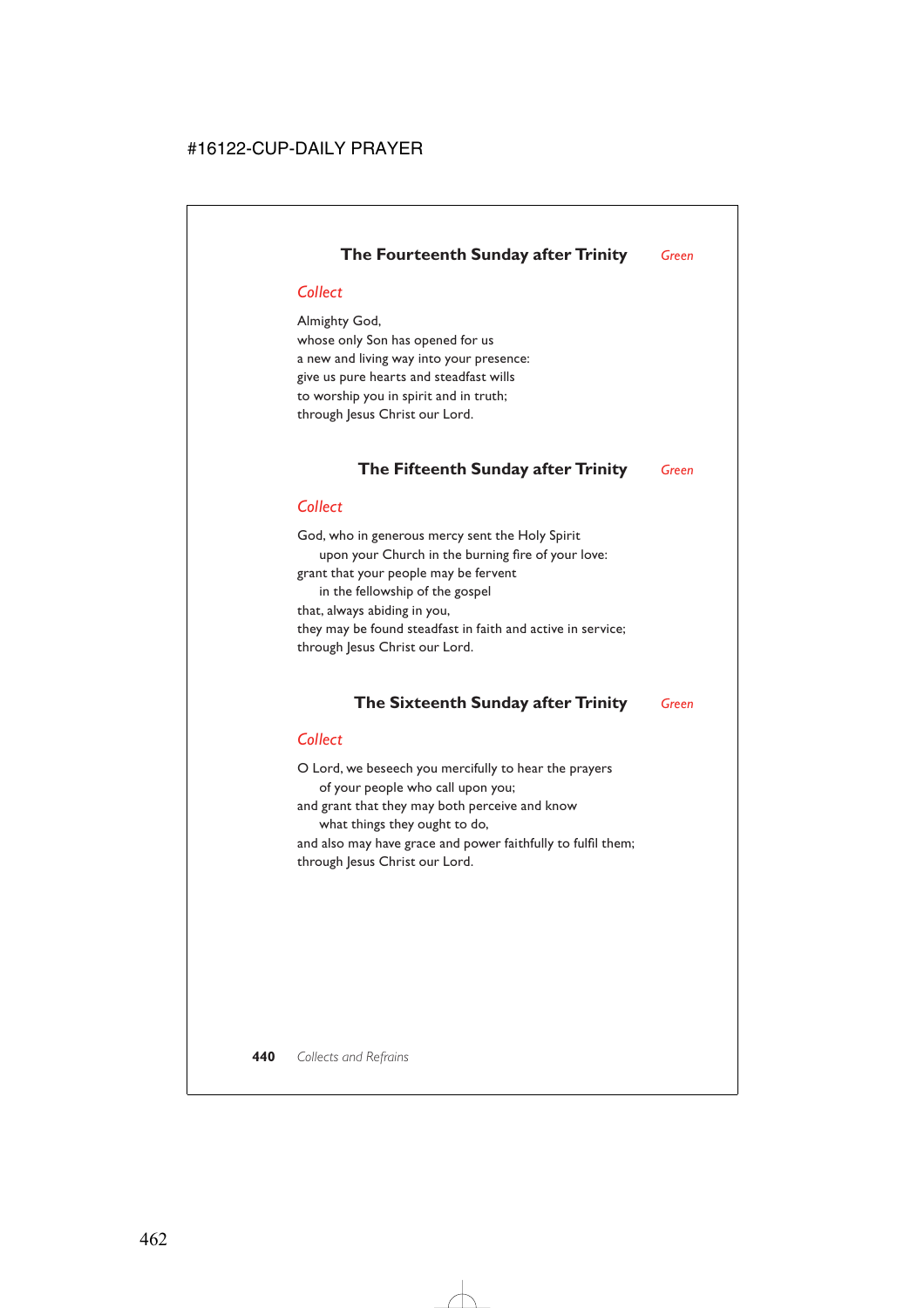# **The Seventeenth Sunday after Trinity** *Green*

# *Collect*

Almighty God, you have made us for yourself, and our hearts are restless till they find their rest in you: pour your love into our hearts and draw us to yourself, and so bring us at last to your heavenly city where we shall see you face to face; through Jesus Christ our Lord.

# **The Eighteenth Sunday after Trinity** *Green*

# *Collect*

Almighty and everlasting God, increase in us your gift of faith that, forsaking what lies behind and reaching out to that which is before, we may run the way of your commandments and win the crown of everlasting joy; through Jesus Christ our Lord.

# **The Nineteenth Sunday after Trinity** *Green*

## *Collect*

O God, forasmuch as without you we are not able to please you; mercifully grant that your Holy Spirit may in all things direct and rule our hearts; through Jesus Christ our Lord.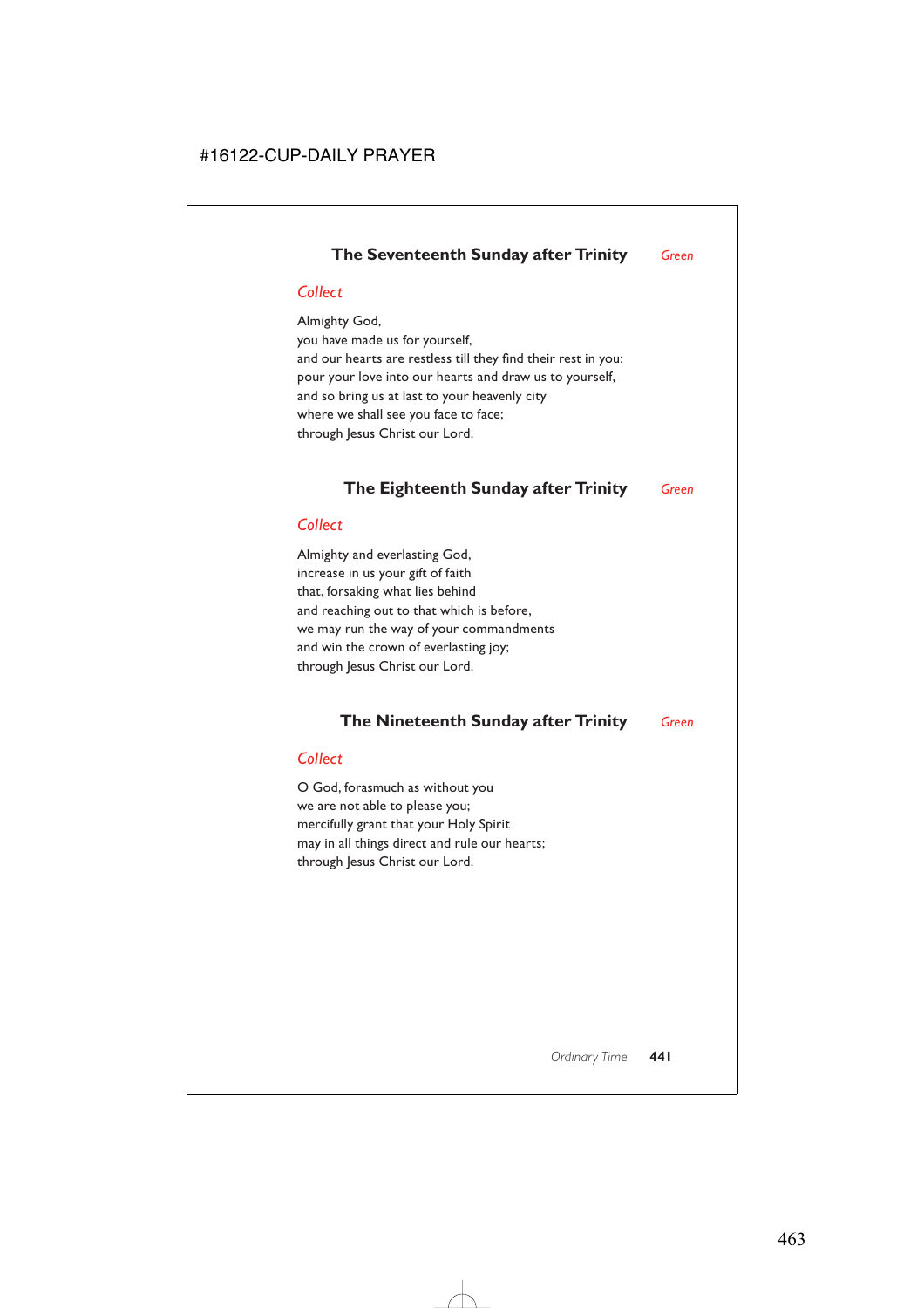# **The Twentieth Sunday after Trinity** *Green*

# *Collect*

God, the giver of life, whose Holy Spirit wells up within your Church: by the Spirit's gifts equip us to live the gospel of Christ and make us eager to do your will, that we may share with the whole creation the joys of eternal life; through Jesus Christ our Lord.

# **The Twenty-first Sunday after Trinity** *Green*

# *Collect*

Grant, we beseech you, merciful Lord, to your faithful people pardon and peace, that they may be cleansed from all their sins and serve you with a quiet mind; through Jesus Christ our Lord.

*If there are twenty-three Sundays after Trinity, the provision for the Third Sunday before Lent (page 422) is used on the Twenty-second Sunday after Trinity.*

# **The Last Sunday after Trinity** *Green*

## *Collect*

Blessed Lord, who caused all holy Scriptures to be written for our learning: help us so to hear them, to read, mark, learn and inwardly digest them that, through patience, and the comfort of your holy word, we may embrace and for ever hold fast the hope of everlasting life, which you have given us in our Saviour Jesus Christ.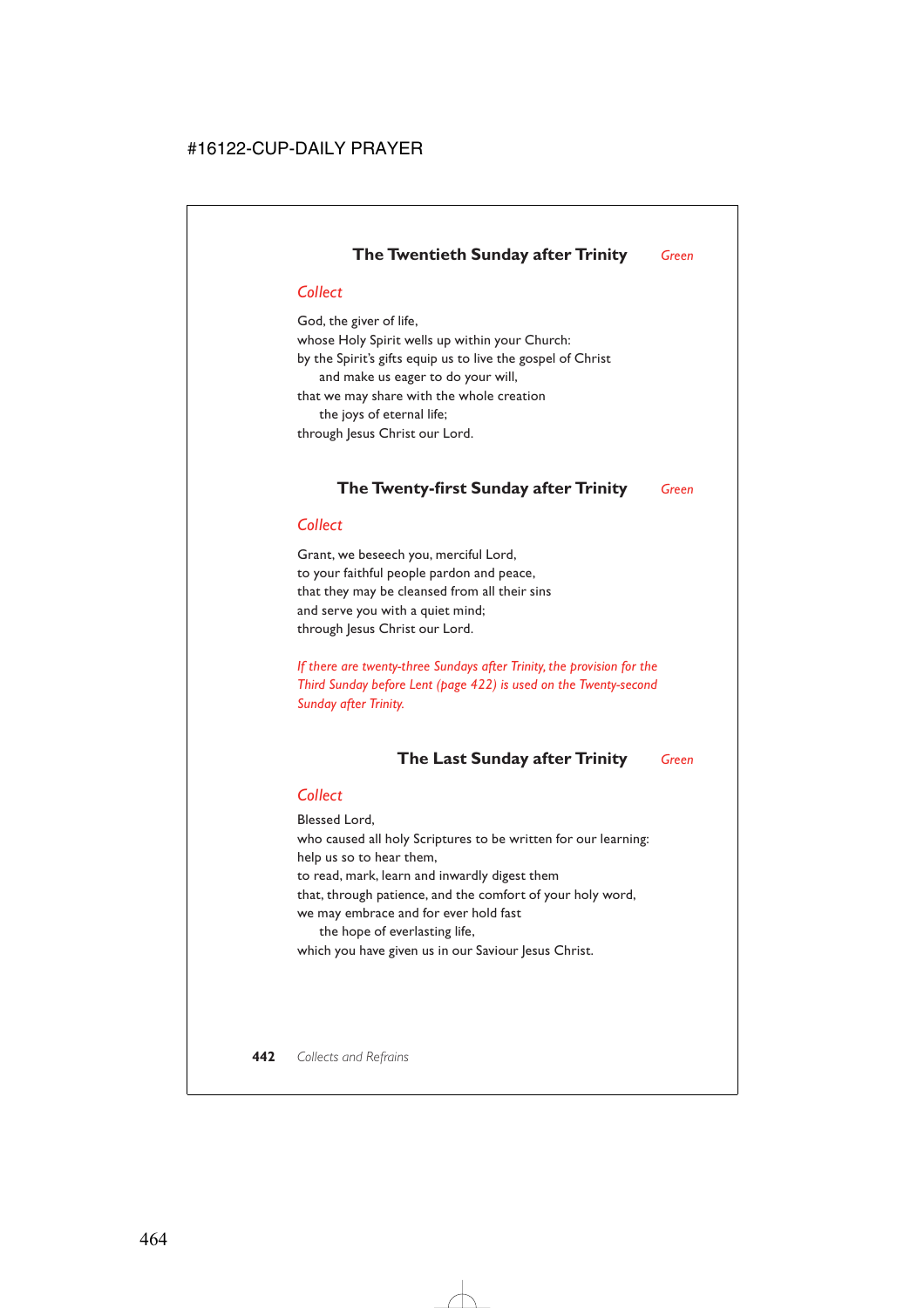## *1 November* **All Saints' Day** *Gold or Principal Feast White*

*At Morning Prayer, canticle 36 (page 587) may be said. At Evening Prayer, canticle 53 (page 606) may be said.*

### *Eve: Magnificat*

The saints cried out with a loud voice: Salvation to our God who sits on the throne, and to the Lamb.

### *Benedictus*

The righteous will shine like the sun in the highest heavens.

#### *Magnificat*

With one heart and voice, all the saints proclaim: We praise you, blessed Trinity, one God.

## *Collect*

Almighty God, you have knit together your elect in one communion and fellowship in the mystical body of your Son Christ our Lord: grant us grace so to follow your blessed saints in all virtuous and godly living that we may come to those inexpressible joys that you have prepared for those who truly love you; through Jesus Christ our Lord.

# **The Fourth Sunday before Advent** *Red or*

*Green*

## *Collect*

Almighty and eternal God, you have kindled the flame of love in the hearts of the saints: grant to us the same faith and power of love, that, as we rejoice in their triumphs, we may be sustained by their example and fellowship; through Jesus Christ our Lord.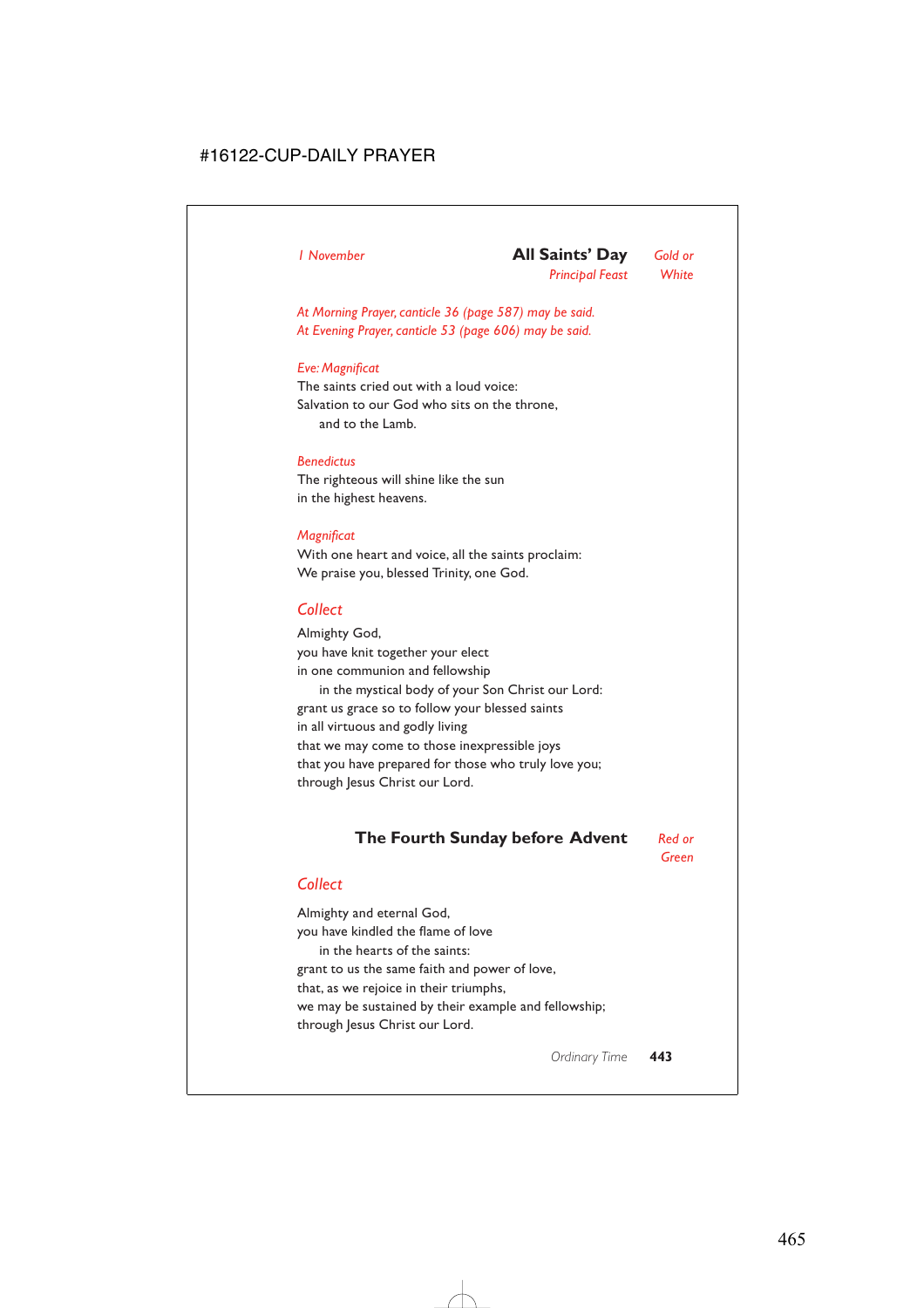# **The Third Sunday before Advent** *Red or*

*Green*

# *Collect*

Almighty Father, whose will is to restore all things in your beloved Son, the King of all: govern the hearts and minds of those in authority, and bring the families of the nations, divided and torn apart by the ravages of sin, to be subject to his just and gentle rule; who is alive and reigns with you, in the unity of the Holy Spirit, one God, now and for ever.

*In years when Remembrance Sunday is observed on the Second Sunday before Advent, the Collect for the Third Sunday before Advent may be used on Remembrance Sunday and the Collect for the Second Sunday before Advent may be used on the Third Sunday before Advent.*

# **The Second Sunday before Advent** *Red or*

*Green*

## *Collect*

Heavenly Father, whose blessed Son was revealed to destroy the works of the devil and to make us the children of God and heirs of eternal life: grant that we, having this hope, may purify ourselves even as he is pure; that when he shall appear in power and great glory we may be made like him in his eternal and glorious kingdom; where he is alive and reigns with you, in the unity of the Holy Spirit, one God, now and for ever.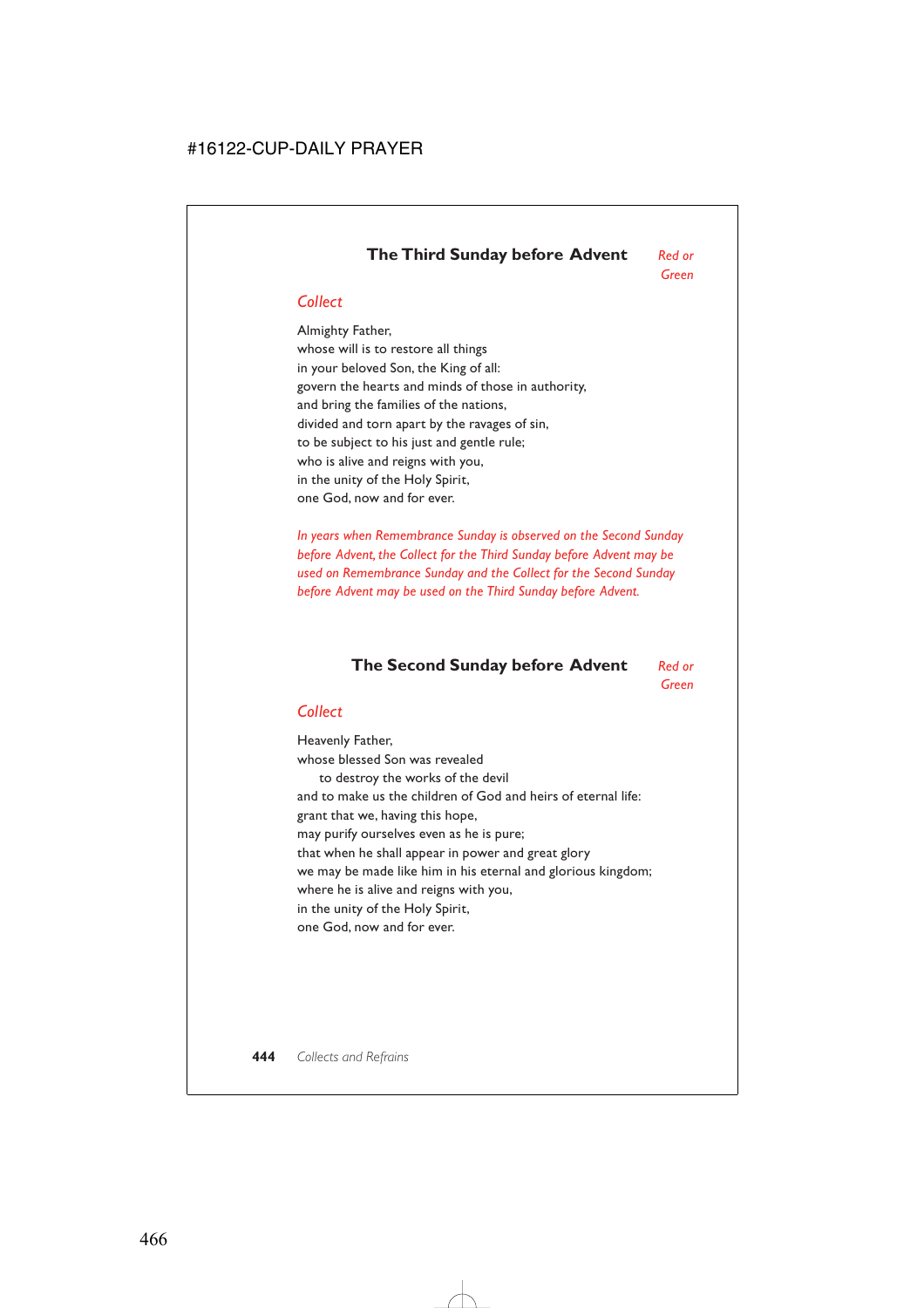*At Morning Prayer, canticle 22 (page 573) may be said. At Evening Prayer, canticle 69 (page 627) may be said.*

### *Eve: Magnificat*

Blessed is the king who comes in the name of the Lord.

### *Benedictus*

God raised Christ from the dead, and enthroned him at his right hand in heaven.

## *Magnificat*

God has given him dominion, glory and all sovereignty; that all peoples and nations shall serve him.

# *Collect*

Eternal Father, whose Son Jesus Christ ascended to the throne of heaven that he might rule over all things as Lord and King: keep the Church in the unity of the Spirit and in the bond of peace, and bring the whole created order to worship at his feet; who is alive and reigns with you, in the unity of the Holy Spirit, one God, now and for ever.

## *This prayer may be used as the Collect at Morning and Evening Prayer during this week*

Stir up, O Lord, the wills of your faithful people; that they, plenteously bringing forth the fruit of good works, may by you be plenteously rewarded; through Jesus Christ our Lord.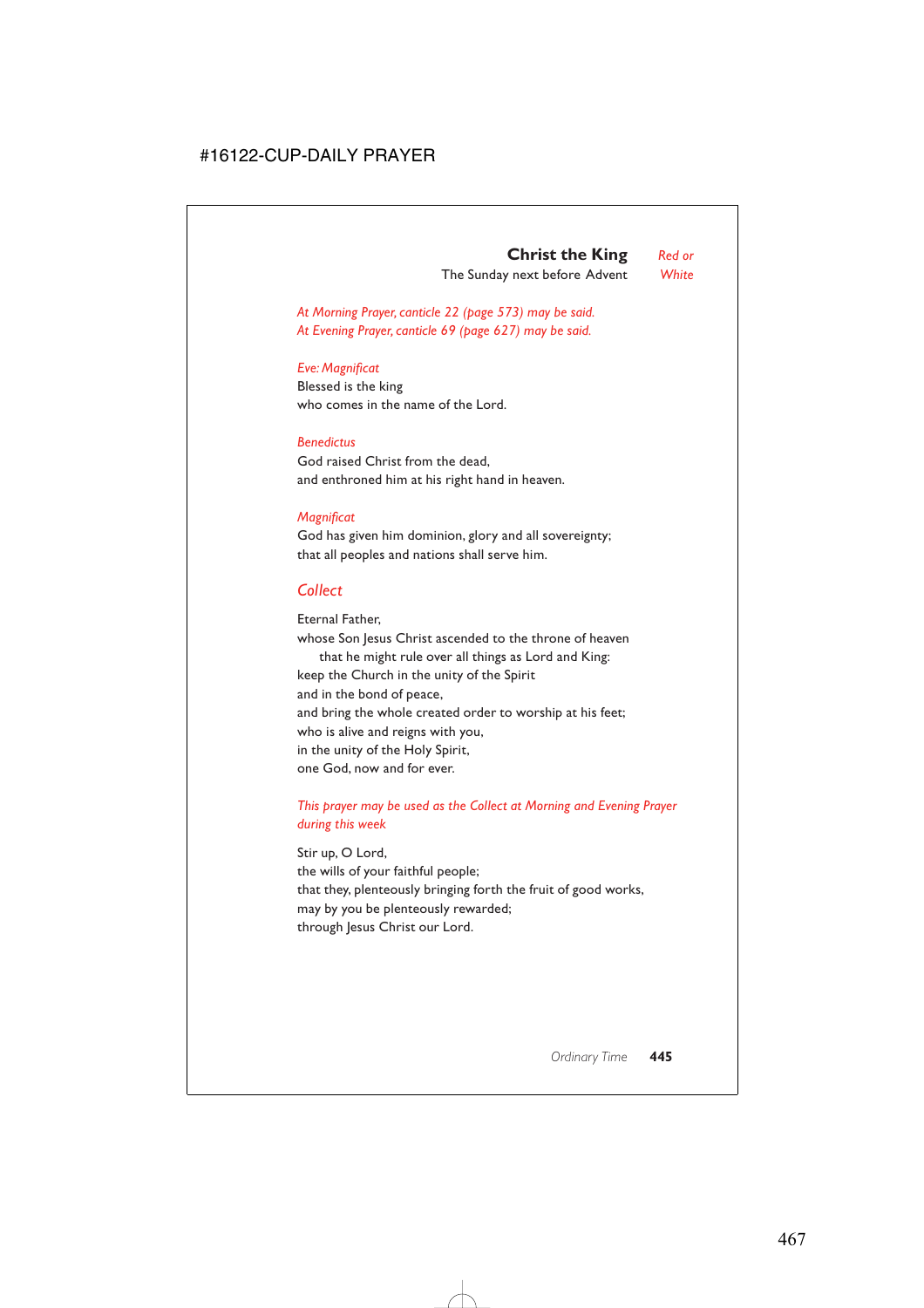# *¶ Festivals and Lesser Festivals (Sanctorale)*

## **The Naming and Circumcision of Jesus** *White*

*1 January Festival*

*The Christmas orders (pages 214–225) are used for Morning and Evening Prayer.*

*At Morning Prayer, canticle 31 (page 582) may be said. At Evening Prayer, canticle 61 (page 619) may be said.*

### *Eve: Magnificat (if required)*

To us a child is born, to us a Son is given, and he shall be called the Prince of Peace.

### *Benedictus*

You shall call his name Jesus for he will save his people from their sins.

### *Magnificat*

You have done great things, O God, and holy is your name.

## *Collect*

Almighty God, whose blessed Son was circumcised in obedience to the law for our sake and given the Name that is above every name: give us grace faithfully to bear his Name, to worship him in the freedom of the Spirit, and to proclaim him as the Saviour of the world; who is alive and reigns with you, in the unity of the Holy Spirit, one God, now and for ever.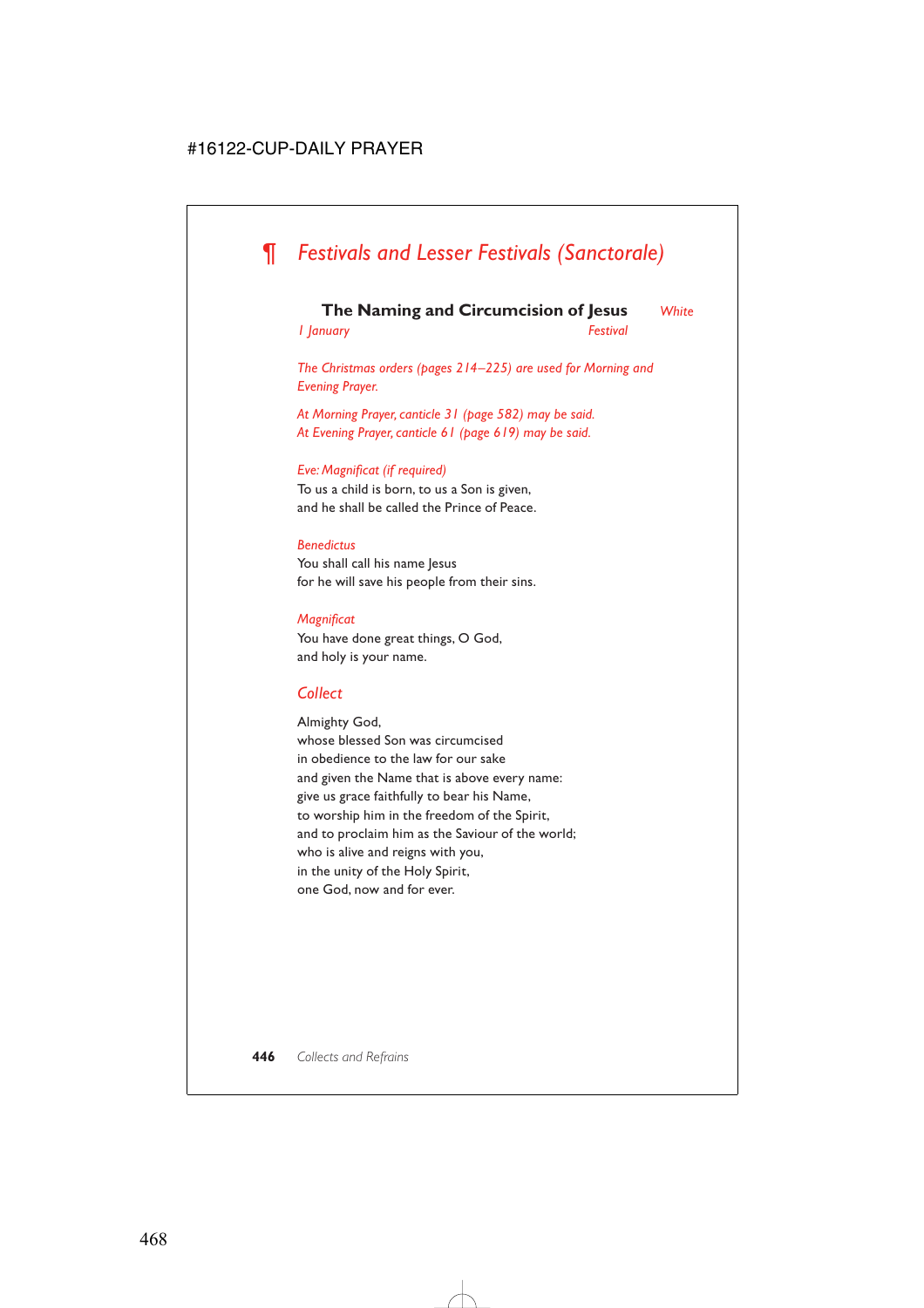# *2 January* **Basil the Great** *White* **and Gregory of Nazianzus**

*Bishops, Teachers of the Faith, 379 and 389 Lesser Festival*

*Optional canticles and refrains: Common of Teachers of the Faith (page 529).*

# *Collect*

Lord God, whose servants Basil and Gregory proclaimed the mystery of your Word made flesh, to build up your Church in wisdom and strength: grant that we may rejoice in his presence among us, and so be brought with them to know the power of your unending love;

through Jesus Christ our Lord.

# *6 January* **The Epiphany** *Gold or Principal Feast White*

*See page 417.*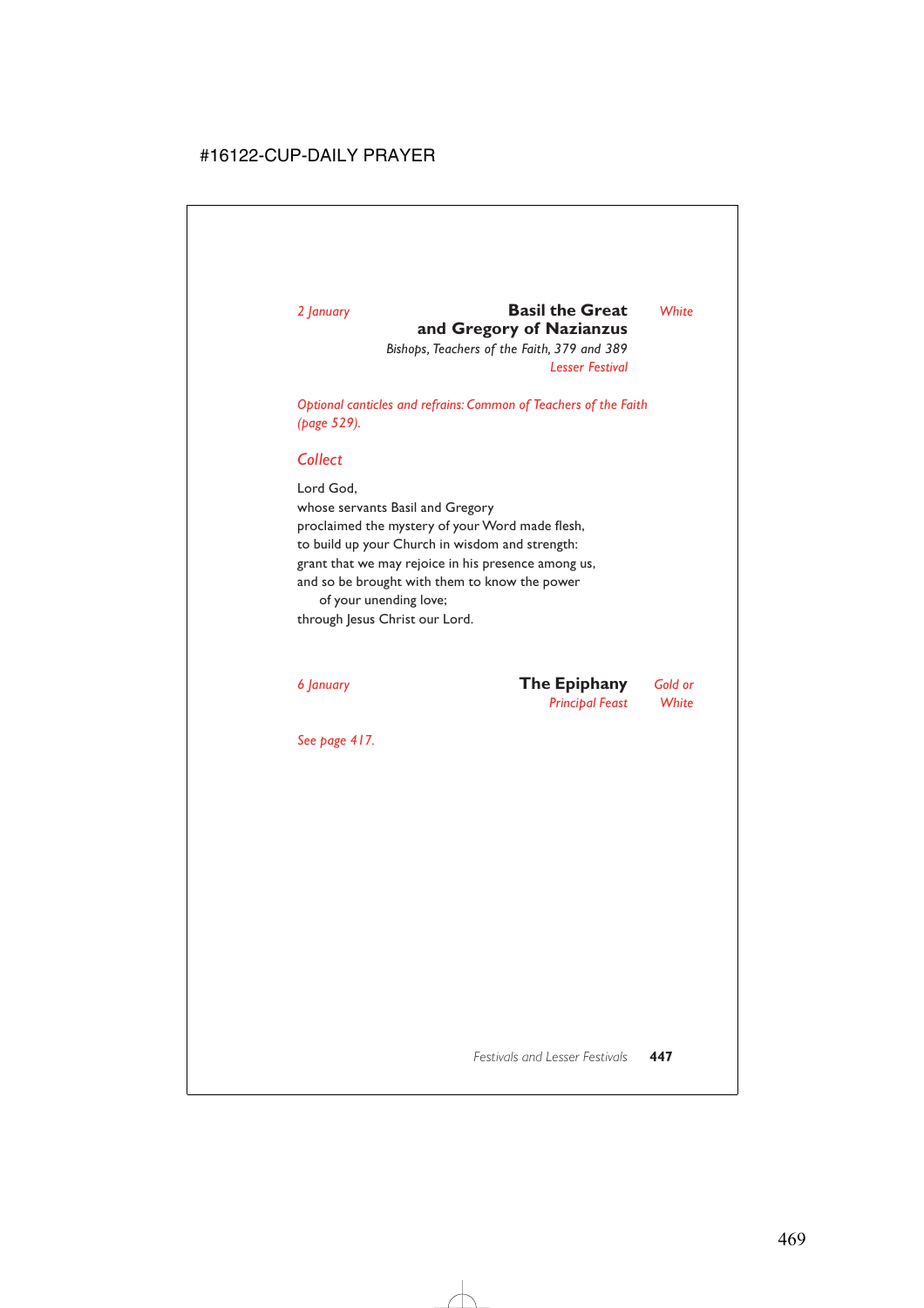# *12 January* **Aelred of Hexham** *White*

*Abbot of Rievaulx, 1167 Lesser Festival*

*Optional canticles and refrains: Common of Members of Religious Communities (page 531).*

## *Collect*

Almighty God, who endowed Aelred the abbot with the gift of Christian friendship and the wisdom to lead others in the way of holiness: grant to your people that same spirit of mutual affection, so that, in loving one another, we may know the love of Christ and rejoice in the eternal possession of your supreme goodness; through Jesus Christ our Lord.

## *13 January* **Hilary** *White*

*Bishop of Poitiers, Teacher of the Faith, 367 Lesser Festival*

*Optional canticles and refrains: Common of Teachers of the Faith (page 529).*

## *Collect*

Everlasting God, whose servant Hilary steadfastly confessed your Son Jesus Christ to be both human and divine: grant us his gentle courtesy to bring to all the message of redemption in the incarnate Christ, who is alive and reigns with you, in the unity of the Holy Spirit, one God, now and for ever.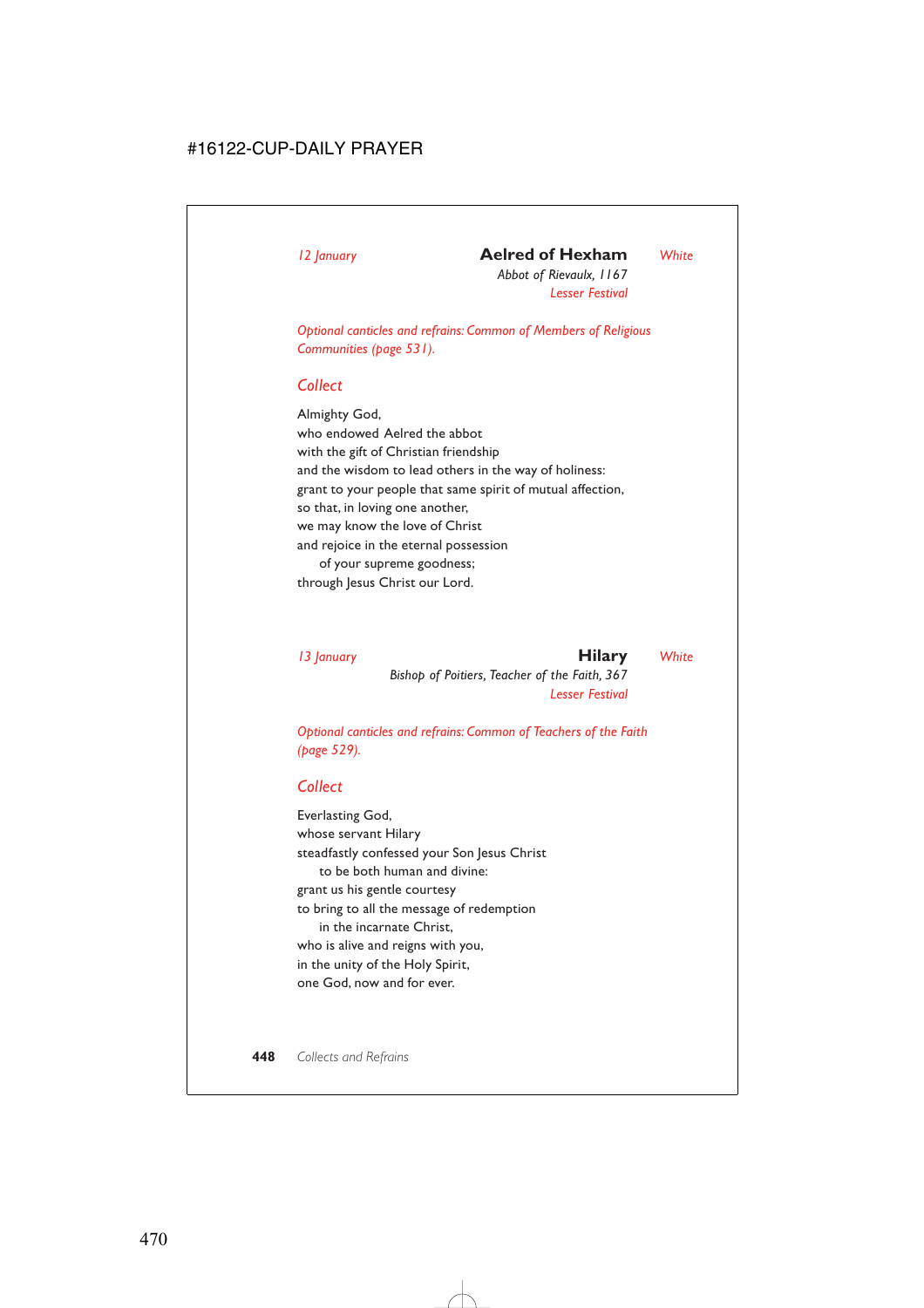# *17 January* **Antony of Egypt** *White*

*Hermit, Abbot, 356 Lesser Festival*

*Optional canticles and refrains: Common of Members of Religious Communities (page 531).*

# *Collect*

Most gracious God, who called your servant Antony to sell all that he had and to serve you in the solitude of the desert: by his example may we learn to deny ourselves and to love you before all things; through Jesus Christ our Lord.

# *19 January* **Wulfstan** *White*

*Bishop of Worcester, 1095 Lesser Festival*

*Optional canticles and refrains: Common of Bishops and other Pastors (page 530).*

# *Collect*

Lord God, who raised up Wulfstan to be a bishop among your people and a leader of your Church: help us, after his example, to live simply, to work diligently and to make your kingdom known; through Jesus Christ our Lord.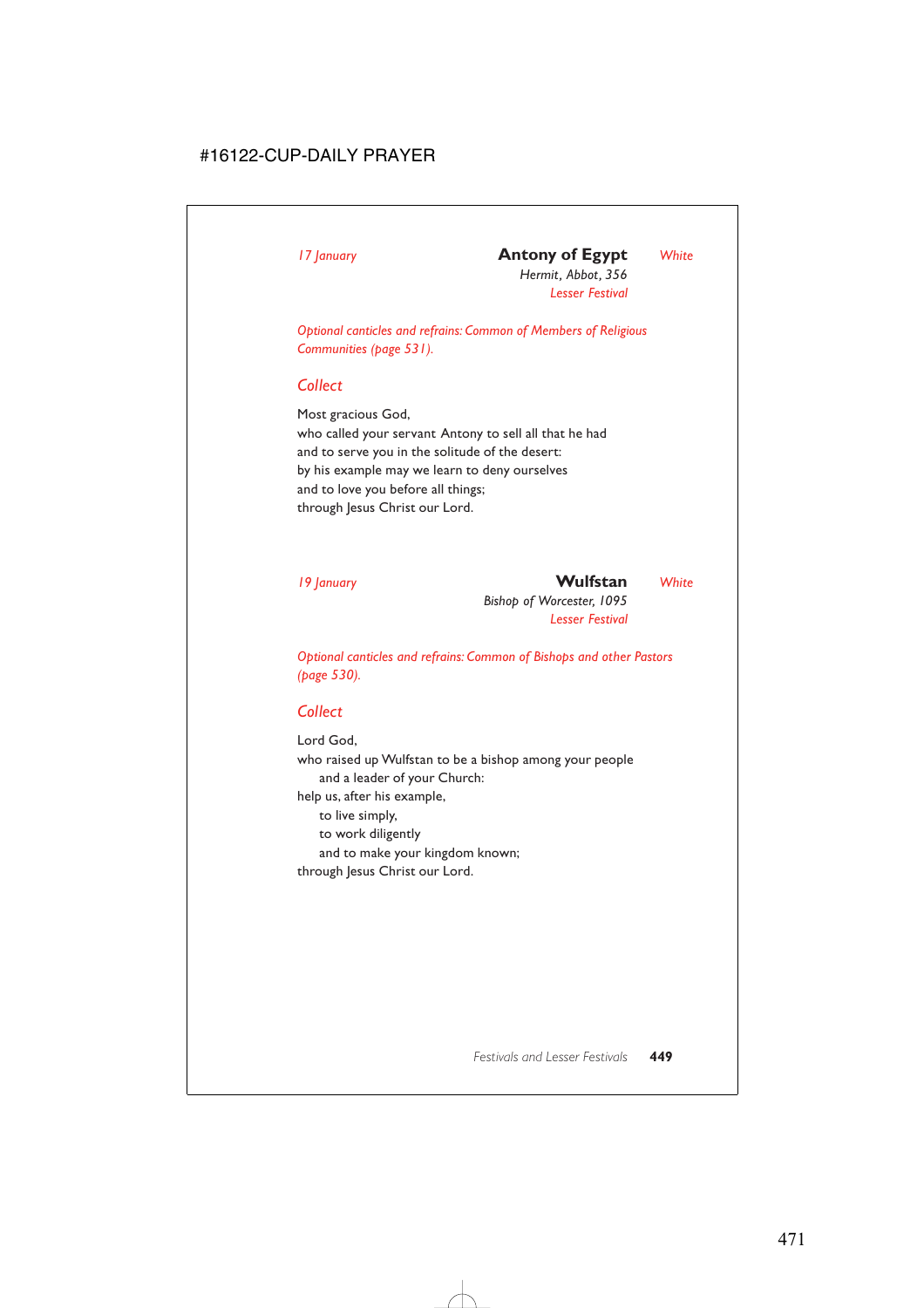## *21 January* **Agnes** *Red*

*Child Martyr at Rome, 304 Lesser Festival*

*Optional canticles and refrains: Common of Martyrs (page 528).*

# *Collect*

Eternal God, shepherd of your sheep, whose child Agnes was strengthened to bear witness in her living and her dying to the true love of her redeemer: grant us the power to understand, with all your saints, what is the breadth and length and height and depth and to know the love that surpasses knowledge, even Jesus Christ your Son our Lord, who is alive and reigns with you, in the unity of the Holy Spirit, one God, now and for ever.

*24 January* **Francis de Sales** *White Bishop of Geneva, Teacher of the Faith, 1622 Lesser Festival*

*Optional canticles and refrains: Common of Teachers of the Faith (page 529).*

## *Collect*

Holy God, who called your bishop Francis de Sales to bring many to Christ through his devout life and to renew your Church with patience and understanding: grant that we may, by word and example, reflect your gentleness and love to all we meet; through Jesus Christ our Saviour, who is alive and reigns with you, in the unity of the Holy Spirit, one God, now and for ever.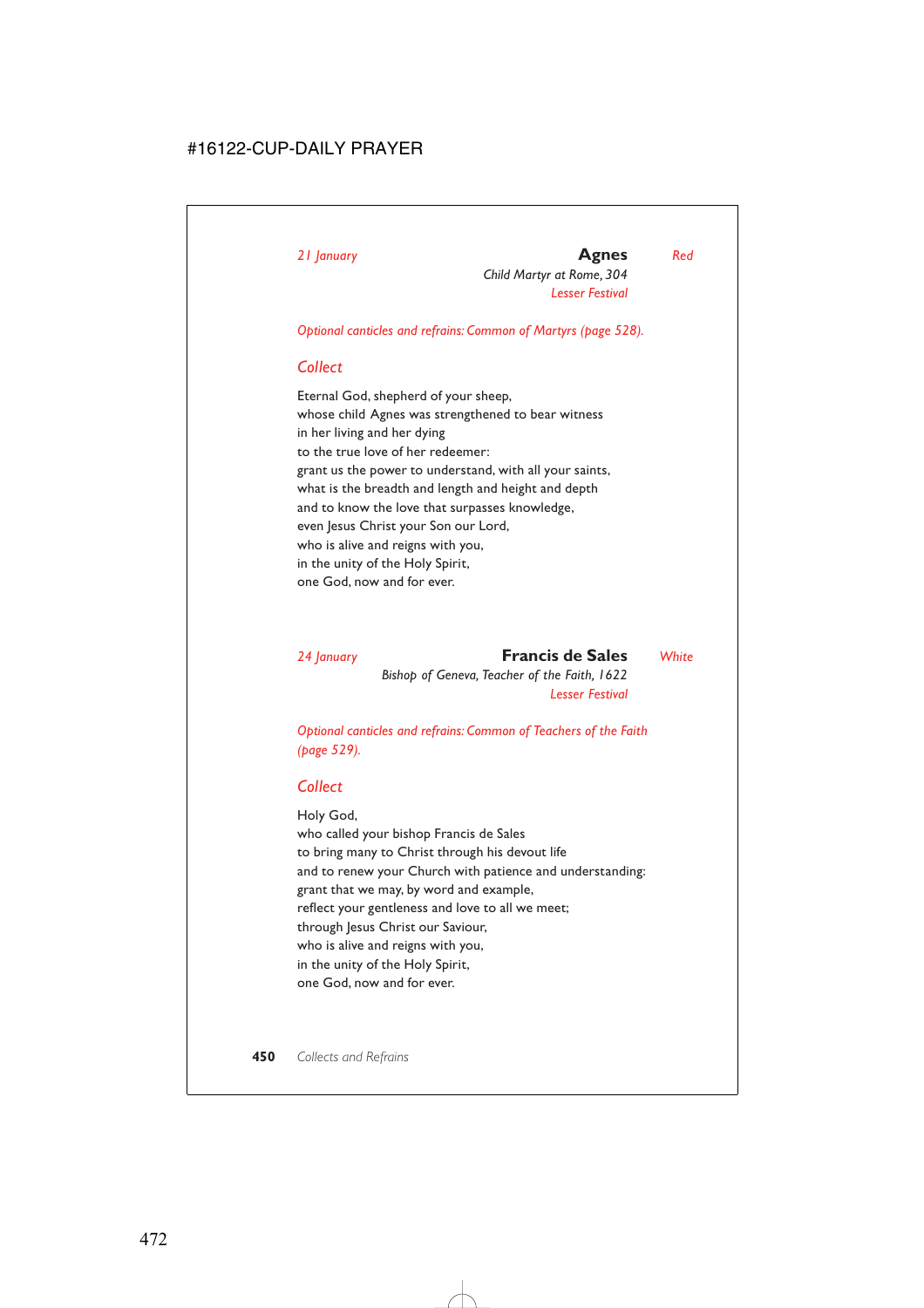# *25 January* **The Conversion of Paul** *White*

*Festival*

*The All Saints to Advent orders (pages 291–302) may be used for Morning and Evening Prayer.*

*At Morning Prayer, canticle 35 (page 586) or 79 (page 636) may be said. At Evening Prayer, canticle 63 (page 621) or 70 (page 628) may be said.*

## *Eve: Magnificat (if required)*

When all is made new, and the Christ is on his throne of glory, you will sit on the twelve thrones to judge the tribes of Israel.

## *Benedictus*

You did not choose me but I chose you and I appointed you to go out and bear fruit, fruit that shall last.

## *Magnificat*

On the foundation stones of the heavenly city are written the names of the apostles of the Lamb.

# *Collect*

Almighty God, who caused the light of the gospel to shine throughout the world through the preaching of your servant Saint Paul: grant that we who celebrate his wonderful conversion may follow him in bearing witness to your truth; through Jesus Christ our Lord.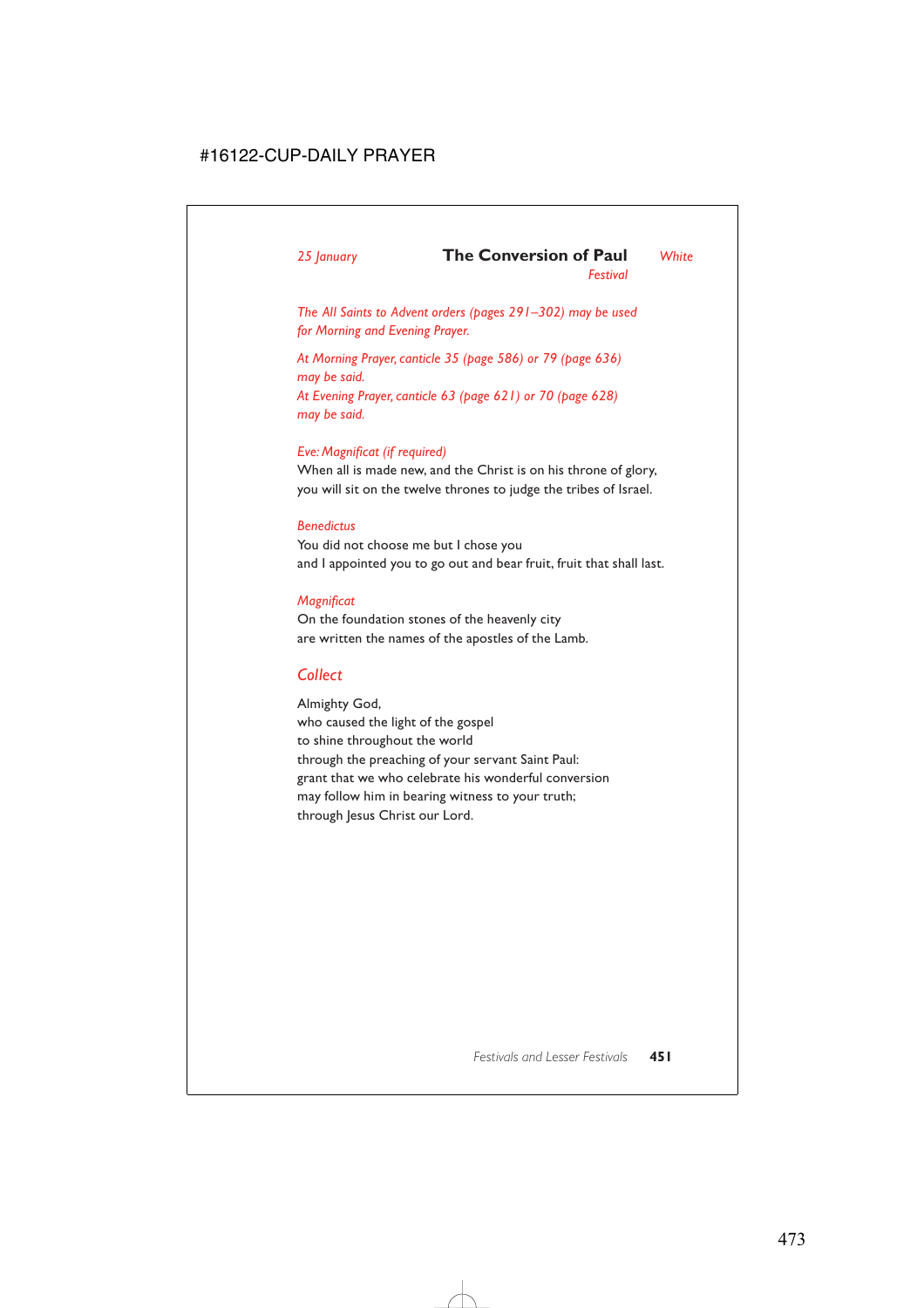# *26 January* **Timothy and Titus** *White*

*Companions of Paul Lesser Festival*

*Optional canticles and refrains: Common of Missionaries (page 532).*

# *Collect*

Heavenly Father, who sent your apostle Paul to preach the gospel, and gave him Timothy and Titus to be his companions in faith: grant that our fellowship in the Holy Spirit may bear witness to the name of Jesus, who is alive and reigns with you, in the unity of the Holy Spirit, one God, now and for ever.

*28 January* **Thomas Aquinas** *White Priest, Philosopher, Teacher of the Faith, 1274 Lesser Festival*

*Optional canticles and refrains: Common of Teachers of the Faith (page 529).*

# *Collect*

Eternal God, who enriched your Church with the learning and holiness of your servant Thomas Aquinas: give to all who seek you a humble mind and a pure heart that they may know your Son Jesus Christ as the way, the truth and the life; who is alive and reigns with you, in the unity of the Holy Spirit, one God, now and for ever.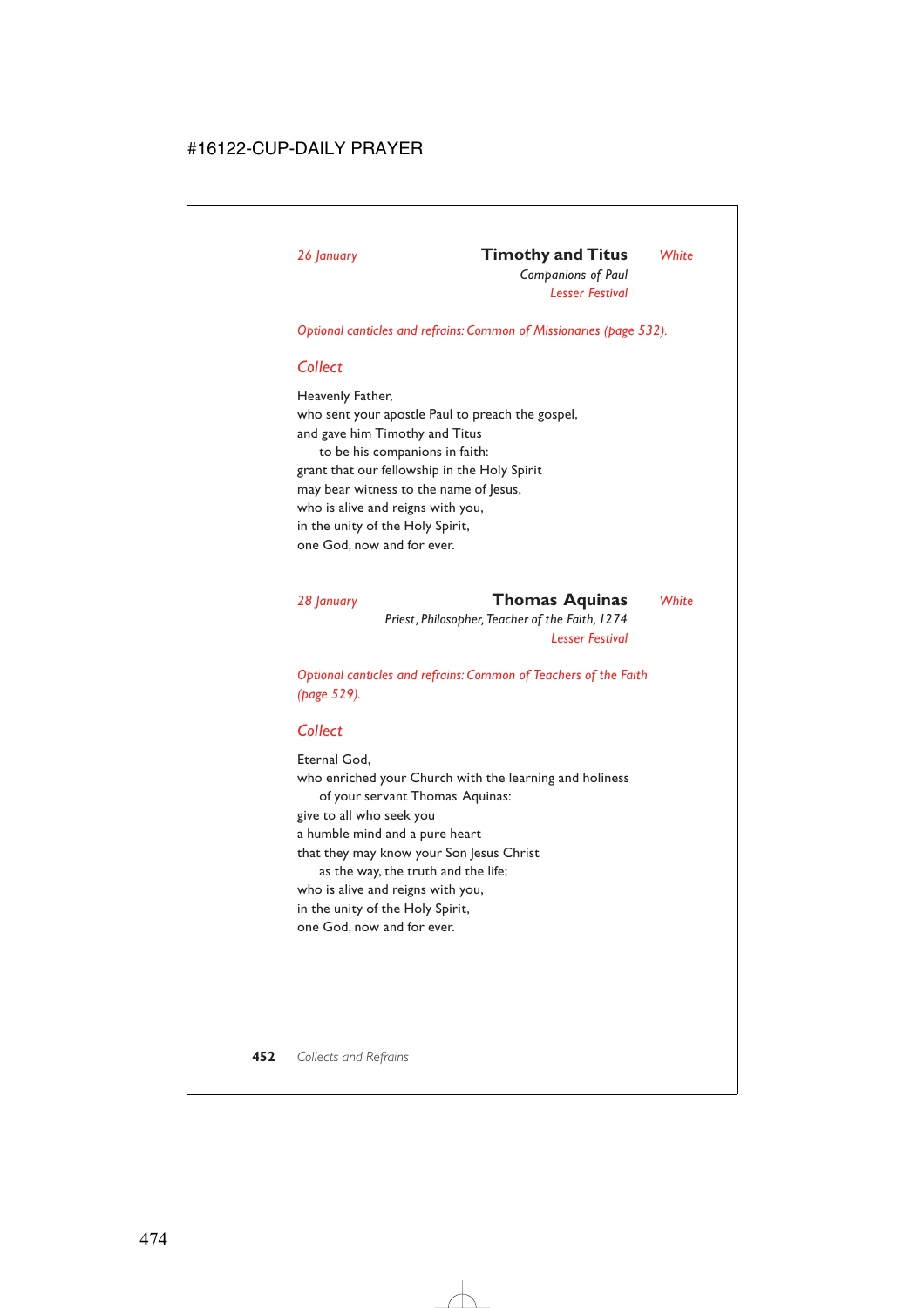# *30 January* **Charles** *Red*

*King and Martyr, 1649 Lesser Festival*

*Optional canticles and refrains: Common of Martyrs (page 528).*

## *Collect*

King of kings and Lord of lords, whose faithful servant Charles prayed for those who persecuted him and died in the living hope of your eternal kingdom: grant us by your grace so to follow his example that we may love and bless our enemies, through the intercession of your Son, our Lord Jesus Christ.

# *2 February* **The Presentation of Christ** *Gold or* **in the Temple** *White* **Candlemas** *Principal Feast*

*See page 420.*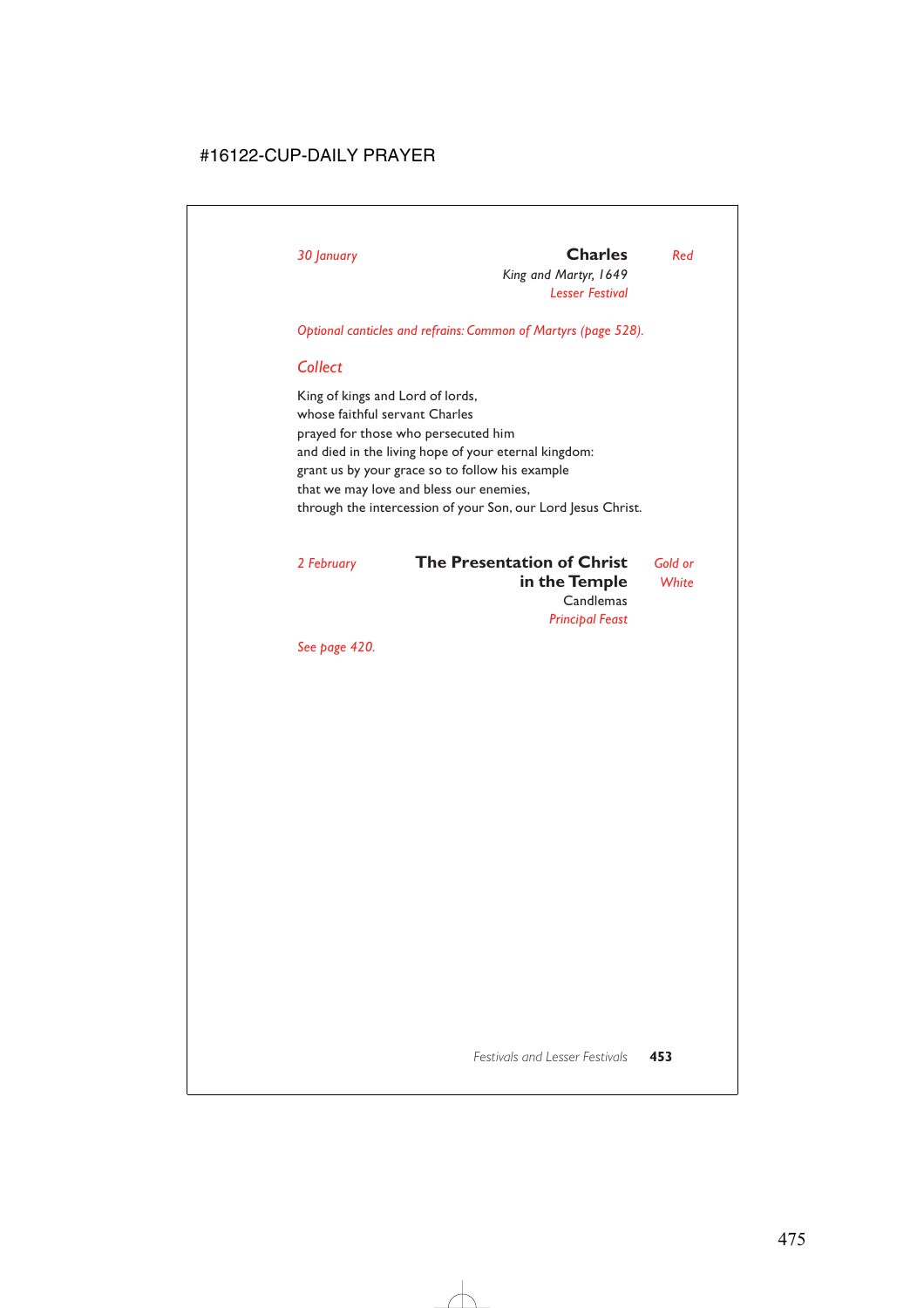# *3 February* **Anskar** *White*

*Archbishop of Hamburg, Missionary in Denmark and Sweden, 865 Lesser Festival*

*Optional canticles and refrains: Common of Missionaries (page 532).*

## *Collect*

God of grace and might, who sent your servant Anskar to spread the gospel to the Nordic peoples: raise up, we pray, in our generation messengers of your good news and heralds of your kingdom that the world may come to know the immeasurable riches of our Saviour Jesus Christ.

## *14 February* **Cyril and Methodius** *White*

*Missionaries to the Slavs, 869 and 885 Lesser Festival*

*Optional canticles and refrains: Common of Missionaries (page 532).*

# *Collect*

Lord of all,

who gave to your servants Cyril and Methodius the gift of tongues to proclaim the gospel to the Slavs: make your whole Church one as you are one that all Christians may honour one another, and east and west acknowledge one Lord, one faith, one baptism,

and you, the God and Father of all; through Jesus Christ our Lord.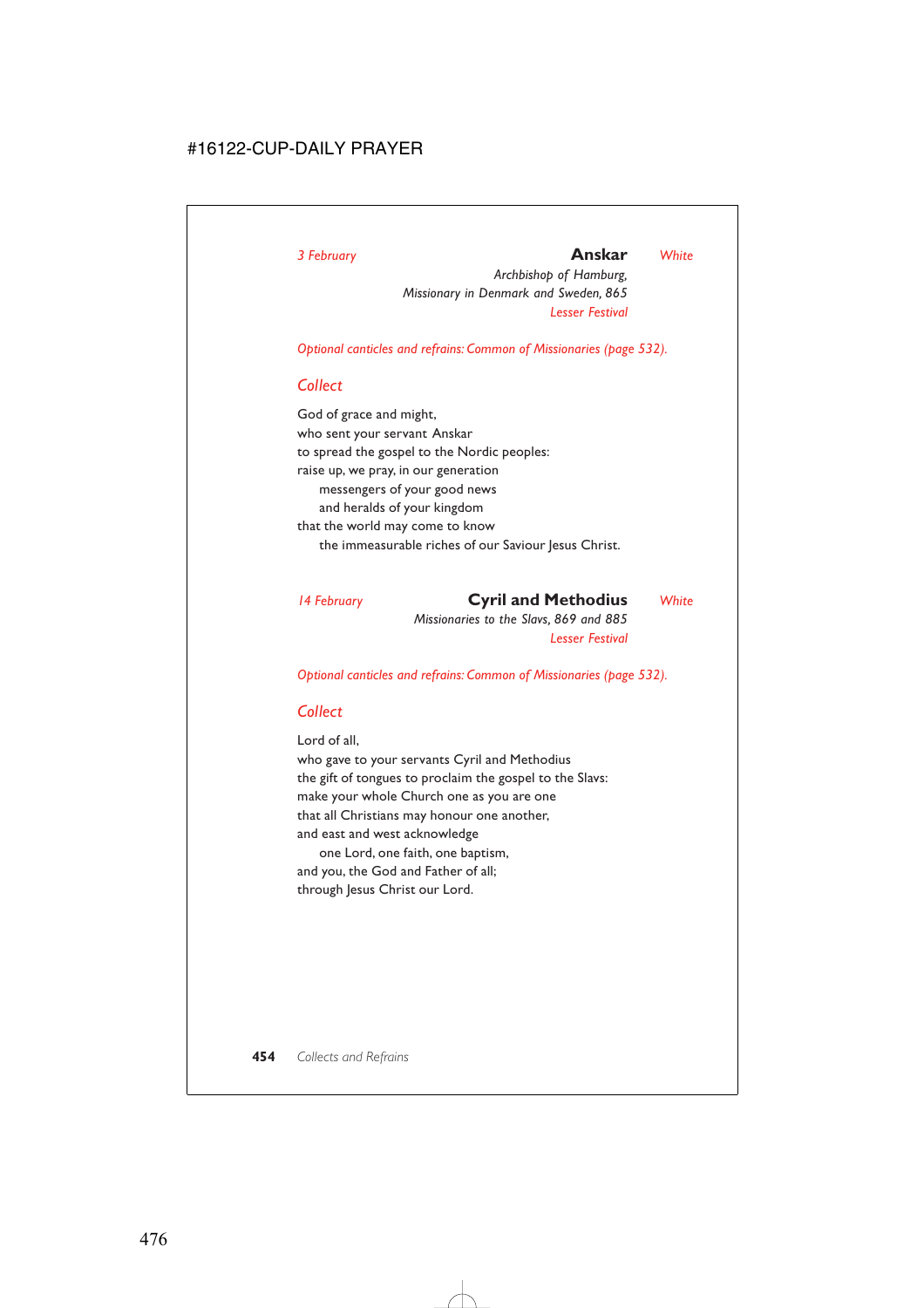# *17 February* **Janani Luwum** *Red*

*Archbishop of Uganda, Martyr, 1977 Lesser Festival*

*Optional canticles and refrains: Common of Martyrs (page 528).*

# *Collect*

God of truth, whose servant Janani Luwum walked in the light, and in his death defied the powers of darkness: free us from fear of those who kill the body, that we too may walk as children of light, through him who overcame darkness by the power of the cross, Jesus Christ your Son our Lord.

*23 February* **Polycarp** *Red Bishop of Smyrna, Martyr, c.155 Lesser Festival*

*Optional canticles and refrains: Common of Martyrs (page 528).*

# *Collect*

Almighty God, who gave to your servant Polycarp boldness to confess the name of our Saviour Jesus Christ before the rulers of this world and courage to die for his faith: grant that we also may be ready to give an answer for the faith that is in us and to suffer gladly for the sake of our Lord Jesus Christ.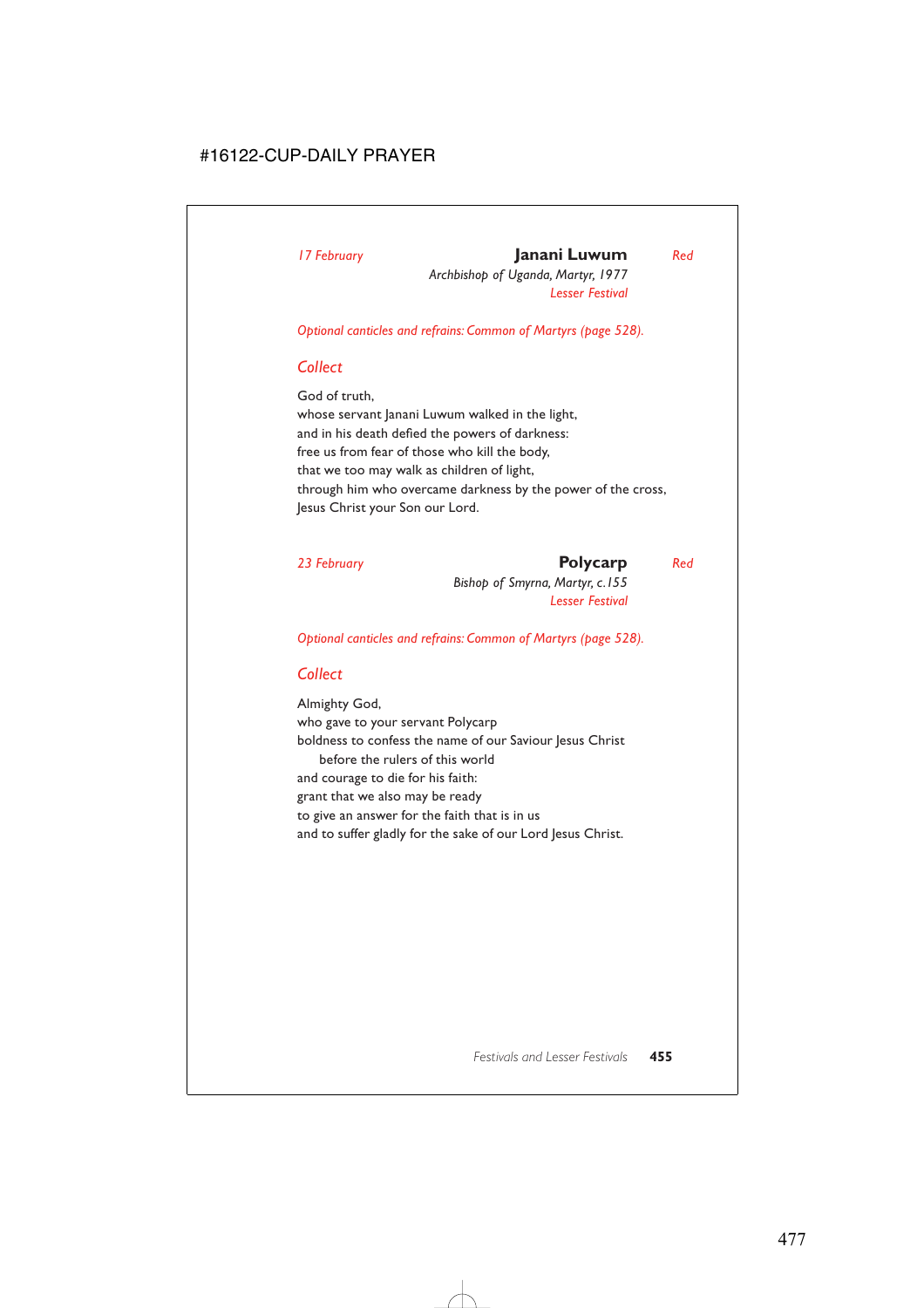*Priest, Poet, 1633 Lesser Festival*

*Optional canticles and refrains: Common of Bishops and other Pastors (page 530).*

# *Collect*

King of glory, king of peace, who called your servant George Herbert from the pursuit of worldly honours to be a priest in the temple of his God and king: grant us also the grace to offer ourselves with singleness of heart in humble obedience to your service; through Jesus Christ our Lord.

*1 March* **David** *White*

*Bishop of Menevia, Patron of Wales, c.601 Lesser Festival*

*Optional canticles and refrains: Common of Bishops and other Pastors (page 530).*

# *Collect*

Almighty God, who called your servant David to be a faithful and wise steward of your mysteries for the people of Wales: in your mercy, grant that, following his purity of life and zeal for the gospel of Christ, we may with him receive the crown of everlasting life; through Jesus Christ our Lord.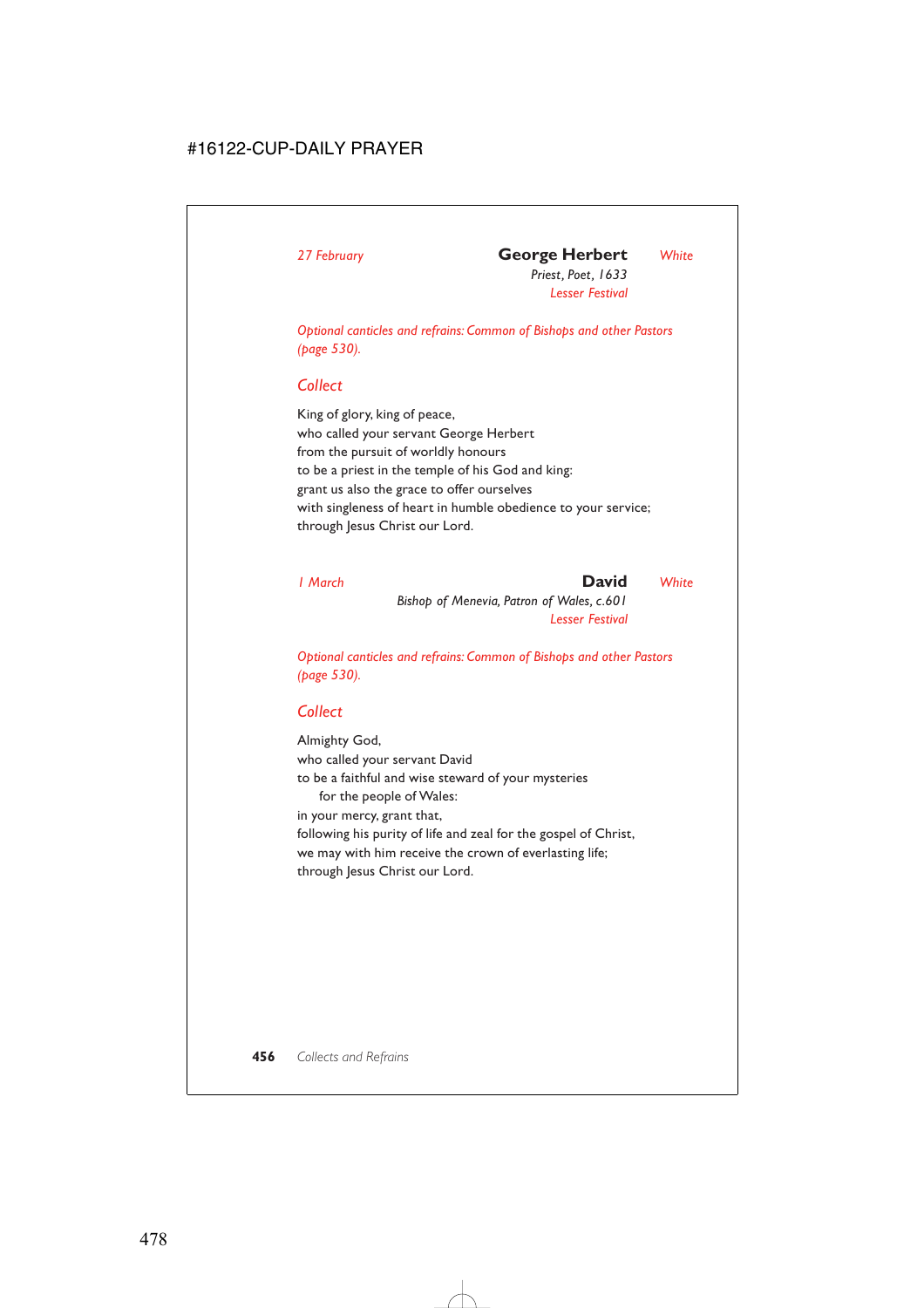# *2 March* **Chad** *White*

*Bishop of Lichfield, Missionary, 672 Lesser Festival*

*Optional canticles and refrains: Common of Missionaries (page 532).*

## *Collect*

Almighty God, from the first fruits of the English nation who turned to Christ, you called your servant Chad to be an evangelist and bishop of his own people: give us grace so to follow his peaceable nature, humble spirit and prayerful life, that we may truly commend to others the faith which we ourselves profess; through Jesus Christ our Lord.

# *7 March* **Perpetua, Felicity** *Red* **and their Companions**

*Martyrs at Carthage, 203 Lesser Festival*

*Optional canticles and refrains: Common of Martyrs (page 528).*

# *Collect*

Holy God,

who gave great courage to Perpetua, Felicity and their companions: grant that we may be worthy to climb the ladder of sacrifice and be received into the garden of peace; through Jesus Christ our Lord.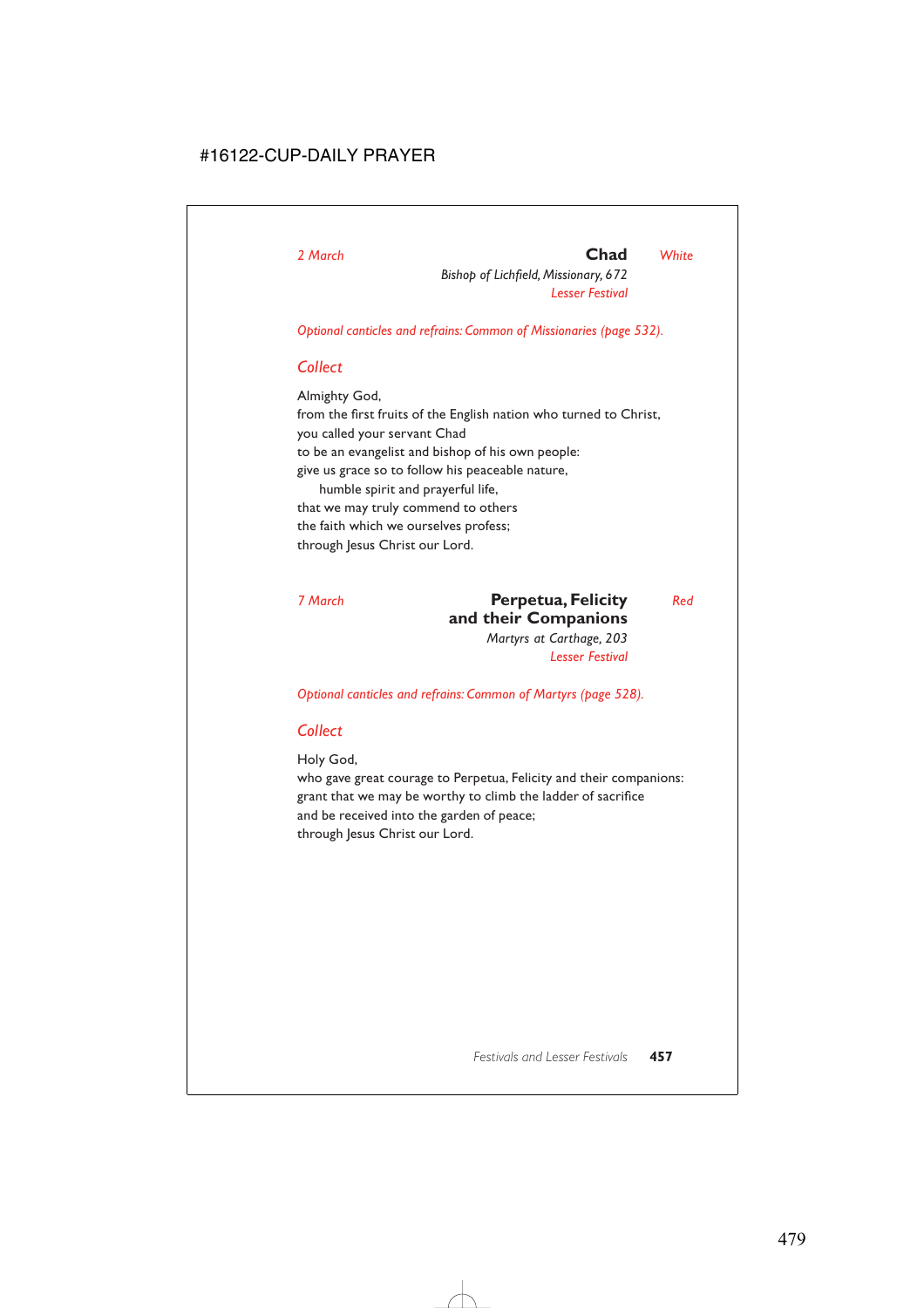# *8 March* **Edward King** *White*

*Bishop of Lincoln, 1910 Lesser Festival*

*Optional canticles and refrains: Common of Bishops and other Pastors (page 530).*

# *Collect*

God of peace, who gave such grace to your servant Edward King that whomever he met he drew to Christ: fill us, we pray, with tender sympathy and joyful faith, that we also may win others to know the love that passes knowledge;

through him who is the shepherd and guardian of our souls, Jesus Christ your Son our Lord.

| 17 March | Patrick                                      | White |
|----------|----------------------------------------------|-------|
|          | Bishop, Missionary, Patron of Ireland, c.460 |       |
|          | <b>Lesser Festival</b>                       |       |

*Optional canticles and refrains: Common of Missionaries (page 532).*

# *Collect*

Almighty God, who in your providence chose your servant Patrick to be the apostle of the Irish people: keep alive in us the fire of the faith he kindled and strengthen us in our pilgrimage towards the light of everlasting life;

through Jesus Christ our Lord.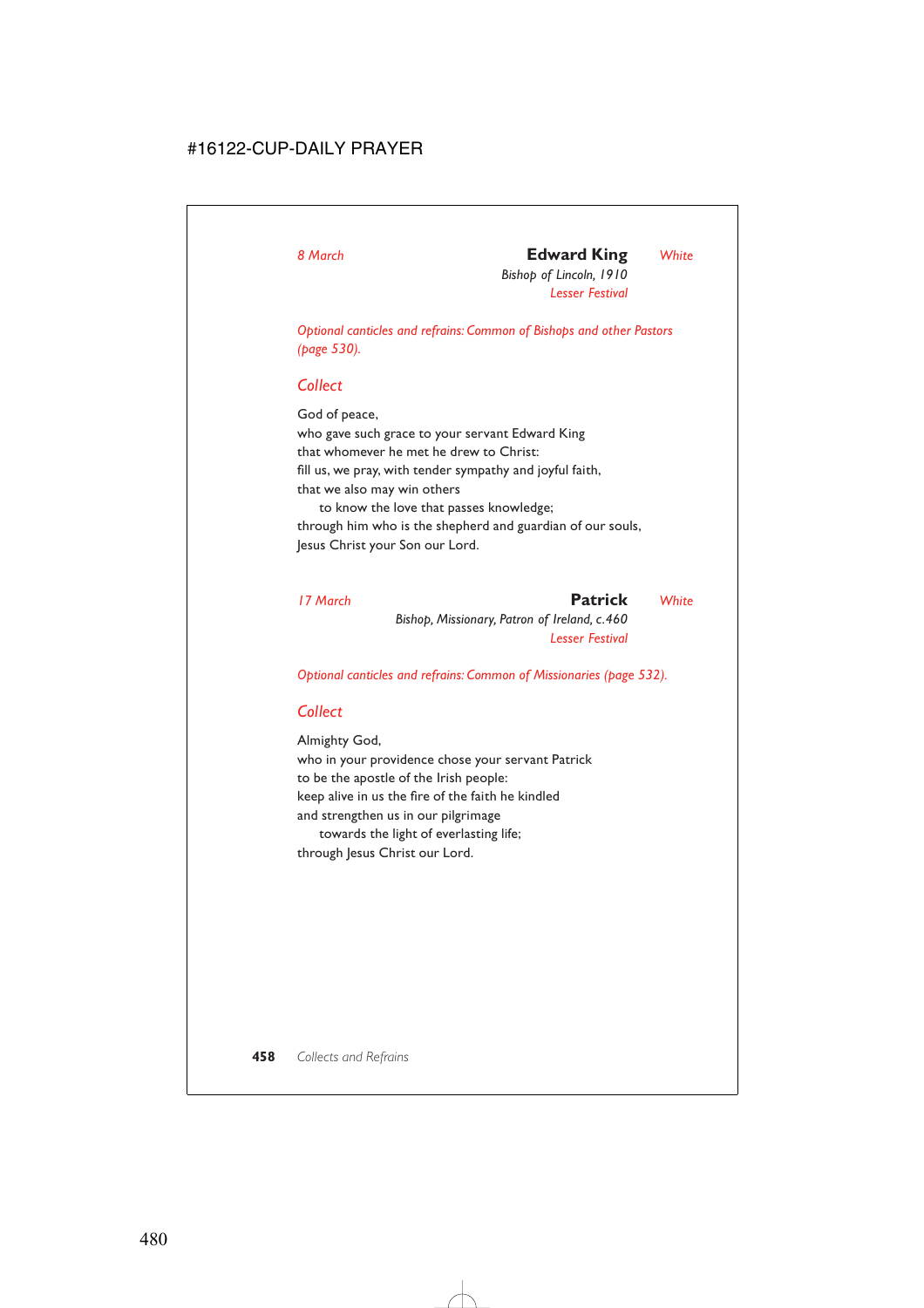## *19 March* **Joseph of Nazareth** *White*

*Festival*

*The Christmas orders (pages 214–225) may be used for Morning and Evening Prayer.*

*At Morning Prayer, canticle 25 (page 576) may be said. At Evening Prayer, canticle 59 (page 616) may be said.*

### *Eve: Magnificat (if required)*

Joseph was the husband of Mary, who gave birth to Jesus, called Messiah.

### *Benedictus*

Behold the faithful and wise servant whom the Master placed over his household.

### *Magnificat*

Joseph of Nazareth went up to Bethlehem to be enrolled with Mary his betrothed, who was with child.

## *Collect*

God our Father, who from the family of your servant David raised up Joseph the carpenter to be the guardian of your incarnate Son and husband of the Blessed Virgin Mary: give us grace to follow him in faithful obedience to your commands; through Jesus Christ our Lord.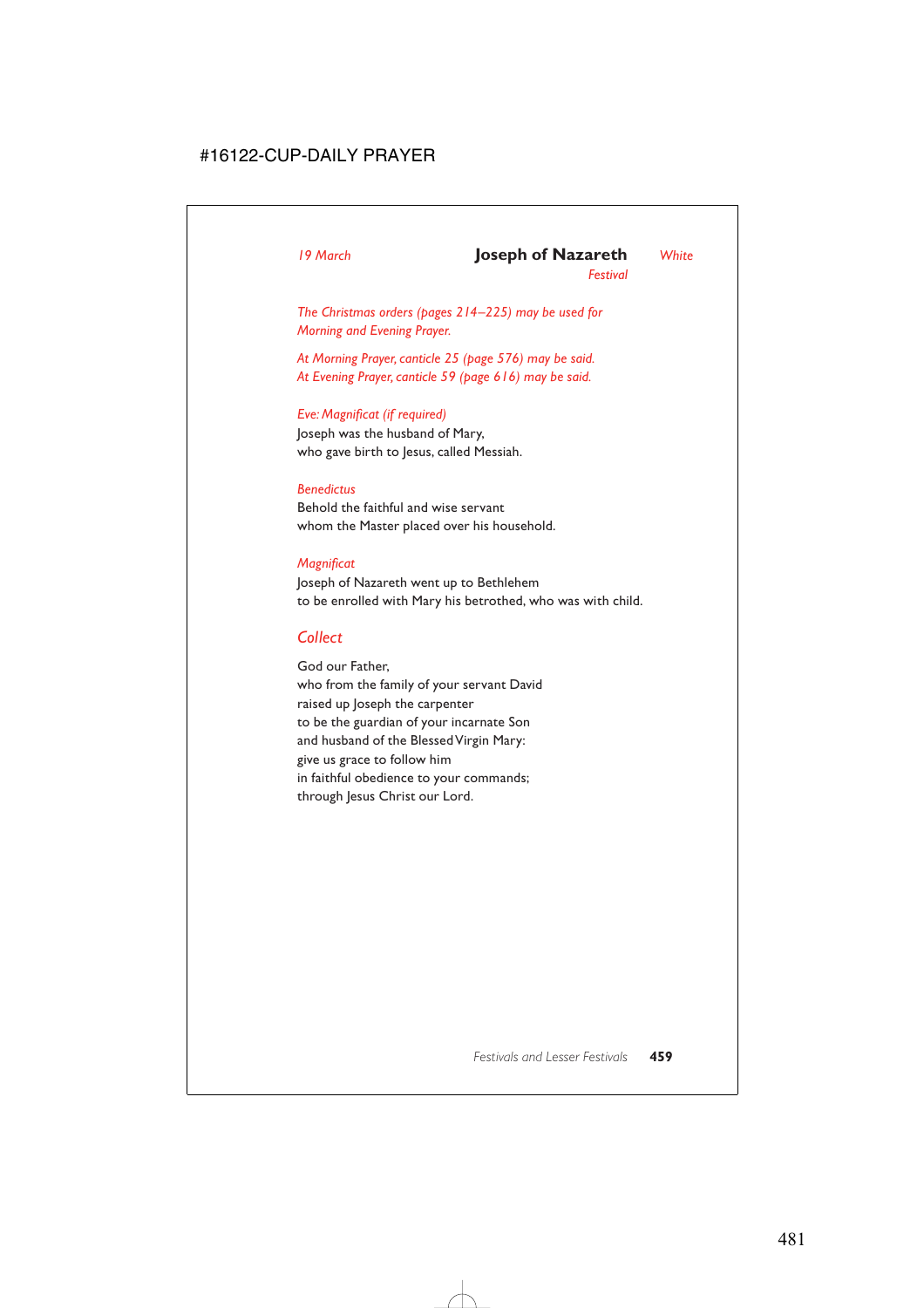# *20 March* **Cuthbert** *White*

*Bishop of Lindisfarne, Missionary, 687 Lesser Festival*

*Optional canticles and refrains: Common of Missionaries (page 532).*

# *Collect*

Almighty God,

who called your servant Cuthbert from following the flock to follow your Son and to be a shepherd of your people: in your mercy, grant that we, following his example, may bring those who are lost home to your fold; through Jesus Christ our Lord.

## *21 March* **Thomas Cranmer** *Red*

*Archbishop of Canterbury, Reformation Martyr, 1556 Lesser Festival*

*Optional canticles and refrains: Common of Martyrs (page 528).*

# *Collect*

Father of all mercies, who through the work of your servant Thomas Cranmer renewed the worship of your Church and through his death revealed your strength in human weakness: by your grace strengthen us to worship you in spirit and in truth and so to come to the joys of your everlasting kingdom; through Jesus Christ our Mediator and Advocate.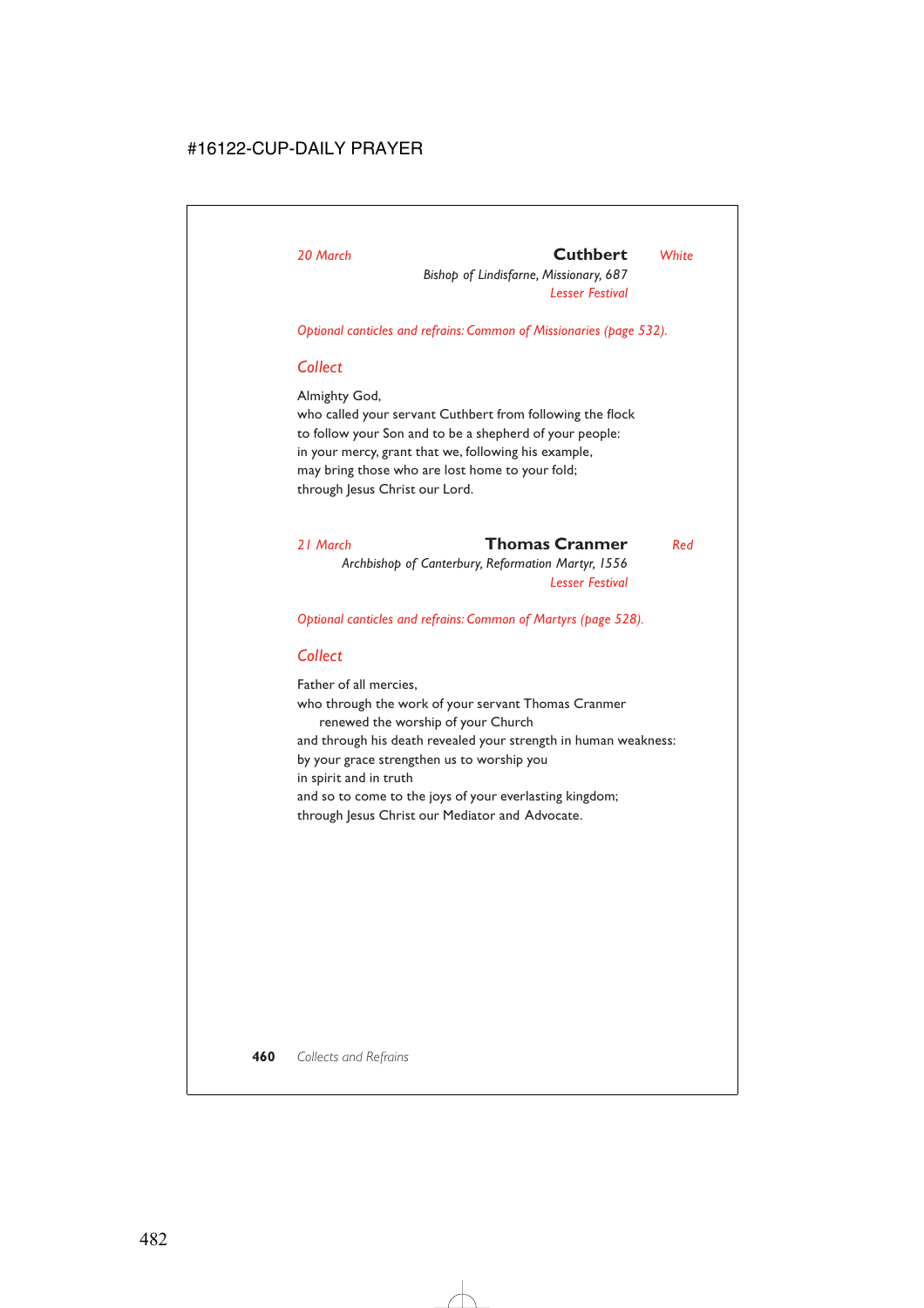*25 March* **The Annunciation of Our Lord** *Gold or Principal Feast White*

*The Christmas orders (pages 214–225) may be used for Morning and Evening Prayer.*

*At Morning Prayer, canticle 79 (page 636) may be said. At Evening Prayer, canticle 61 (page 619) may be said.*

*If the Annunciation is transferred to the Monday after the Second Sunday of Easter,'Alleluia' is added to the Refrains.*

### *Eve: Magnificat*

The Holy Spirit will come upon you, Mary, and the power of the Most High will overshadow you. [Alleluia.]

#### *Benedictus*

The Word of God, begotten of the Father before time began, humbled himself for us and was incarnate from the Holy Spirit and the Virgin Mary. [Alleluia.]

## *Magnificat*

Mary received the word of the Lord and conceived the Word of life. [Alleluia.]

# *Collect*

We beseech you, O Lord, pour your grace into our hearts, that as we have known the incarnation of your Son Jesus Christ by the message of an angel, so by his cross and passion we may be brought to the glory of his resurrection; through Jesus Christ our Lord.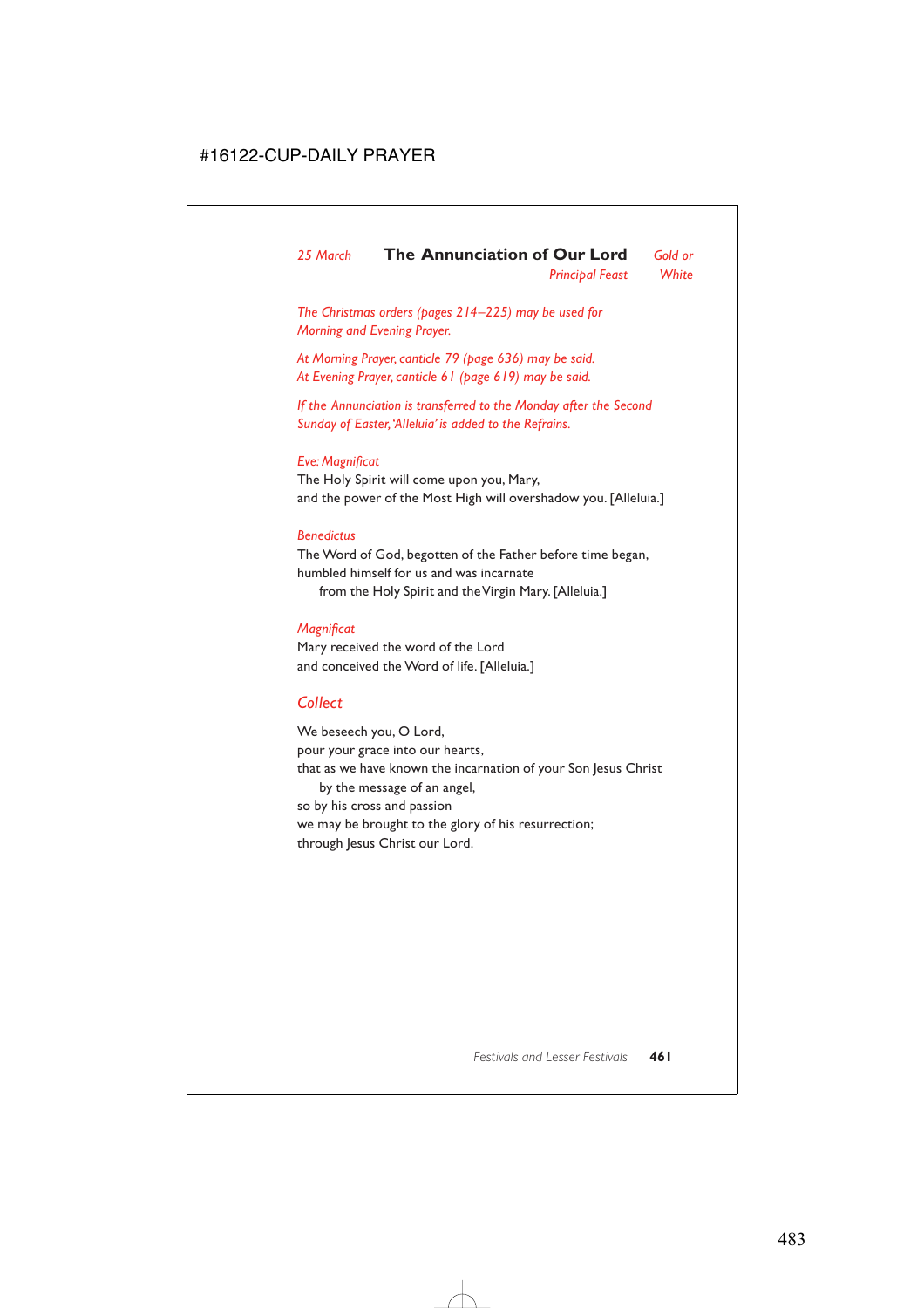# *10 April* **William Law** *White*

*Priest, Spiritual Writer, 1761 Lesser Festival*

*Optional canticles and refrains: Common of Teachers of the Faith (page 529).*

# *Collect*

Almighty God, who called your servant William Law to a devout and holy life: grant that by your spirit of love and through faithfulness in prayer we may find the way to divine knowledge and so come to see the hidden things of God; through Jesus Christ our Lord.

# *19 April* **Alphege** *Red*

*Archbishop of Canterbury, Martyr, 1012 Lesser Festival*

*Optional canticles and refrains: Common of Martyrs (page 528).*

# *Collect*

Merciful God, who raised up your servant Alphege to be a pastor of your people and gave him grace to suffer for justice and true religion: grant that we who celebrate his martyrdom may know the power of the risen Christ in our hearts and share his peace in lives offered to your service; through Jesus Christ our Lord.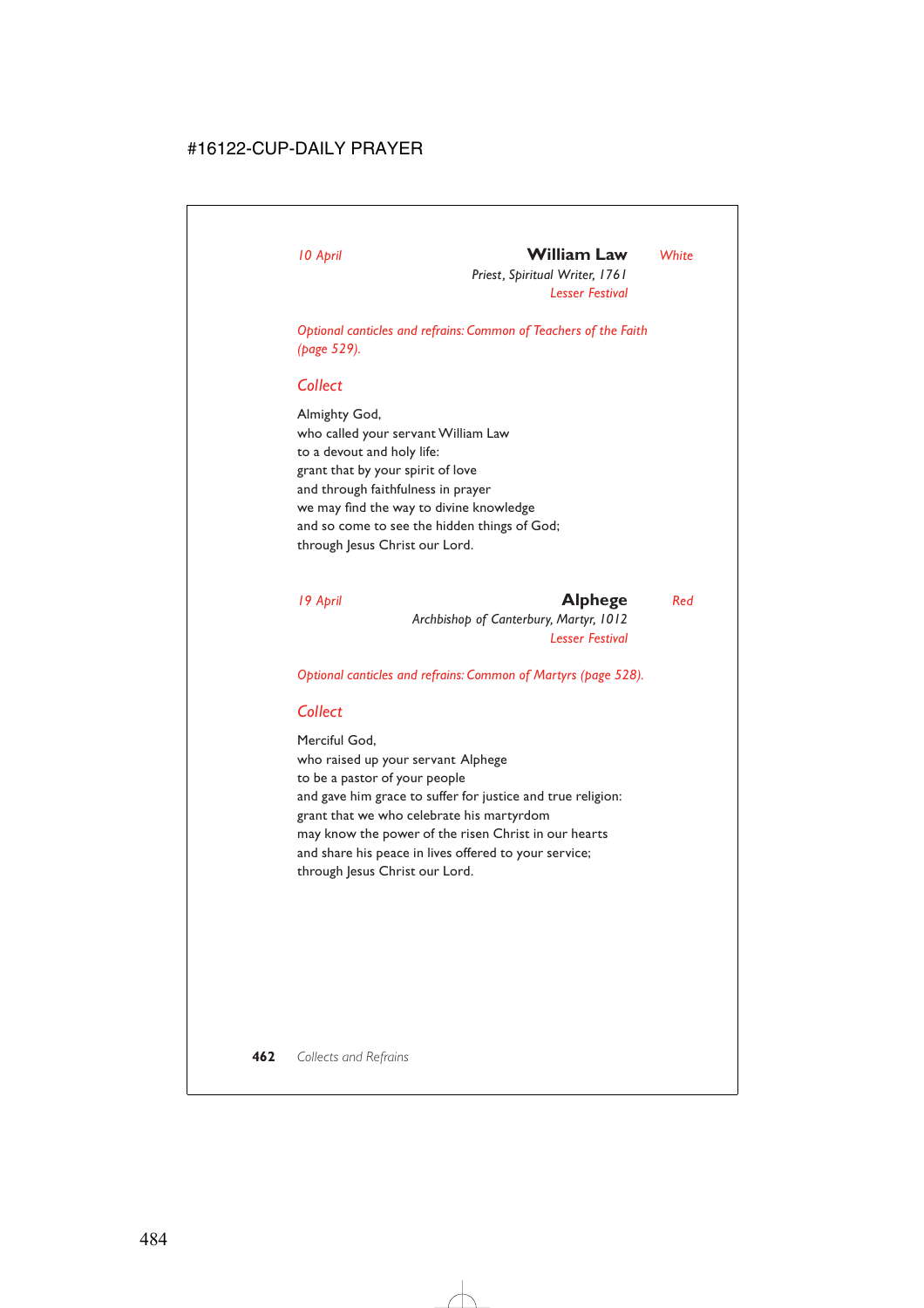## *21 April* **Anselm** *White*

*Abbot of Le Bec, Archbishop of Canterbury, Teacher of the Faith, 1109 Lesser Festival*

*Optional canticles and refrains: Common of Teachers of the Faith (page 529).*

# *Collect*

Eternal God, who gave great gifts to your servant Anselm as a pastor and teacher: grant that we, like him, may desire you with our whole heart and, so desiring, may seek you and, seeking, may find you; through Jesus Christ our Lord.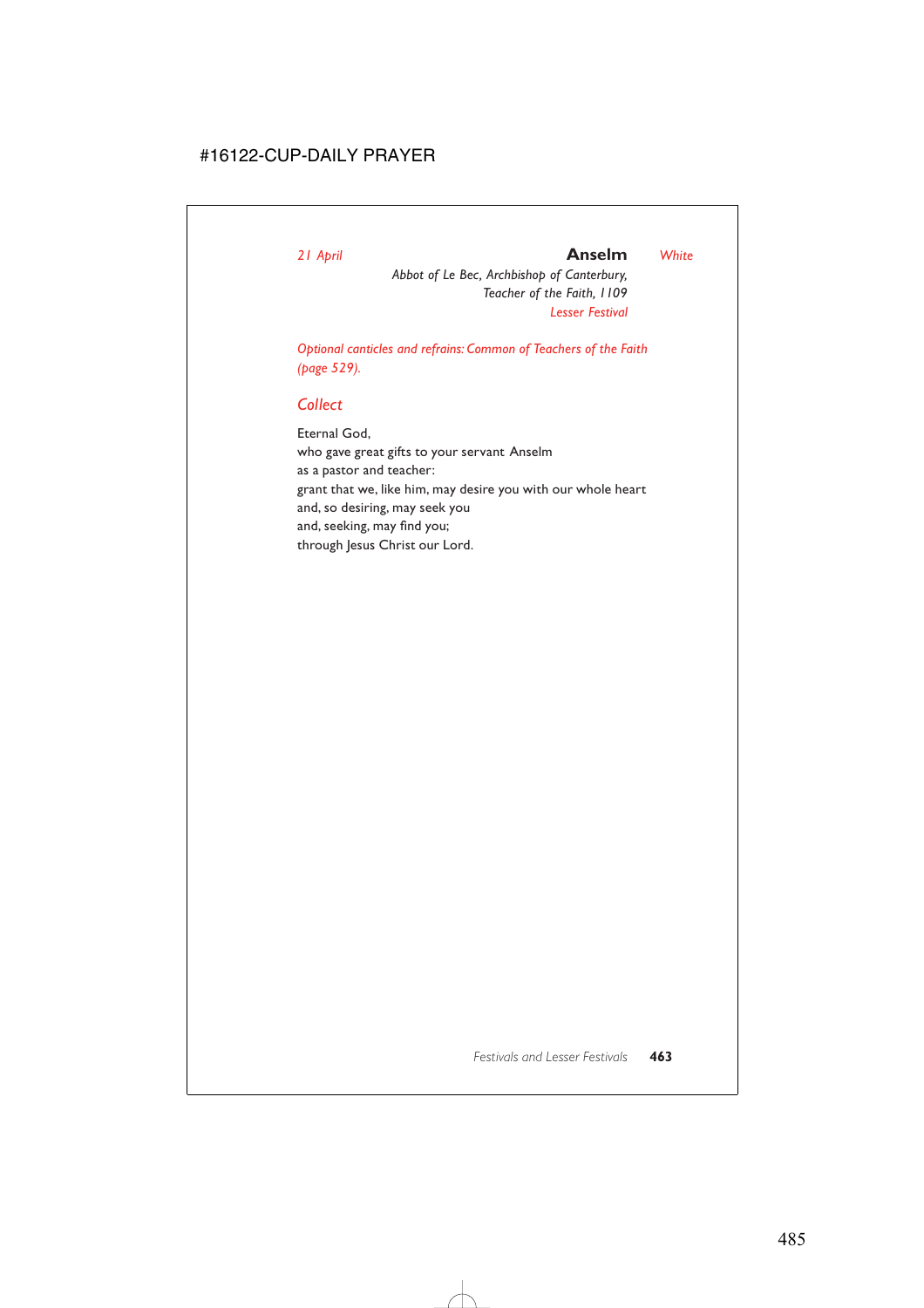# *23 April* **George** *Red*

Martyr, Patron of England, c.304 *Festival*

*The All Saints to Advent orders (pages 291–302) may be used for Morning and Evening Prayer.*

*At Morning Prayer, canticle 23 (page 574) or 46 (page 598) may be said. At Evening Prayer, canticle 57 (page 614) or 70 (page 628) may be said.*

## *Eve: Magnificat (if required)*

Whoever follows me will not walk in darkness but will have the light of life. Alleluia.

## *Benedictus*

Blessed are those who are persecuted for the cause of right, for theirs is the kingdom of heaven. Alleluia.

## *Magnificat*

Those who gave up their lives for Christ and followed in the Way rejoice with God now and for ever. Alleluia.

# *Collect*

God of hosts, who so kindled the flame of love in the heart of your servant George that he bore witness to the risen Lord by his life and by his death: give us the same faith and power of love that we who rejoice in his triumphs may come to share with him the fullness of the resurrection; through Jesus Christ our Lord.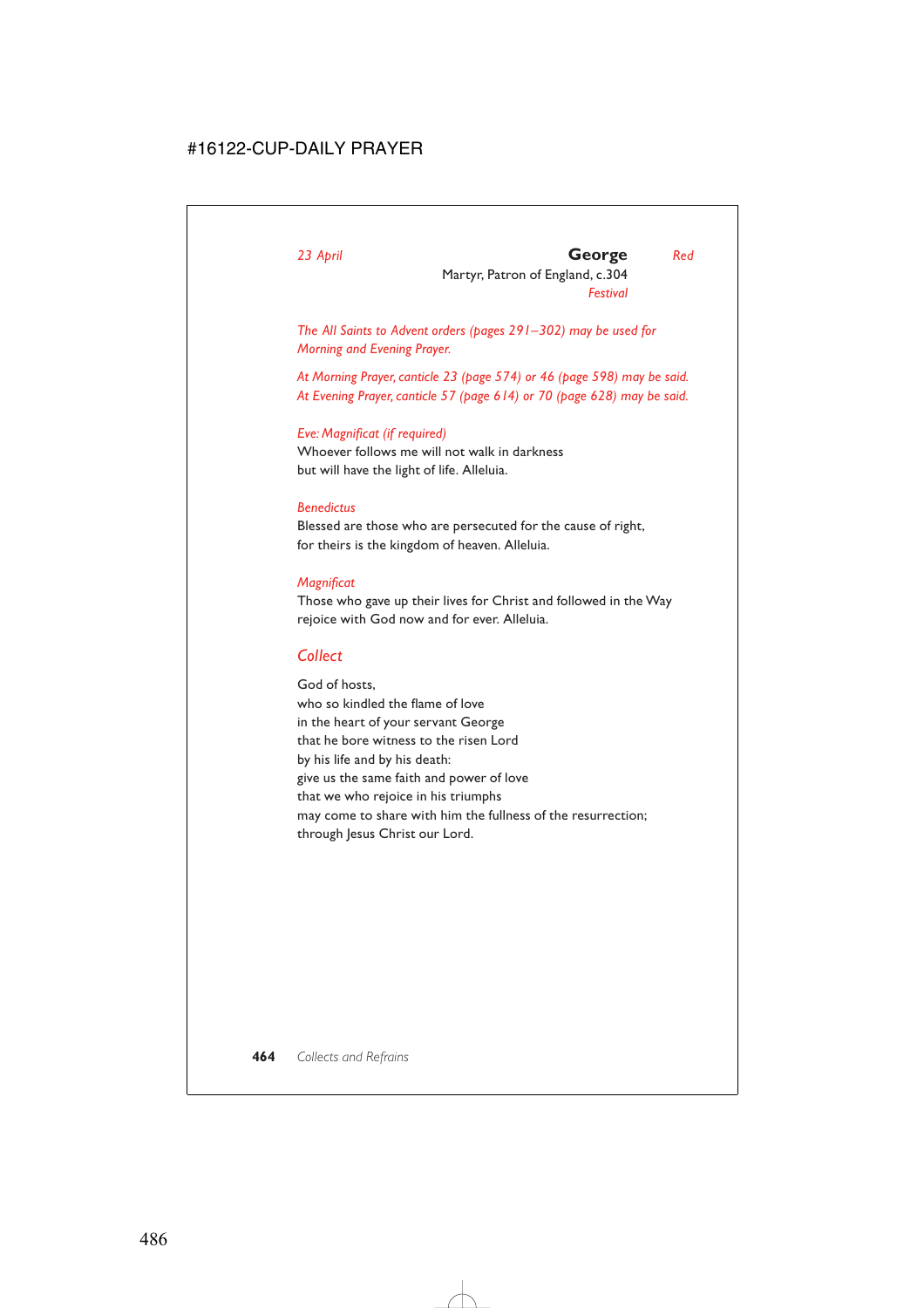*25 April* **Mark** *Red* Evangelist *Festival*

*The All Saints to Advent orders (pages 291–302) may be used for Morning and Evening Prayer.*

*At Morning Prayer, canticle 35 (page 586) or 79 (page 636) may be said. At Evening Prayer, canticle 63 (page 621) or 70 (page 628) may be said.*

## *Eve: Magnificat (if required)*

Your word is a lantern to my feet and a light upon my path. Alleluia.

## *Benedictus*

We bring you the good news that what God promised to the fathers he has fulfilled to us their children by raising Jesus. Alleluia.

## *Magnificat*

The one who saw what lesus did has borne witness, that you also may believe. Alleluia.

# *Collect*

Almighty God, who enlightened your holy Church through the inspired witness of your evangelist Saint Mark: grant that we, being firmly grounded in the truth of the gospel,

may be faithful to its teaching both in word and deed; through Jesus Christ our Lord.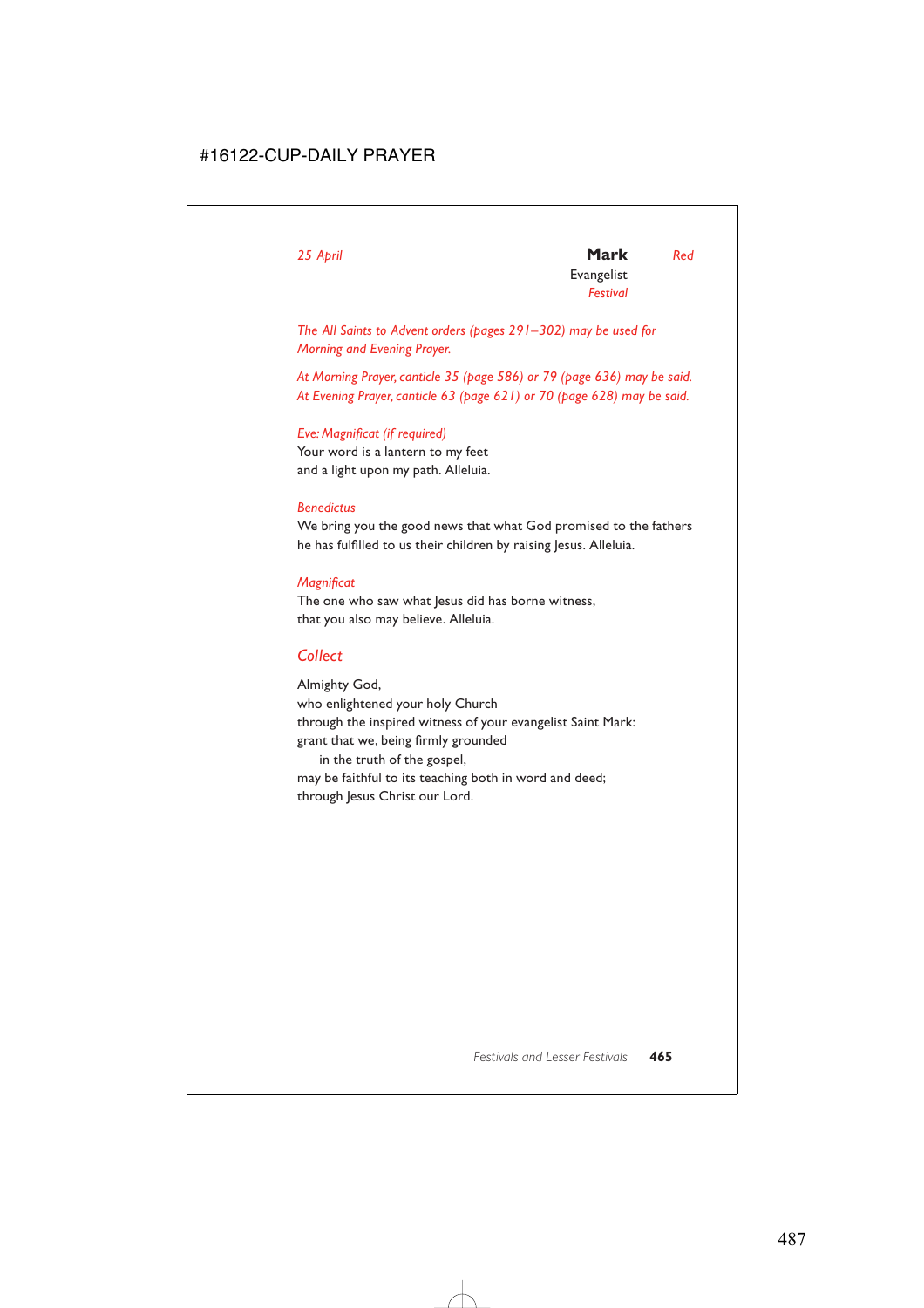# *29 April* **Catherine of Siena** *White*

*Teacher of the Faith, 1380 Lesser Festival*

*Optional canticles and refrains: Common of Teachers of the Faith (page 529).*

## *Collect*

God of compassion, who gave your servant Catherine of Siena a wondrous love of the passion of Christ: grant that your people may be united to him in his majesty and rejoice for ever in the revelation of his glory; who is alive and reigns with you, in the unity of the Holy Spirit, one God, now and for ever.

| I May | <b>Philip and James</b> | Red |
|-------|-------------------------|-----|
|       | Apostles                |     |
|       | Festival                |     |

*The All Saints to Advent orders (pages 291–302) may be used for Morning and Evening Prayer.*

*At Morning Prayer, canticle 35 (page 586) or 79 (page 636) may be said. At Evening Prayer, canticle 63 (page 621) or 70 (page 628) may be said.*

## *Eve: Magnificat (if required)*

When all is made new, and the Christ is on his throne of glory, you will sit on the twelve thrones to judge the tribes of Israel. Alleluia.

### *Benedictus*

You did not choose me but I chose you and I appointed you to go out and bear fruit, fruit that shall last. Alleluia.

## *Magnificat*

On the foundation stones of the heavenly city are written the names of the apostles of the Lamb. Alleluia.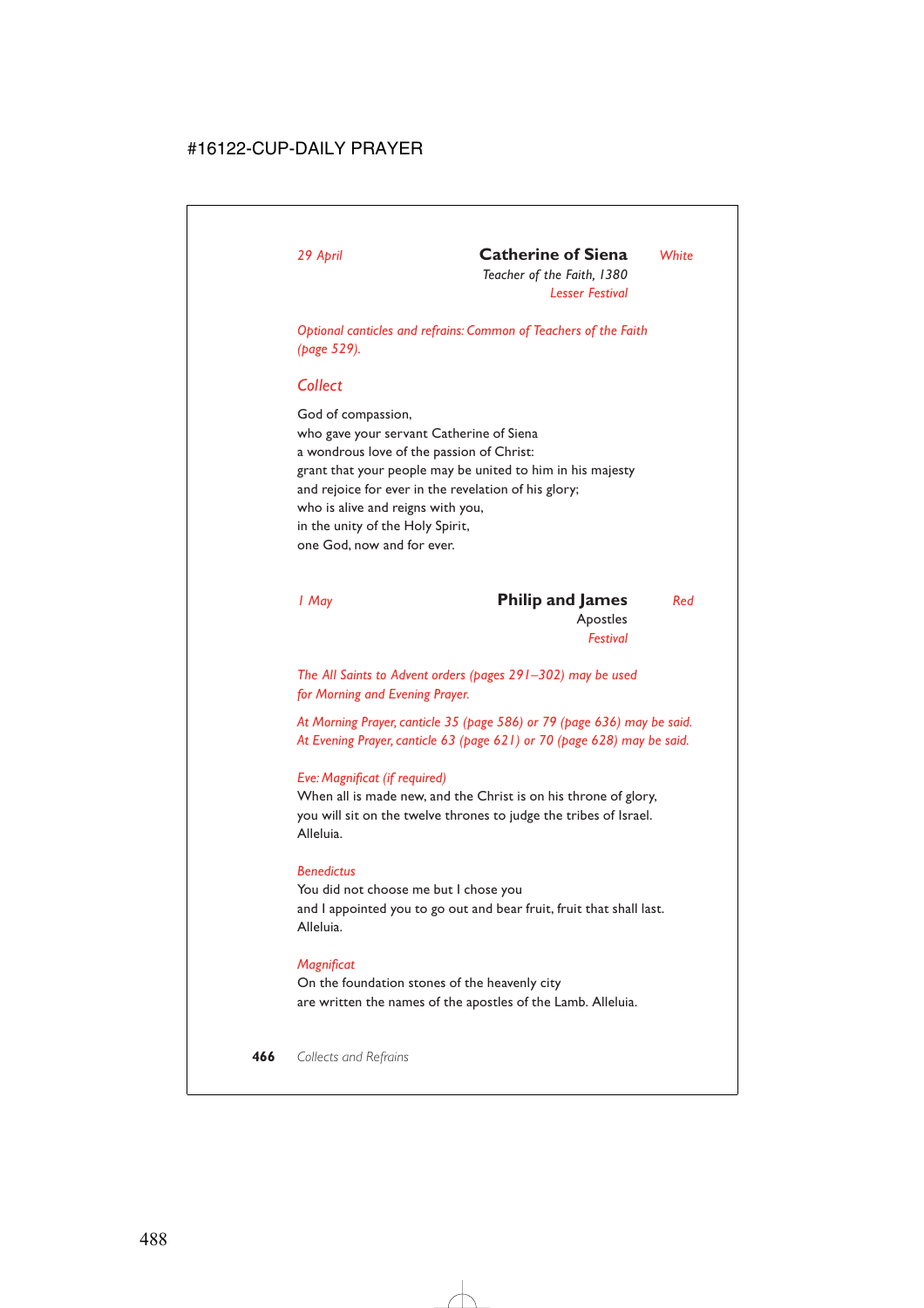## *Collect*

Almighty Father, whom truly to know is eternal life: teach us to know your Son Jesus Christ as the way, the truth, and the life; that we may follow the steps of your holy apostles Philip and James, and walk steadfastly in the way that leads to your glory; through Jesus Christ our Lord.

*2 May* **Athanasius** *White*

*Bishop of Alexandria, Teacher of the Faith, 373 Lesser Festival*

*Optional canticles and refrains: Common of Teachers of the Faith (page 529).*

## *Collect*

Ever-living God, whose servant Athanasius testified to the mystery of the Word made flesh for our salvation: help us, with all your saints, to contend for the truth and to grow into the likeness of your Son, Jesus Christ our Lord.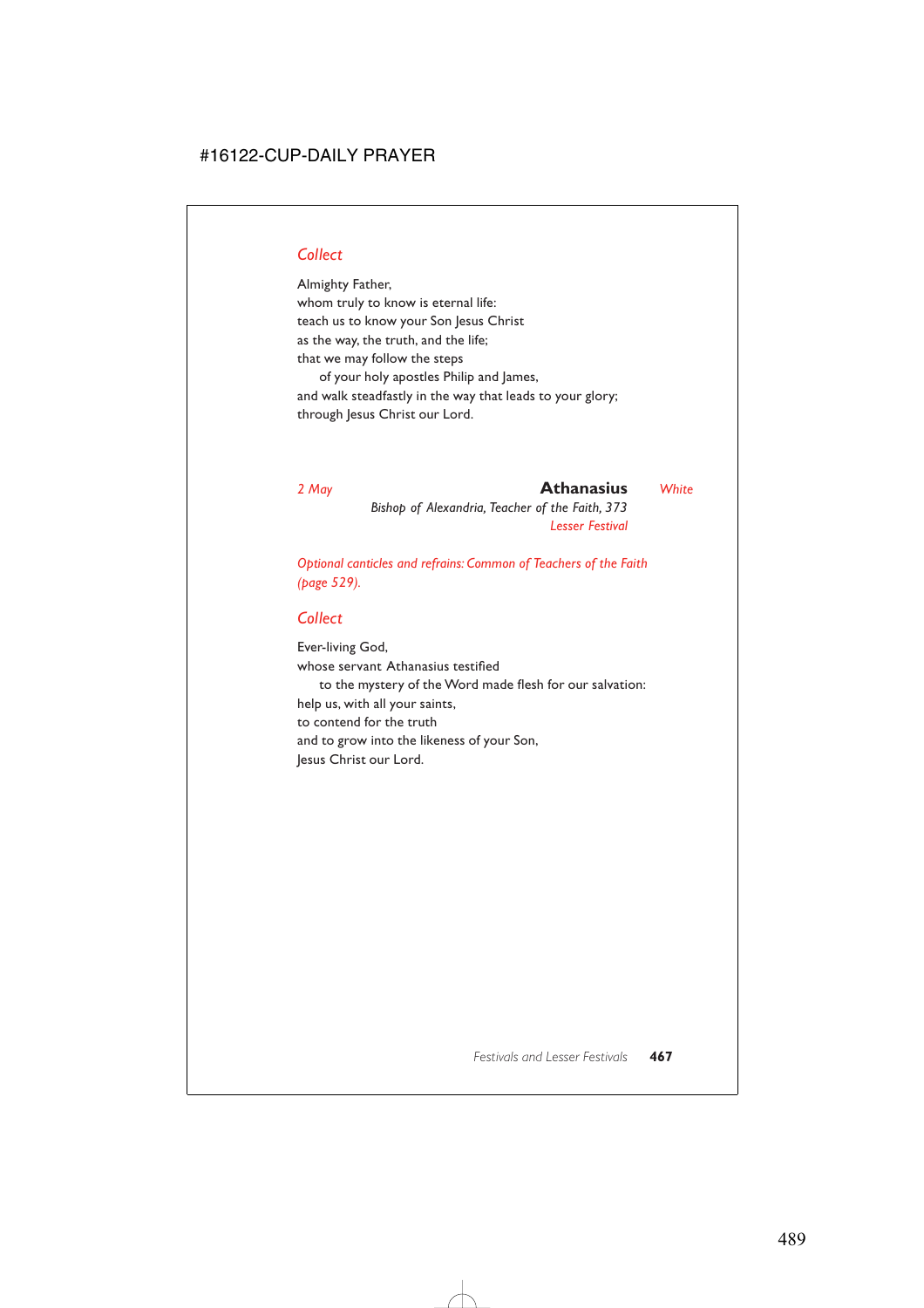*Optional canticles and refrains: Common of Any Saint (pages 533–534).*

#### *Collect*

Merciful God, who, when your Church on earth was torn apart by the ravages of sin, raised up men and women in this land who witnessed to their faith with courage and constancy: give to your Church that peace which is your will, and grant that those who have been divided on earth may be reconciled in heaven and share together in the vision of your glory; through Jesus Christ our Lord.

*8 May* **Julian of Norwich** *White*

*Spiritual Writer, c.1417 Lesser Festival*

*Optional canticles and refrains: Common of Members of Religious Communities (page 531).*

#### *Collect*

Most holy God, the ground of our beseeching, who through your servant Julian revealed the wonders of your love: grant that as we are created in your nature and restored by your grace, our wills may be so made one with yours that we may come to see you face to face and gaze on you for ever; through Jesus Christ our Lord.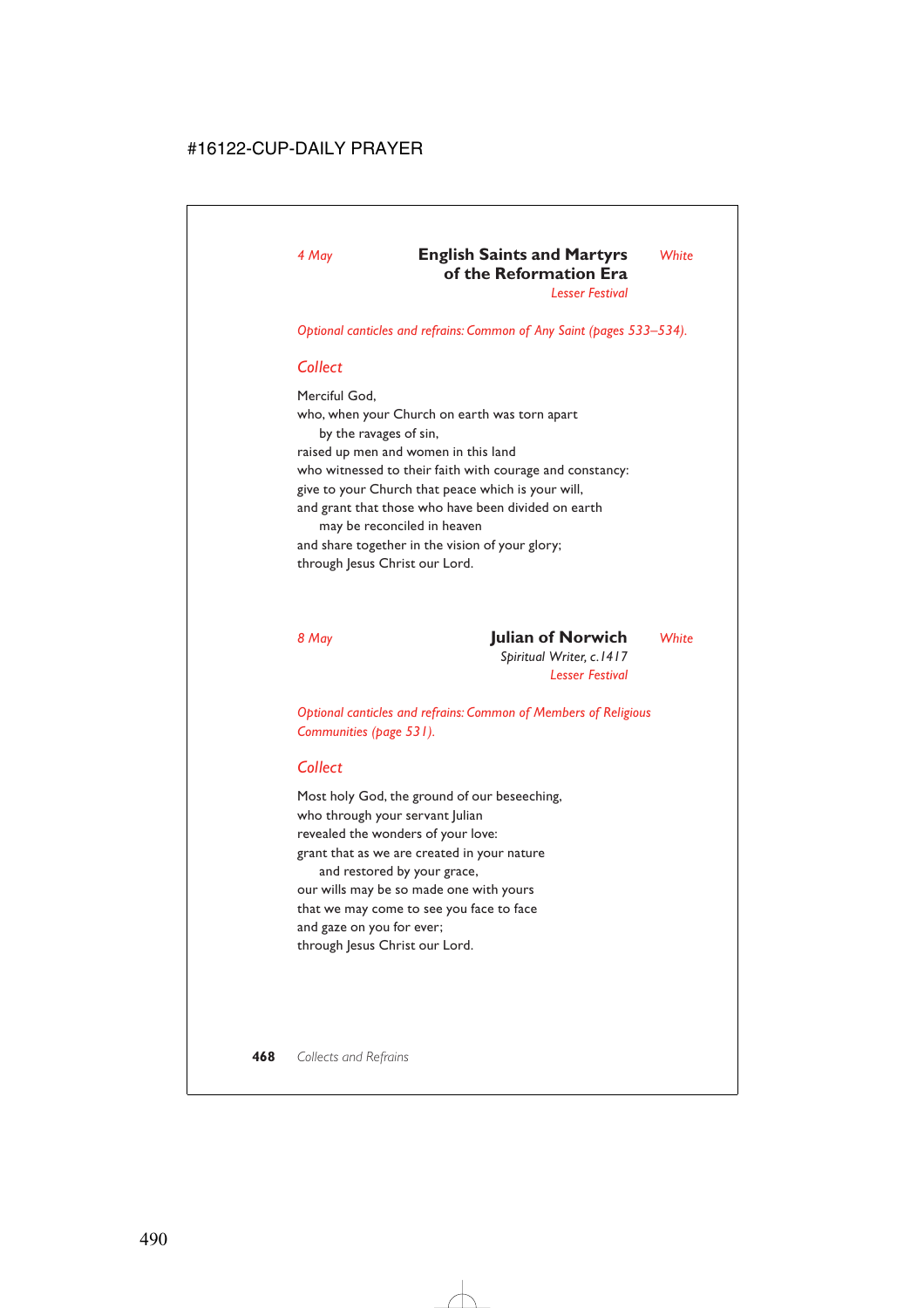*The All Saints to Advent orders (pages 291–302) may be used for Morning and Evening Prayer.*

*At Morning Prayer, canticle 35 (page 586) or 79 (page 636) may be said. At Evening Prayer, canticle 63 (page 621) or 70 (page 628) may be said.*

#### *Eve: Magnificat (if required)*

When all is made new, and the Christ is on his throne of glory, you will sit on the twelve thrones to judge the tribes of Israel. [Alleluia.]

#### *Benedictus*

You did not choose me but I chose you and I appointed you to go out and bear fruit, fruit that shall last. [Alleluia.]

#### *Magnificat*

On the foundation stones of the heavenly city are written the names of the apostles of the Lamb. [Alleluia.]

## *Collect*

Almighty God, who in the place of the traitor Judas chose your faithful servant Matthias to be of the number of the Twelve: preserve your Church from false apostles and, by the ministry of faithful pastors and teachers, keep us steadfast in your truth; through Jesus Christ our Lord.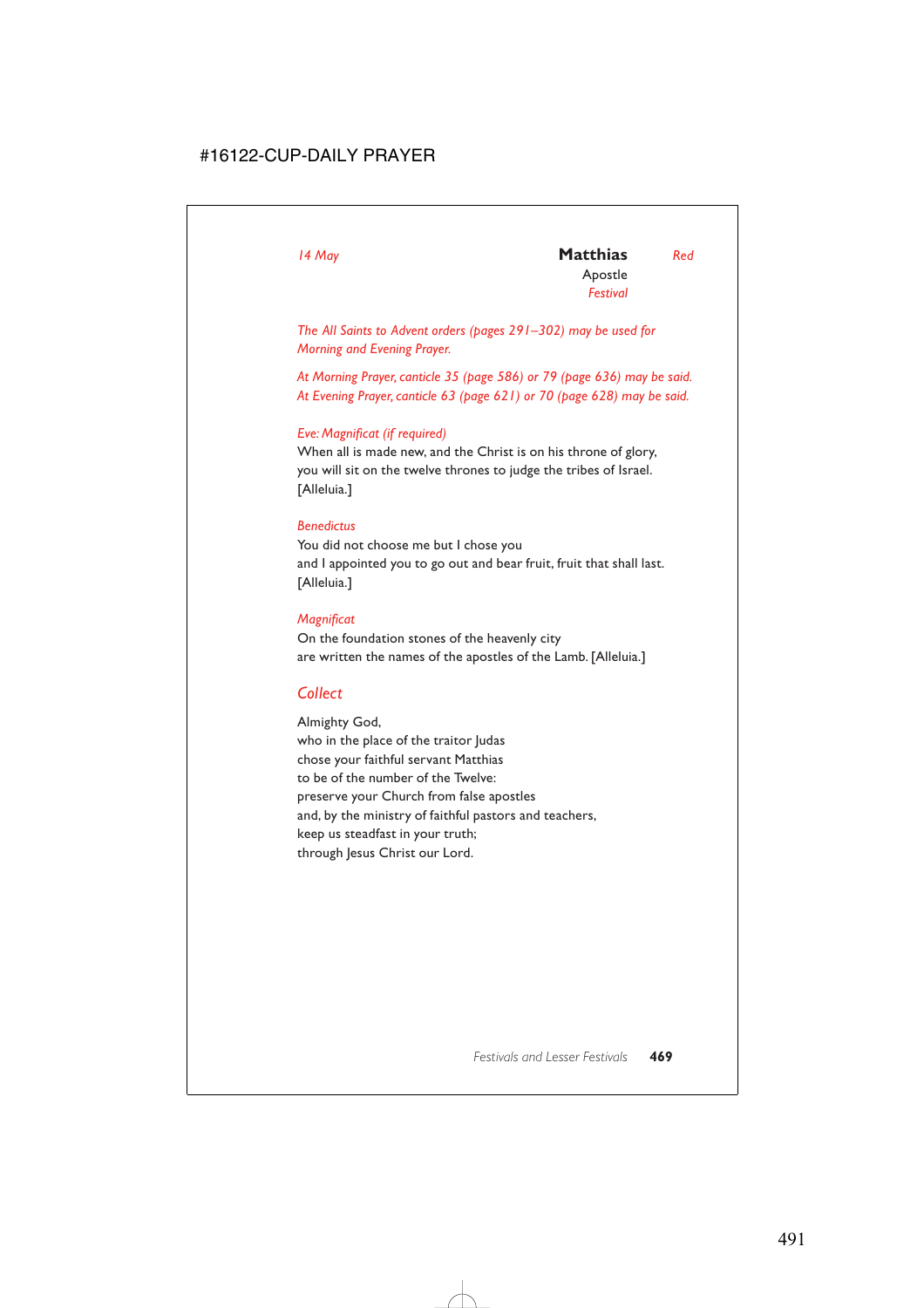#### *19 May* **Dunstan** *White*

*Archbishop of Canterbury, Restorer of Monastic Life, 988 Lesser Festival*

*Optional canticles and refrains: Common of Bishops and other Pastors (page 530).*

#### *Collect*

Almighty God, who raised up Dunstan to be a true shepherd of the flock, a restorer of monastic life and a faithful counsellor to those in authority: give to all pastors the same gifts of your Holy Spirit that they may be true servants of Christ and of all his people; through Jesus Christ our Lord.

*20 May* **Alcuin of York** *White Deacon, Abbot of Tours, 804*

*Lesser Festival*

*Optional canticles and refrains: Common of Members of Religious Communities (page 531).*

## *Collect*

God of wisdom, eternal light, who shone in the heart of your servant Alcuin, revealing to him your power and pity: scatter the darkness of our ignorance that, with all our heart and mind and strength, we may seek your face and be brought with all your saints to your holy presence; through Jesus Christ our Lord.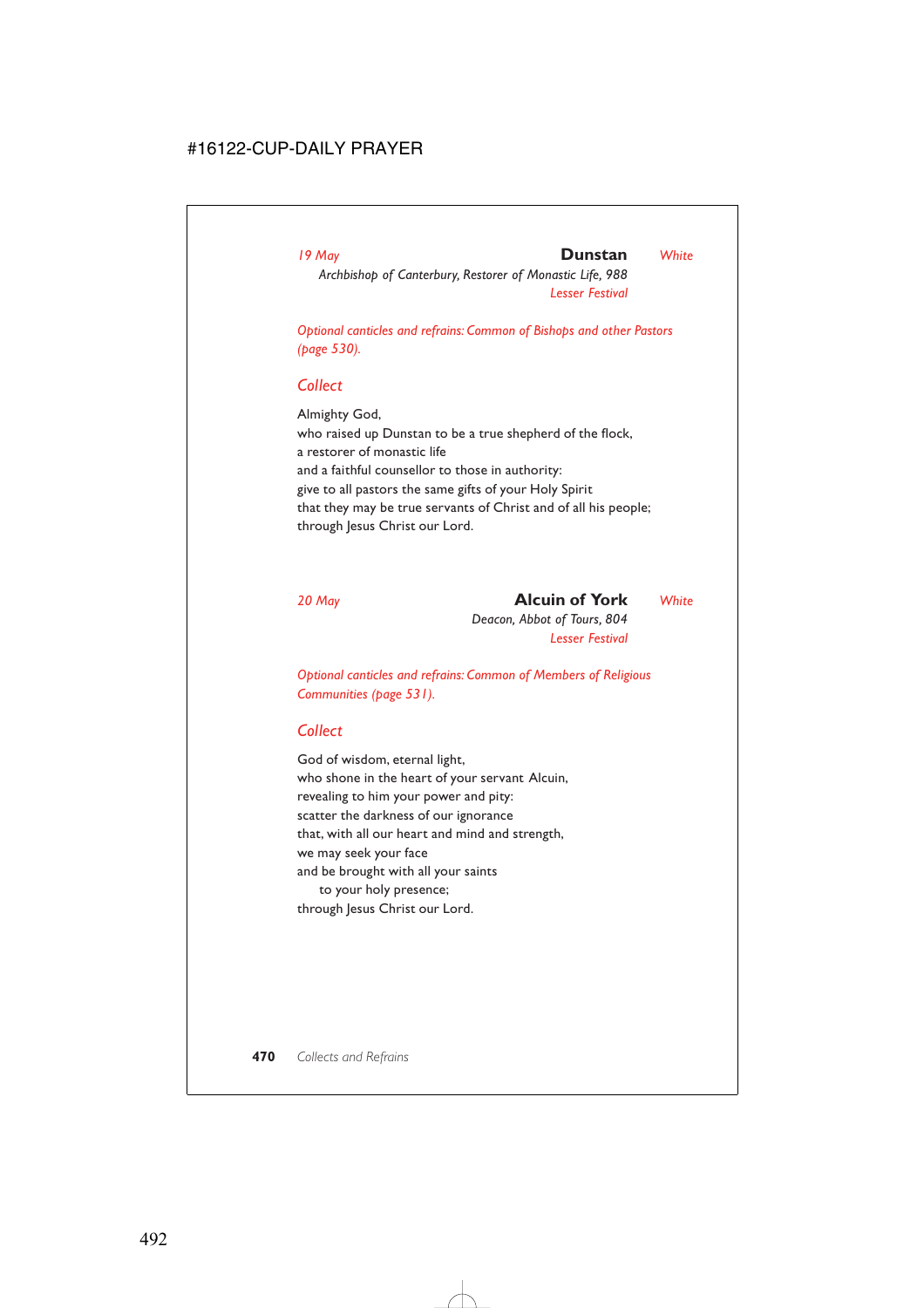## *24 May* **John and Charles Wesley** *White*

*Evangelists, Hymn Writers, 1791 and 1788 Lesser Festival*

*Optional canticles and refrains: Common of Bishops and other Pastors (page 530).*

#### *Collect*

God of mercy,

who inspired John and Charles Wesley with zeal for your gospel: grant to all people boldness to proclaim your word and a heart ever to rejoice in singing your praises; through Jesus Christ our Lord.

*25 May* **The Venerable Bede** *White Monk at Jarrow, Scholar, Historian, 735 Lesser Festival*

*Optional canticles and refrains: Common of Members of Religious Communities (page 531).*

## *Collect*

God our maker, whose Son Jesus Christ gave to your servant Bede grace to drink in with joy the word that leads us to know you and to love you: in your goodness grant that we also may come at length to you, the source of all wisdom, and stand before your face; through Jesus Christ our Lord.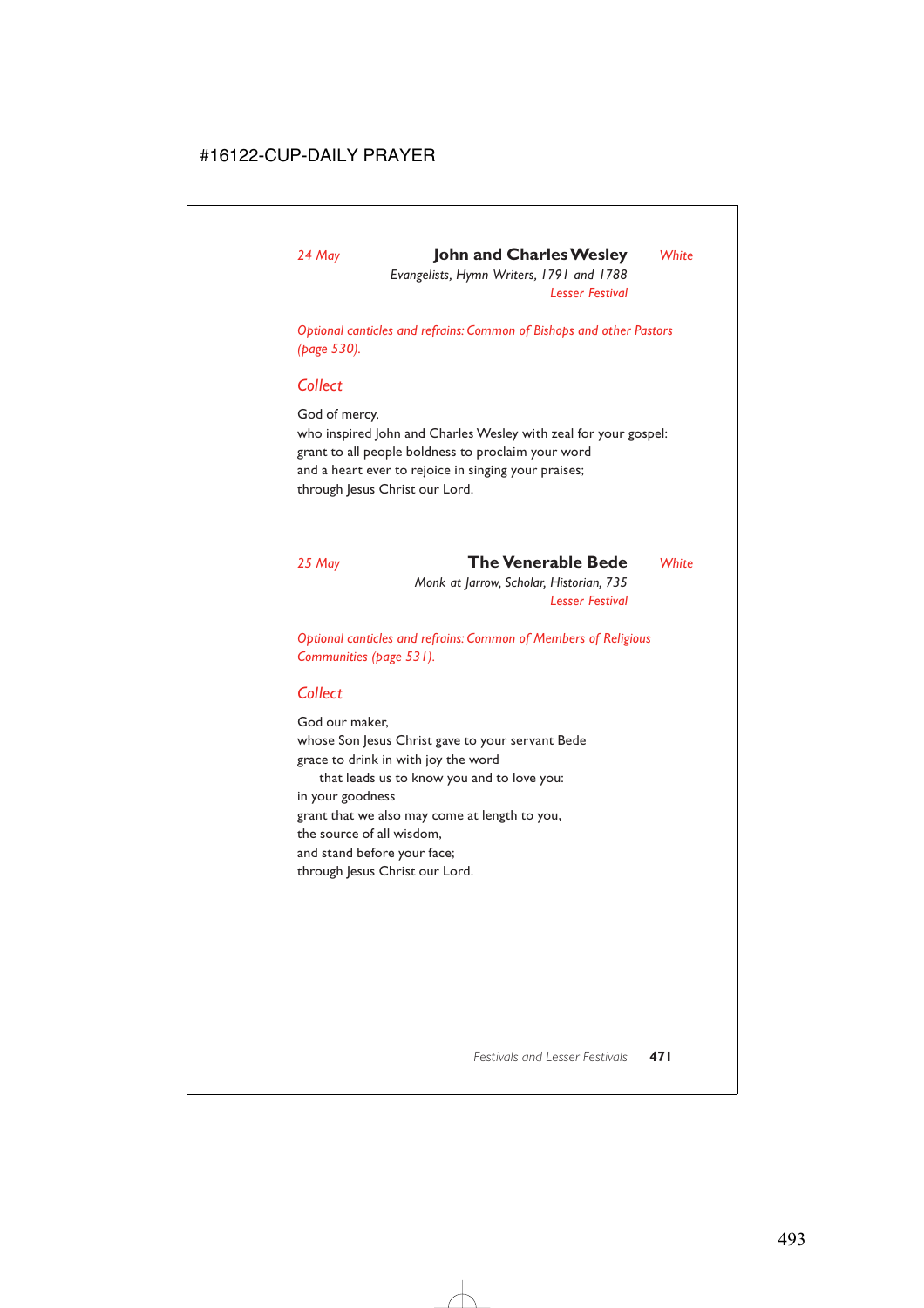# *26 May* **Augustine of Canterbury** *White*

*First Archbishop of Canterbury, 605 Lesser Festival*

*Optional canticles and refrains: Common of Bishops and other Pastors (page 530).*

## *Collect*

Almighty God, whose servant Augustine was sent as the apostle of the English people: grant that as he laboured in the Spirit to preach Christ's gospel in this land, so all who hear the good news may strive to make your truth known in all the world; through Jesus Christ our Lord.

*30 May* **Josephine Butler** *White*

*Social Reformer, 1906 Lesser Festival*

*Optional canticles and refrains: Common of Any Saint (pages 533–534).*

## *Collect*

God of compassion and love, by whose grace your servant losephine Butler followed in the way of your Son in caring for those in need: help us like her to work with strength for the restoration of all to the dignity and freedom of those created in your image; through Jesus Christ our Saviour.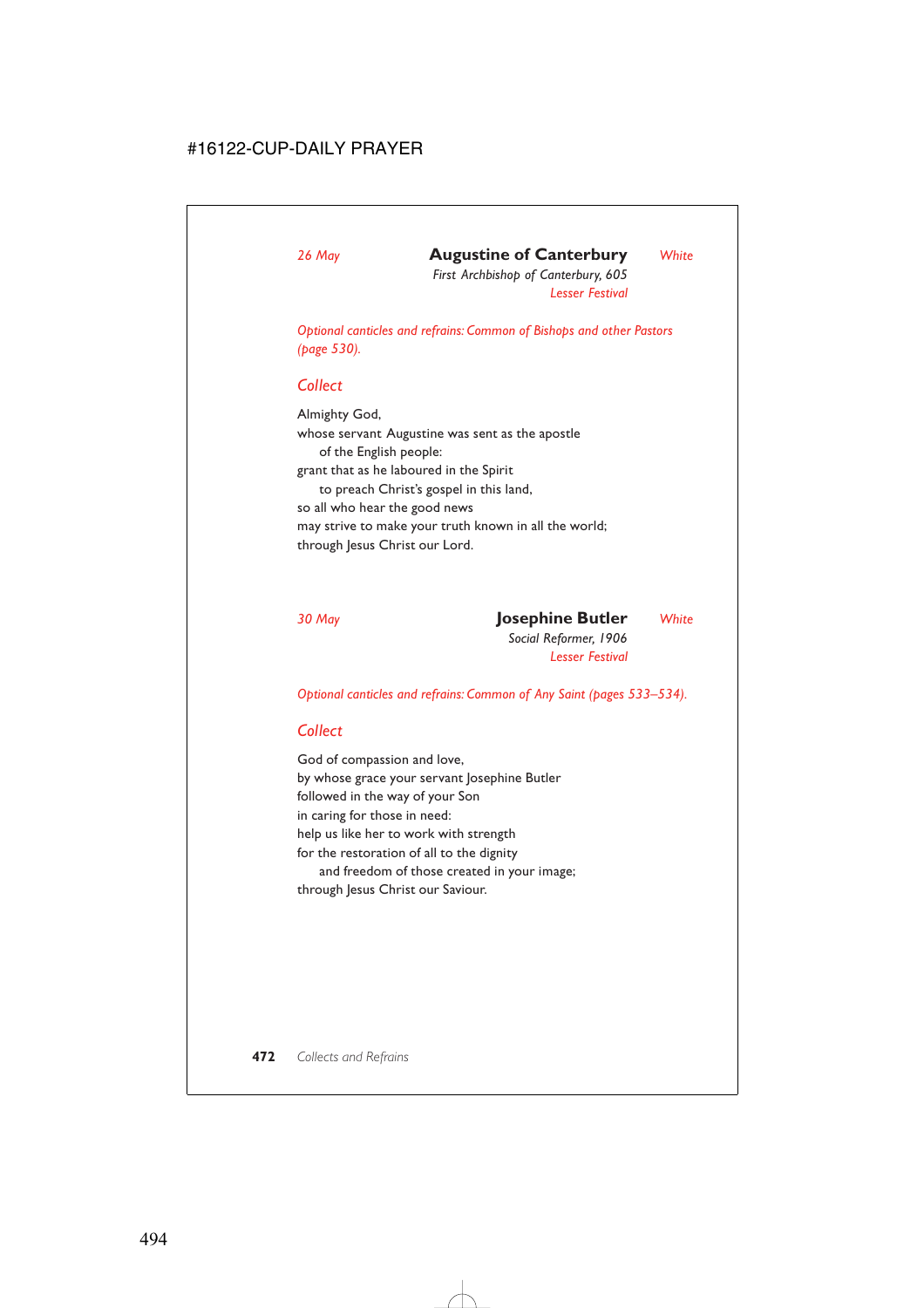## *31 May* **The Visit of** *White* **the Blessed Virgin Mary to Elizabeth**

*Festival*

*The Christmas orders (pages 214–225) may be used for Morning and Evening Prayer.*

*At Morning Prayer, canticle 21 (page 572) or 47 (page 599) may be said. At Evening Prayer, canticle 68 (page 626) or 73 (page 631) may be said.*

#### *Eve: Magnificat (if required)*

Blessed are you, Mary, for you believed that what was said to you by the Lord would be fulfilled. [Alleluia.]

#### *Benedictus*

In the womb of Mary, you found a dwelling place on earth, O Christ; remain for ever in our hearts. [Alleluia.]

#### *Magnificat*

Mary gave birth to the Word of God; truly she is the ever-blessed mother of Christ our Lord. [Alleluia.]

## *Collect*

Mighty God, by whose grace Elizabeth rejoiced with Mary and greeted her as the mother of the Lord: look with favour on your lowly servants that, with Mary, we may magnify your holy name and rejoice to acclaim her Son our Saviour, who is alive and reigns with you, in the unity of the Holy Spirit, one God, now and for ever.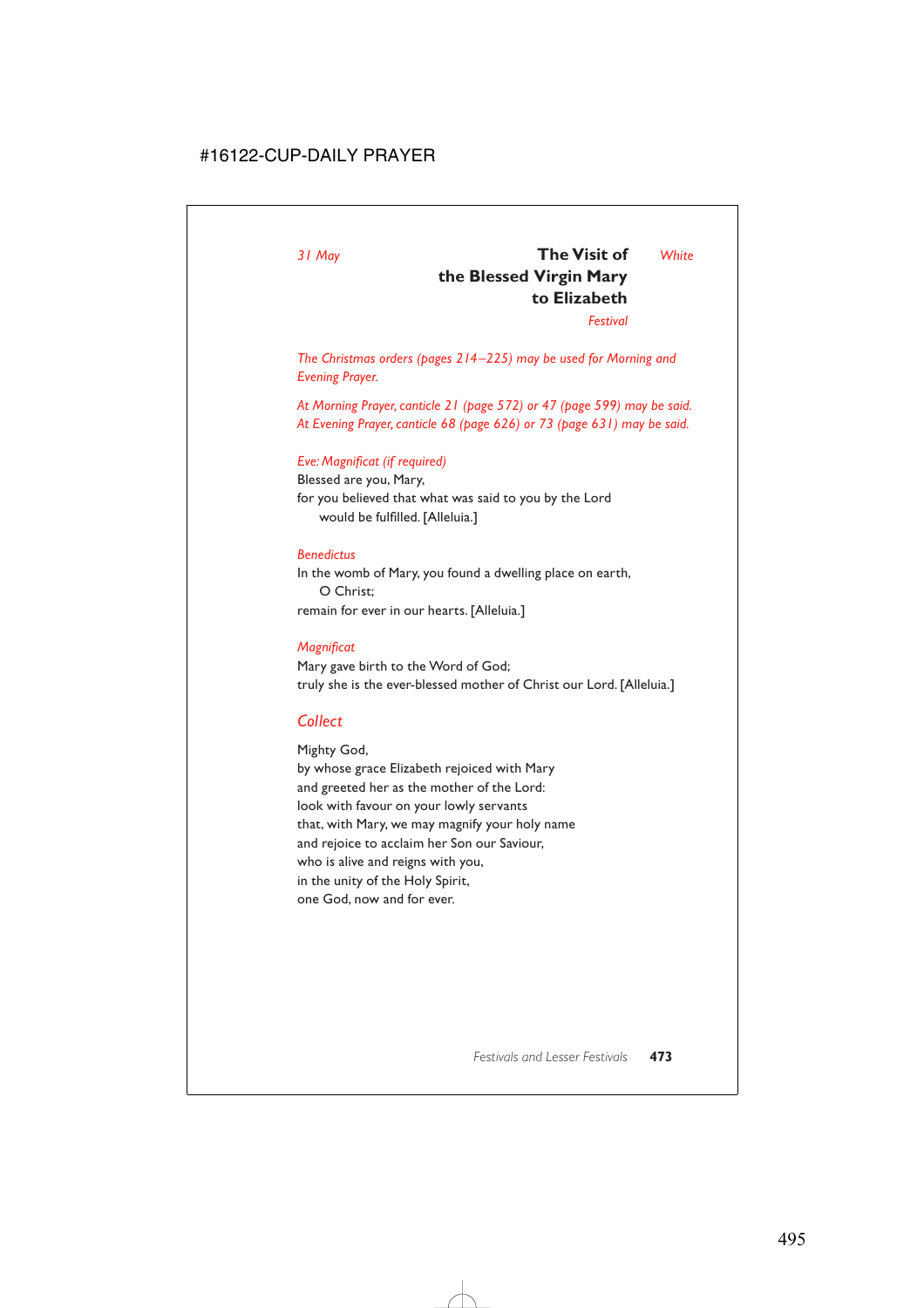# *1 June* **Justin** *Red*

*Martyr at Rome, c.165 Lesser Festival*

*Optional canticles and refrains: Common of Martyrs (page 528).*

## *Collect*

God our redeemer, who through the folly of the cross taught your martyr Justin the surpassing knowledge of Jesus Christ: remove from us every kind of error that we, like him, may be firmly grounded in the faith, and make your name known to all peoples; through Jesus Christ our Lord.

*5 June* **Boniface (Wynfrith) of Crediton** *Red Bishop, Apostle of Germany, Martyr, 754 Lesser Festival*

*Optional canticles and refrains: Common of Martyrs (page 528).*

## *Collect*

God our redeemer, who called your servant Boniface to preach the gospel among the German people and to build up your Church in holiness: grant that we may preserve in our hearts that faith which he taught with his words and sealed with his blood, and profess it in lives dedicated to your Son Jesus Christ our Lord.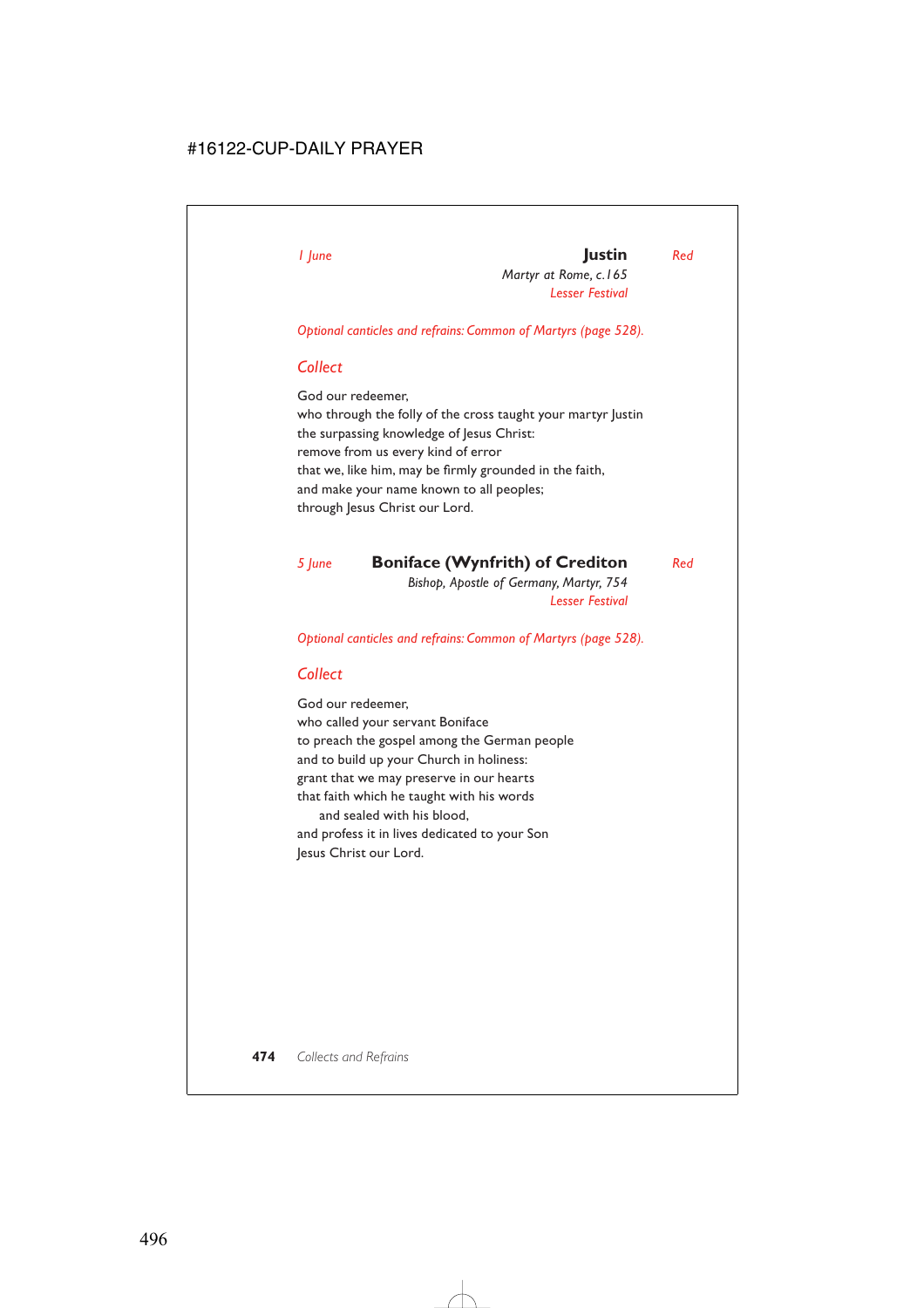#### *8 June* **Thomas Ken** *White*

*Bishop of Bath and Wells, Nonjuror, Hymn Writer, 1711 Lesser Festival*

*Optional canticles and refrains: Common of Bishops and other Pastors (page 530).*

### *Collect*

O God, from whom all blessings flow, by whose providence we are kept and by whose grace we are directed: help us, through the example of your servant Thomas Ken, faithfully to keep your word, humbly to accept adversity and steadfastly to worship you; through Jesus Christ our Lord.

#### *9 June* **Columba** *White*

*Abbot of Iona, Missionary, 597 Lesser Festival*

*Optional canticles and refrains: Common of Missionaries (page 532).*

## *Collect*

Almighty God, who filled the heart of Columba with the joy of the Holy Spirit and with deep love for those in his care: may your pilgrim people follow him, strong in faith, sustained by hope, and one in the love that binds us to you; through Jesus Christ our Lord.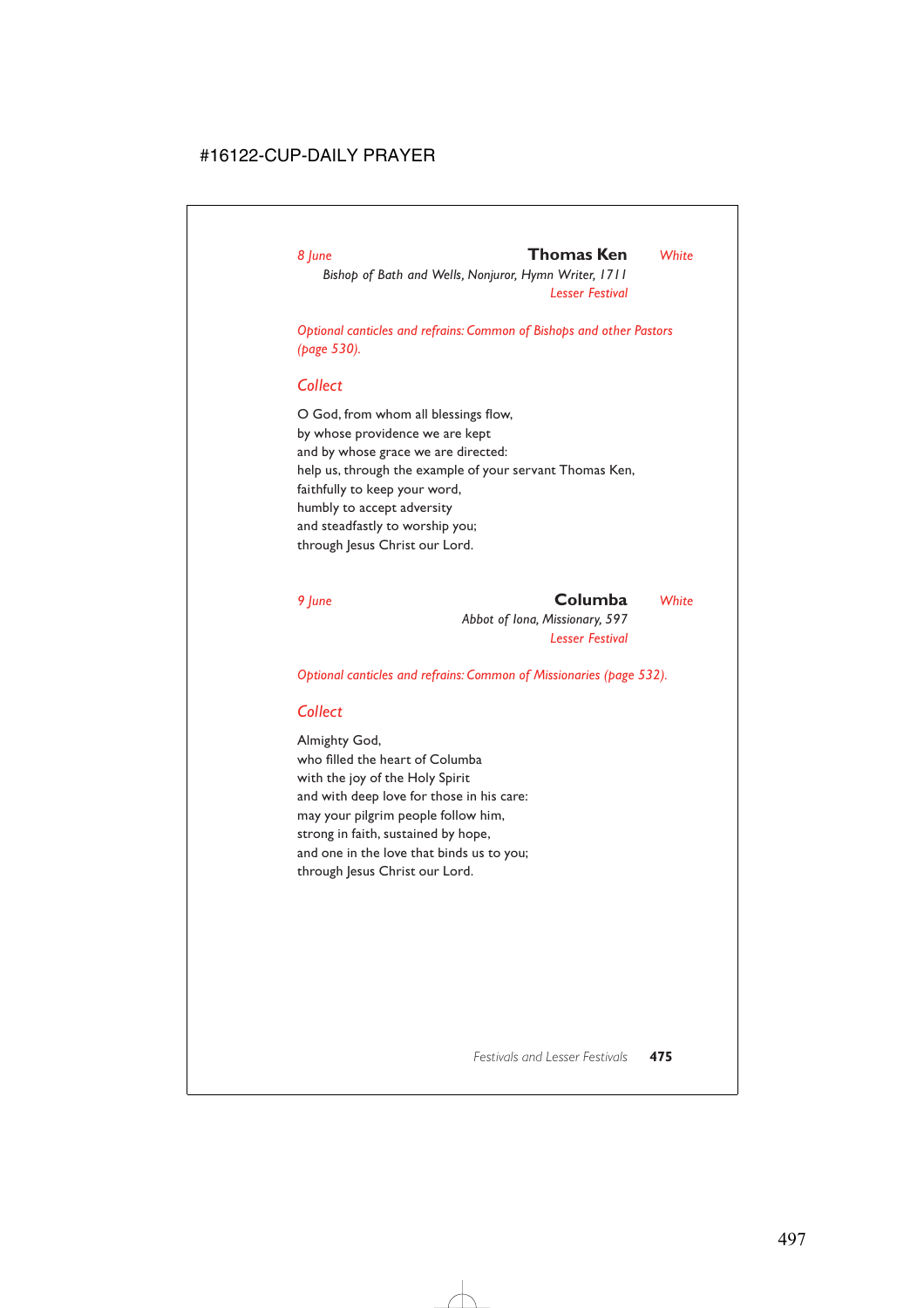*The All Saints to Advent orders (pages 291–302) may be used for Morning and Evening Prayer.*

*At Morning Prayer, canticle 35 (page 586) or 79 (page 636) may be said. At Evening Prayer, canticle 63 (page 621) or 70 (page 628) may be said.*

#### *Eve: Magnificat (if required)*

When all is made new, and the Christ is on his throne of glory, you will sit on the twelve thrones to judge the tribes of Israel. [Alleluia.]

#### *Benedictus*

You did not choose me but I chose you and I appointed you to go out and bear fruit, fruit that shall last. [Alleluia.]

#### *Magnificat*

On the foundation stones of the heavenly city are written the names of the apostles of the Lamb. [Alleluia.]

## *Collect*

Bountiful God, giver of all gifts, who poured your Spirit upon your servant Barnabas and gave him grace to encourage others: help us, by his example, to be generous in our judgements and unselfish in our service; through Jesus Christ our Lord.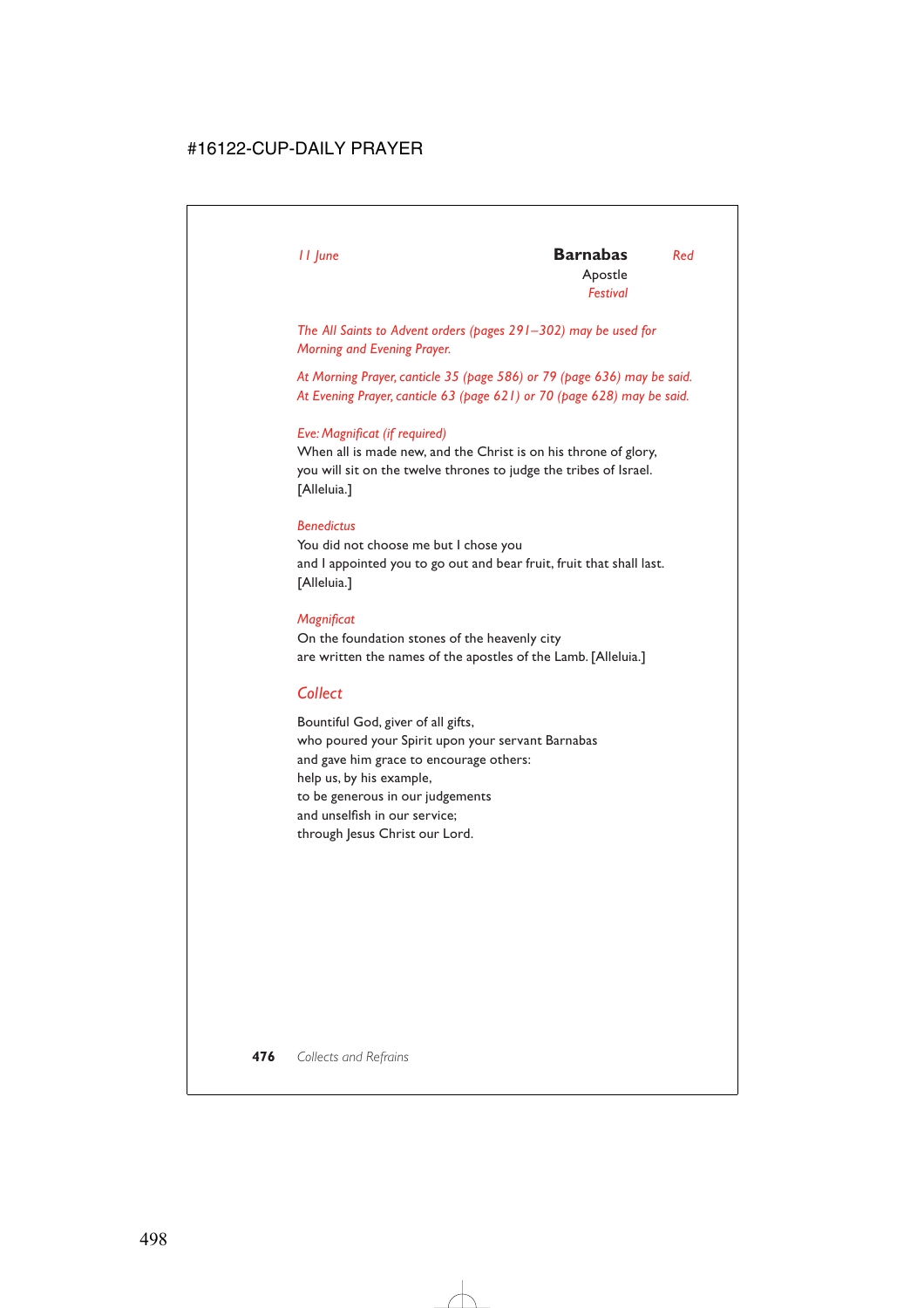## *16 June* **Richard** *White*

*Bishop of Chichester, 1253 Lesser Festival*

*Optional canticles and refrains: Common of Bishops and other Pastors (page 530).*

### *Collect*

Most merciful redeemer, who gave to your bishop Richard a love of learning, a zeal for souls and a devotion to the poor: grant that, encouraged by his example, we may know you more clearly, love you more dearly, and follow you more nearly, day by day, who with the Father and the Holy Spirit are alive and reign, one God, now and for ever.

*22 June* **Alban** *Red First Martyr of Britain, c.250 Lesser Festival*

*Optional canticles and refrains: Common of Martyrs (page 528).*

## *Collect*

Eternal Father, when the gospel of Christ first came to our land you gloriously confirmed the faith of Alban by making him the first to win a martyr's crown: grant that, following his example, in the fellowship of the saints we may worship you, the living God, and give true witness to Jesus Christ your Son our Lord.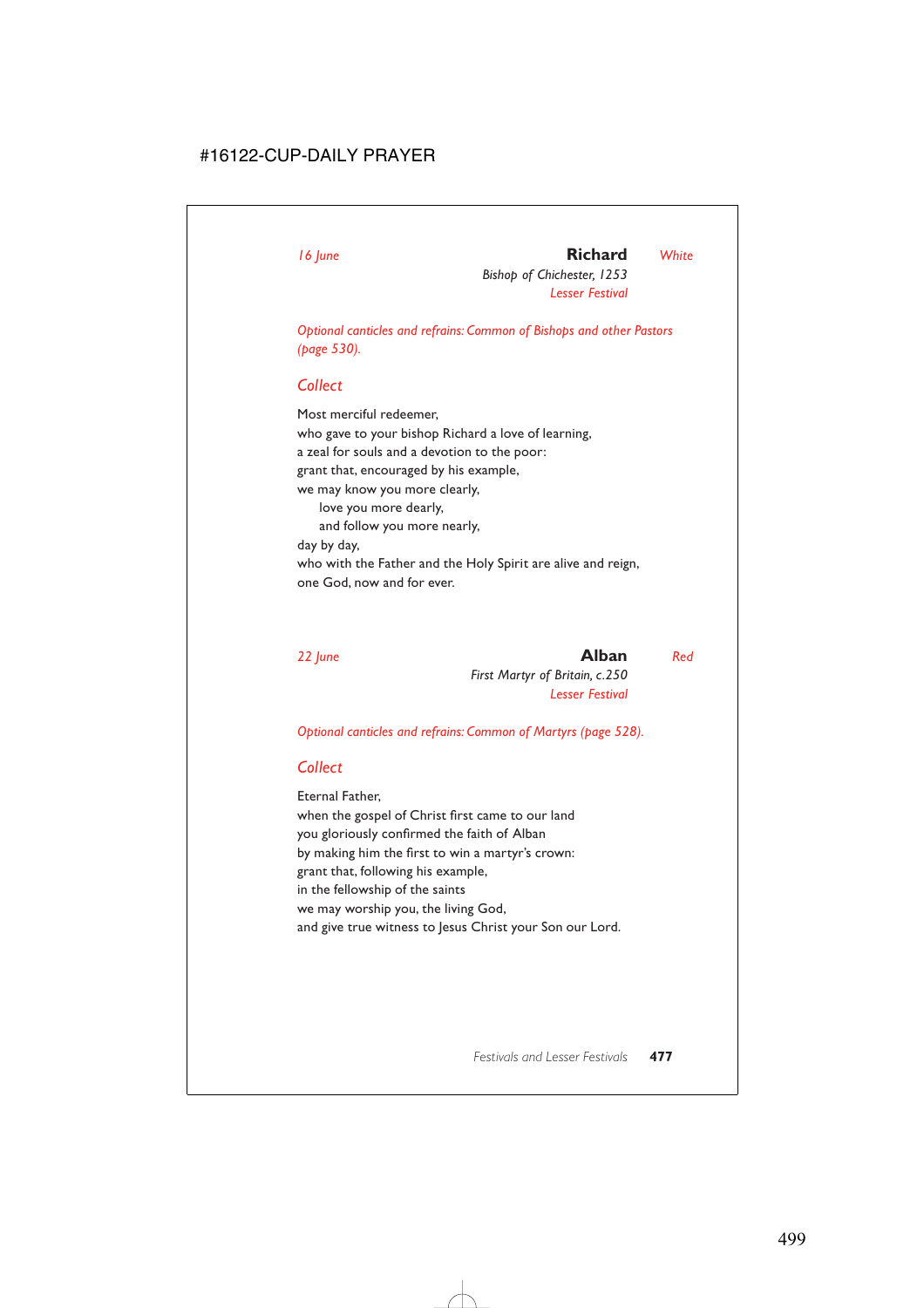# *23 June* **Etheldreda** *White*

*Abbess of Ely, c.678 Lesser Festival*

*Optional canticles and refrains: Common of Members of Religious Communities (page 531).*

## *Collect*

Eternal God, who bestowed such grace upon your servant Etheldreda that she gave herself wholly to the life of prayer and to the service of your true religion: grant that we, like her, may so live our lives on earth seeking your kingdom that by your guiding we may be joined to the glorious fellowship of your saints; through Jesus Christ our Lord.

### *24 June* **The Birth of John the Baptist** *White Festival*

*The Advent orders (pages 198–213) may be used for Morning and Evening Prayer.*

*At Morning Prayer, canticle 30 (page 581) may be said. At Evening Prayer, canticle 75 (page 633) may be said.*

#### *Eve: Magnificat (if required)*

The angel Gabriel appeared to Zechariah in the temple, standing by the altar of incense.

#### *Benedictus*

Elizabeth, the wife of Zechariah, brought forth a son; he grew and became strong in spirit.

#### *Magnificat*

The child born of Elizabeth is more than a prophet, for he will proclaim the way of the Lord.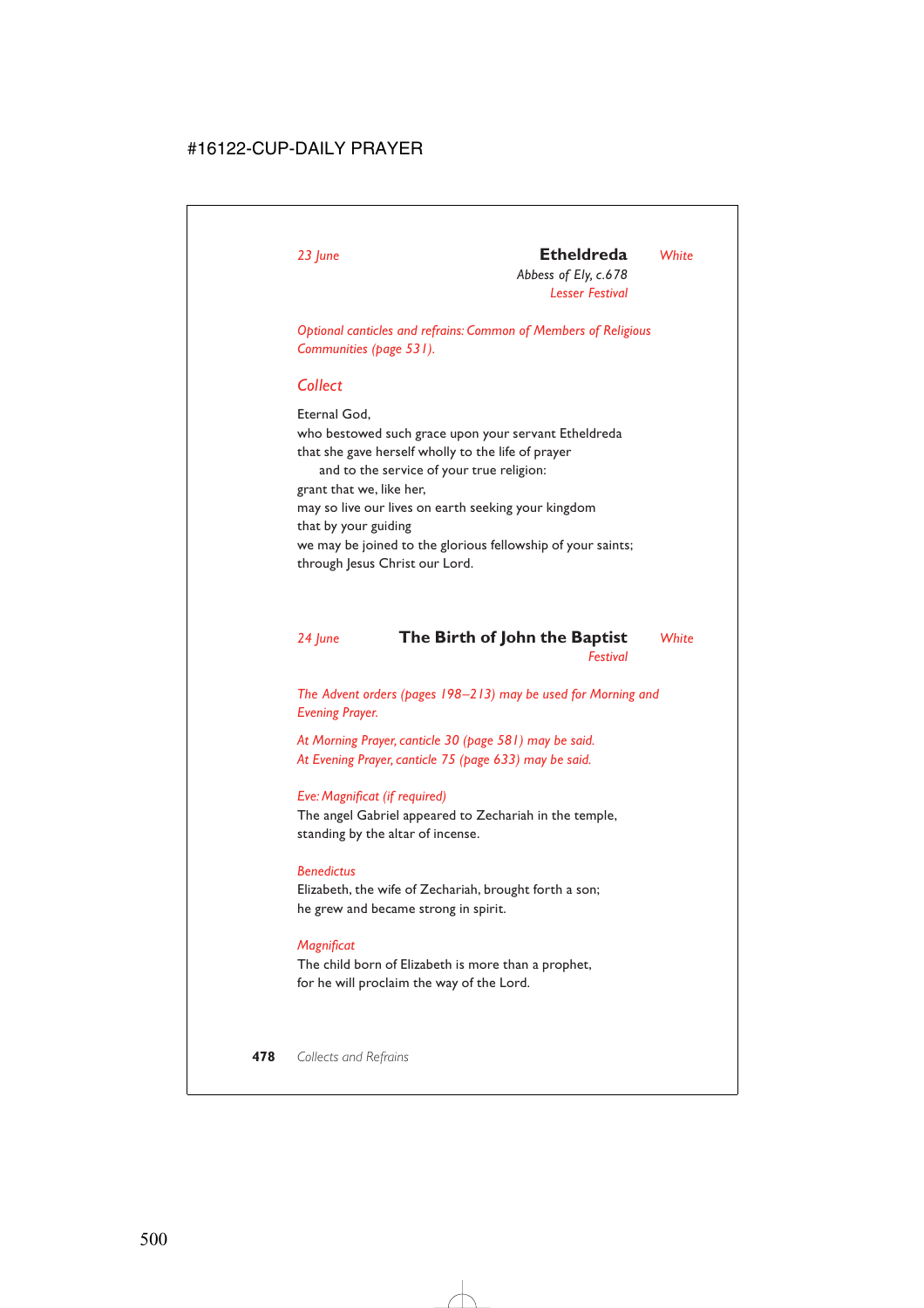## *Collect*

Almighty God, by whose providence your servant John the Baptist was wonderfully born, and sent to prepare the way of your Son our Saviour by the preaching of repentance: lead us to repent according to his preaching and, after his example, constantly to speak the truth, boldly to rebuke vice, and patiently to suffer for the truth's sake; through Jesus Christ our Lord.

*28 June* **Irenæus** *White*

*Bishop of Lyons, Teacher of the Faith, c.200 Lesser Festival*

*Optional canticles and refrains: Common of Teachers of the Faith (page 529).*

### *Collect*

God of peace, who through the ministry of your servant Irenæus strengthened the true faith and brought harmony to your Church: keep us steadfast in your true religion, and renew us in faith and love, that we may always walk in the way that leads to eternal life; through Jesus Christ our Lord.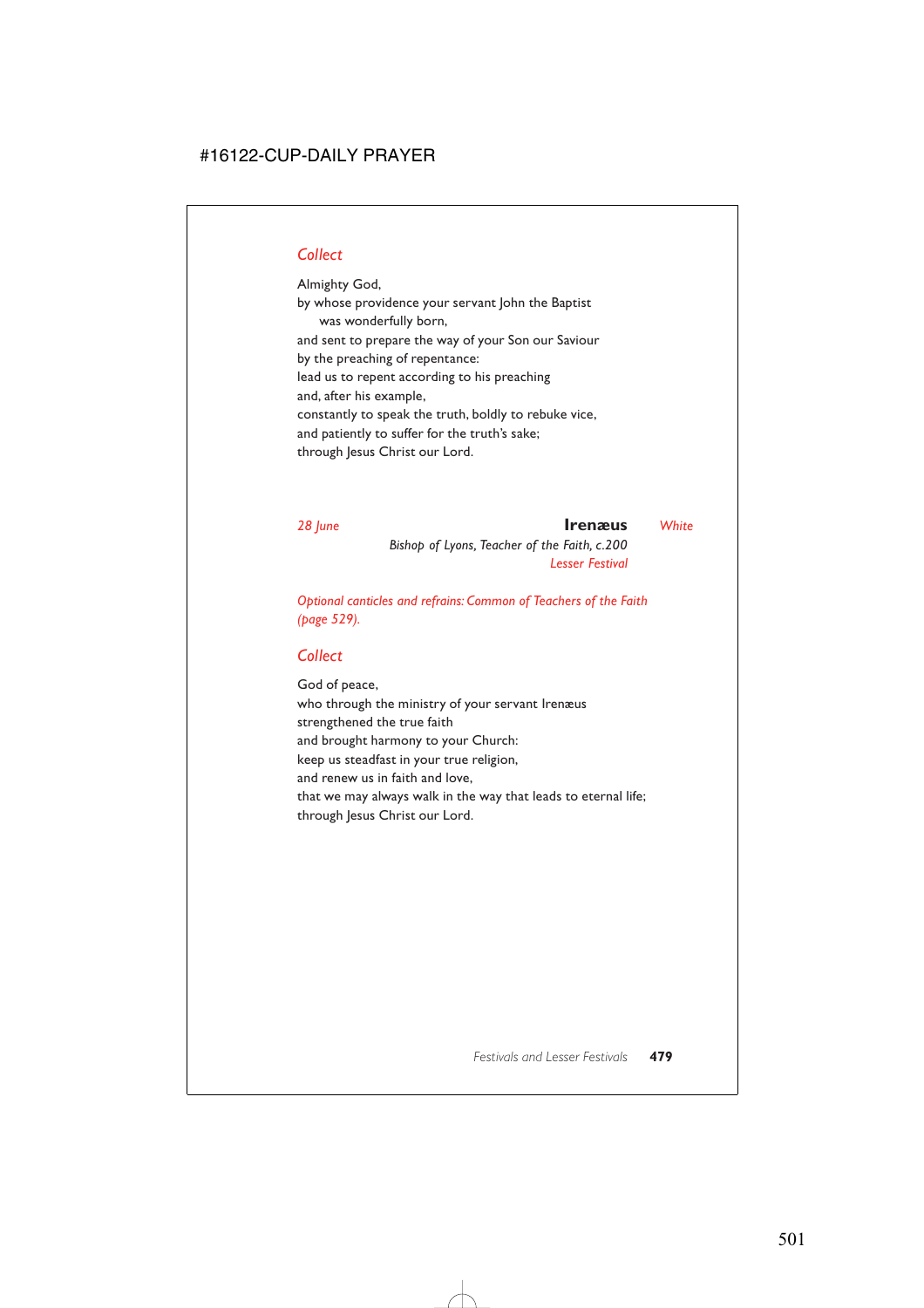### *29 June* **Peter and Paul** *Red* Apostles

*Festival*

*The All Saints to Advent orders (pages 291–302) may be used for Morning and Evening Prayer.*

*At Morning Prayer, canticle 35 (page 586) or 79 (page 636) may be said. At Evening Prayer, canticle 63 (page 621) or 70 (page 628) may be said.*

#### *Eve: Magnificat (if required)*

When all is made new, and the Christ is on his throne of glory, you will sit on the twelve thrones to judge the tribes of Israel.

#### *Benedictus*

You did not choose me but I chose you and I appointed you to go out and bear fruit, fruit that shall last.

#### *Magnificat*

On the foundation stones of the heavenly city are written the names of the apostles of the Lamb.

## *Collect*

Almighty God, whose blessed apostles Peter and Paul glorified you in their death as in their life: grant that your Church, inspired by their teaching and example, and made one by your Spirit, may ever stand firm upon the one foundation, Jesus Christ your Son our Lord.

*Peter the Apostle may be celebrated alone, without Paul, on 29 June.*

#### *Where Peter is celebrated alone*

Almighty God, who inspired your apostle Saint Peter to confess Jesus as Christ and Son of the living God: build up your Church upon this rock, that in unity and peace it may proclaim one truth and follow one Lord, your Son our Saviour Christ.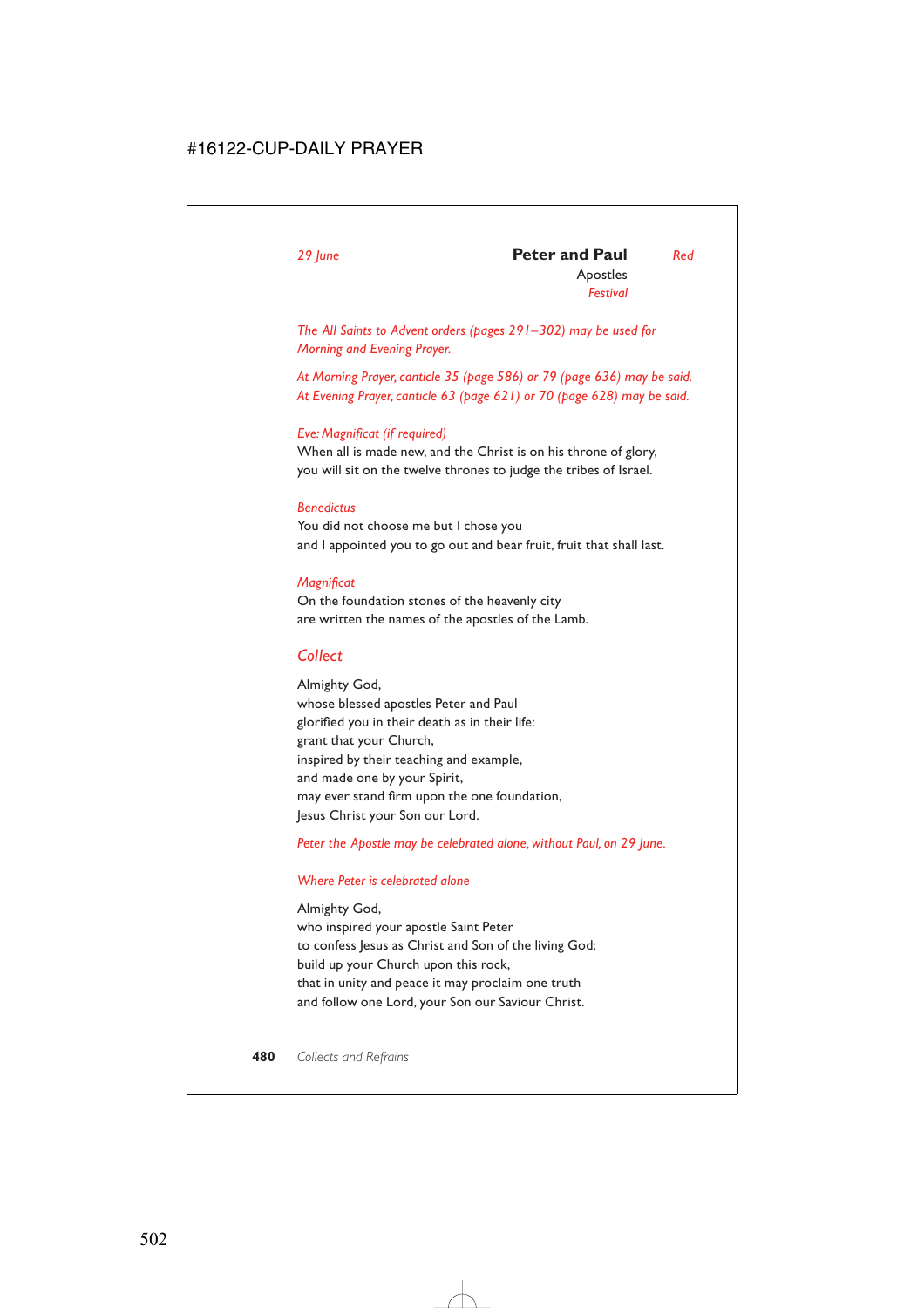*The All Saints to Advent orders (pages 291–302) may be used for Morning and Evening Prayer.*

*At Morning Prayer, canticle 35 (page 586) or 79 (page 636) may be said. At Evening Prayer, canticle 63 (page 621) or 70 (page 628) may be said.*

#### *Eve: Magnificat (if required)*

When all is made new, and the Christ is on his throne of glory, you will sit on the twelve thrones to judge the tribes of Israel.

#### *Benedictus*

You did not choose me but I chose you and I appointed you to go out and bear fruit, fruit that shall last.

#### *Magnificat*

On the foundation stones of the heavenly city are written the names of the apostles of the Lamb.

## *Collect*

Almighty and eternal God, who, for the firmer foundation of our faith, allowed your holy apostle Thomas to doubt the resurrection of your Son till word and sight convinced him: grant to us, who have not seen, that we also may believe and so confess Christ as our Lord and our God; who is alive and reigns with you, in the unity of the Holy Spirit, one God, now and for ever.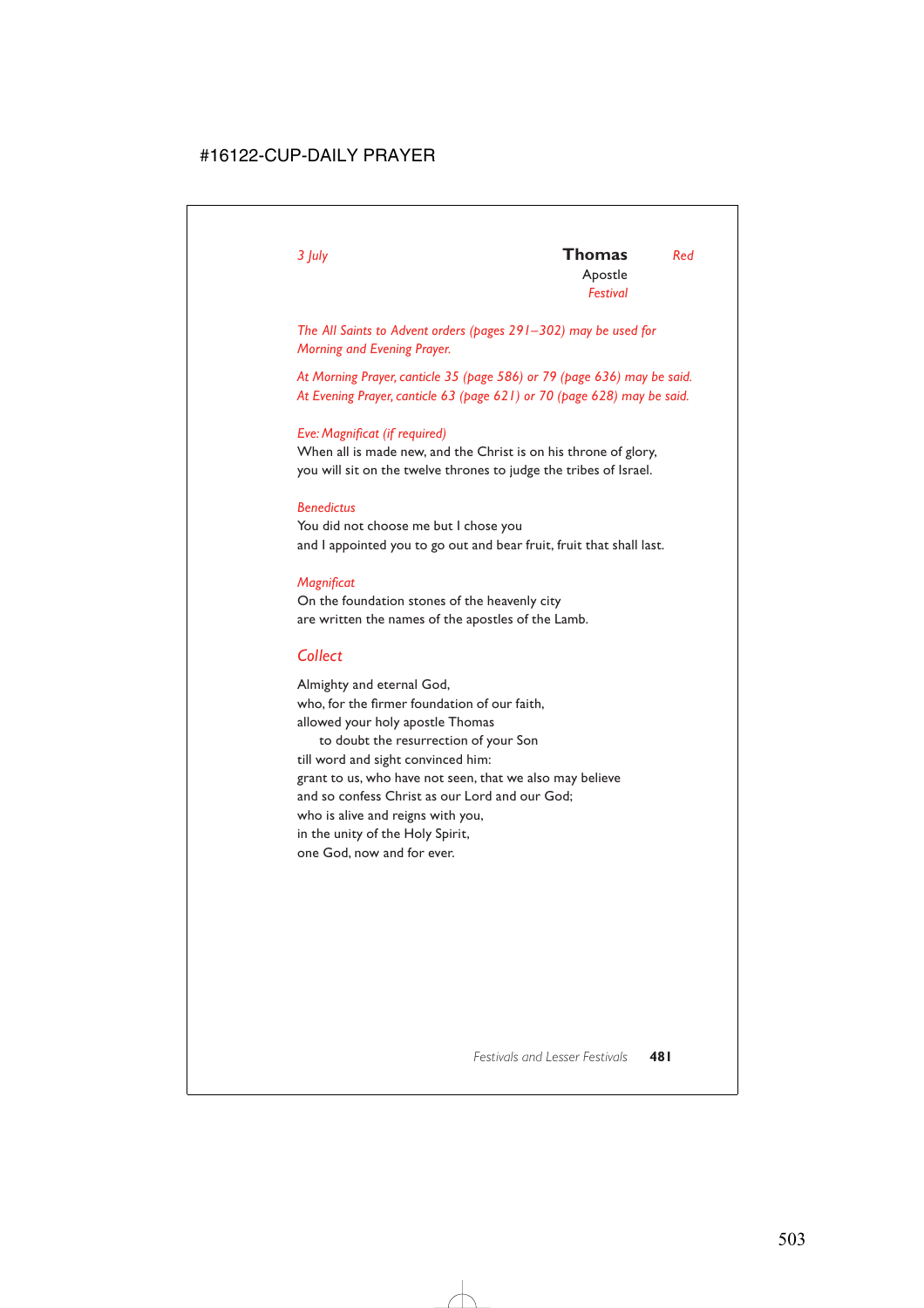## *11 July* **Benedict of Nursia** *White*

*Abbot of Monte Cassino, Father of Western Monasticism, c.550 Lesser Festival*

*Optional canticles and refrains: Common of Members of Religious Communities (page 531).*

### *Collect*

Eternal God, who made Benedict a wise master in the school of your service and a guide to many called into community to follow the rule of Christ: grant that we may put your love before all else and seek with joy the way of your commandments; through Jesus Christ our Lord.

*14 July* **John Keble** *White Priest, Tractarian, Poet, 1866 Lesser Festival*

*Optional canticles and refrains: Common of Bishops and other Pastors (page 530).*

## *Collect*

Father of the eternal Word, in whose encompassing love all things in peace and order move: grant that, as your servant John Keble adored you in all creation, so we may have a humble heart of love for the mysteries of your Church and know your love to be new every morning, in Jesus Christ your Son our Lord.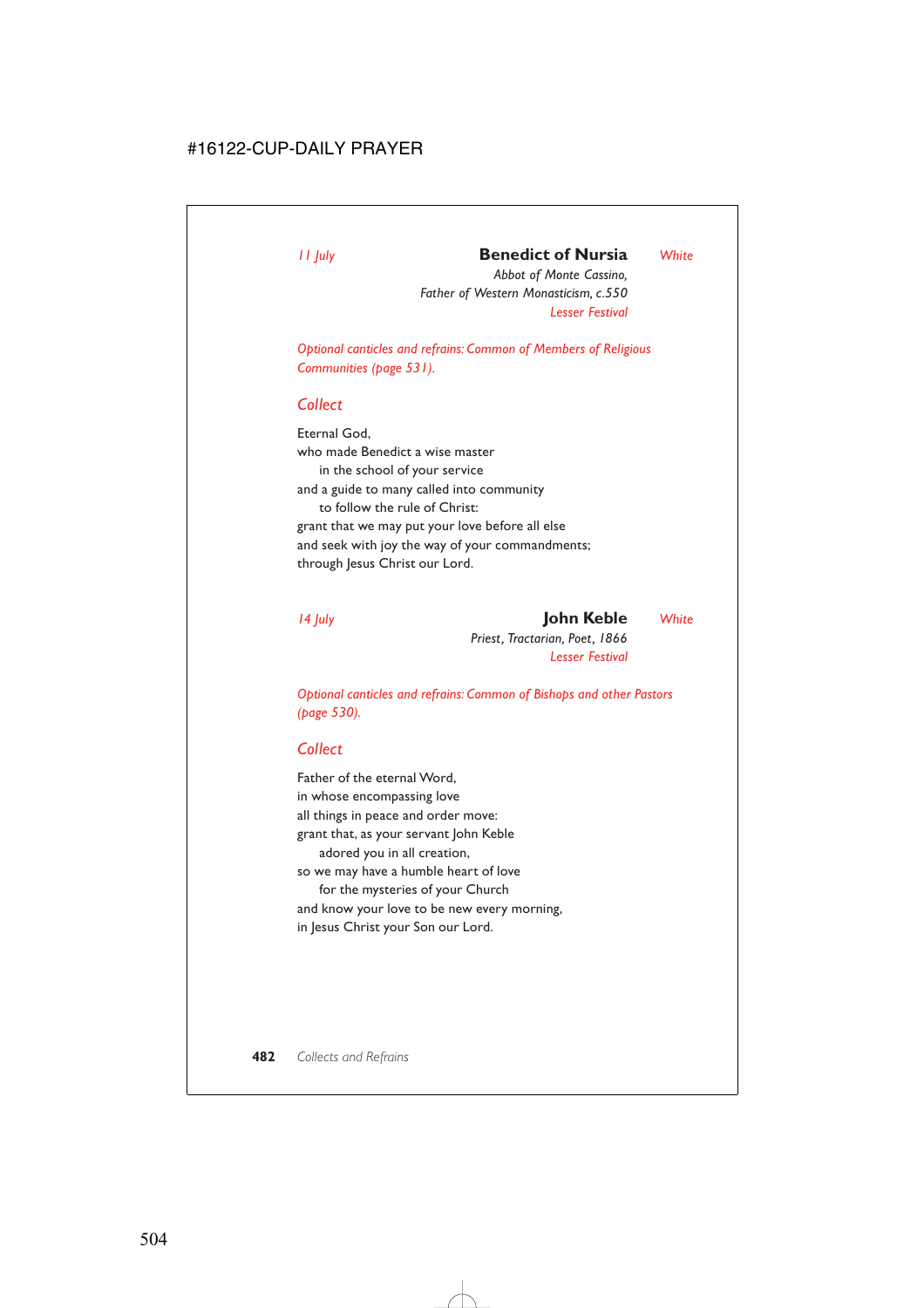## *15 July* **Swithun** *White*

*Bishop of Winchester, c.862 Lesser Festival*

*Optional canticles and refrains: Common of Bishops and other Pastors (page 530).*

### *Collect*

Almighty God, by whose grace we celebrate again the feast of your servant Swithun: grant that, as he governed with gentleness the people committed to his care, so we, rejoicing in our Christian inheritance, may always seek to build up your Church in unity and love; through Jesus Christ our Lord.

*19 July* **Gregory and Macrina** *White Gregory, Bishop of Nyssa, and his sister Macrina, Deaconess, Teachers of the Faith, c.394 and c.379 Lesser Festival*

*Optional canticles and refrains: Common of Teachers of the Faith (page 529).*

## *Collect*

Lord of eternity, creator of all things, in your Son Jesus Christ you open for us the way to resurrection that we may enjoy your bountiful goodness: may we who celebrate your servants Gregory and Macrina press onwards in faith to your boundless love and ever wonder at the miracle of your presence among us; through Jesus Christ our Lord.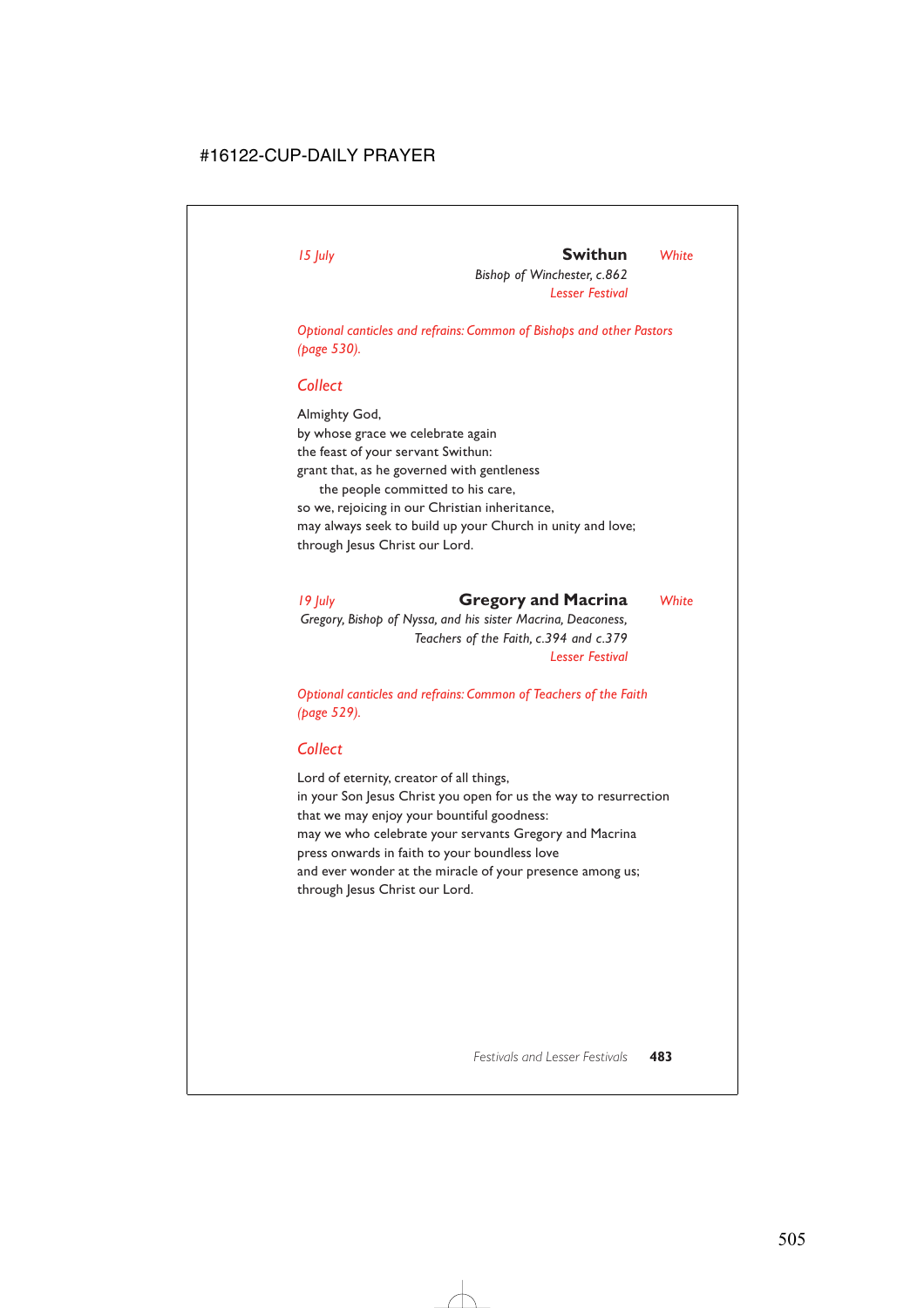### *22 July* **Mary Magdalene** *White*

*Festival*

*The Easter orders (pages 263–274) may be used for Morning and Evening Prayer.*

*At Morning Prayer, canticle 23 (page 574) may be said. At Evening Prayer, canticle 68 (page 626) may be said.*

#### *Eve: Magnificat (if required)*

In vigil by the cross of her Lord stood Mary of Magdala, his disciple.

#### *Benedictus*

After the Sabbath, towards the dawn of the first day of the week, Mary Magdalene went to the tomb.

#### *Magnificat*

Mary came and told the disciples that she had seen the Lord.

### *Collect*

Almighty God, whose Son restored Mary Magdalene to health of mind and body and called her to be a witness to his resurrection: forgive our sins and heal us by your grace, that we may serve you in the power of his risen life; who is alive and reigns with you, in the unity of the Holy Spirit, one God, now and for ever.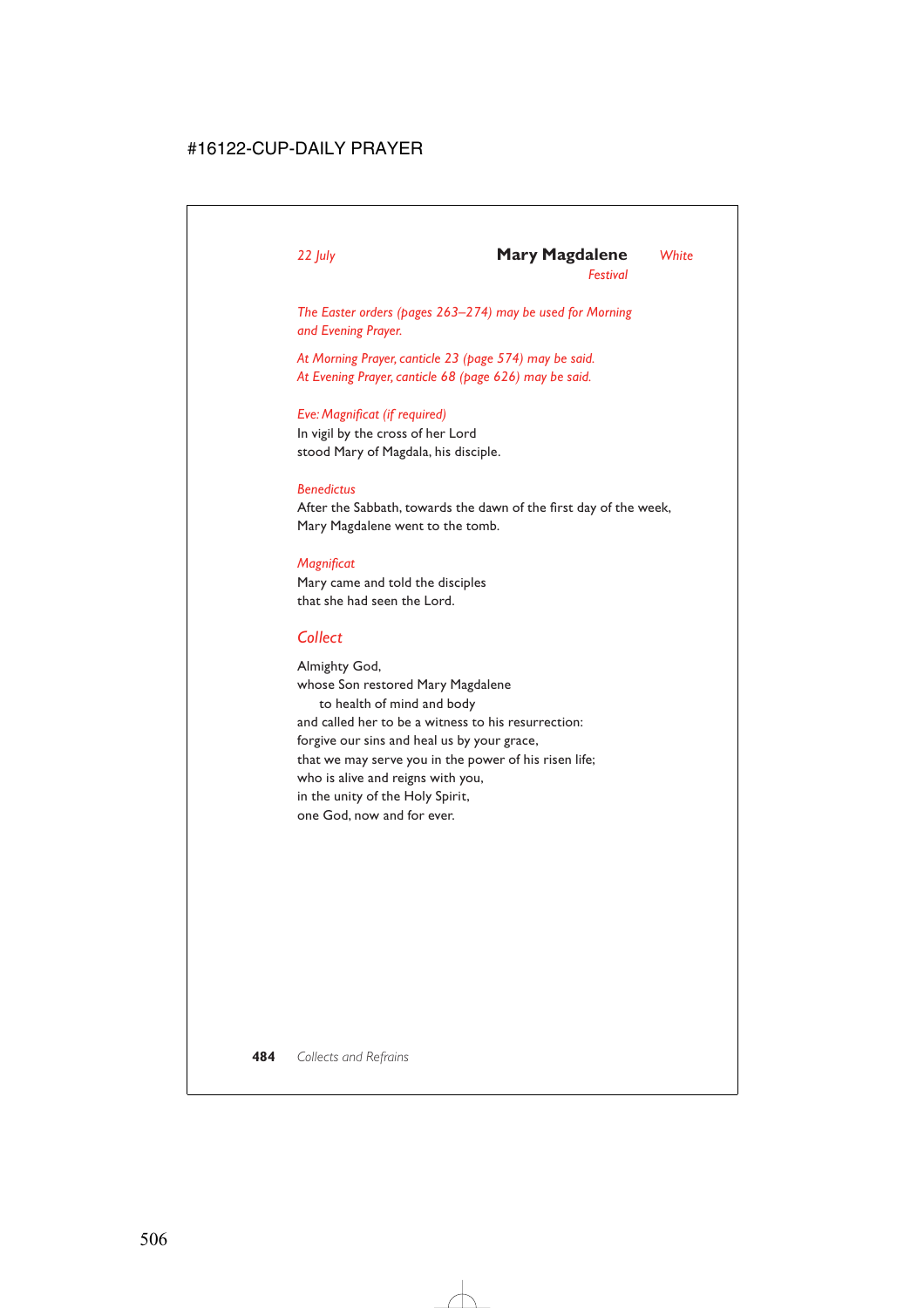*The All Saints to Advent orders (pages 291–302) may be used for Morning and Evening Prayer.*

*At Morning Prayer, canticle 35 (page 586) or 79 (page 636) may be said. At Evening Prayer, canticle 63 (page 621) or 70 (page 628) may be said.*

#### *Eve: Magnificat (if required)*

When all is made new, and the Christ is on his throne of glory, you will sit on the twelve thrones to judge the tribes of Israel.

#### *Benedictus*

You did not choose me but I chose you and I appointed you to go out and bear fruit, fruit that shall last.

#### *Magnificat*

On the foundation stones of the heavenly city are written the names of the apostles of the Lamb.

## *Collect*

Merciful God, whose holy apostle Saint James, leaving his father and all that he had, was obedient to the calling of your Son Jesus Christ and followed him even to death: help us, forsaking the false attractions of the world, to be ready at all times to answer your call without delay; through Jesus Christ our Lord.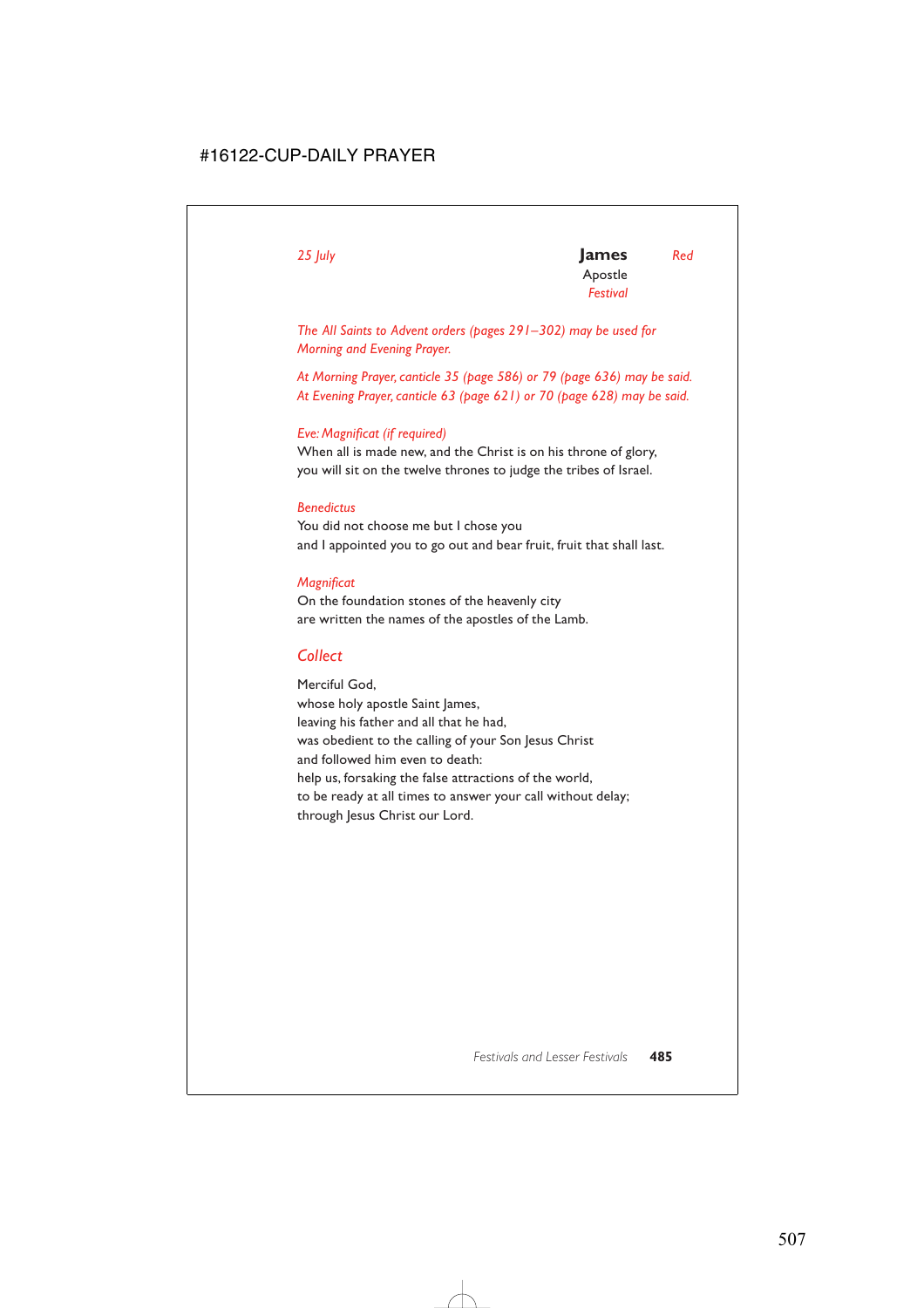## *26 July* **Anne and Joachim** *White*

*Parents of the Blessed Virgin Mary Lesser Festival*

*Optional canticles and refrains: Common of Any Saint (pages 533–534).*

#### *Collect*

Lord God of Israel,

who bestowed such grace on Anne and Joachim that their daughter Mary grew up obedient to your word and made ready to be the mother of your Son: help us to commit ourselves in all things to your keeping and grant us the salvation you promised to your people; through Jesus Christ our Lord.

## *29 July* **Mary, Martha and Lazarus** *White*

*Companions of Our Lord Lesser Festival*

*Optional canticles and refrains: Common of Any Saint (pages 533–534).*

## *Collect*

God our Father, whose Son enjoyed the love of his friends, Mary, Martha and Lazarus, in learning, argument and hospitality: may we so rejoice in your love that the world may come to know the depths of your wisdom, the wonder of your compassion, and your power to bring life out of death; through the merits of Jesus Christ, our friend and brother, who is alive and reigns with you, in the unity of the Holy Spirit, one God, now and for ever.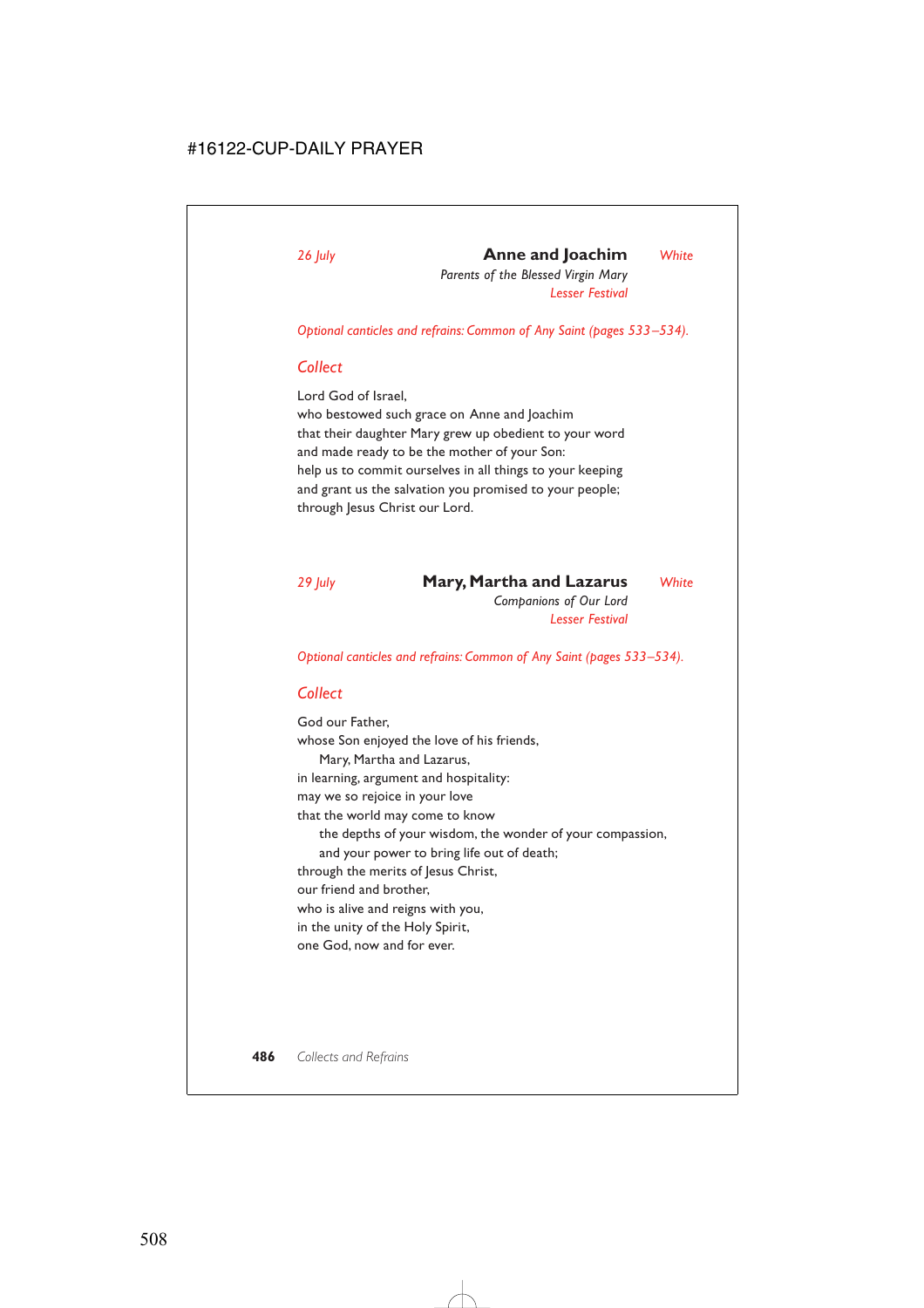## *30 July* **William Wilberforce** *White*

*Social Reformer, 1833 Lesser Festival*

*Optional canticles and refrains: Common of Any Saint (pages 533–534).*

### *Collect*

God our deliverer, who sent your Son Jesus Christ to set your people free from the slavery of sin: grant that, as your servant William Wilberforce toiled against the sin of slavery, so we may bring compassion to all and work for the freedom of all the children of God; through Jesus Christ our Lord.

#### *5 August* **Oswald** *Red*

*King of Northumbria, Martyr, 642 Lesser Festival*

*Optional canticles and refrains: Common of Martyrs (page 528).*

#### *Collect*

Lord God almighty,

who so kindled the faith of King Oswald with your Spirit that he set up the sign of the cross in his kingdom and turned his people to the light of Christ: grant that we, being fired by the same Spirit, may always bear our cross before the world and be found faithful servants of the gospel; through Jesus Christ our Lord.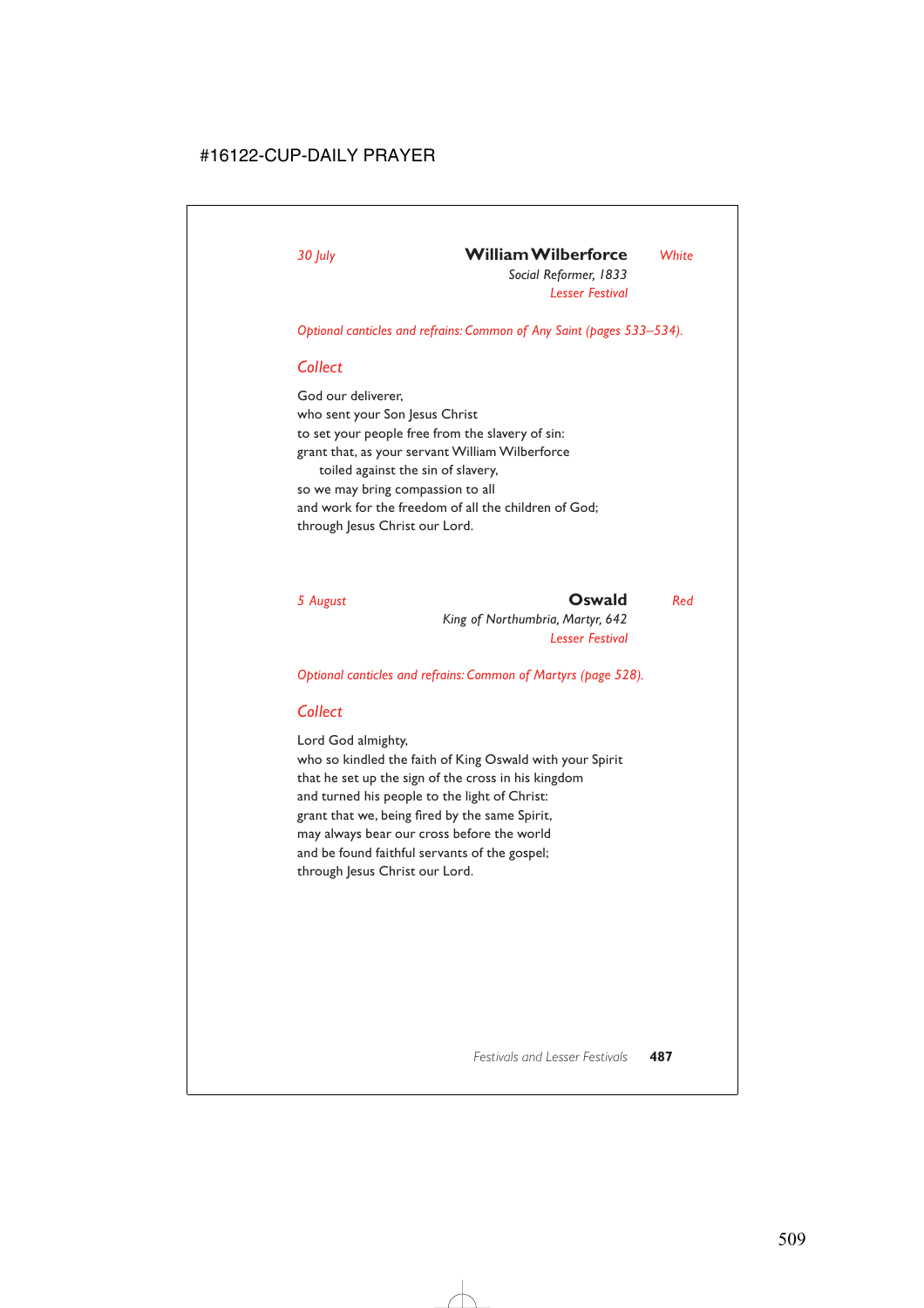# *6 August* **The Transfiguration of Our Lord** *Gold or*

*Festival White*

*The Epiphany orders (pages 226–237) may be used for Morning and Evening Prayer.*

*At Morning Prayer, canticle 22 (page 573) may be said. At Evening Prayer, canticle 64 (page 622) may be said.*

#### *Eve: Magnificat (if required)*

This is my Son, my Beloved; listen to my Chosen One.

#### *Benedictus*

Christ, who is the very image of the Father, was revealed in glory upon the holy mountain.

#### *Magnificat*

It is good that we are here and to behold the glory that is Christ.

### *Collect*

Father in heaven,

whose Son Jesus Christ was wonderfully transfigured before chosen witnesses upon the holy mountain, and spoke of the exodus he would accomplish at Jerusalem: give us strength so to hear his voice and bear our cross that in the world to come we may see him as he is; who is alive and reigns with you, in the unity of the Holy Spirit, one God, now and for ever.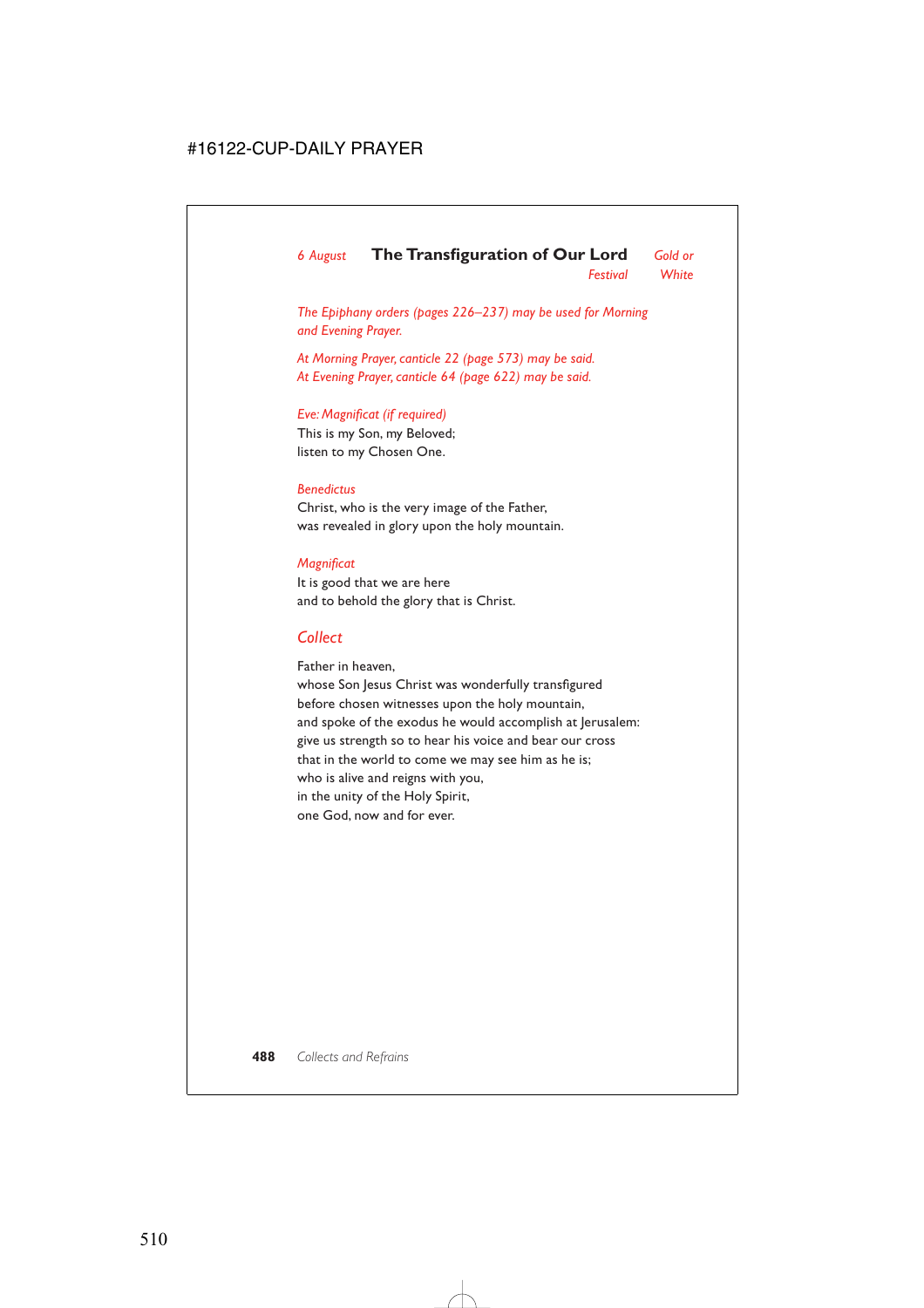### *8 August* **Dominic** *White*

*Priest, Founder of the Order of Preachers, 1221 Lesser Festival*

*Optional canticles and refrains: Common of Members of Religious Communities (page 531).*

#### *Collect*

Almighty God,

whose servant Dominic grew in the knowledge of your truth and formed an order of preachers to proclaim the faith of Christ: by your grace give to all your people a love for your word and a longing to share the gospel, so that the whole world may come to know you and your Son Jesus Christ our Lord.

*9 August* **Mary Sumner** *White Founder of the Mothers' Union, 1921 Lesser Festival*

*Optional canticles and refrains: Common of Any Saint (pages 533–534).*

## *Collect*

Faithful and loving God, who called Mary Sumner to strive for the renewal of family life: give us the gift of your Holy Spirit, that through word, prayer and deed

your family may be strengthened and your people served; through Jesus Christ our Lord.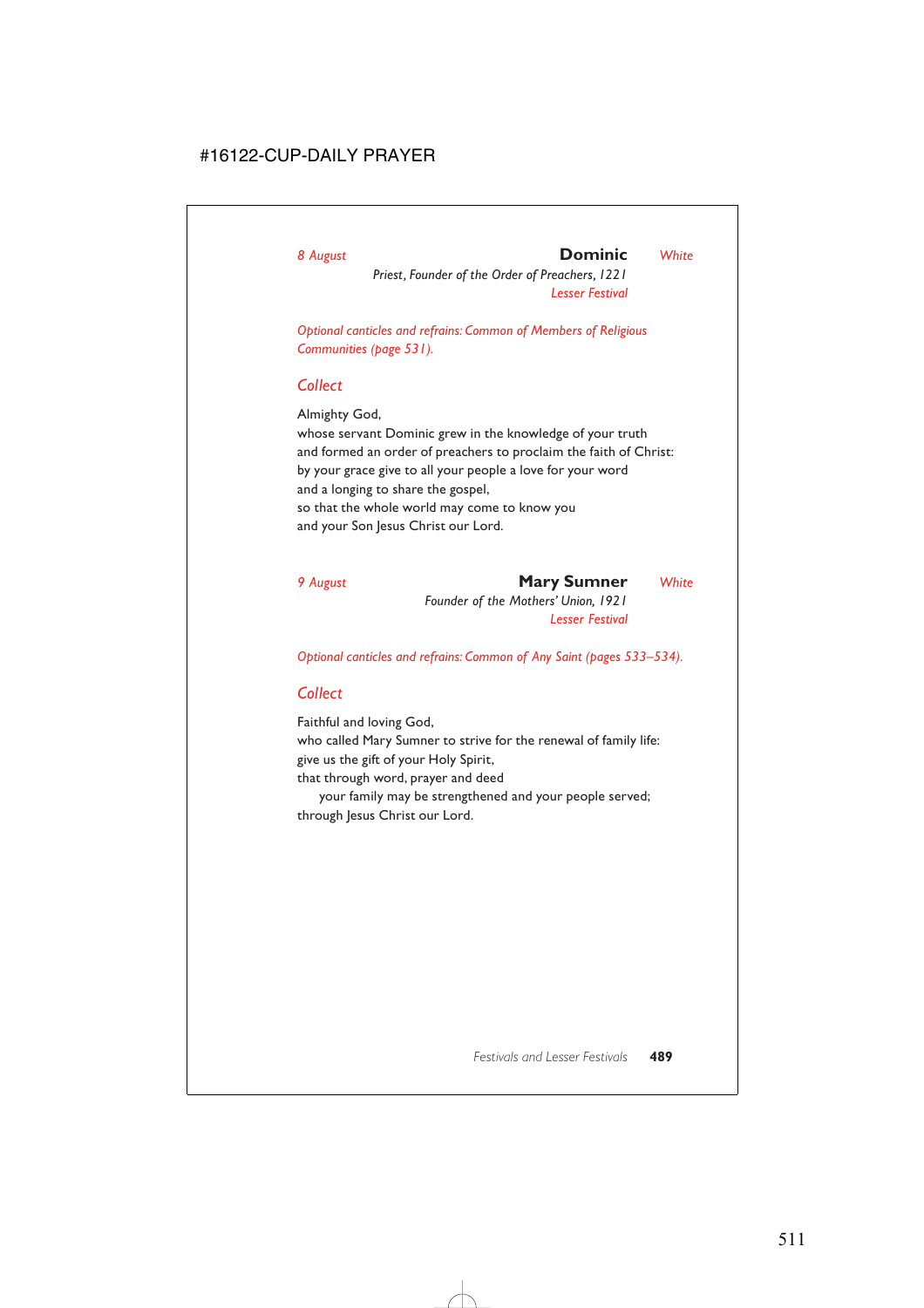# *10 August* **Laurence** *Red*

*Deacon at Rome, Martyr, 258 Lesser Festival*

*Optional canticles and refrains: Common of Martyrs (page 528).*

## *Collect*

Almighty God,

who made Laurence a loving servant of your people and a wise steward of the treasures of your Church: fire us with his example to love as he loved and to walk in the way that leads to eternal life; through Jesus Christ our Lord.

*11 August* **Clare of Assisi** *White Founder of the Minoresses (Poor Clares), 1253 Lesser Festival*

*Optional canticles and refrains: Common of Members of Religious Communities (page 531).*

## *Collect*

God of peace, who in the poverty of the blessed Clare gave us a clear light to shine in the darkness of this world: give us grace so to follow in her footsteps that we may, at the last, rejoice with her in your eternal glory; through Jesus Christ our Lord.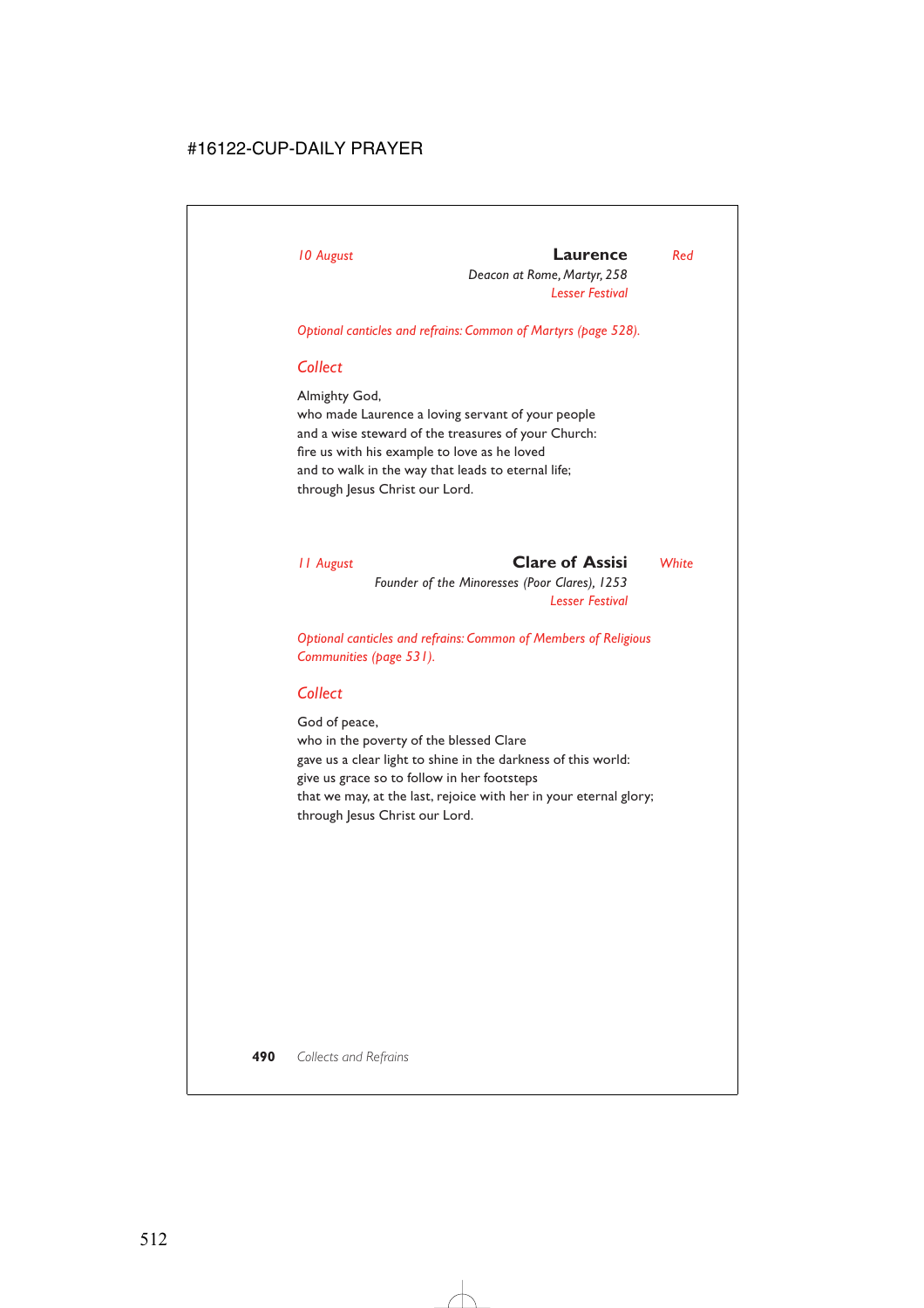#### *13 August* **Jeremy Taylor** *White*

*Bishop of Down and Connor, Teacher of the Faith, 1667 Lesser Festival*

*Optional canticles and refrains: Common of Teachers of the Faith (page 529).*

## *Collect*

Holy and loving God, you dwell in the human heart and make us partakers of the divine nature in Christ our great high priest: help us who remember your servant Jeremy Taylor to put our trust in your heavenly promises and follow a holy life in virtue and true godliness; through Jesus Christ our Lord.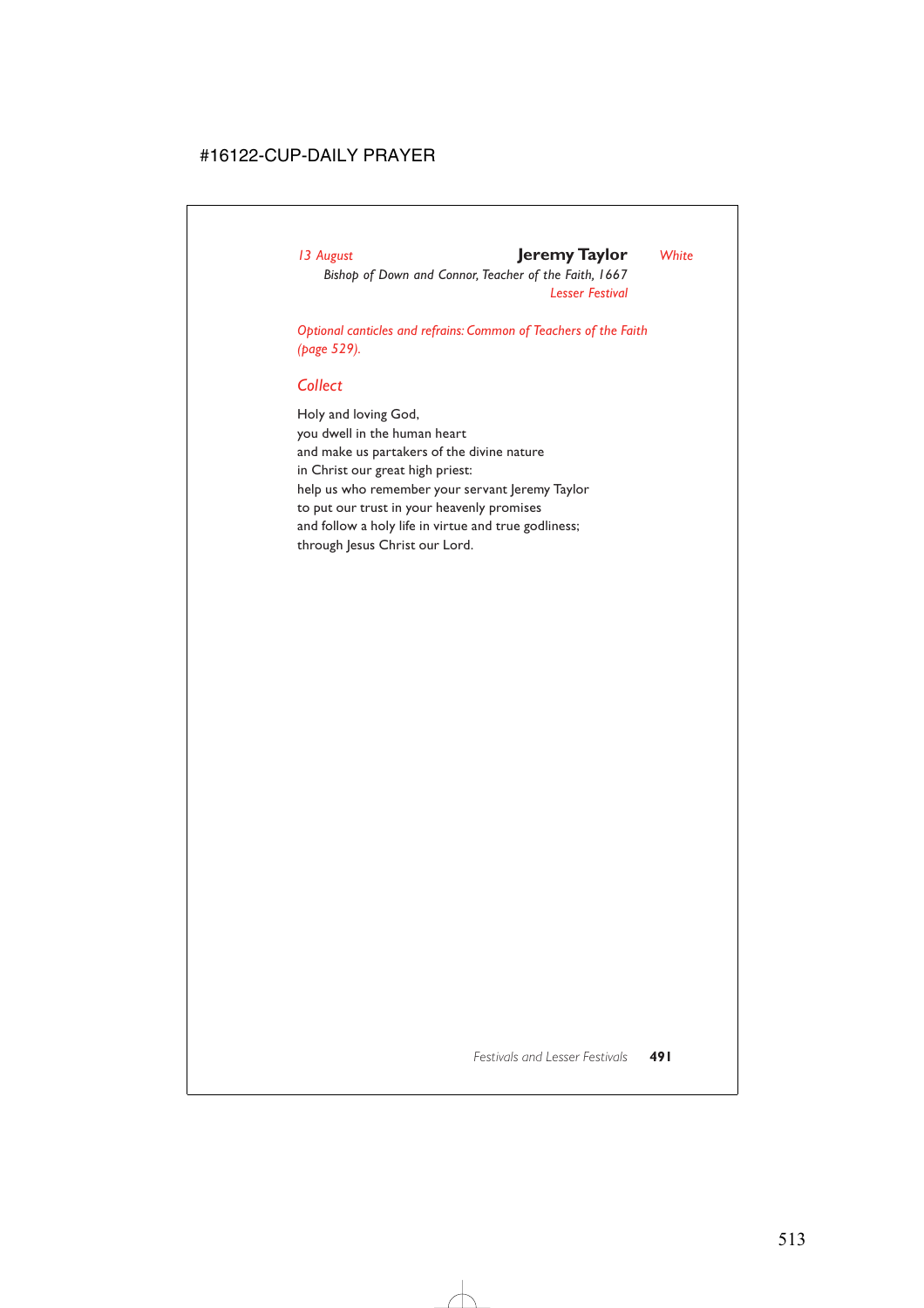*Festival*

*The Christmas orders (pages 214–225) may be used for Morning and Evening Prayer.*

*At Morning Prayer, canticle 21 (page 572) or 47 (page 599) may be said. At Evening Prayer, canticle 68 (page 626) or 73 (page 631) may be said.*

#### *Eve: Magnificat (if required)*

Blessed are you, Mary, for you believed that what was said to you by the Lord would be fulfilled. [Alleluia.]

#### *Benedictus*

In the womb of Mary, you found a dwelling place on earth, O Christ; remain for ever in our hearts. [Alleluia.]

#### *Magnificat*

Mary gave birth to the Word of God; truly she is the ever-blessed mother of Christ our Lord. [Alleluia.]

## *Collect*

Almighty God,

who looked upon the lowliness of the Blessed Virgin Mary and chose her to be the mother of your only Son: grant that we who are redeemed by his blood may share with her in the glory of your eternal kingdom; through Jesus Christ our Lord.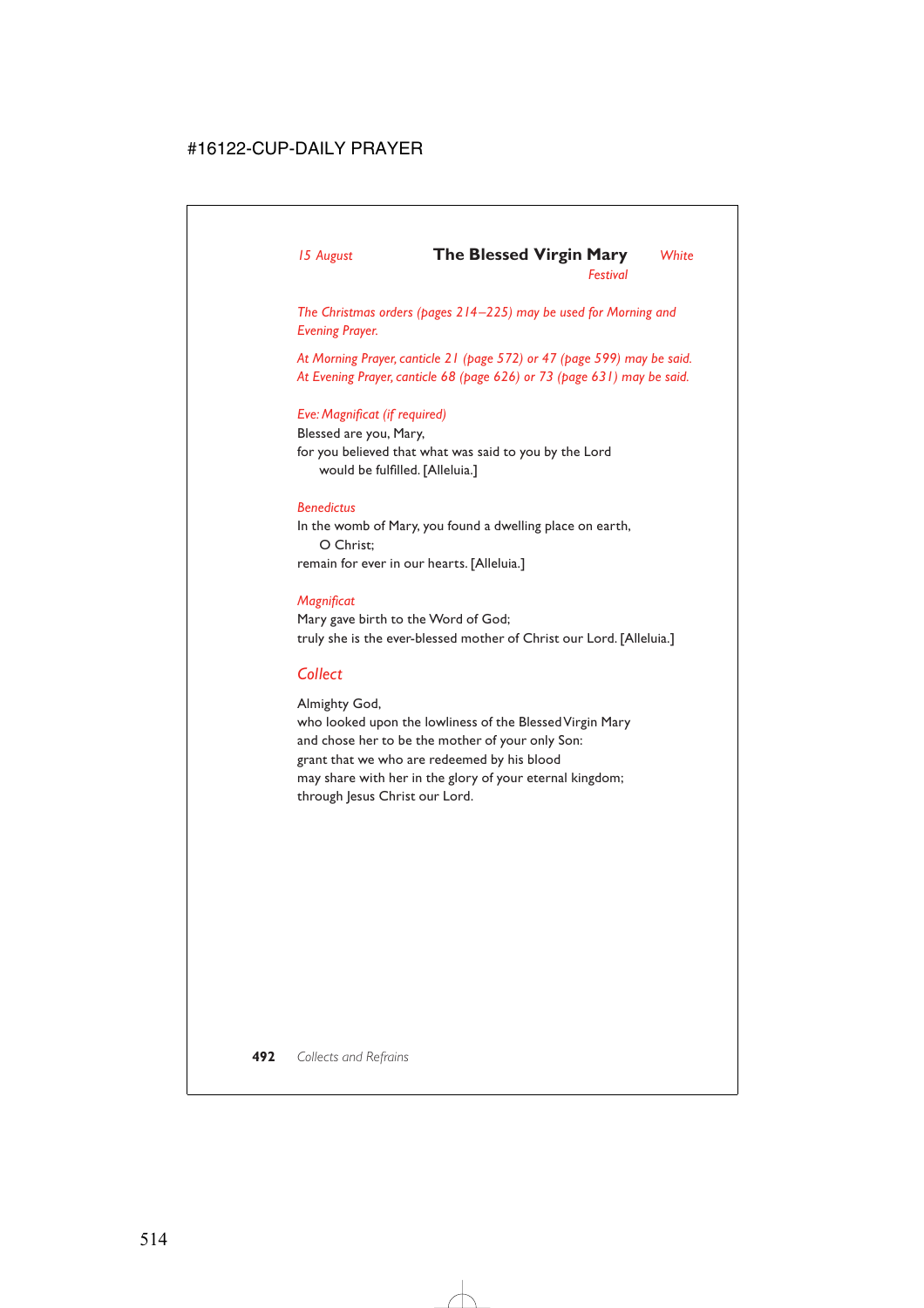#### *20 August* **Bernard** *White*

*Abbot of Clairvaux, Teacher of the Faith, 1153 Lesser Festival*

*Optional canticles and refrains: Common of Teachers of the Faith (page 529).*

## *Collect*

Merciful redeemer, who, by the life and preaching of your servant Bernard, rekindled the radiant light of your Church: grant us, in our generation, to be inflamed with the same spirit of discipline and love and ever to walk before you as children of light; through Jesus Christ our Lord.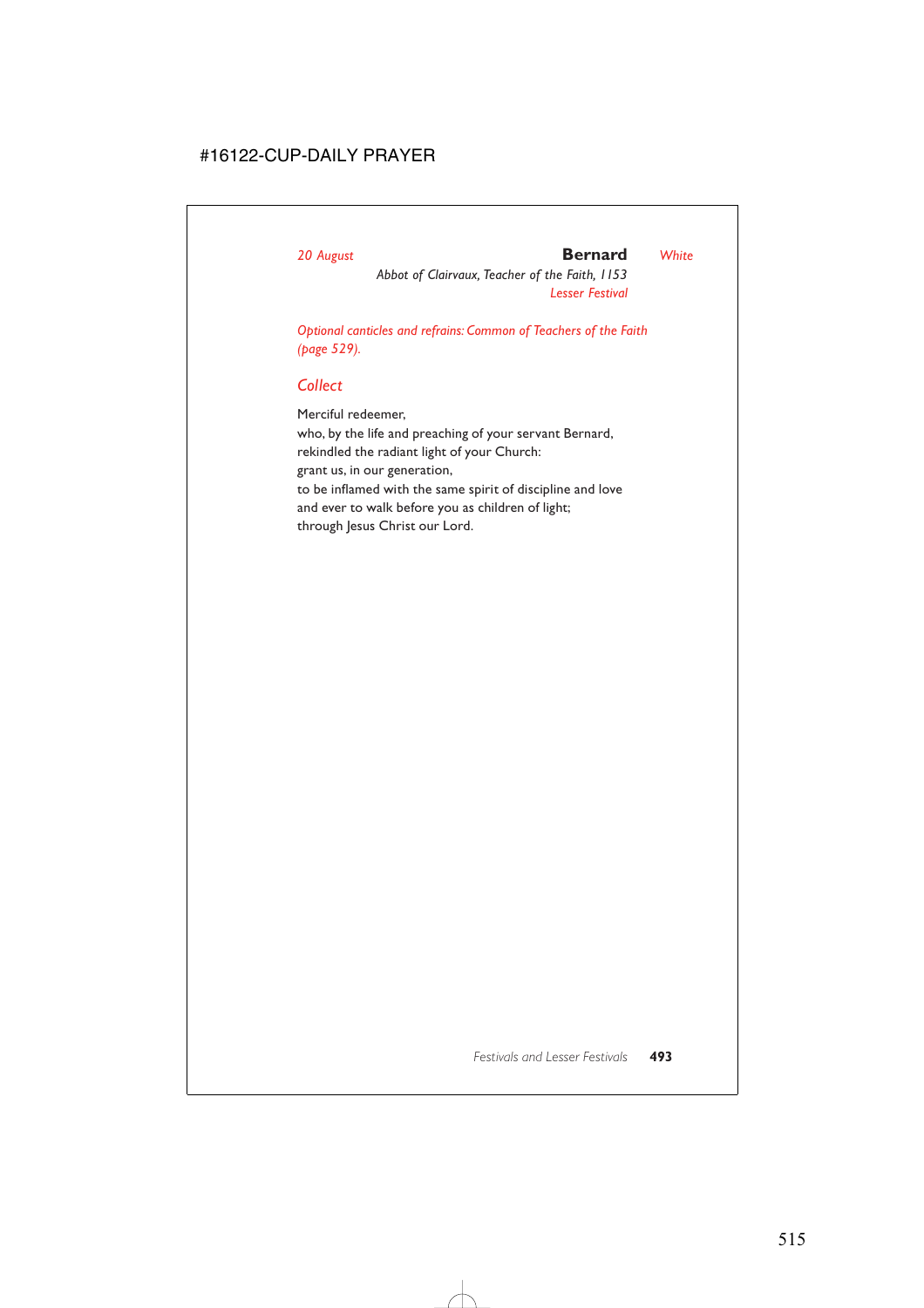*The All Saints to Advent orders (pages 291–302) may be used for Morning and Evening Prayer.*

*At Morning Prayer, canticle 35 (page 586) or 79 (page 636) may be said. At Evening Prayer, canticle 63 (page 621) or 70 (page 628) may be said.*

#### *Eve: Magnificat (if required)*

When all is made new, and the Christ is on his throne of glory, you will sit on the twelve thrones to judge the tribes of Israel.

#### *Benedictus*

You did not choose me but I chose you and I appointed you to go out and bear fruit, fruit that shall last.

#### *Magnificat*

On the foundation stones of the heavenly city are written the names of the apostles of the Lamb.

## *Collect*

Almighty and everlasting God, who gave to your apostle Bartholomew grace truly to believe and to preach your word: grant that your Church may love that word which he believed and may faithfully preach and receive the same; through Jesus Christ our Lord.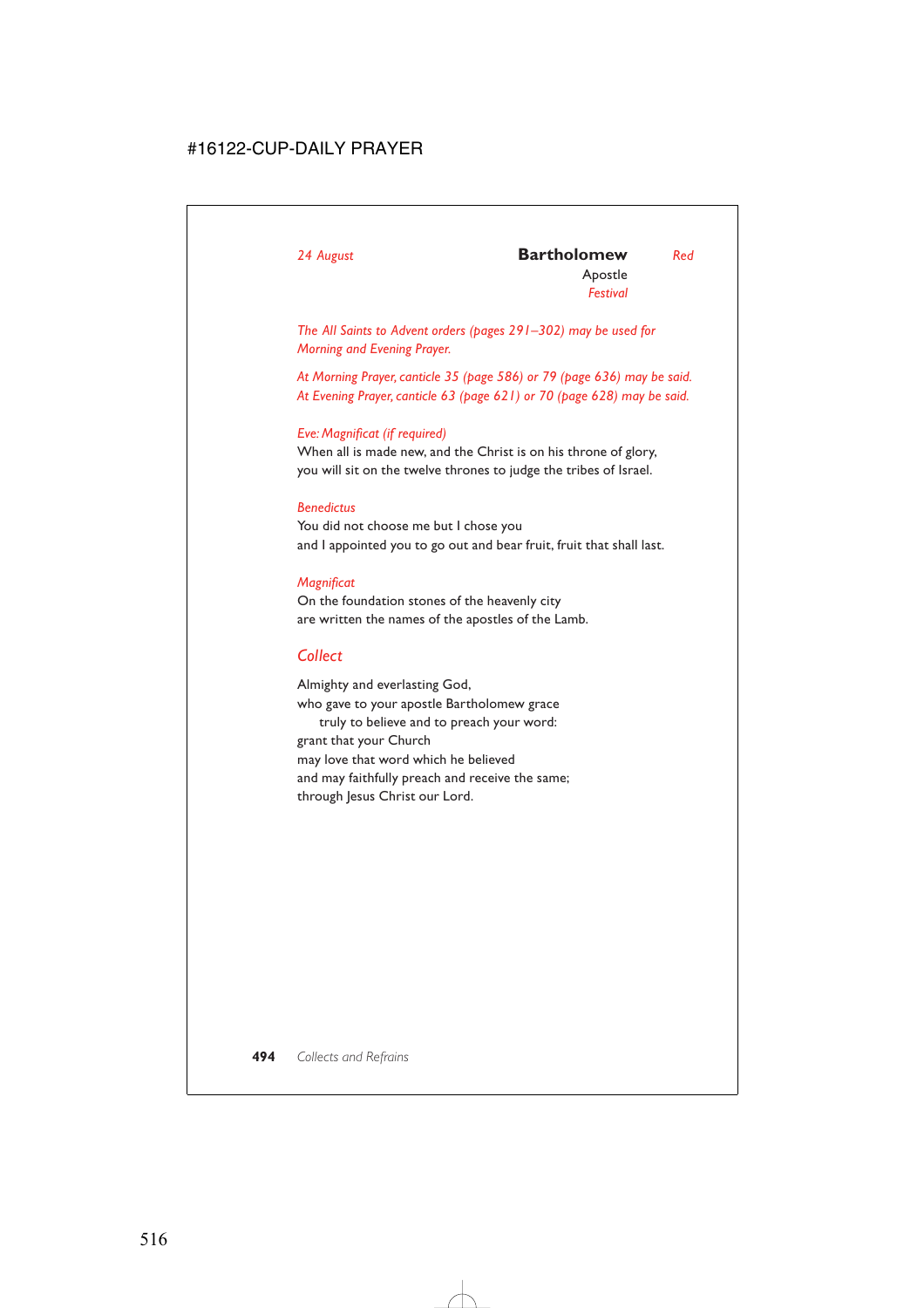#### *27 August* **Monica** *White*

*Mother of Augustine of Hippo, 387 Lesser Festival*

*Optional canticles and refrains: Common of Any Saint (pages 533–534).*

### *Collect*

Faithful God, who strengthened Monica, the mother of Augustine, with wisdom, and through her patient endurance encouraged him to seek after you: give us the will to persist in prayer that those who stray from you may be brought to faith

in your Son Jesus Christ our Lord.

*28 August* **Augustine of Hippo** *White*

*Bishop of Hippo, Teacher of the Faith, 430 Lesser Festival*

*Optional canticles and refrains: Common of Teachers of the Faith (page 529).*

## *Collect*

Merciful Lord, who turned Augustine from his sins to be a faithful bishop and teacher: grant that we may follow him in penitence and discipline till our restless hearts find their rest in you; through Jesus Christ our Lord.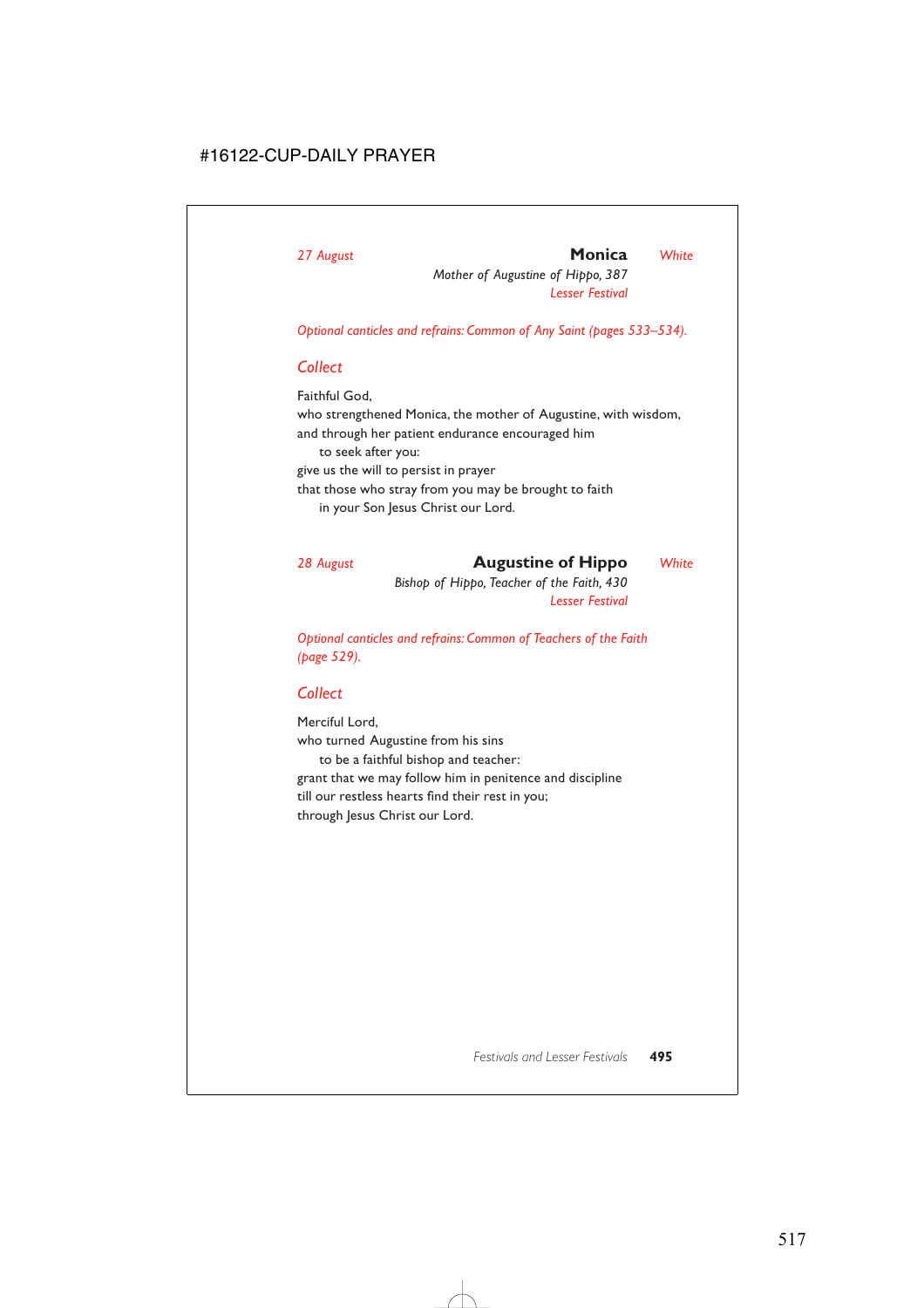*Optional canticles and refrains for 24 June (page 478) may be used.*

## *Collect*

Almighty God, who called your servant John the Baptist to be the forerunner of your Son in birth and death: strengthen us by your grace that, as he suffered for the truth, so we may boldly resist corruption and vice and receive with him the unfading crown of glory; through Jesus Christ our Lord.

## *30 August* **John Bunyan** *White*

*Spiritual Writer, 1688 Lesser Festival*

*Optional canticles and refrains: Common of Teachers of the Faith (page 529).*

## *Collect*

God of peace, who called your servant John Bunyan to be valiant for truth: grant that as strangers and pilgrims we may at the last rejoice with all Christian people in your heavenly city; through Jesus Christ our Lord.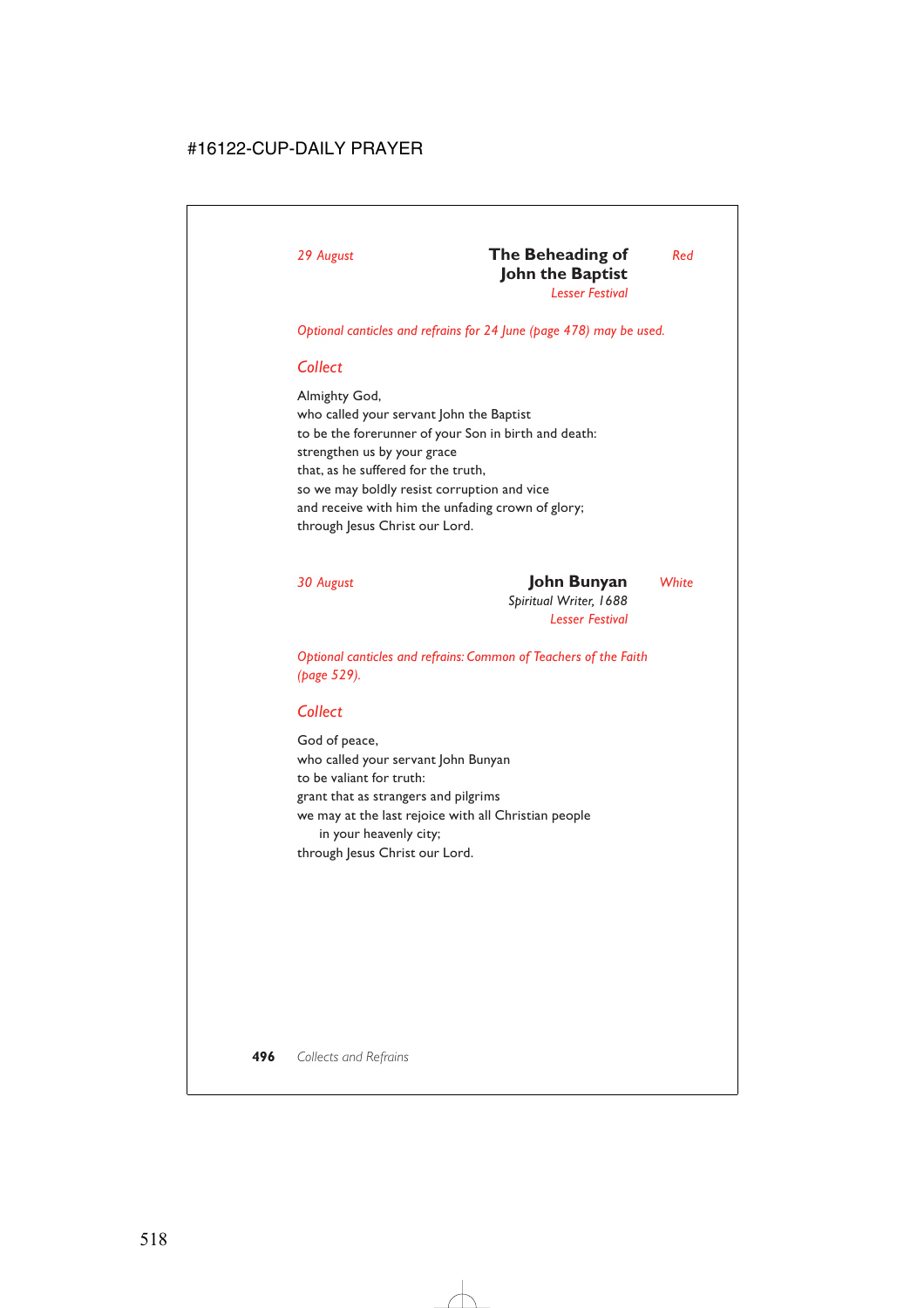#### *31 August* **Aidan** *White*

*Bishop of Lindisfarne, Missionary, 651 Lesser Festival*

*Optional canticles and refrains: Common of Missionaries (page 532).*

#### *Collect*

Everlasting God, you sent the gentle bishop Aidan to proclaim the gospel in this land: grant us to live as he taught in simplicity, humility and love for the poor; through Jesus Christ our Lord.

#### *3 September* **Gregory the Great** *White*

*Bishop of Rome, Teacher of the Faith, 604 Lesser Festival*

*Optional canticles and refrains: Common of Teachers of the Faith (page 529).*

#### *Collect*

Merciful Father, who chose your bishop Gregory to be a servant of the servants of God: grant that, like him, we may ever long to serve you by proclaiming your gospel to the nations, and may ever rejoice to sing your praises; through Jesus Christ our Lord.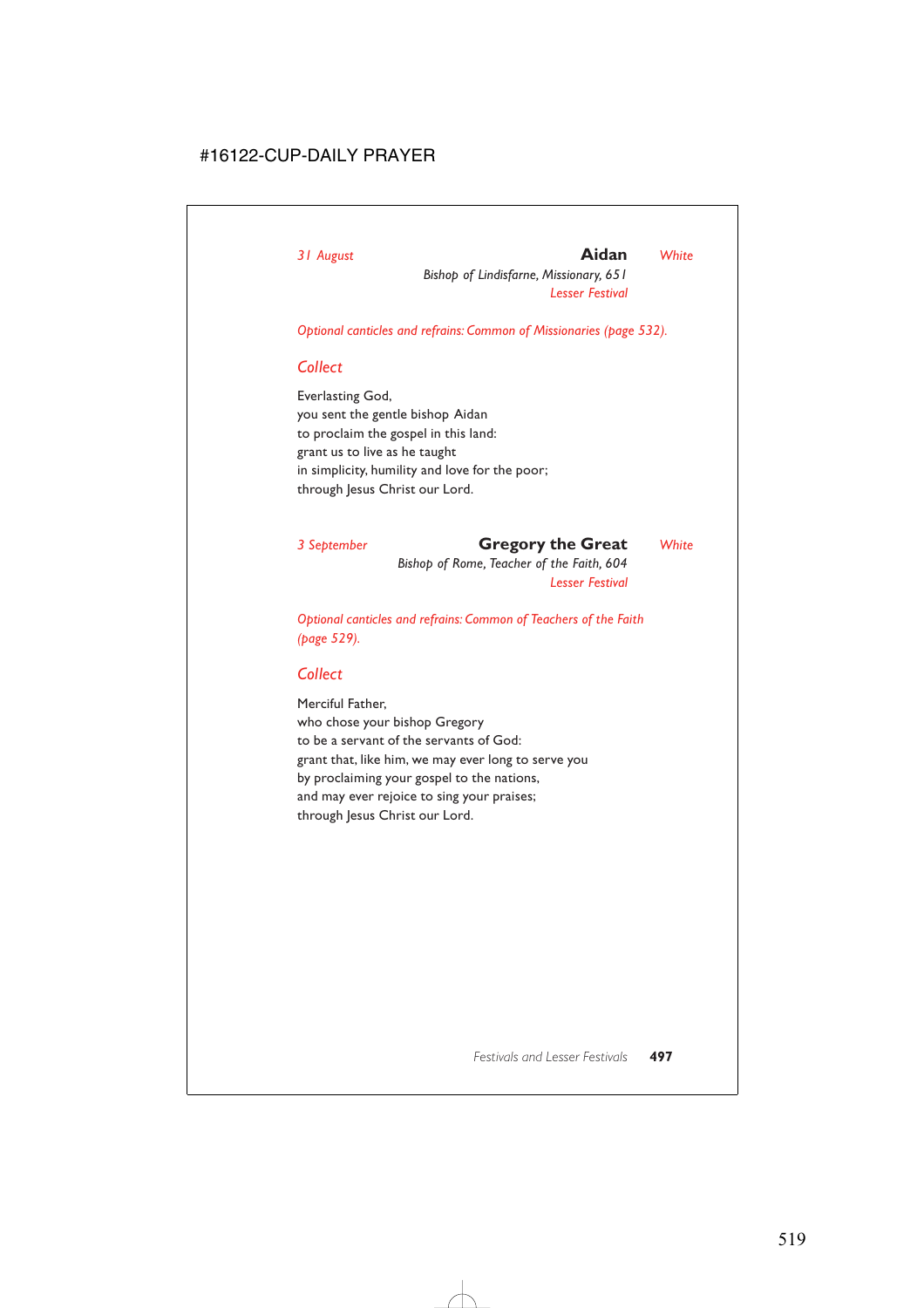# *8 September* **The Birth of the** *White* **Blessed Virgin Mary**

*Lesser Festival*

*Optional canticles and refrains: Common of the Blessed Virgin Mary (page 527).*

## *Collect*

Almighty and everlasting God, who stooped to raise fallen humanity through the child-bearing of blessed Mary: grant that we, who have seen your glory revealed in our human nature and your love made perfect in our weakness, may daily be renewed in your image and conformed to the pattern of your Son, Jesus Christ our Lord.

*13 September* **John Chrysostom** *White Bishop of Constantinople, Teacher of the Faith, 407 Lesser Festival*

*Optional canticles and refrains: Common of Teachers of the Faith (page 529).*

## *Collect*

God of truth and love, who gave to your servant John Chrysostom eloquence to declare your righteousness in the great congregation and courage to bear reproach for the honour of your name: mercifully grant to those who minister your word such excellence in preaching, that all people may share with them in the glory that shall be revealed; through Jesus Christ our Lord.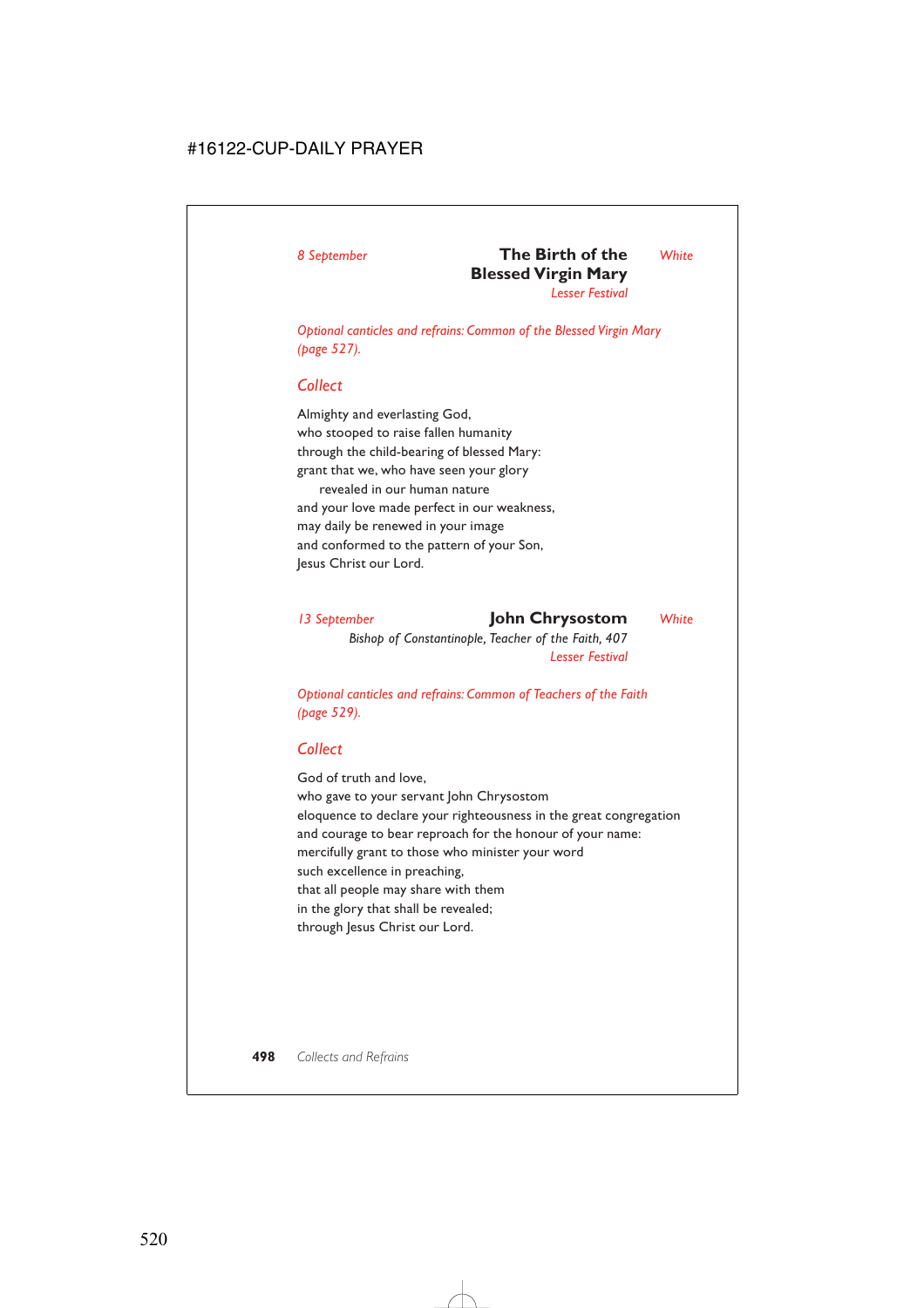*The Passiontide orders (pages 250–262) may be used for Morning and Evening Prayer.*

*At Morning Prayer, canticle 23 (page 574) may be said. At Evening Prayer, canticle 66 (page 624) may be said.*

## *Eve: Magnificat (if required)*

Save us by your holy cross, O Christ, our Redeemer.

#### *Benedictus*

Far be it from me to glory, save in the cross of our Lord Jesus Christ.

#### *Magnificat*

If you would come after me, you must deny yourself, and take up your cross and follow me.

### *Collect*

Almighty God,

who in the passion of your blessed Son made an instrument of painful death to be for us the means of life and peace: grant us so to glory in the cross of Christ that we may gladly suffer for his sake; who is alive and reigns with you, in the unity of the Holy Spirit, one God, now and for ever.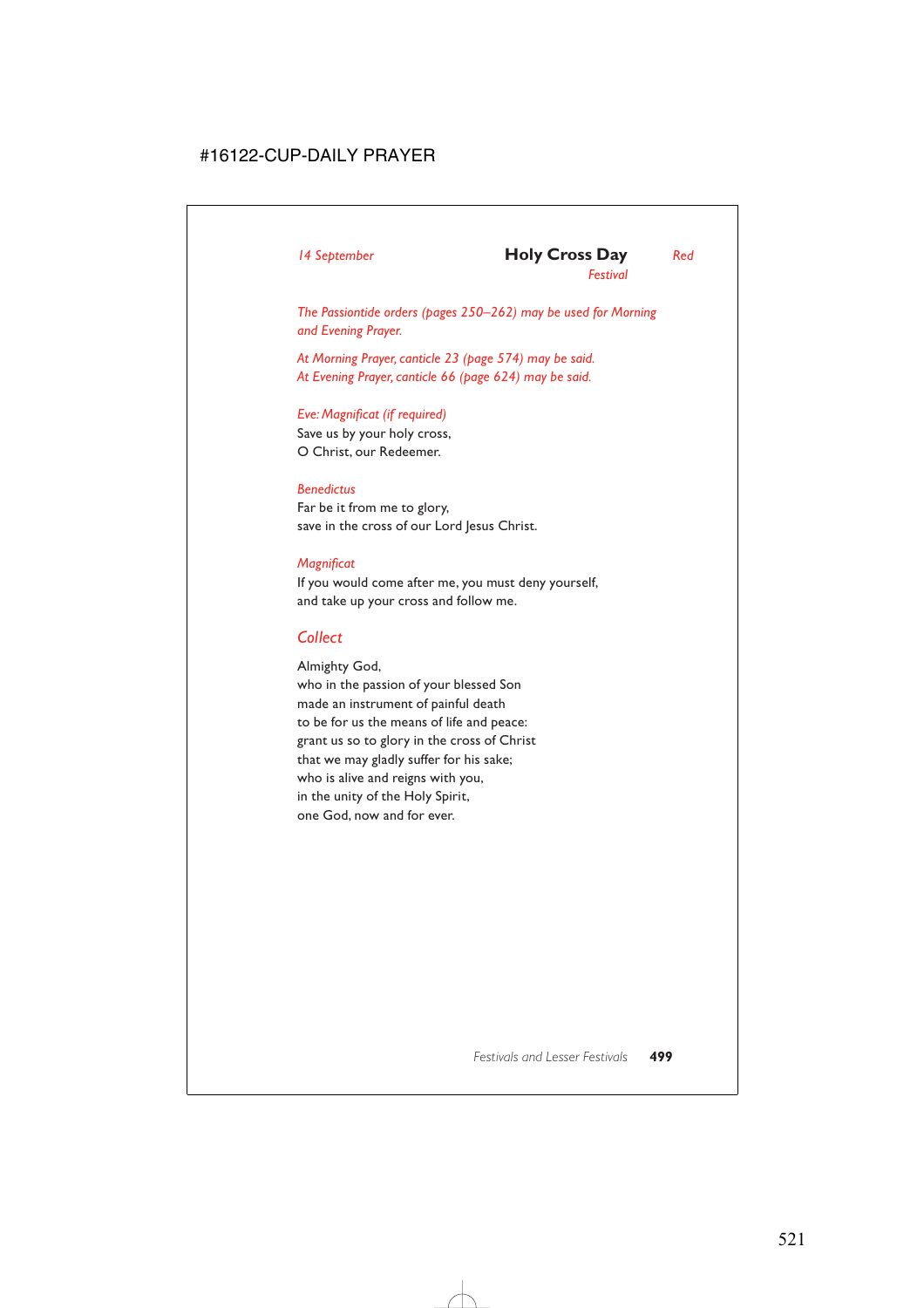*Bishop of Carthage, Martyr, 258 Lesser Festival*

*Optional canticles and refrains: Common of Martyrs (page 528).*

## *Collect*

Holy God, who brought Cyprian to faith in Christ, made him a bishop in the Church and crowned his witness with a martyr's death: grant that, after his example, we may love the Church and her teachings, find your forgiveness within her fellowship and so come to share the heavenly banquet you have prepared for us; through Jesus Christ our Lord.

*16 September* **Ninian** *White Bishop of Galloway, Apostle of the Picts, c.432 Lesser Festival*

*Optional canticles and refrains: Common of Missionaries (page 532).*

## *Collect*

Almighty and everlasting God, who called your servant Ninian to preach the gospel to the people of northern Britain: raise up in this and every land heralds and evangelists of your kingdom, that your Church may make known the immeasurable riches of your Son our Saviour Jesus Christ.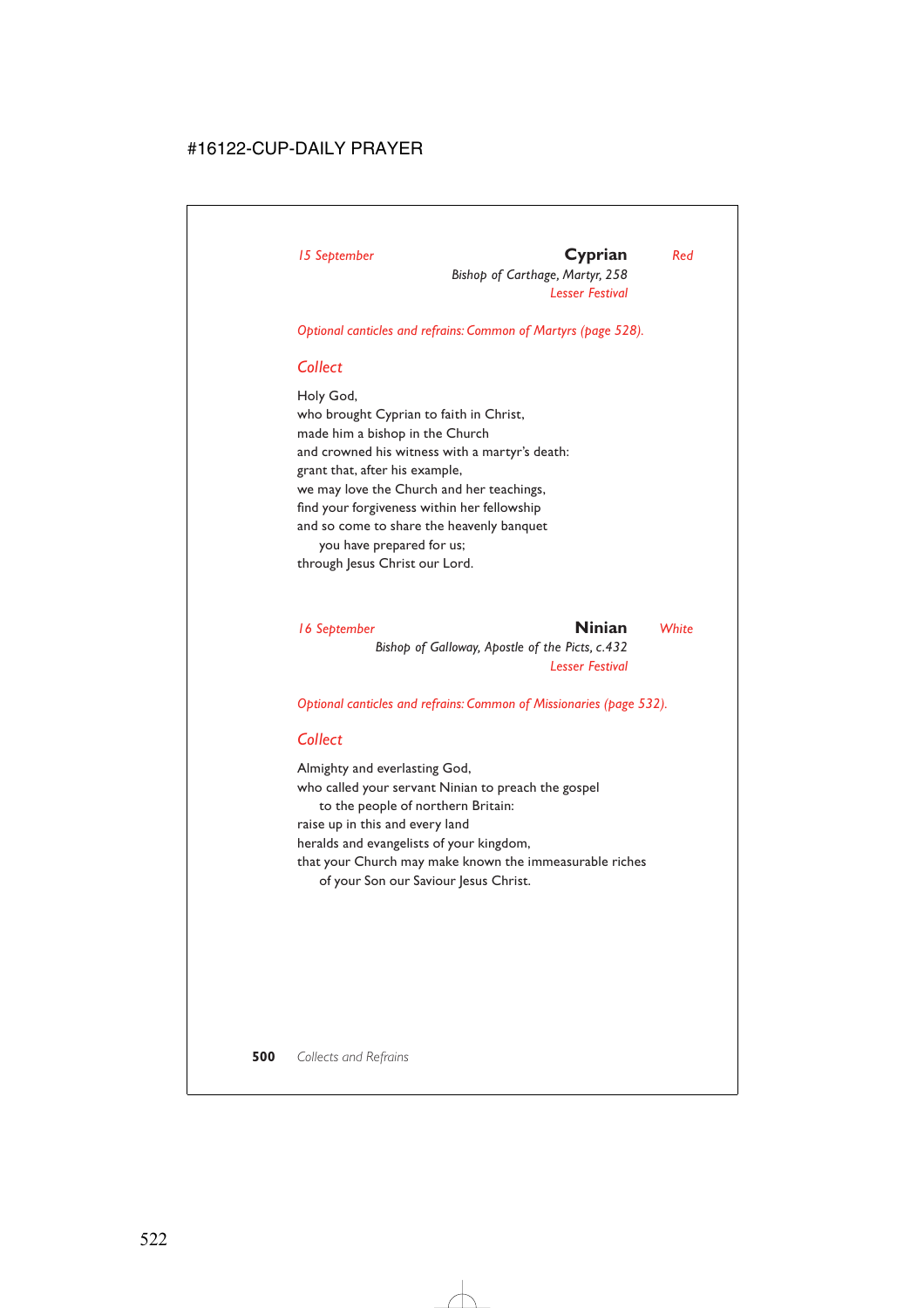## *17 September* **Hildegard** *White*

*Abbess of Bingen, Visionary, 1179 Lesser Festival*

*Optional canticles and refrains: Common of Members of Religious Communities (page 531).*

#### *Collect*

Most glorious and holy God, whose servant Hildegard, strong in the faith, was caught up in the vision of your heavenly courts: by the breath of your Spirit open our eyes to glimpse your glory and our lips to sing your praises with all the angels; through Jesus Christ our Lord.

## *20 September* **John Coleridge Patteson** *Red*

*First Bishop of Melanesia, and his Companions, Martyrs, 1871 Lesser Festival*

*Optional canticles and refrains: Common of Martyrs (page 528).*

#### *Collect*

God of all tribes and peoples and tongues, who called your servant John Coleridge Patteson to witness in life and death to the gospel of Christ amongst the peoples of Melanesia: grant us to hear your call to service and to respond trustfully and joyfully to Jesus Christ our redeemer, who is alive and reigns with you, in the unity of the Holy Spirit, one God, now and for ever.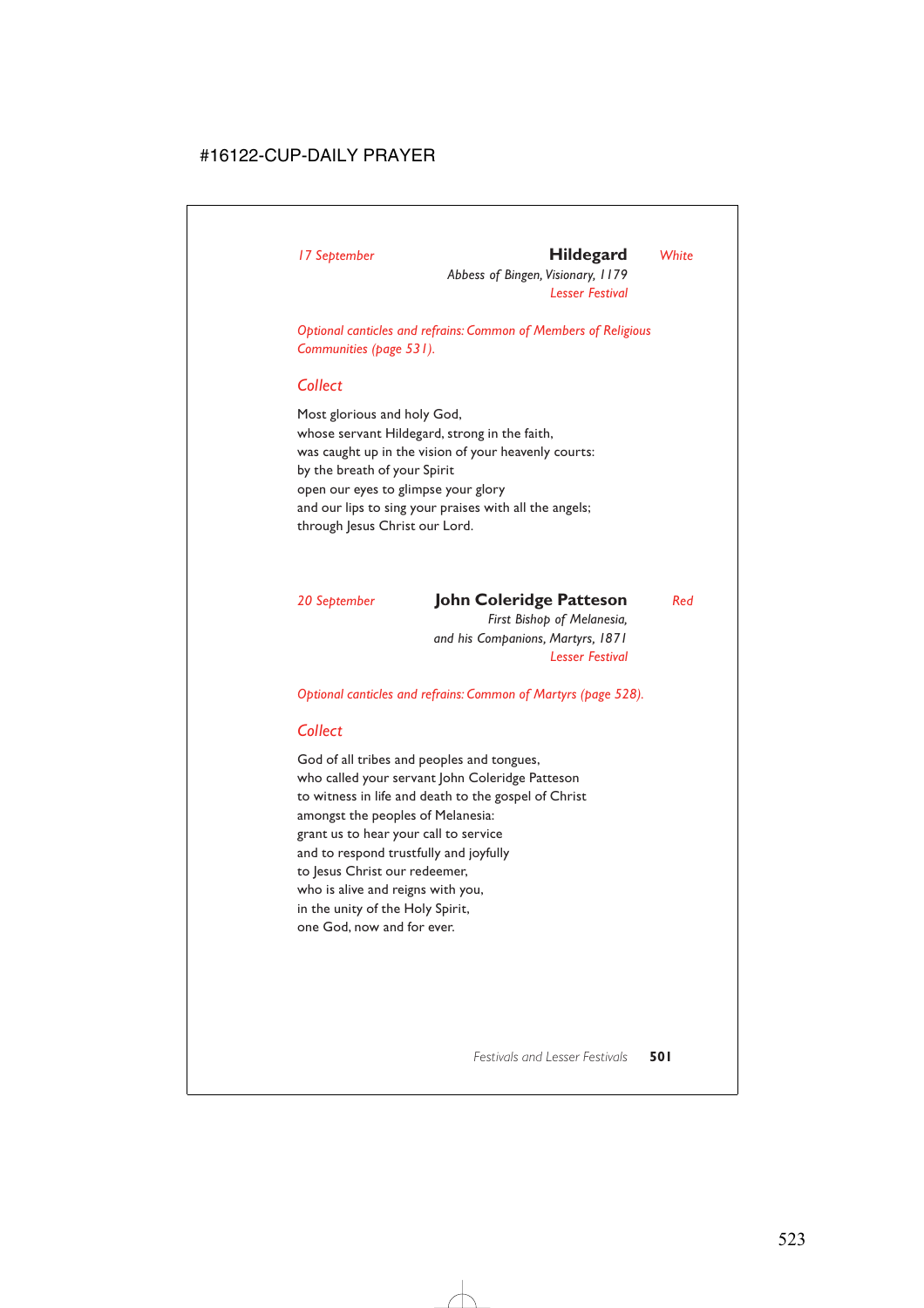#### *21 September* **Matthew** *Red*

Apostle and Evangelist *Festival*

*The All Saints to Advent orders (pages 291–302) may be used for Morning and Evening Prayer.*

*At Morning Prayer, canticle 35 (page 586) or 79 (page 636) may be said. At Evening Prayer, canticle 63 (page 621) or 70 (page 628) may be said.*

#### *Eve: Magnificat (if required)*

When all is made new, and the Christ is on his throne of glory, you will sit on the twelve thrones to judge the tribes of Israel.

#### *Benedictus*

You did not choose me but I chose you and I appointed you to go out and bear fruit, fruit that shall last.

#### *Magnificat*

On the foundation stones of the heavenly city are written the names of the apostles of the Lamb.

## *Collect*

O Almighty God, whose blessed Son called Matthew the tax collector to be an apostle and evangelist: give us grace to forsake the selfish pursuit of gain and the possessive love of riches that we may follow in the way of your Son Jesus Christ, who is alive and reigns with you, in the unity of the Holy Spirit, one God, now and for ever.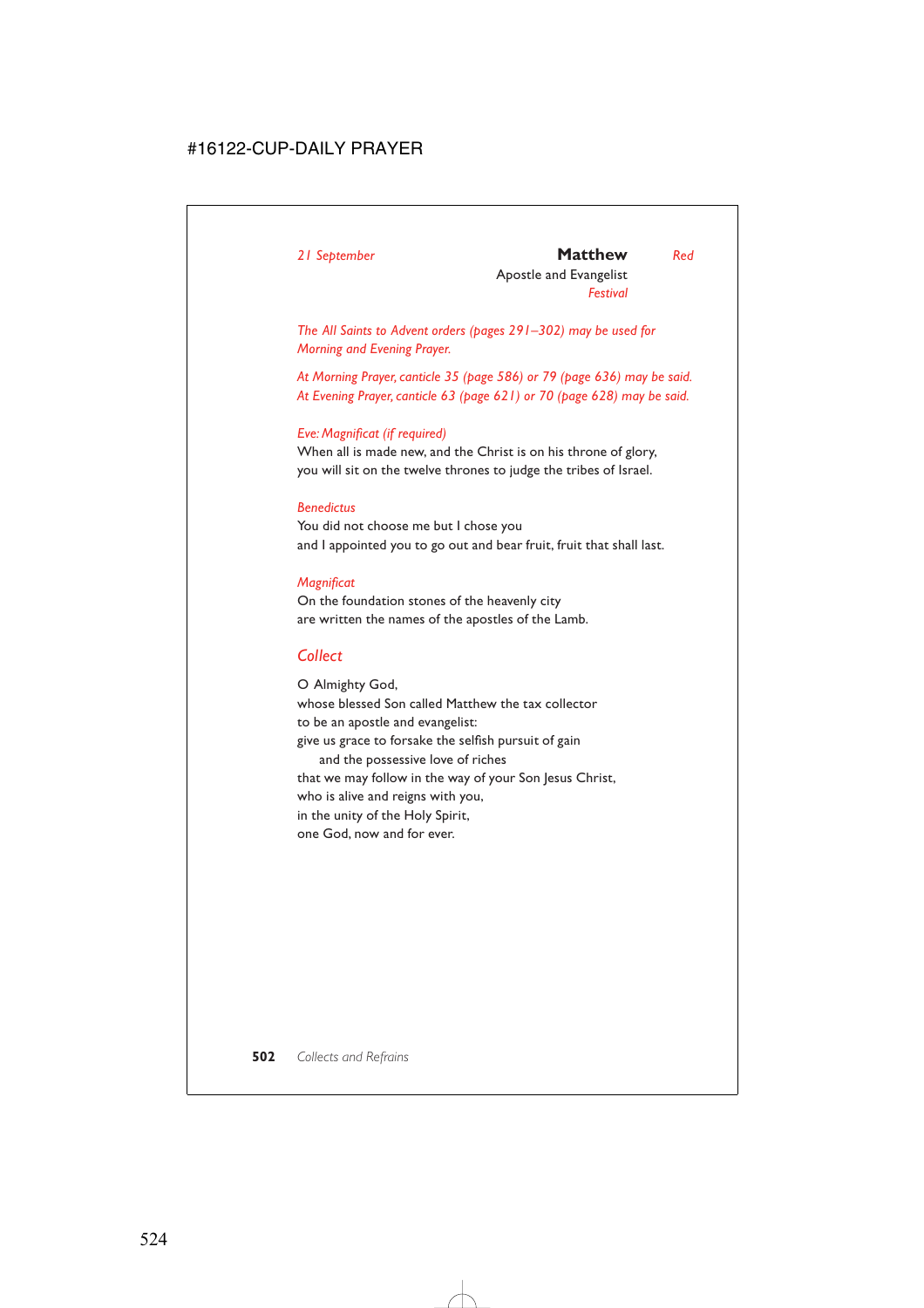## *25 September* **Lancelot Andrewes** *White*

*Bishop of Winchester, Spiritual Writer, 1626 Lesser Festival*

*Optional canticles and refrains: Common of Bishops and other Pastors (page 530).*

### *Collect*

Lord God,

who gave to Lancelot Andrewes many gifts of your Holy Spirit, making him a man of prayer and a pastor of your people: perfect in us that which is lacking in your gifts,

of faith, to increase it,

of hope, to establish it,

of love, to kindle it,

that we may live in the light of your grace and glory; through Jesus Christ our Lord.

*27 September* **Vincent de Paul** *White Founder of the Congregation of the Mission (Lazarists), 1660 Lesser Festival*

*Optional canticles and refrains: Common of Members of Religious Communities (page 531).*

## *Collect*

Merciful God, whose servant Vincent de Paul, by his ministry of preaching and pastoral care, brought your love to the sick and the poor: give to all your people a heart of compassion that by word and action they may serve you

in serving others in their need; through Jesus Christ our Lord.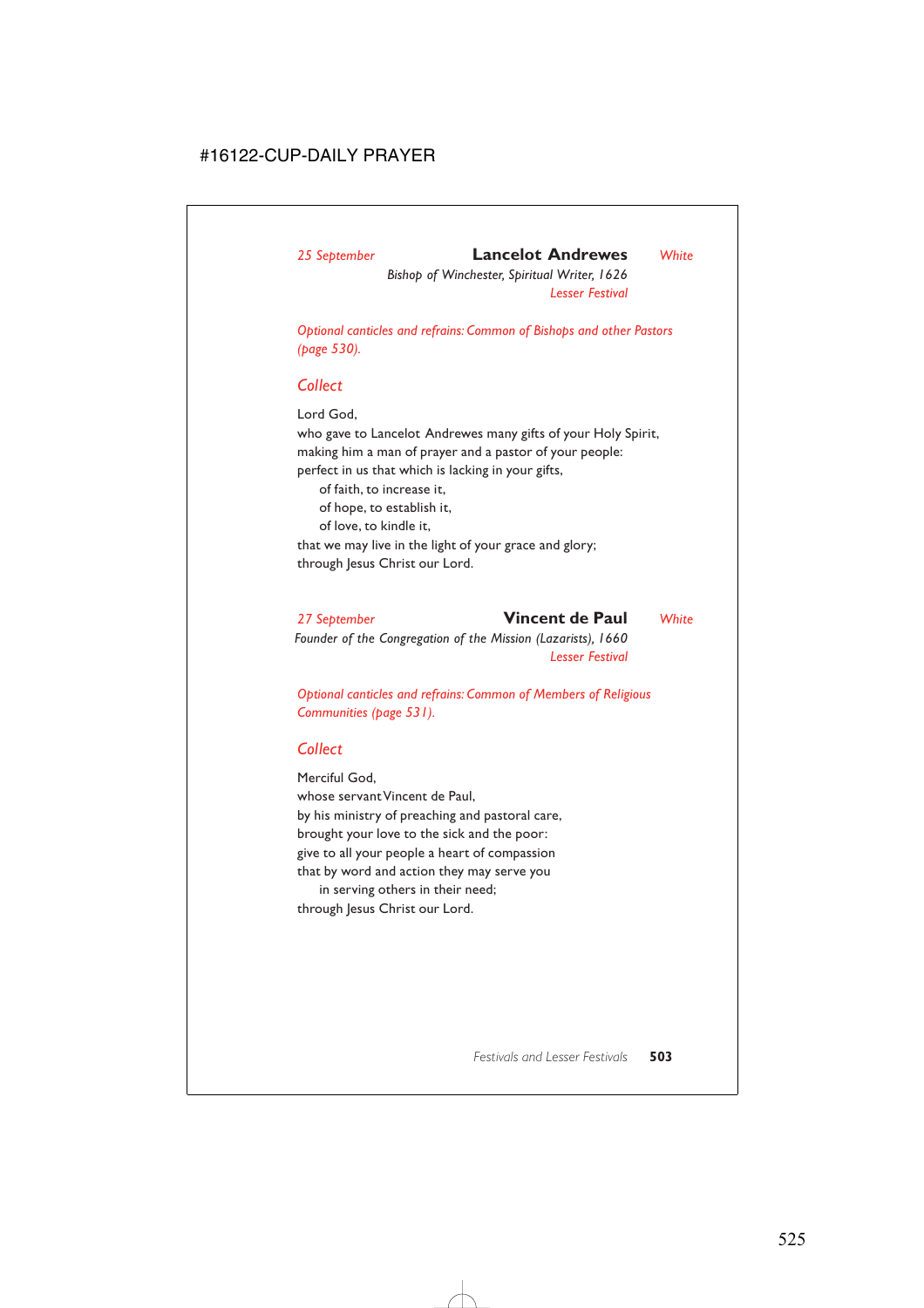## *29 September* **Michael and All Angels** *White*

*Festival*

*The All Saints to Advent orders (pages 291–302) may be used for Morning and Evening Prayer.*

*At Morning Prayer, canticle 33 (page 584) may be said. At Evening Prayer, canticle 64 (page 622) may be said.*

### *Eve: Magnificat (if required)*

The Lord commanded his angels to keep you in all your ways.

### *Benedictus*

There was silence in heaven while the dragon waged war; and Michael and his angels fought against him, and won the victory.

### *Magnificat*

Then I saw an angel, soaring in the heavens, with an eternal gospel to proclaim to all who live on the earth.

## *Collect*

Everlasting God, you have ordained and constituted the ministries of angels and mortals in a wonderful order: grant that as your holy angels always serve you in heaven, so, at your command, they may help and defend us on earth; through Jesus Christ our Lord.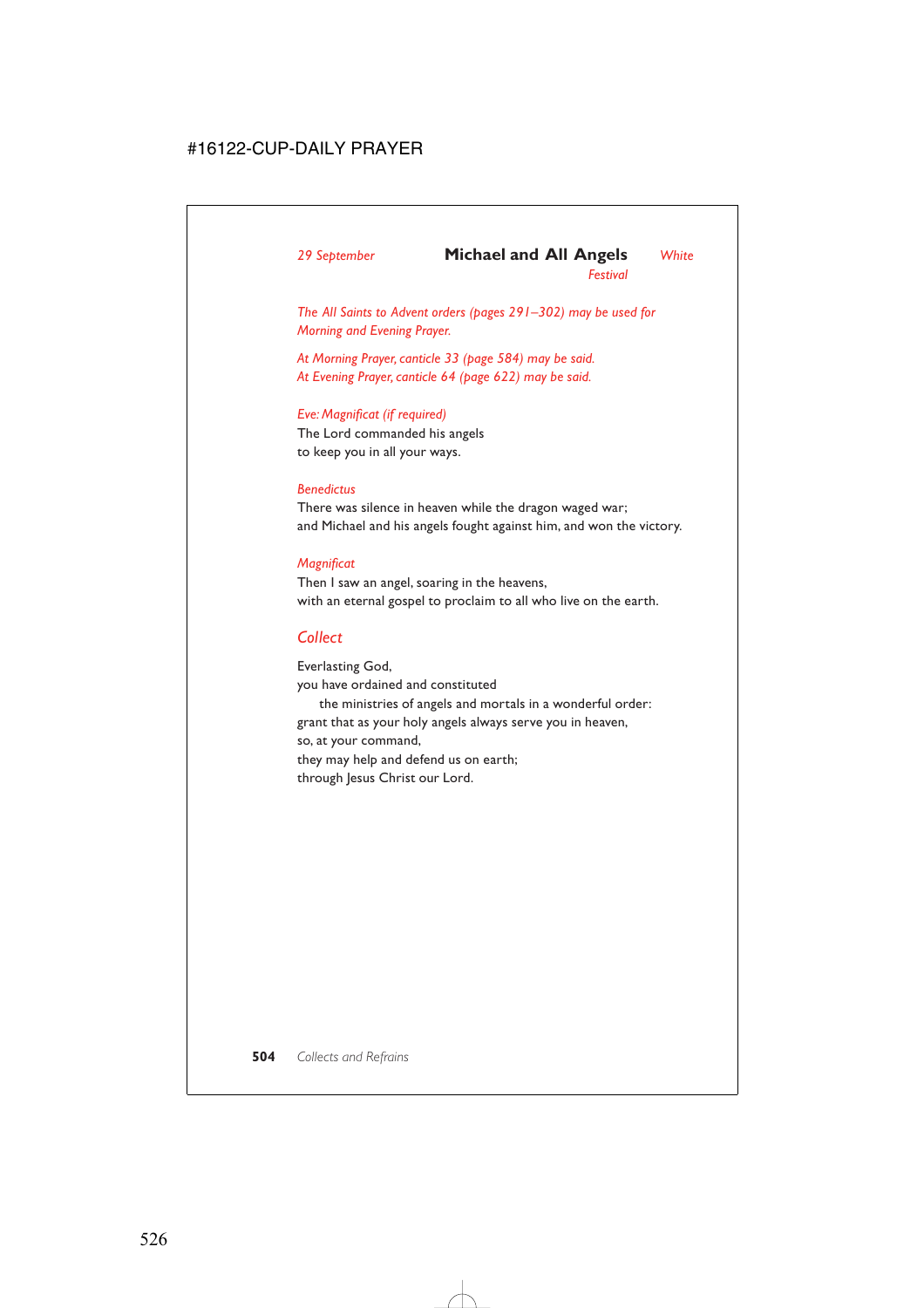## *4 October* **Francis of Assisi** *White*

*Friar, Deacon, Founder of the Friars Minor, 1226 Lesser Festival*

*Optional canticles and refrains: Common of Members of Religious Communities (page 531).*

### *Collect*

O God, you ever delight to reveal yourself to the childlike and lowly of heart: grant that, following the example of the blessed Francis, we may count the wisdom of this world as foolishness and know only Jesus Christ and him crucified, who is alive and reigns with you, in the unity of the Holy Spirit, one God, now and for ever.

*6 October* **William Tyndale** *Red Translator of the Scriptures, Reformation Martyr, 1536 Lesser Festival*

*Optional canticles and refrains: Common of Martyrs (page 528).*

## *Collect*

Lord, give to your people grace to hear and keep your word that, after the example of your servant William Tyndale, we may not only profess your gospel but also be ready to suffer and die for it, to the honour of your name; through Jesus Christ our Lord.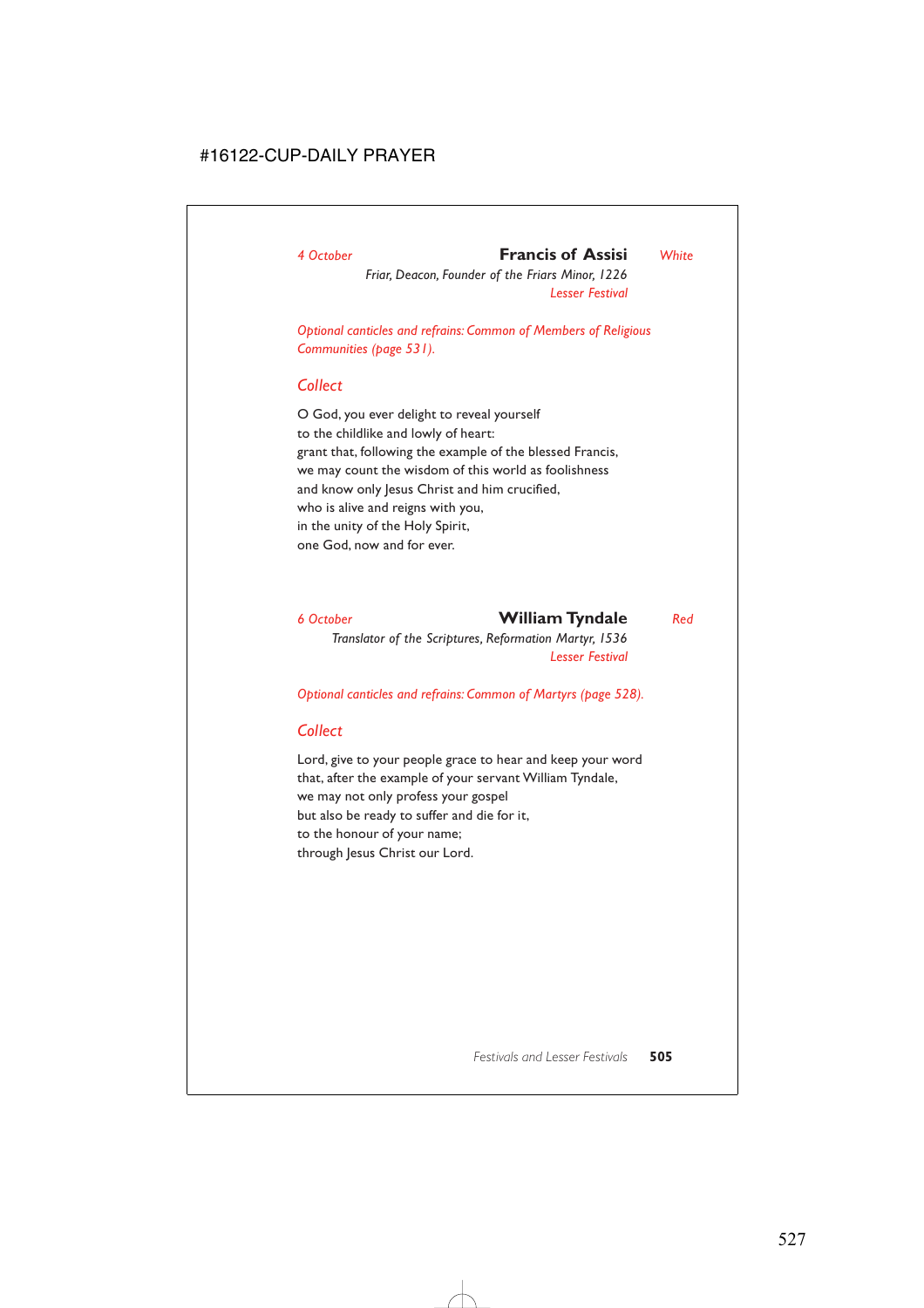## *10 October* **Paulinus** *White*

*Bishop of York, Missionary, 644 Lesser Festival*

*Optional canticles and refrains: Common of Missionaries (page 532).*

## *Collect*

God our Saviour, who sent Paulinus to preach and to baptize, and so to build up your Church in this land: grant that, inspired by his example, we may tell all the world of your truth, that with him we may receive the reward you prepare for all your faithful servants; through Jesus Christ our Lord.

## *12 October* **Wilfrid of Ripon** *White*

*Bishop, Missionary, 709 Lesser Festival*

*Optional canticles and refrains: Common of Missionaries (page 532).*

## *Collect*

Almighty God, who called our forebears to the light of the gospel by the preaching of your servant Wilfrid: help us, who keep his life and labour in remembrance, to glorify your name by following the example of his zeal and perseverance; through Jesus Christ our Lord.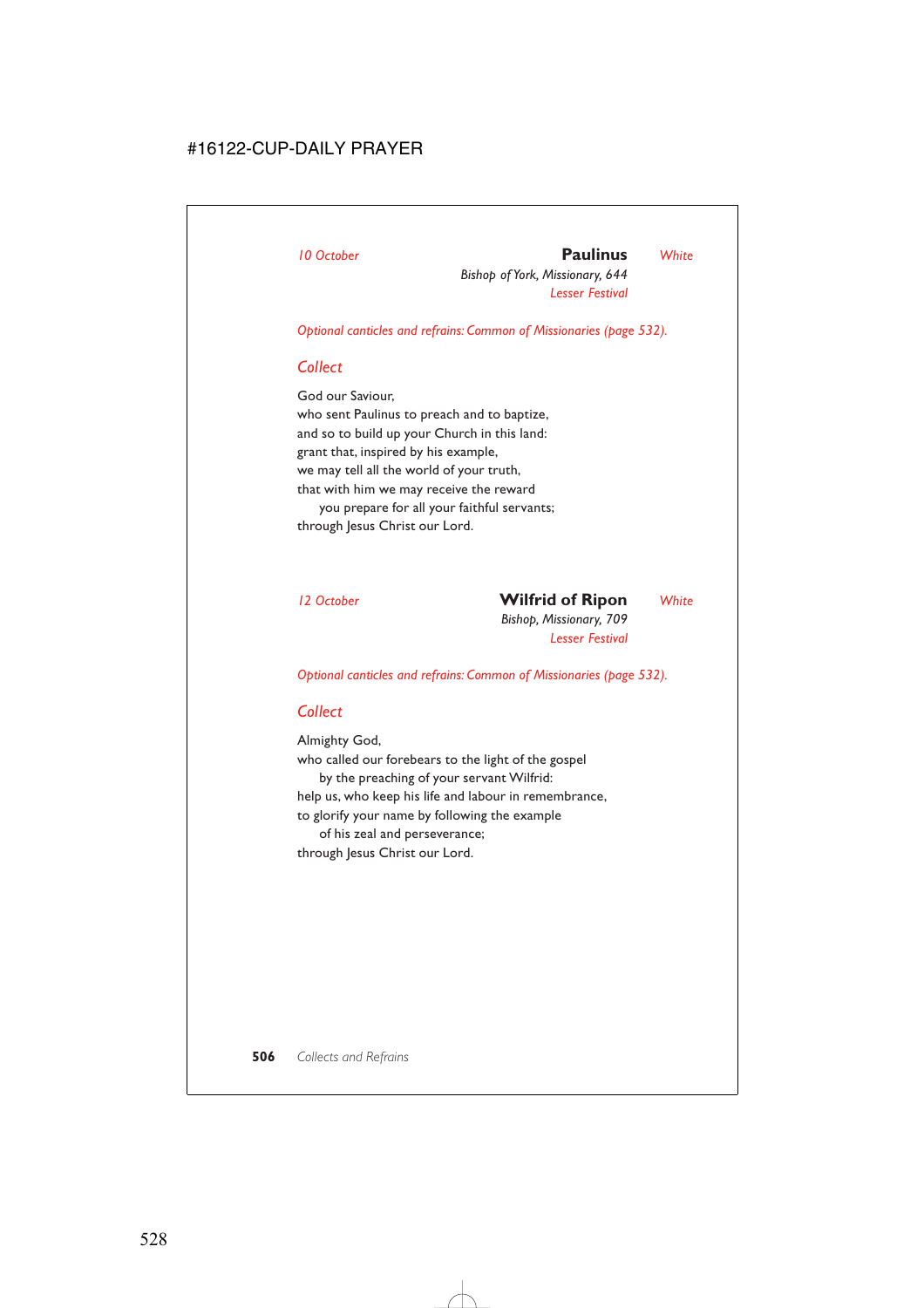## *13 October* **Edward the Confessor** *White*

*King of England, 1066 Lesser Festival*

*Optional canticles and refrains: Common of Any Saint (pages 533–534).*

## *Collect*

Sovereign God, who set your servant Edward upon the throne of an earthly kingdom and inspired him with zeal for the kingdom of heaven: grant that we may so confess the faith of Christ by word and deed, that we may, with all your saints, inherit your eternal glory; through Jesus Christ our Lord.

*15 October* **Teresa of Avila** *White*

*Teacher of the Faith, 1582 Lesser Festival*

*Optional canticles and refrains: Common of Teachers of the Faith (page 529).*

## *Collect*

Merciful God, who by your Spirit raised up your servant Teresa of Avila to reveal to your Church the way of perfection: grant that her teaching may awaken in us a longing for holiness, until we attain to the perfect union of love in Jesus Christ your Son our Lord.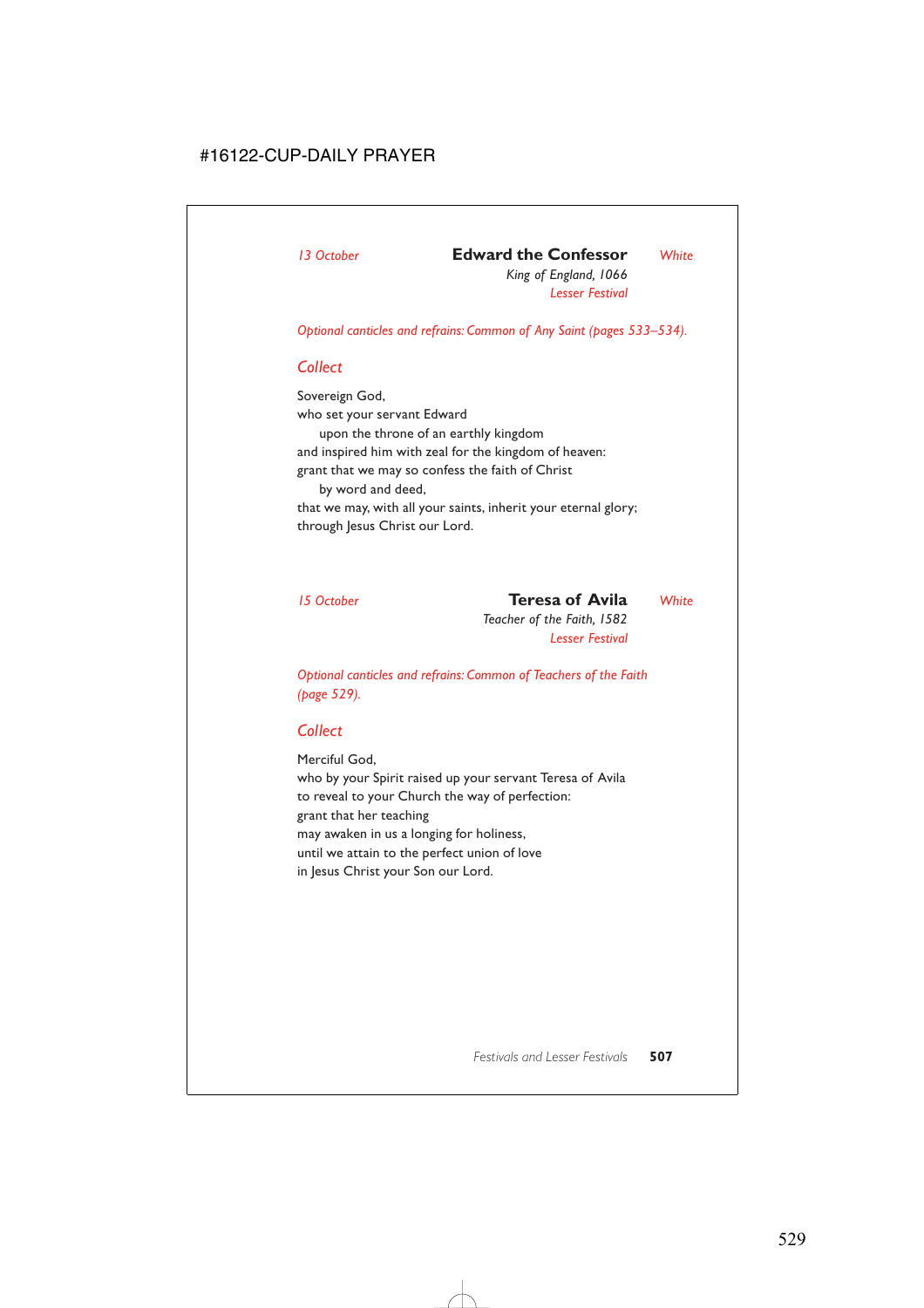## *17 October* **Ignatius** *Red*

*Bishop of Antioch, Martyr, c.107 Lesser Festival*

*Optional canticles and refrains: Common of Martyrs (page 528).*

## *Collect*

Feed us, O Lord, with the living bread and make us drink deep of the cup of salvation that, following the teaching of your bishop Ignatius and rejoicing in the faith with which he embraced a martyr's death, we may be nourished for that eternal life for which he longed;

through Jesus Christ our Lord.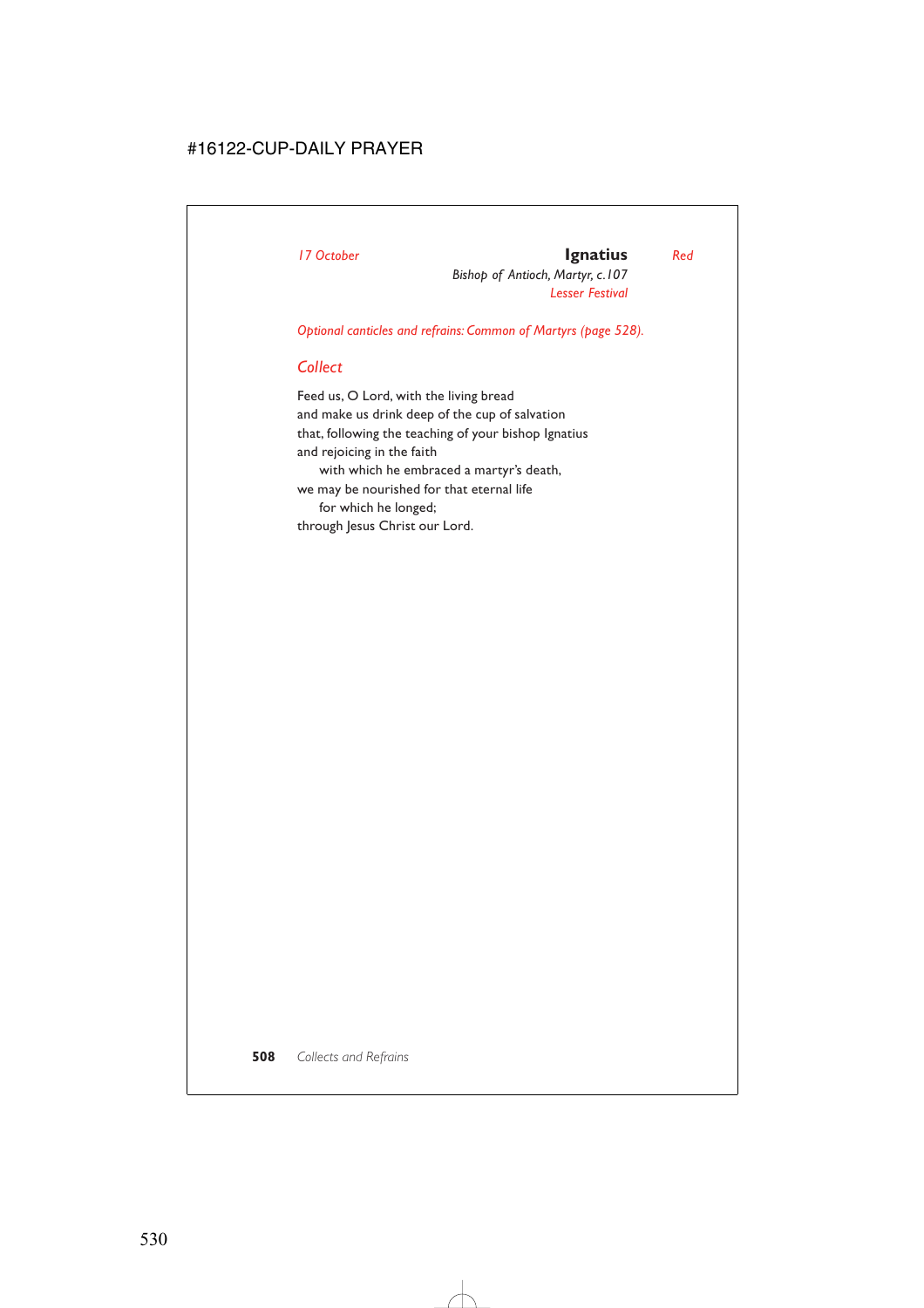*The All Saints to Advent orders (pages 291–302) may be used for Morning and Evening Prayer.*

*At Morning Prayer, canticle 35 (page 586) or 79 (page 636) may be said. At Evening Prayer, canticle 63 (page 621) or 70 (page 628) may be said.*

### *Eve: Magnificat (if required)*

Your word is a lantern to my feet and a light upon my path.

### *Benedictus*

We bring you the good news that what God promised to the fathers he has fulfilled to us their children by raising Jesus.

### *Magnificat*

The one who saw what lesus did has borne witness, that you also may believe.

## *Collect*

Almighty God, you called Luke the physician, whose praise is in the gospel, to be an evangelist and physician of the soul: by the grace of the Spirit and through the wholesome medicine of the gospel, give your Church the same love and power to heal; through Jesus Christ our Lord.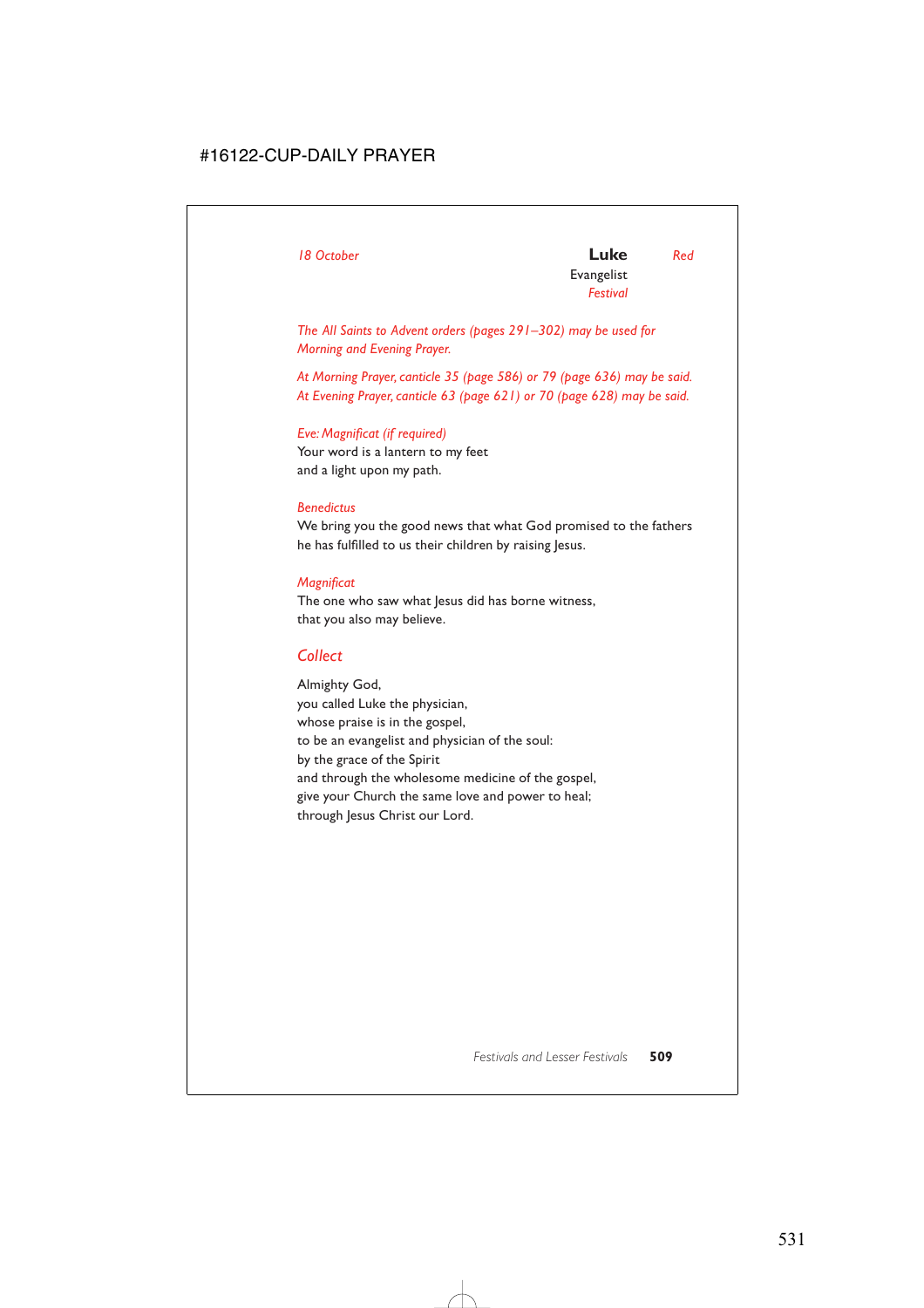## *19 October* **Henry Martyn** *White*

*Translator of the Scriptures, Missionary in India and Persia, 1812 Lesser Festival*

*Optional canticles and refrains: Common of Missionaries (page 532).*

## *Collect*

Almighty God, who by your Holy Spirit gave Henry Martyn a longing to tell the good news of Christ and skill to translate the Scriptures: by the same Spirit give us grace to offer you our gifts, wherever you may lead, at whatever the cost; through Jesus Christ our Lord.

*26 October* **Alfred the Great** *White King of the West Saxons, Scholar, 899 Lesser Festival*

*Optional canticles and refrains: Common of Any Saint (pages 533–534).*

## *Collect*

God, our maker and redeemer, we pray you of your great mercy and by the power of your holy cross to guide us by your will and to shield us from our foes: that, after the example of your servant Alfred, we may inwardly love you above all things; through Jesus Christ our Lord.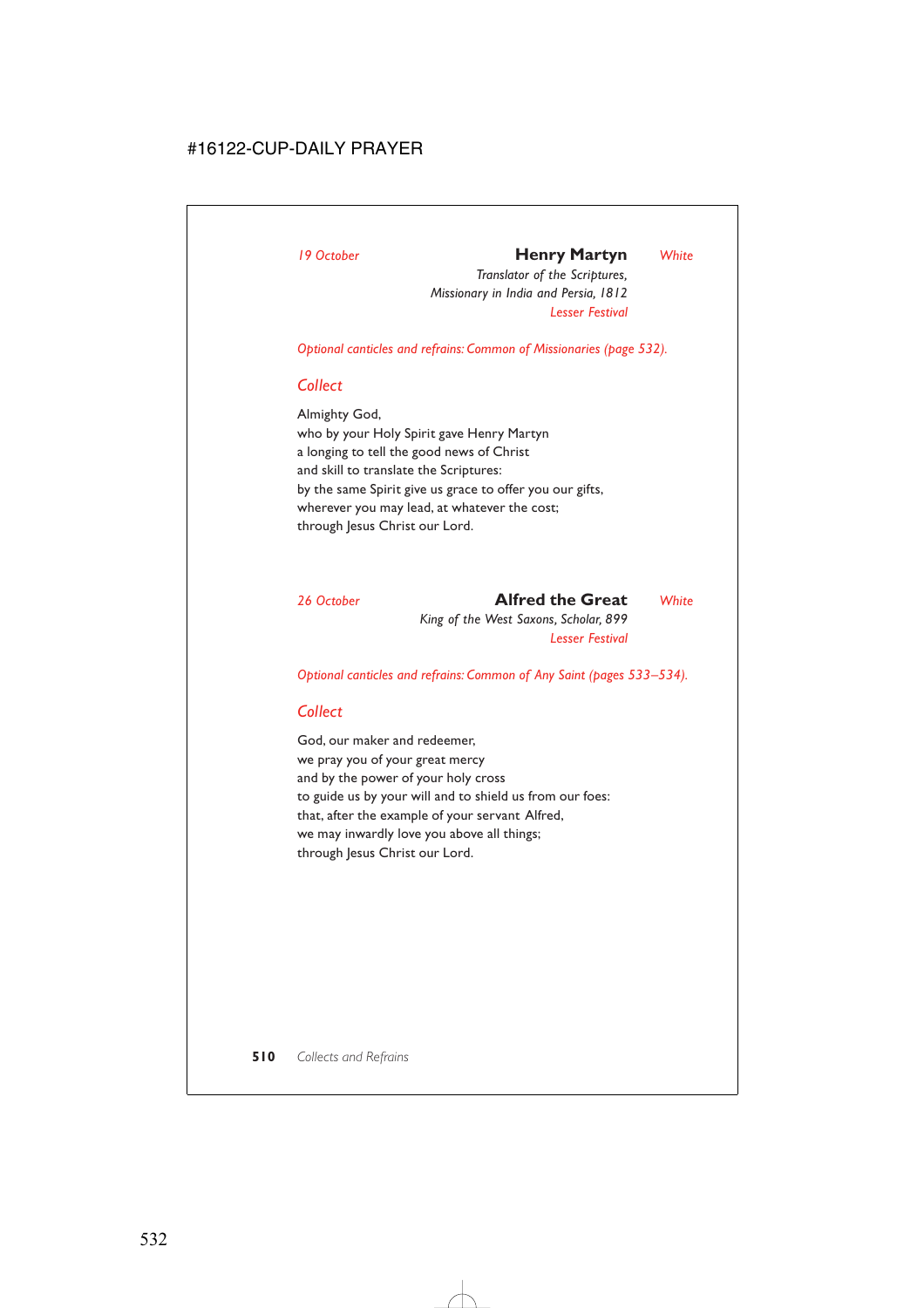### *28 October* **Simon and Jude** *Red* Apostles *Festival*

*The All Saints to Advent orders (pages 291–302) may be used for Morning and Evening Prayer.*

*At Morning Prayer, canticle 35 (page 586) or 79 (page 636) may be said. At Evening Prayer, canticle 63 (page 621) or 70 (page 628) may be said.*

### *Eve: Magnificat (if required)*

When all is made new, and the Christ is on his throne of glory, you will sit on the twelve thrones to judge the tribes of Israel.

### *Benedictus*

You did not choose me but I chose you and I appointed you to go out and bear fruit, fruit that shall last.

### *Magnificat*

On the foundation stones of the heavenly city are written the names of the apostles of the Lamb.

## *Collect*

Almighty God, who built your Church upon the foundation of the apostles and prophets, with Jesus Christ himself as the chief cornerstone: so join us together in unity of spirit by their doctrine, that we may be made a holy temple acceptable to you; through Jesus Christ our Lord.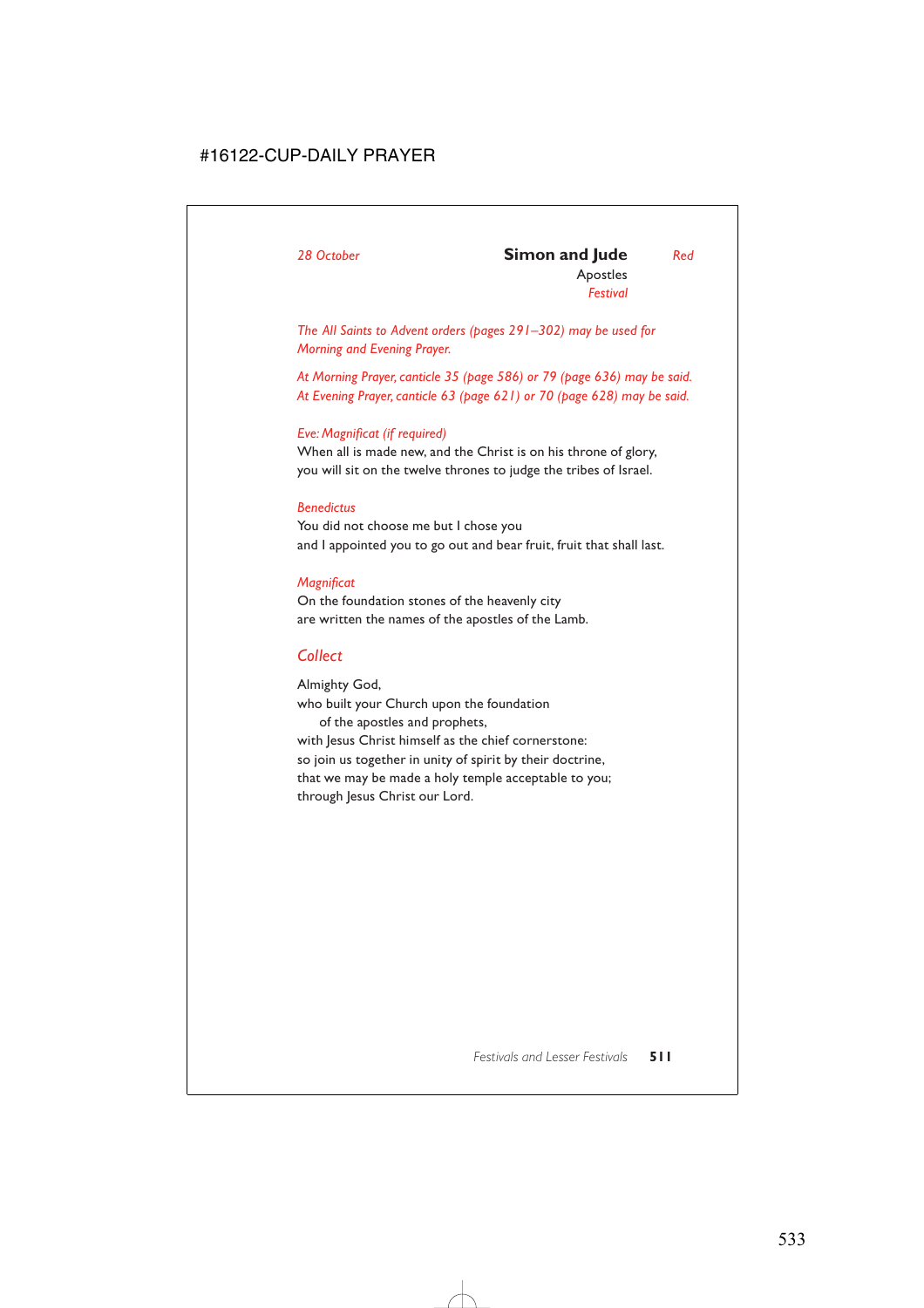## *29 October* **James Hannington** *Red*

*Bishop of Eastern Equatorial Africa, Martyr in Uganda, 1885 Lesser Festival*

*Optional canticles and refrains: Common of Martyrs (page 528).*

## *Collect*

Most merciful God,

who strengthened your Church by the steadfast courage of your martyr James Hannington: grant that we also, thankfully remembering his victory of faith, may overcome what is evil and glorify your holy name; through Jesus Christ our Lord.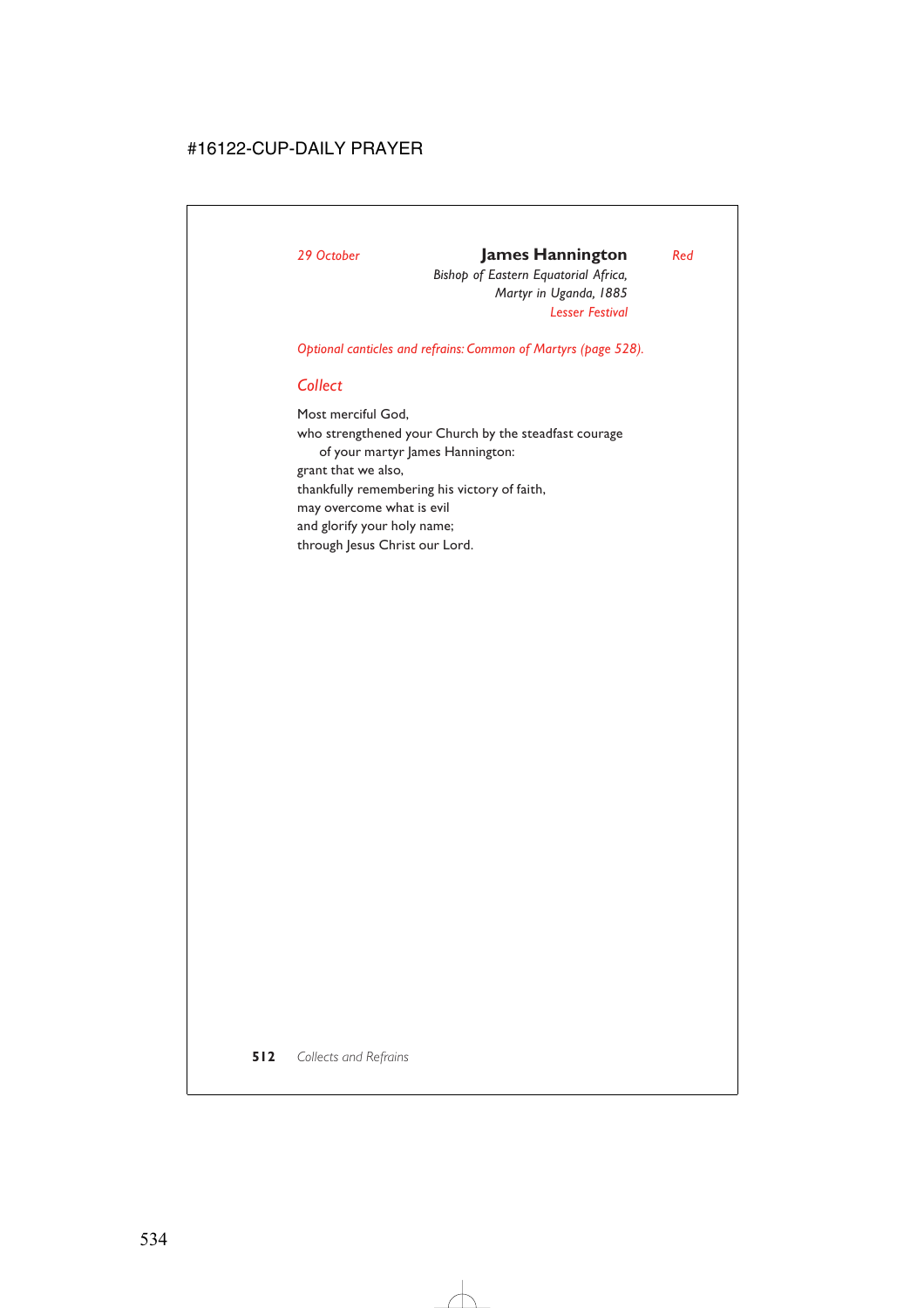*See page 443.*

### *2 November* **Commemoration of the** *Purple* **Faithful Departed (All Souls' Day)** *Lesser Festival*

*At Morning Prayer, canticle 42 (page 593) may be said. At Evening Prayer, canticle 57 (page 614) may be said.*

### *Benedictus*

I am the resurrection and the life; whoever believes in me, though they die, yet shall they live.

### *Magnificat*

All that the Father gives to me will come to me; and the one who comes to me, I will not cast out.

## *Collect*

Eternal God, our maker and redeemer, grant us, with all the faithful departed, the sure benefits of your Son's saving passion and glorious resurrection that, in the last day, when you gather up all things in Christ, we may with them enjoy the fullness of your promises; through Jesus Christ our Lord.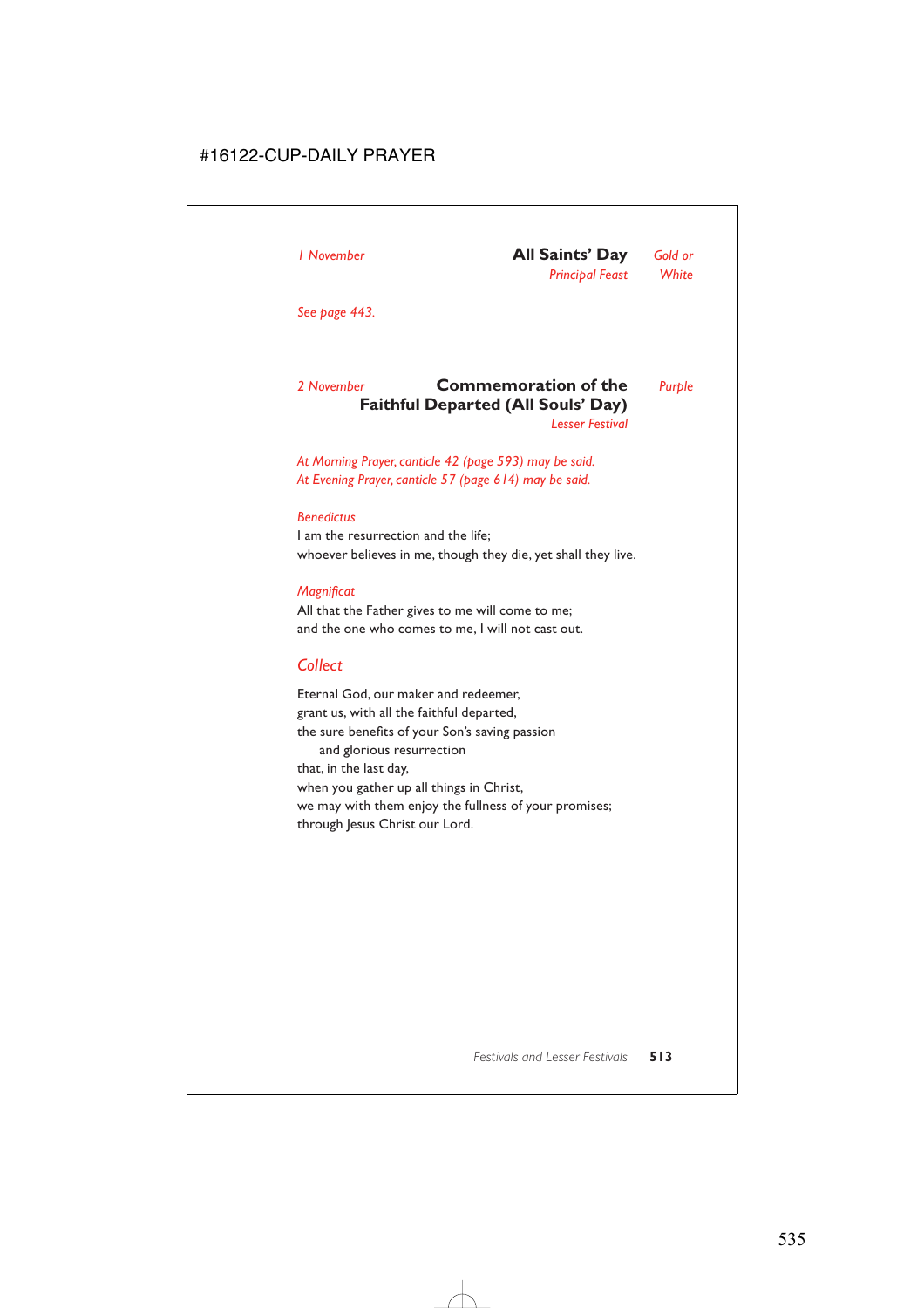## *3 November* **Richard Hooker** *White*

*Priest, Anglican Apologist, Teacher of the Faith, 1600 Lesser Festival*

*Optional canticles and refrains: Common of Teachers of the Faith (page 529).*

## *Collect*

God of peace, the bond of all love, who in your Son Jesus Christ have made the human race your inseparable dwelling place: after the example of your servant Richard Hooker, give grace to us your servants ever to rejoice in the true inheritance of your adopted children

and to show forth your praises now and ever; through Jesus Christ our Lord.

## *7 November* **Willibrord of York** *White*

*Bishop, Apostle of Frisia, 739 Lesser Festival*

*Optional canticles and refrains: Common of Missionaries (page 532).*

## *Collect*

God, the Saviour of all, you sent your bishop Willibrord from this land to proclaim the good news to many peoples and confirm them in their faith: help us also to witness to your steadfast love by word and deed so that your Church may increase and grow strong in holiness; through Jesus Christ our Lord.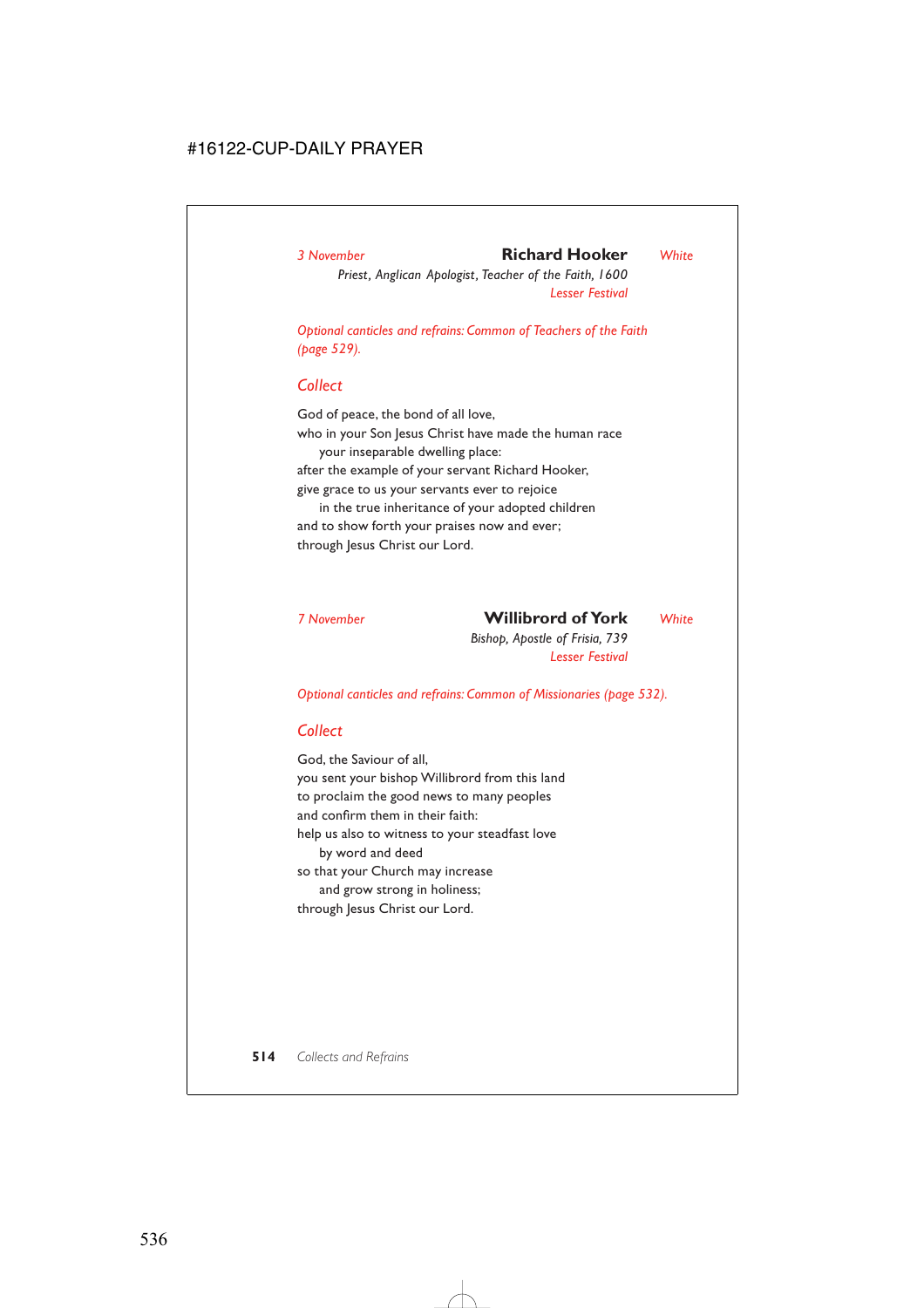### *8 November* **The Saints and Martyrs** *White* **of England**  *Lesser Festival*

*Optional canticles and refrains: Common of Any Saint (pages 533–534).*

## *Collect*

God, whom the glorious company of the redeemed adore, assembled from all times and places of your dominion: we praise you for the saints of our own land and for the many lamps their holiness has lit; and we pray that we also may be numbered at last with those who have done your will and declared your righteousness; through Jesus Christ our Lord.

*10 November* **Leo the Great** *White Bishop of Rome, Teacher of the Faith, 461 Lesser Festival*

*Optional canticles and refrains: Common of Teachers of the Faith (page 529).*

## *Collect*

God our Father,

who made your servant Leo strong in the defence of the faith: fill your Church with the spirit of truth that, guided by humility and governed by love, she may prevail against the powers of evil; through Jesus Christ our Lord.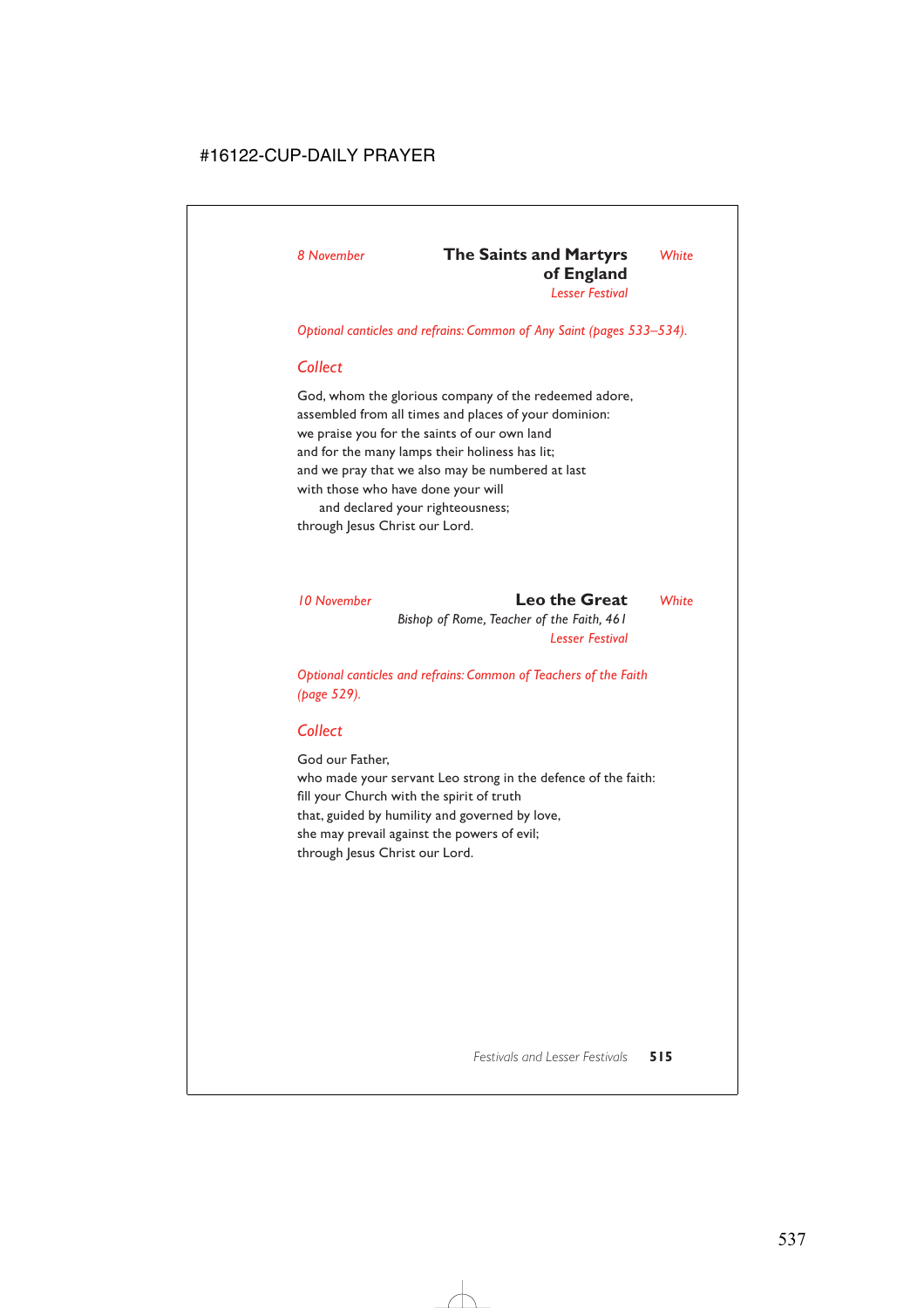## *11 November* **Martin of Tours** *White*

*Bishop of Tours, c.397 Lesser Festival*

*Optional canticles and refrains: Common of Bishops and other Pastors (page 530).*

## *Collect*

God all powerful, who called Martin from the armies of this world to be a faithful soldier of Christ: give us grace to follow him in his love and compassion for the needy, and enable your Church to claim for all people their inheritance as children of God; through Jesus Christ our Lord.

*13 November* **Charles Simeon** *White Priest, Evangelical Divine, 1836 Lesser Festival*

*Optional canticles and refrains: Common of Bishops and other Pastors (page 530).*

## *Collect*

Eternal God, who raised up Charles Simeon to preach the good news of Jesus Christ and inspire your people in service and mission: grant that we with all your Church may worship the Saviour, turn in sorrow from our sins and walk in the way of holiness; through Jesus Christ our Lord.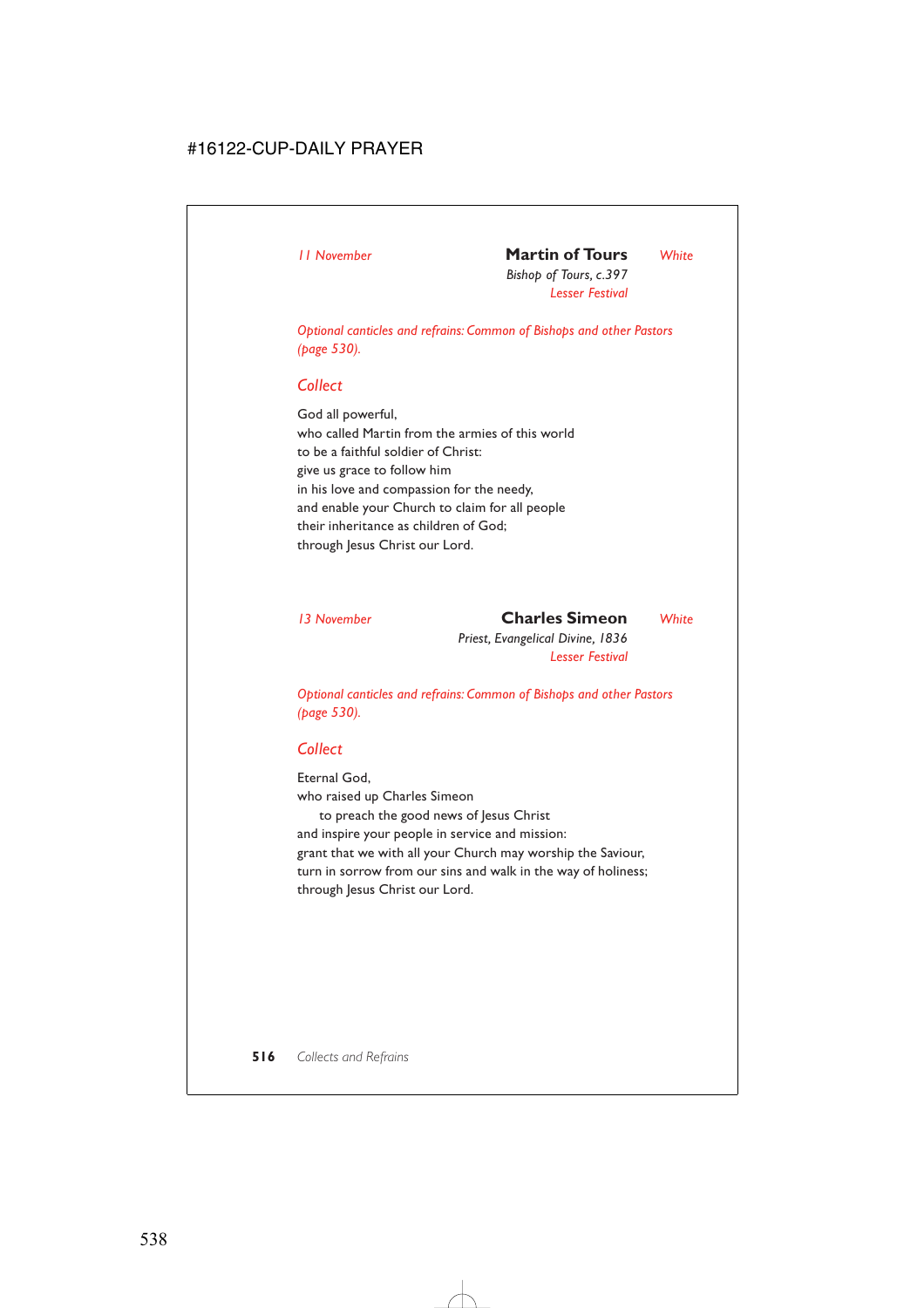## *16 November* **Margaret of Scotland** *White*

*Queen of Scotland, Philanthropist, Reformer of the Church, 1093 Lesser Festival*

*Optional canticles and refrains: Common of Any Saint (pages 533–534).*

### *Collect*

God, the ruler of all,

who called your servant Margaret to an earthly throne and gave her zeal for your Church and love for your people that she might advance your heavenly kingdom: mercifully grant that we who commemorate her example may be fruitful in good works and attain to the glorious crown of your saints; through Jesus Christ our Lord.

*17 November* **Hugh** *White Bishop of Lincoln, 1200 Lesser Festival*

*Optional canticles and refrains: Common of Bishops and other Pastors (page 530).*

## *Collect*

O God, who endowed your servant Hugh with a wise and cheerful boldness and taught him to commend to earthly rulers the discipline of a holy life: give us grace like him to be bold in the service of the gospel, putting our confidence in Christ alone, who is alive and reigns with you, in the unity of the Holy Spirit, one God, now and for ever.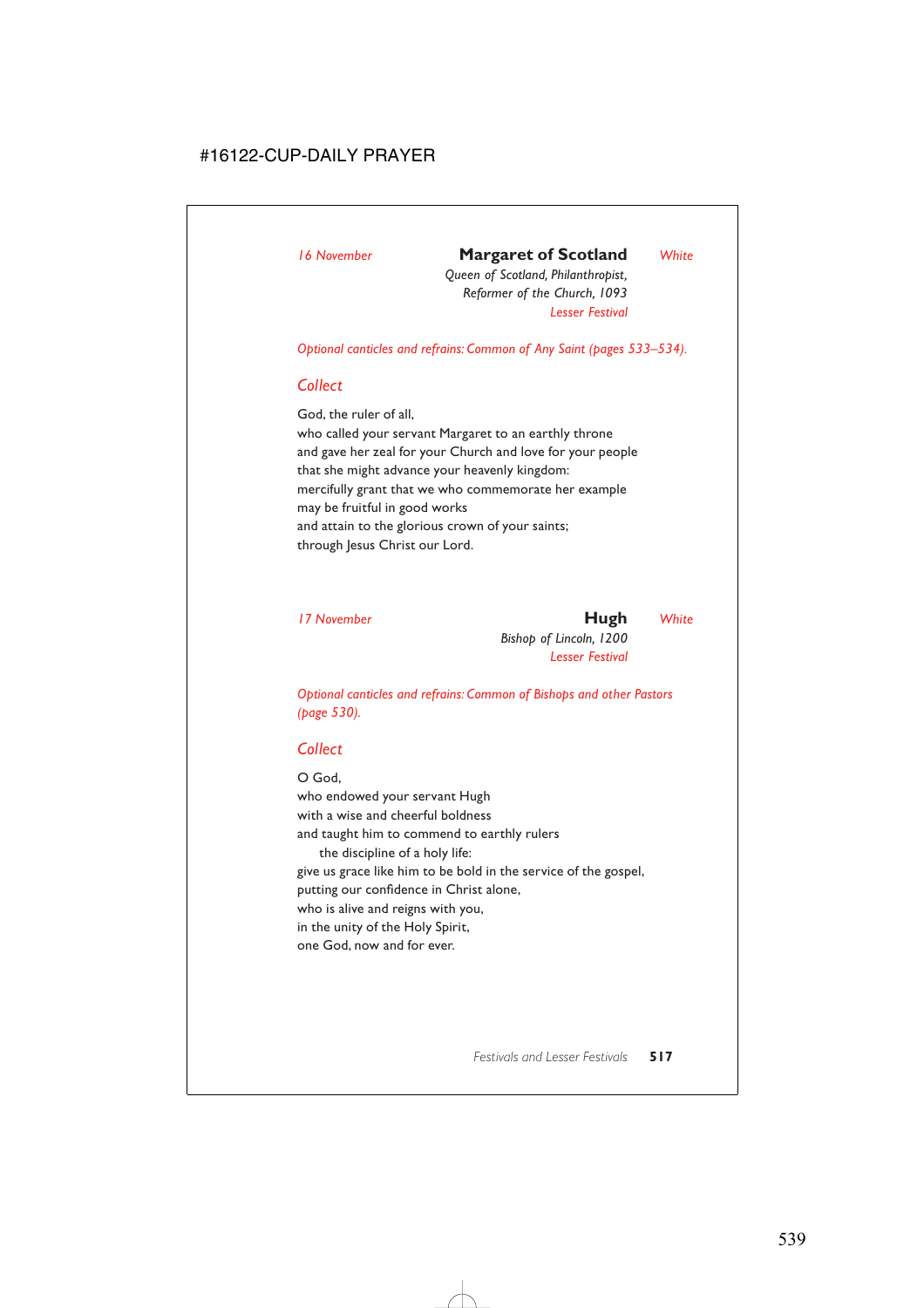## *18 November* **Elizabeth of Hungary** *White*

*Princess of Thuringia, Philanthropist, 1231 Lesser Festival*

*Optional canticles and refrains: Common of Any Saint (pages 533–534).*

## *Collect*

Lord God,

who taught Elizabeth of Hungary

to recognize and reverence Christ in the poor of this world: by her example strengthen us to love and serve the afflicted and the needy and so to honour your Son, the servant king, who is alive and reigns with you, in the unity of the Holy Spirit, one God, now and for ever.

*19 November* **Hilda** *White Abbess of Whitby, 680 Lesser Festival*

*Optional canticles and refrains: Common of Members of Religious Communities (page 531).*

## *Collect*

Eternal God,

who made the abbess Hilda to shine like a jewel in our land and through her holiness and leadership

blessed your Church with new life and unity: help us, like her, to yearn for the gospel of Christ and to reconcile those who are divided; through him who is alive and reigns with you, in the unity of the Holy Spirit, one God, now and for ever.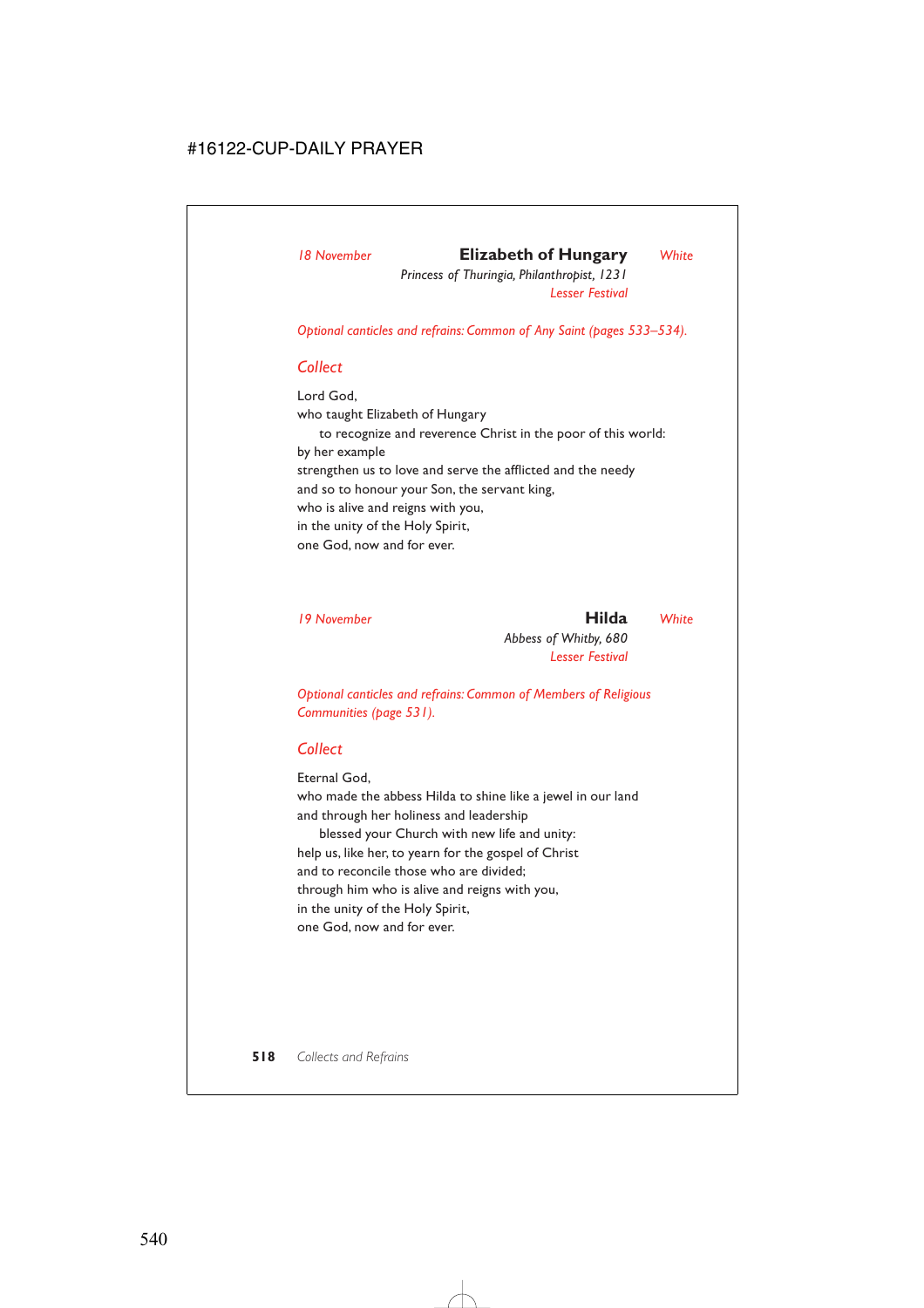## *20 November* **Edmund** *Red*

*King of the East Angles, Martyr, 870 Lesser Festival*

*Optional canticles and refrains: Common of Martyrs (page 528).*

### *Collect*

Eternal God, whose servant Edmund kept faith to the end, both with you and with his people, and glorified you by his death: grant us such steadfastness of faith that, with the noble army of martyrs, we may come to enjoy the fullness of the resurrection life; through Jesus Christ our Lord.

### *23 November* **Clement** *Red*

*Bishop of Rome, Martyr, c.100 Lesser Festival*

*Optional canticles and refrains: Common of Martyrs (page 528).*

## *Collect*

Creator and Father of eternity, whose martyr Clement bore witness with his blood to the love he proclaimed and the gospel that he preached: give us thankful hearts as we celebrate your faithfulness, revealed to us in the lives of your saints,

and strengthen us in our pilgrimage as we follow your Son, Jesus Christ our Lord.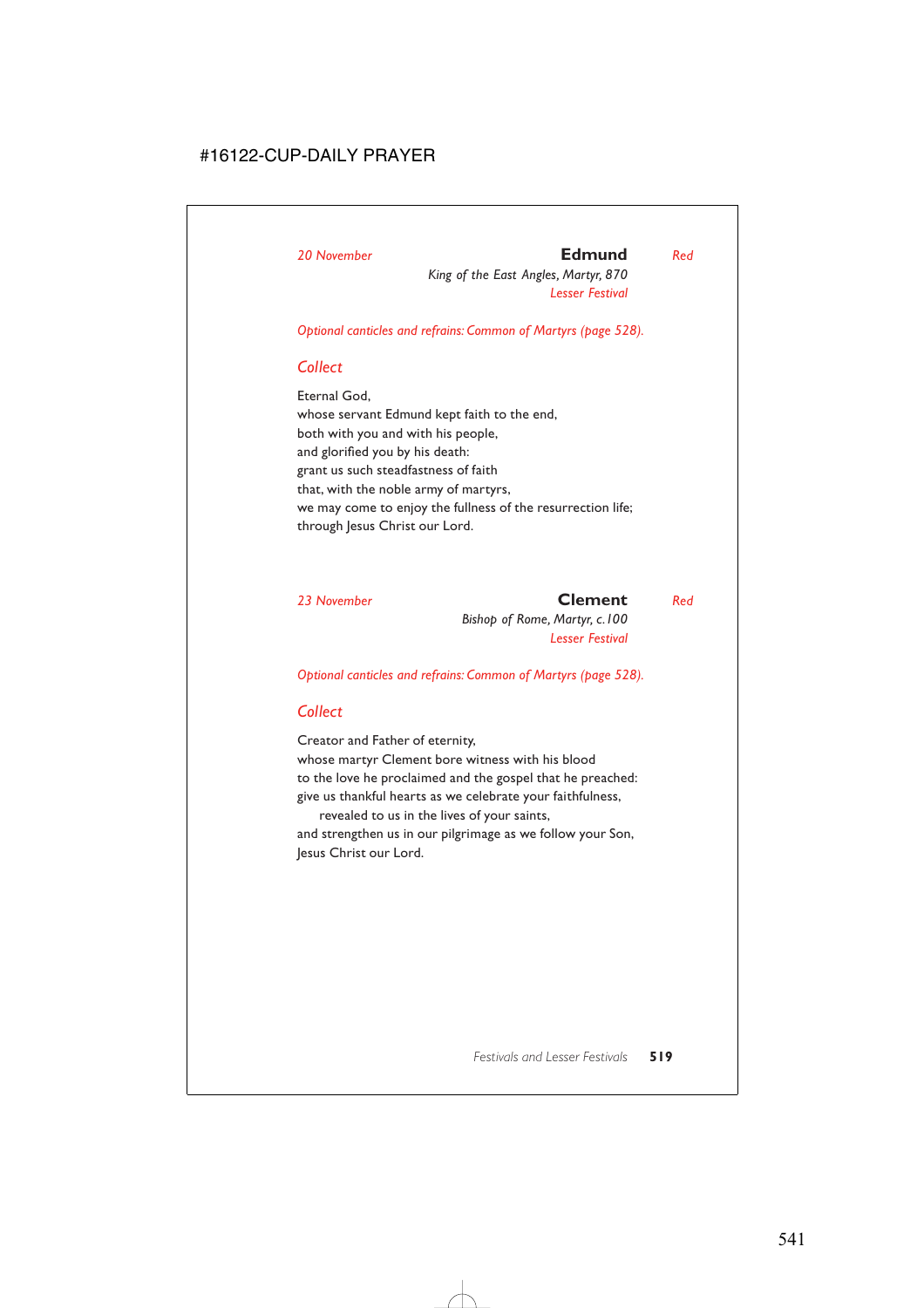*The All Saints to Advent orders (pages 291–302) may be used for Morning and Evening Prayer.*

*At Morning Prayer, canticle 35 (page 586) or 79 (page 636) may be said. At Evening Prayer, canticle 63 (page 621) or 70 (page 628) may be said.*

### *Eve: Magnificat (if required)*

When all is made new, and the Christ is on his throne of glory, you will sit on the twelve thrones to judge the tribes of Israel.

### *Benedictus*

You did not choose me but I chose you and I appointed you to go out and bear fruit, fruit that shall last.

### *Magnificat*

On the foundation stones of the heavenly city are written the names of the apostles of the Lamb.

## *Collect*

Almighty God, who gave such grace to your apostle Saint Andrew that he readily obeyed the call of your Son Jesus Christ and brought his brother with him: call us by your holy word, and give us grace to follow you without delay and to tell the good news of your kingdom; through Jesus Christ our Lord.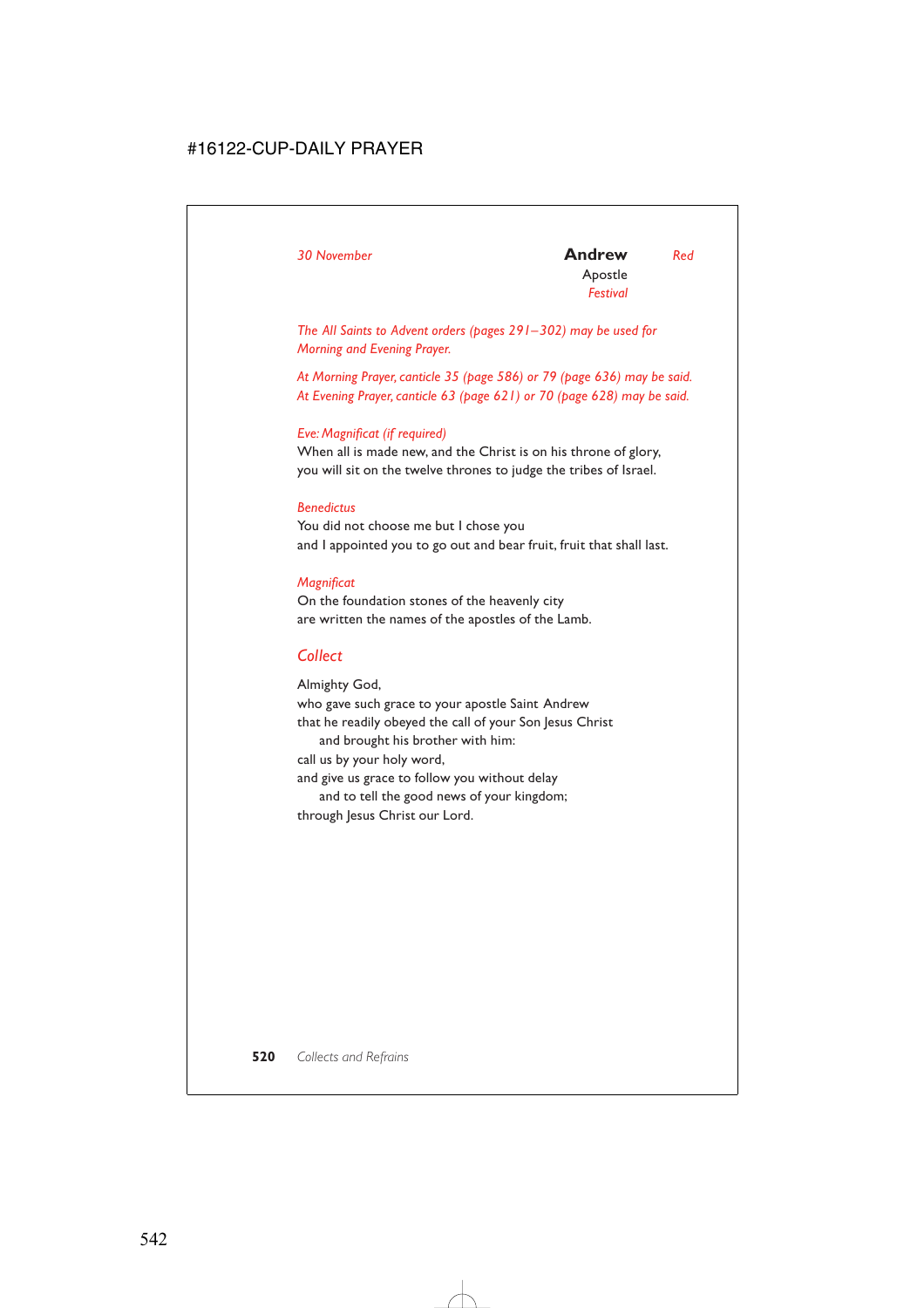## *6 December* **Nicholas** *White*

*Bishop of Myra, c.326 Lesser Festival*

*Optional canticles and refrains: Common of Bishops and other Pastors (page 530).*

## *Collect*

Almighty Father, lover of souls, who chose your servant Nicholas to be a bishop in the Church, that he might give freely out of the treasures of your grace: make us mindful of the needs of others and, as we have received, so teach us also to give; through Jesus Christ our Lord.

| 7 December | Ambrose                                    | White |
|------------|--------------------------------------------|-------|
|            | Bishop of Milan, Teacher of the Faith, 397 |       |
|            | <b>Lesser Festival</b>                     |       |

*Optional canticles and refrains: Common of Teachers of the Faith (page 529).*

## *Collect*

God of hosts, who called Ambrose from the governor's throne to be a bishop in your Church and an intrepid champion of your faithful people: mercifully grant that, as he did not fear to rebuke rulers, so we, with like courage,

may contend for the faith we have received; through Jesus Christ our Lord.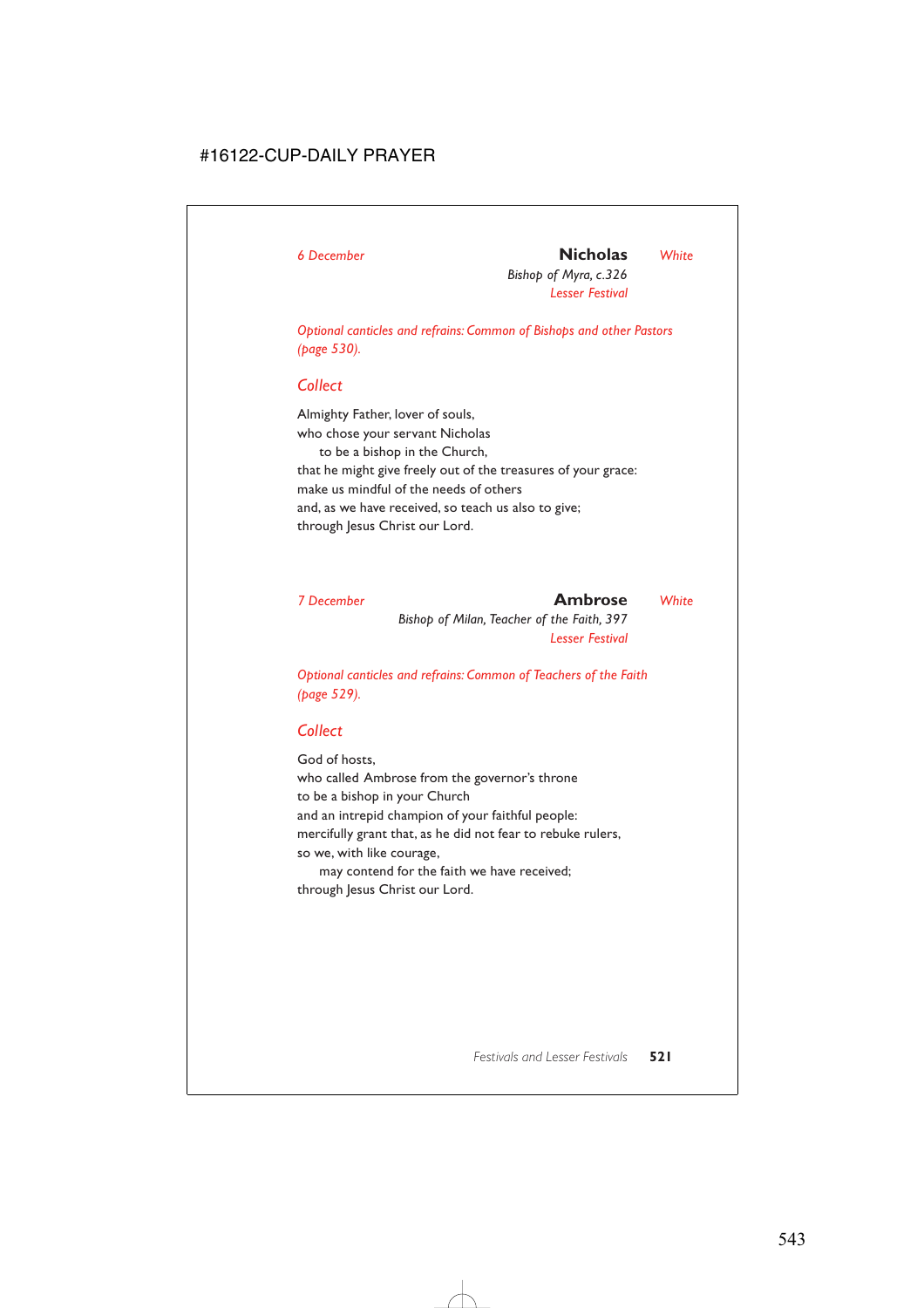## *8 December* **The Conception of the** *White* **Blessed Virgin Mary**

*Lesser Festival*

*Optional canticles and refrains: Common of the Blessed Virgin Mary (page 527).*

### *Collect*

Almighty and everlasting God, who stooped to raise fallen humanity through the child-bearing of blessed Mary: grant that we, who have seen your glory revealed in our human nature and your love made perfect in our weakness, may daily be renewed in your image and conformed to the pattern of your Son Jesus Christ our Lord.

*13 December* **Lucy** *Red Martyr at Syracuse, 304 Lesser Festival*

*Optional canticles and refrains: Common of Martyrs (page 528).*

## *Collect*

God our redeemer, who gave light to the world that was in darkness by the healing power of the Saviour's cross: shed that light on us, we pray, that with your martyr Lucy we may, by the purity of our lives, reflect the light of Christ and, by the merits of his passion, come to the light of everlasting life; through Jesus Christ our Lord.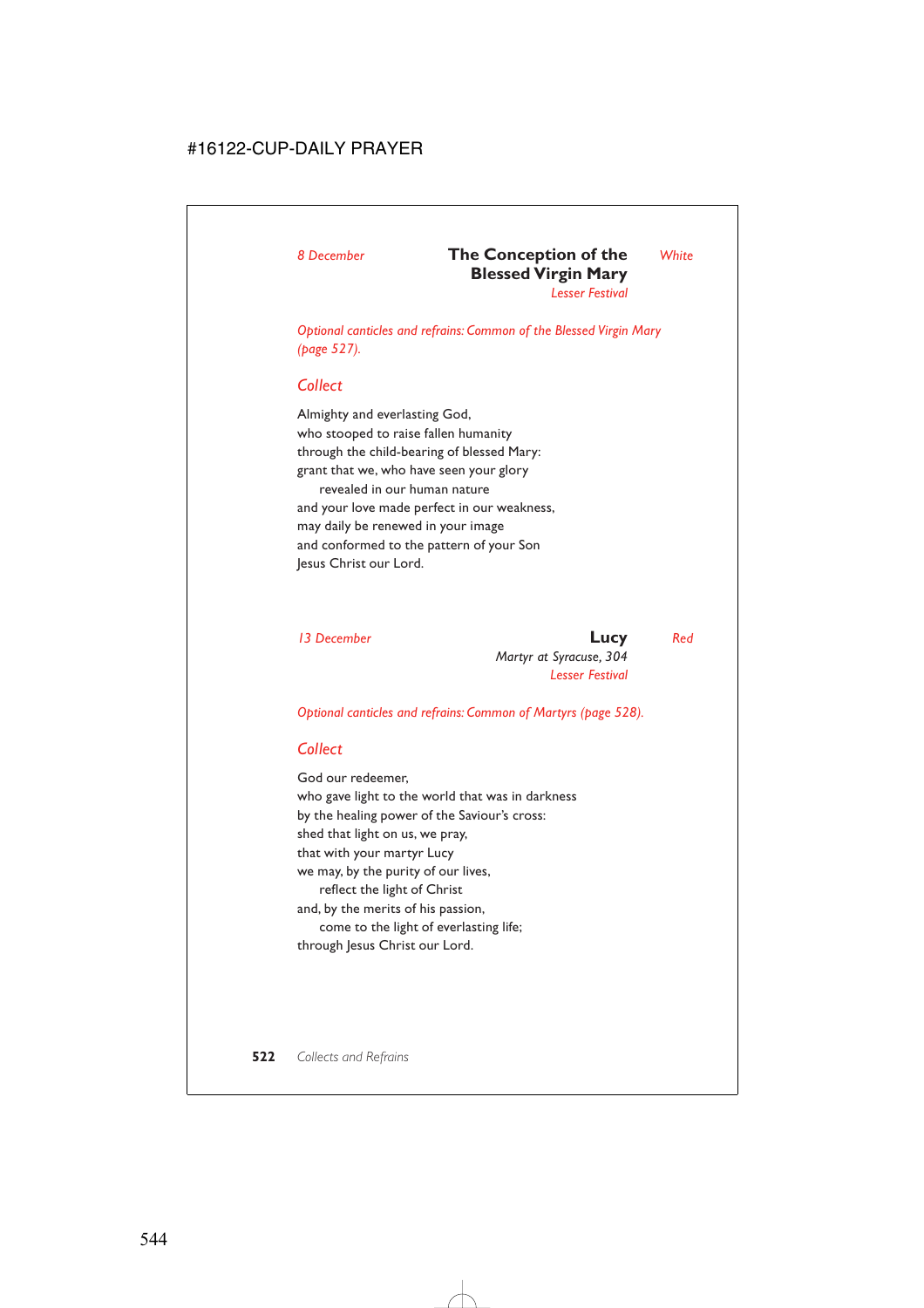## *14 December* **John of the Cross** *White*

*Poet, Teacher of the Faith, 1591 Lesser Festival*

*Optional canticles and refrains: Common of Teachers of the Faith (page 529).*

## *Collect*

O God, the judge of all, who gave your servant John of the Cross a warmth of nature, a strength of purpose and a mystical faith that sustained him even in the darkness: shed your light on all who love you and grant them union of body and soul in your Son Jesus Christ our Lord.

*24 December* **Christmas Eve** *Purple*

*See page 414.*

| 25 December | <b>Christmas Day</b>   | Gold or |
|-------------|------------------------|---------|
|             | <b>Principal Feast</b> | White   |

*See page 415.*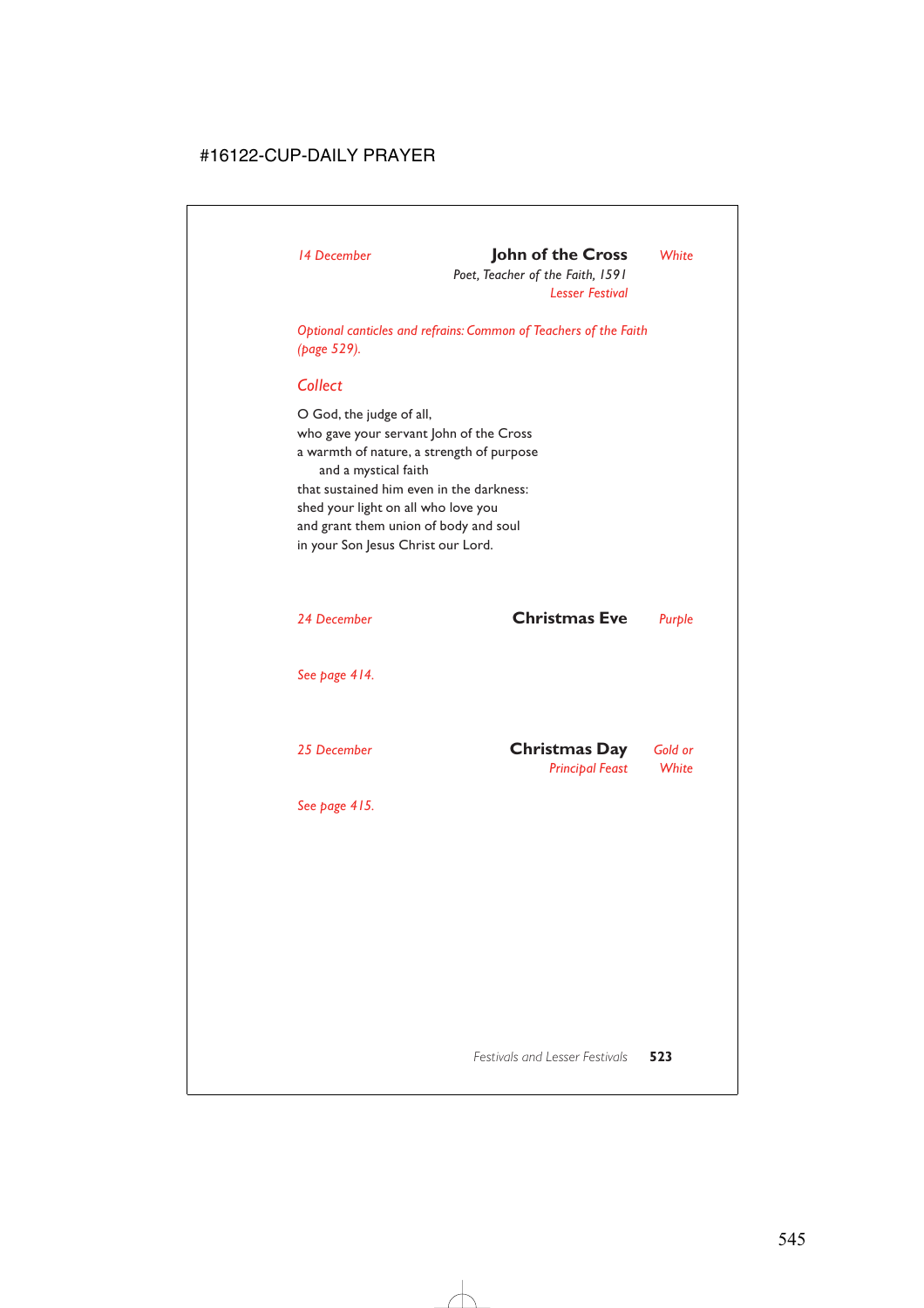### *26 December* **Stephen** *Red*

Deacon, First Martyr *Festival*

*The Christmas orders (pages 214–225) are used for Morning and Evening Prayer.*

*The canticles and refrains for Christmas are used.*

## *Collect*

Gracious Father, who gave the first martyr Stephen grace to pray for those who took up stones against him: grant that in all our sufferings for the truth we may learn to love even our enemies and to seek forgiveness for those who desire our hurt, looking up to heaven to him who was crucified for us, Jesus Christ, our mediator and advocate.

*27 December* **John** *White* Apostle and Evangelist *Festival*

*The Christmas orders (pages 214–225) are used for Morning and Evening Prayer.*

*The canticles and refrains for Christmas are used.*

## *Collect*

Merciful Lord,

cast your bright beams of light upon the Church: that, being enlightened by the teaching

of your blessed apostle and evangelist Saint John, we may so walk in the light of your truth that we may at last attain to the light of everlasting life; through Jesus Christ your incarnate Son our Lord.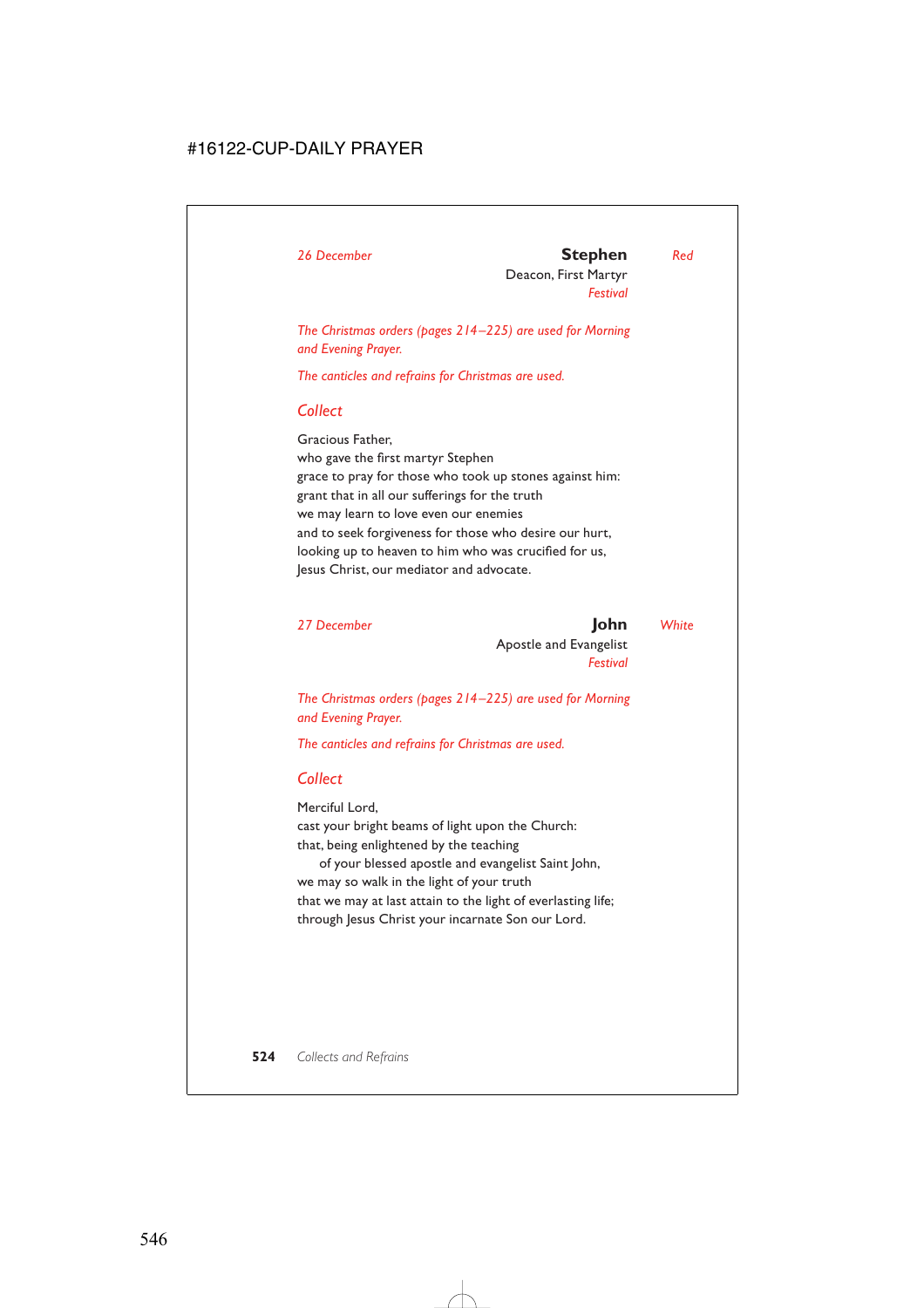## *28 December* **The Holy Innocents** *Red*

*Festival*

*The Christmas orders (pages 214–225) are used for Morning and Evening Prayer.*

*The canticles and refrains for Christmas are used.*

## *Collect*

Heavenly Father, whose children suffered at the hands of Herod, though they had done no wrong: by the suffering of your Son and by the innocence of our lives frustrate all evil designs and establish your reign of justice and peace; through Jesus Christ our Lord.

## *29 December* **Thomas Becket** *Red*

*Archbishop of Canterbury, Martyr, 1170 Lesser Festival*

*The canticles and refrains for Christmas are used.*

## *Collect*

Lord God, who gave grace to your servant Thomas Becket to put aside all earthly fear and be faithful even to death: grant that we, disregarding worldly esteem, may fight all wrong, uphold your rule, and serve you to our life's end; through Jesus Christ our Lord.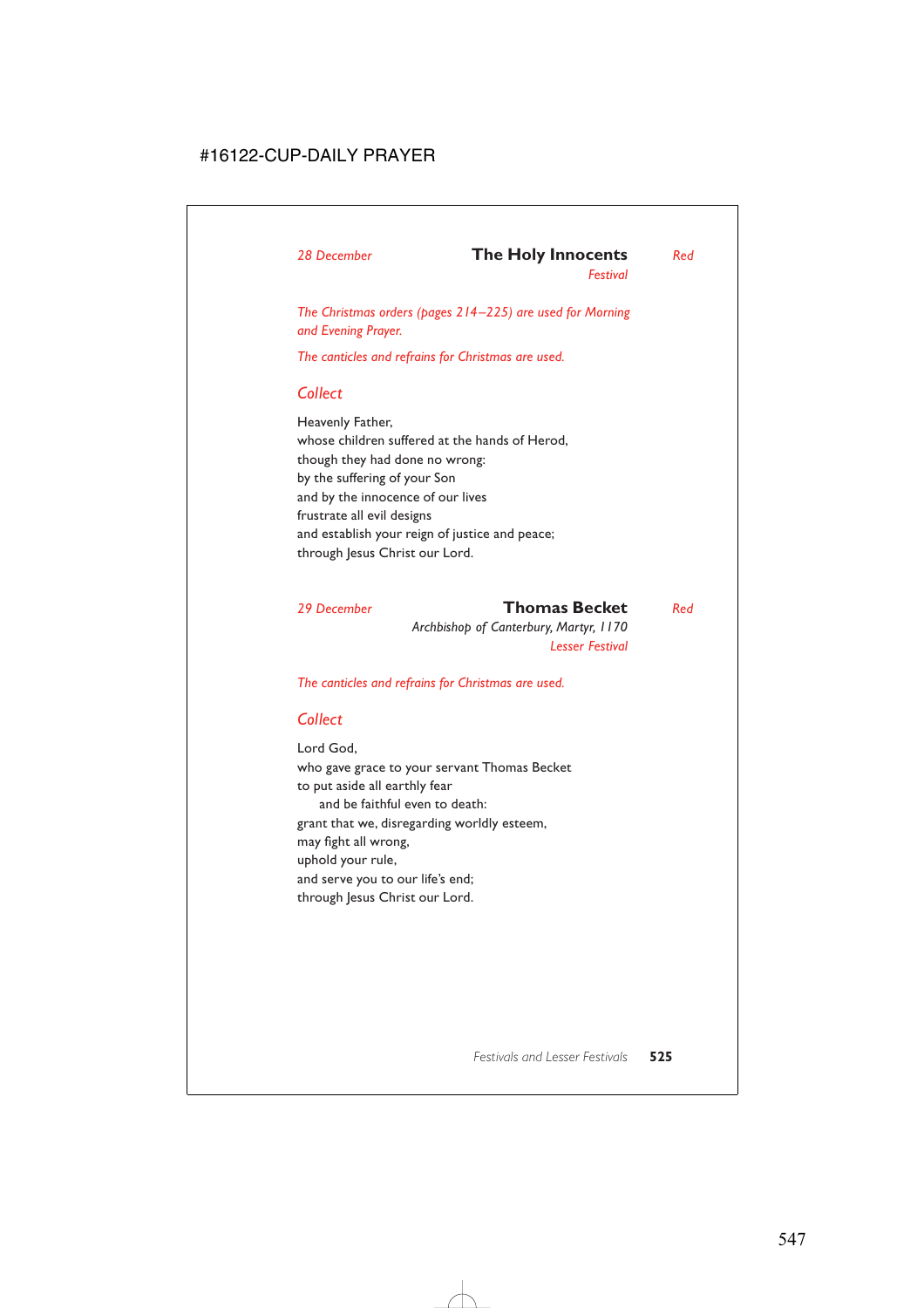*Principal Feast or Festival White*

*At Morning Prayer, canticle 34 (page 585) may be said. At Evening Prayer, canticle 73 (page 631) may be said.*

### *Eve: Magnificat (if required)*

How awesome is this place! This is none other than the house of God.

### *Benedictus*

My house shall be called a house of prayer; a refuge for all peoples.

### *Magnificat*

This is the place where we call on the holy name of God; of which it is written, My name shall be there.

## *Collect*

Almighty God, to whose glory we celebrate the dedication of this house of prayer: we praise you for the many blessings you have given to those who worship you here: and we pray that all who seek you in this place may find you, and, being filled with the Holy Spirit, may become a living temple acceptable to you; through Jesus Christ our Lord.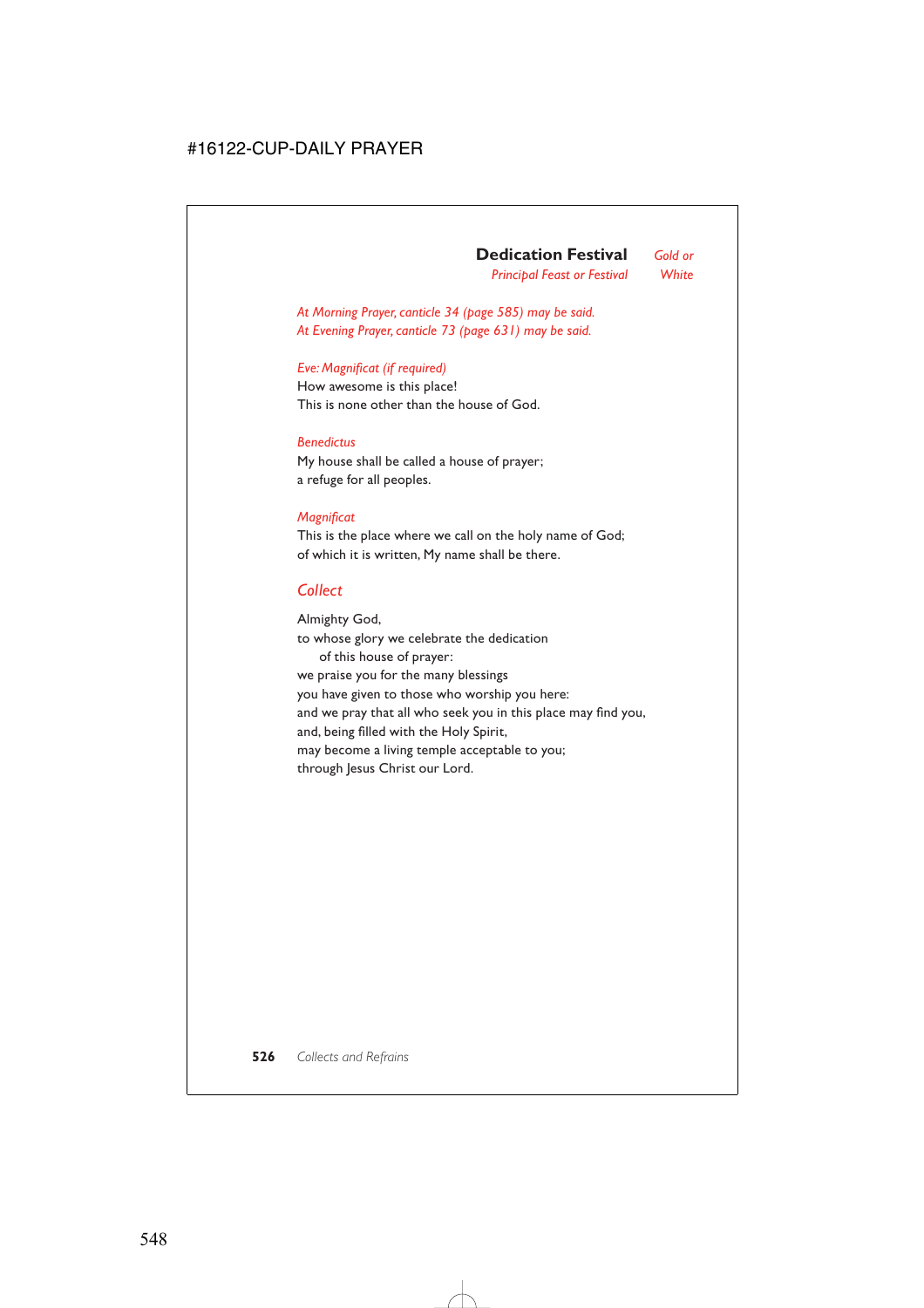# *¶ Common of the Saints*

## **The Blessed Virgin Mary** *White*

*At Morning Prayer, canticle 21 (page 572) or 47 (page 599) may be said. At Evening Prayer, canticle 68 (page 626) or 73 (page 631) may be said.*

### *Eve: Magnificat (if required)*

Blessed are you, Mary, for you believed that what was said to you by the Lord would be fulfilled. [Alleluia.]

### *Benedictus*

In the womb of Mary, you found a dwelling place on earth, O Christ; remain for ever in our hearts. [Alleluia.]

### *Magnificat*

Mary gave birth to the Word of God; truly she is the ever-blessed mother of Christ our Lord. [Alleluia.]

## *Collect*

Almighty and everlasting God, who stooped to raise fallen humanity through the child-bearing of blessed Mary; grant that we, who have seen your glory revealed in our human nature and your love made perfect in our weakness, may daily be renewed in your image and conformed to the pattern of your Son Jesus Christ our Lord.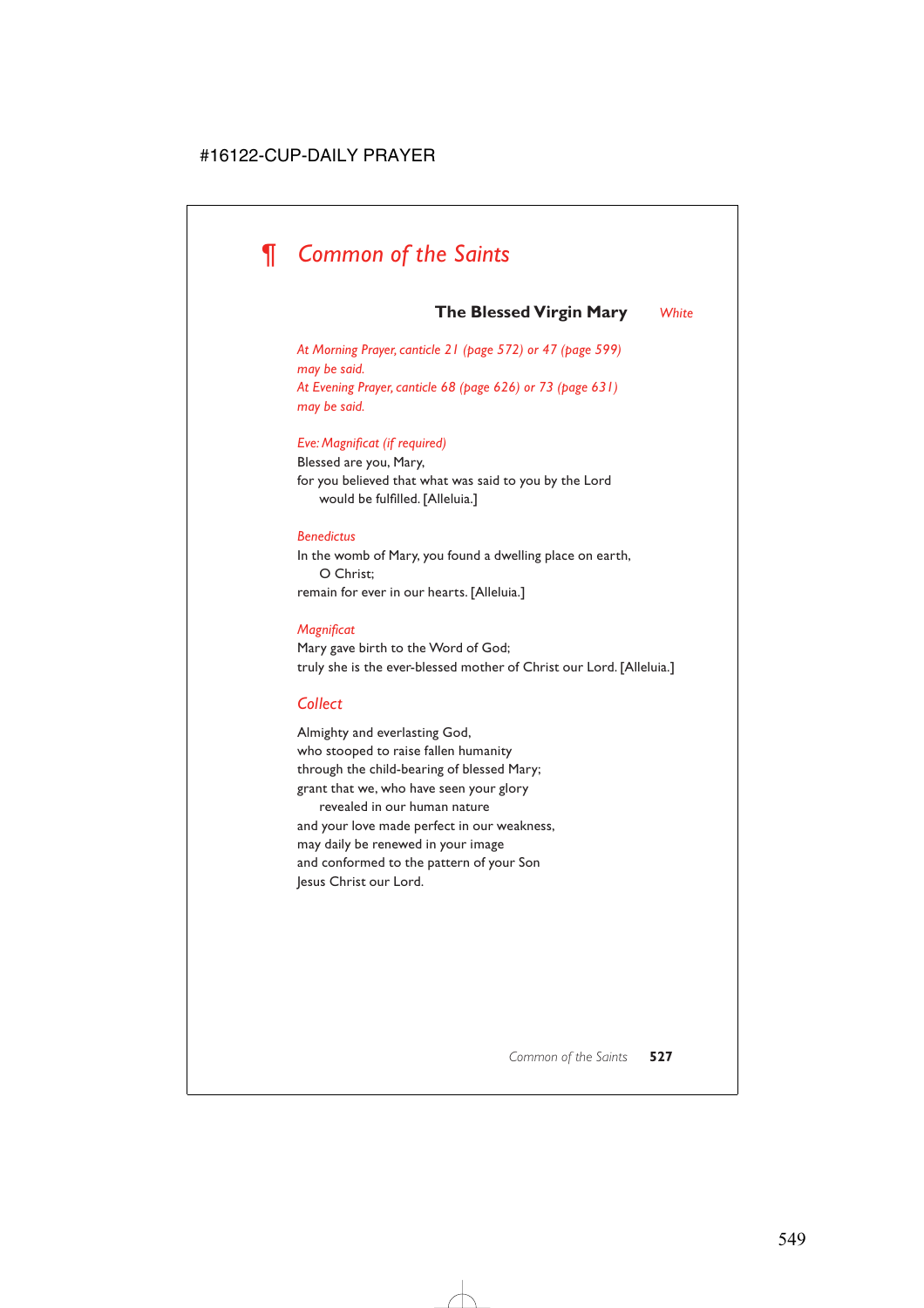## **Martyrs** *Red*

*At Morning Prayer, canticle 23 (page 574) or 46 (page 598) may be said. At Evening Prayer, canticle 57 (page 614) or 70 (page 628) may be said.*

### *Eve: Magnificat (if required)*

Whoever follows me will not walk in darkness but will have the light of life. [Alleluia.]

### *Benedictus*

Blessed are those who are persecuted for the cause of right, for theirs is the kingdom of heaven. [Alleluia.]

### *Magnificat*

Those who gave up their lives for Christ and followed in the Way rejoice with God now and for ever. [Alleluia.]

## *Collect*

Almighty God, by whose grace and power your holy martyr *N* triumphed over suffering and was faithful unto death: strengthen us with your grace, that we may endure reproach and persecution and faithfully bear witness to the name of Jesus Christ your Son our Lord.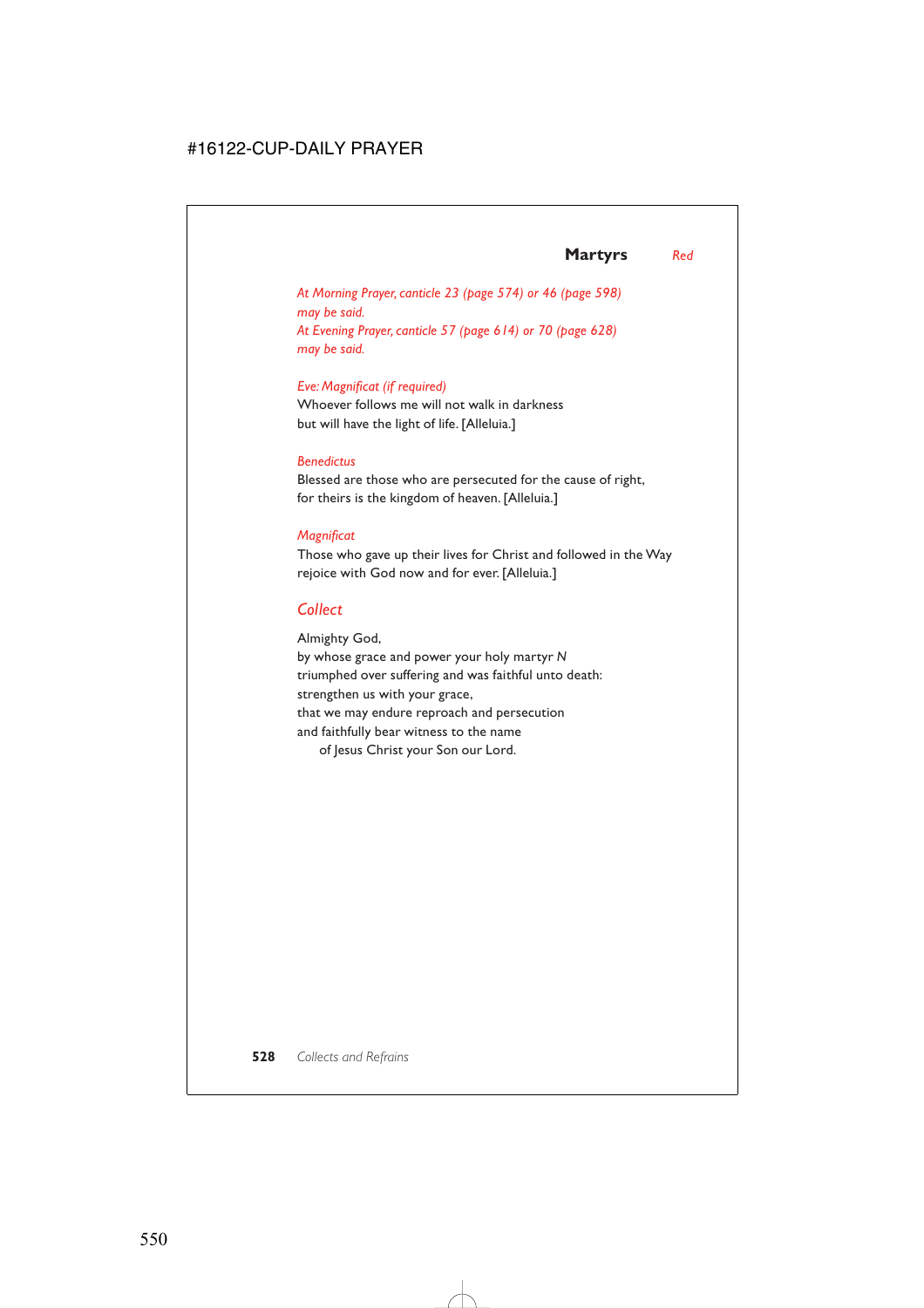*At Morning Prayer, canticle 33 (page 584) or 47 (page 599) may be said. At Evening Prayer, canticle 53 (page 606) or 67 (page 625) may be said.*

### *Eve: Magnificat (if required)*

Wisdom is treasure without end, those who attain it are God's friends. [Alleluia.]

### *Benedictus*

Those who are wise will shine as brightly as the heavens, and those who have instructed many in virtue will shine like stars for all eternity. [Alleluia.]

### *Magnificat*

Those who keep and teach the commandments will be considered great in heaven. [Alleluia.]

### *Collect*

Almighty God, who enlightened your Church by the teaching of your servant *N*: enrich it evermore with your heavenly grace and raise up faithful witnesses who, by their life and teaching, may proclaim the truth of your salvation; through Jesus Christ our Lord.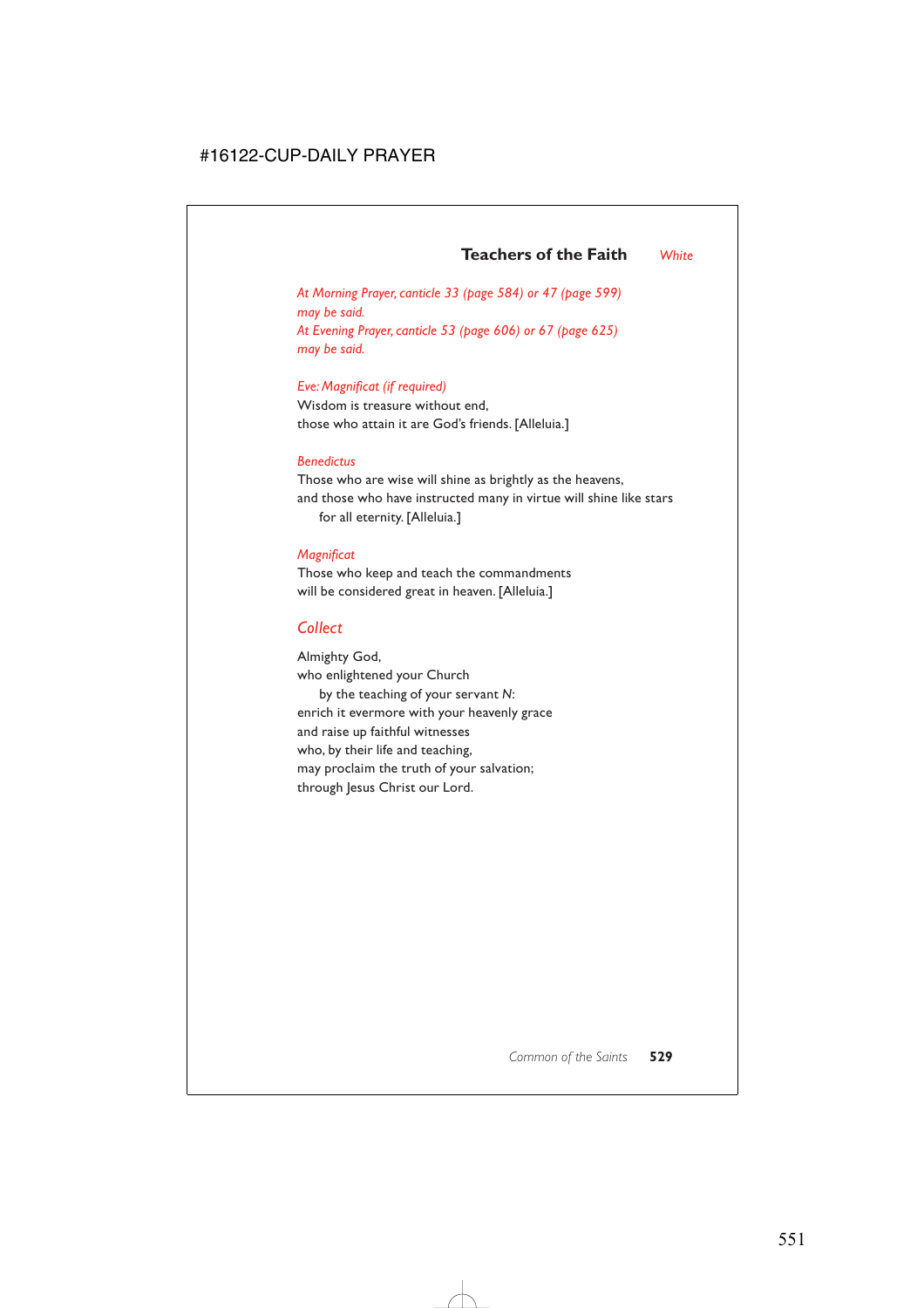## **Bishops and other Pastors** *White*

*At Morning Prayer, canticle 26 (page 577) or 32 (page 583) may be said. At Evening Prayer, canticle 61 (page 619) or 68 (page 626) may be said.*

*Eve: Magnificat (if required)*

The word of God is alive and active, and speaks to us of salvation. [Alleluia.]

### *Benedictus*

I will give you shepherds after my own heart who will feed you with knowledge and understanding. [Alleluia.]

### *Magnificat*

Well done, good and faithful servant: you have been faithful over a little, I will make you ruler over much. [Alleluia.]

### *Collect*

Eternal God, you called *N* to proclaim your glory in a life of prayer and pastoral zeal: keep the leaders of your Church faithful and bless your people through their ministry, that the Church may grow into the full stature of your Son Jesus Christ our Lord.

### *or (for a bishop)*

Almighty God,

the light of the faithful and shepherd of souls, who set your servant *N* to be a bishop in the Church, to feed your sheep by the word of Christ and to guide them by good example: give us grace to keep the faith of the Church and to follow in the footsteps of Jesus Christ your Son our Lord.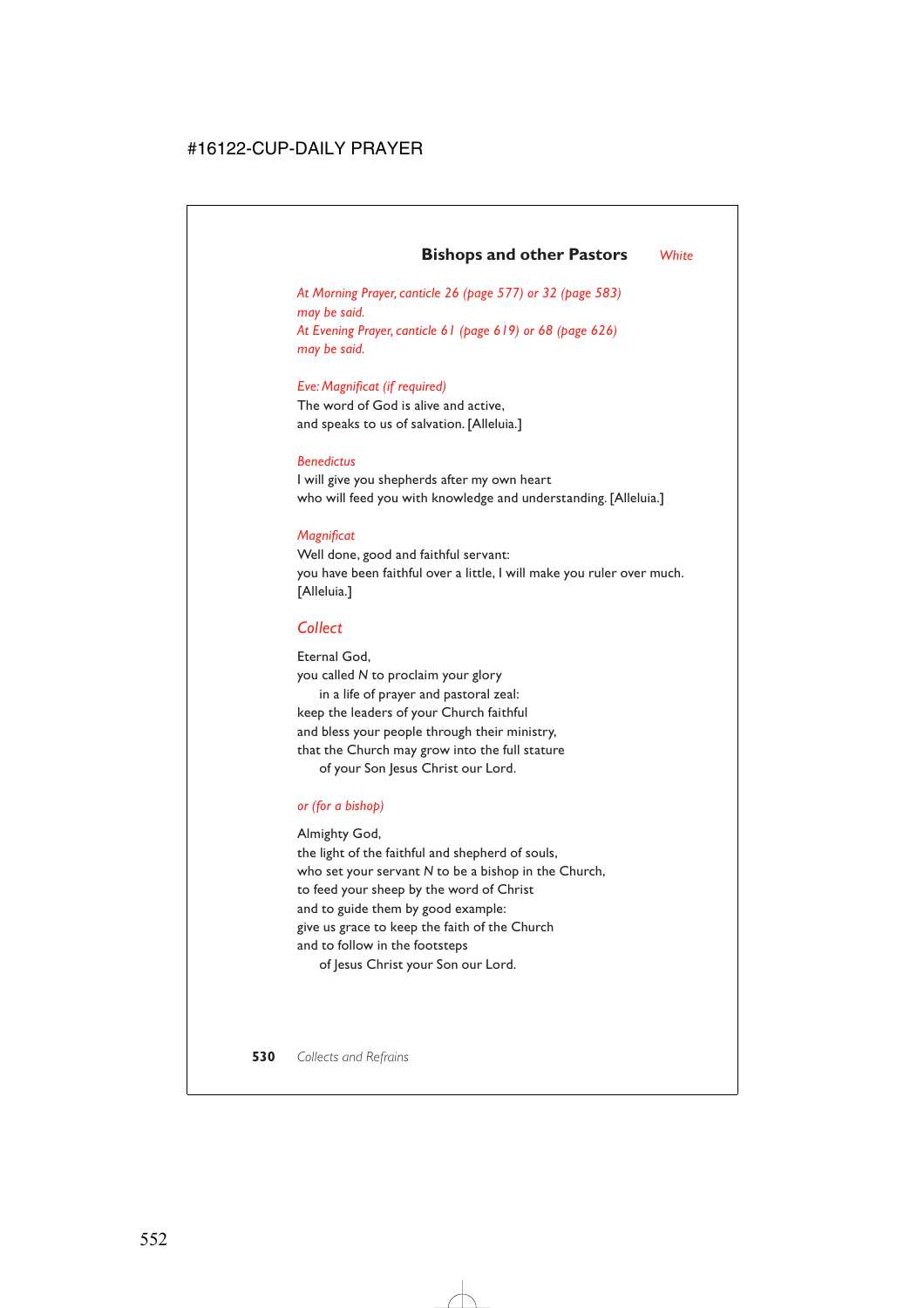## **Members of Religious Communities** *White*

*At Morning Prayer, canticle 45 (page 597) or 48 (page 600) may be said. At Evening Prayer, canticle 59 (page 616) or 68 (page 626) may be said.*

### *Eve: Magnificat (if required)*

Like everlasting foundations on a rock are the commandments of God in the hearts of the blessed. [Alleluia.]

### *Benedictus*

They who wait upon the Lord shall renew their strength; they shall mount up with wings as an eagle. [Alleluia.]

### *Magnificat*

You have left all things and followed me: you will be rewarded a hundred times over and gain eternal life. [Alleluia.]

## *Collect*

Almighty God,

by whose grace *N*, kindled with the fire of your love, became a burning and a shining light in the Church: inflame us with the same spirit of discipline and love, that we may ever walk before you as children of light; through Jesus Christ our Lord.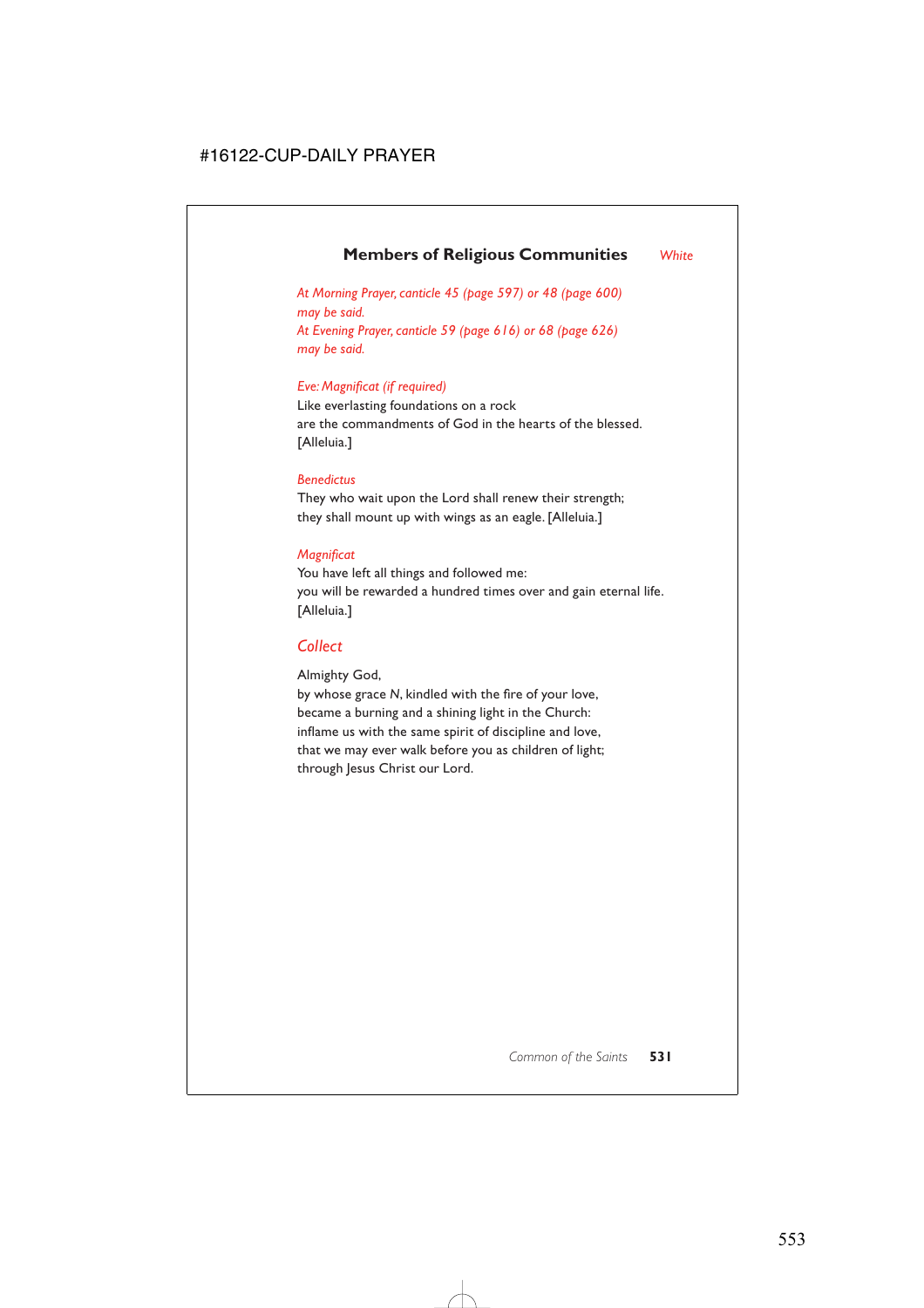## **Missionaries** *White*

*At Morning Prayer, canticle 29 (page 580) or 40 (page 591) may be said. At Evening Prayer, canticle 60 (page 618) or 63 (page 621) may be said.*

### *Eve: Magnificat (if required)*

May our whole nature be transformed that we may come to discern the will of God. [Alleluia.]

### *Benedictus*

Christ gave them as a light to the nations that his salvation might reach to the ends of the earth. [Alleluia.]

### *Magnificat*

How beautiful on the mountains are the feet of those who bring good news and proclaim the gospel of peace. [Alleluia.]

## *Collect*

Everlasting God, whose servant *N* carried the good news of your Son to the people of … : grant that we who commemorate *his/her* service may know the hope of the gospel in our hearts and manifest its light in all our ways; through Jesus Christ our Lord.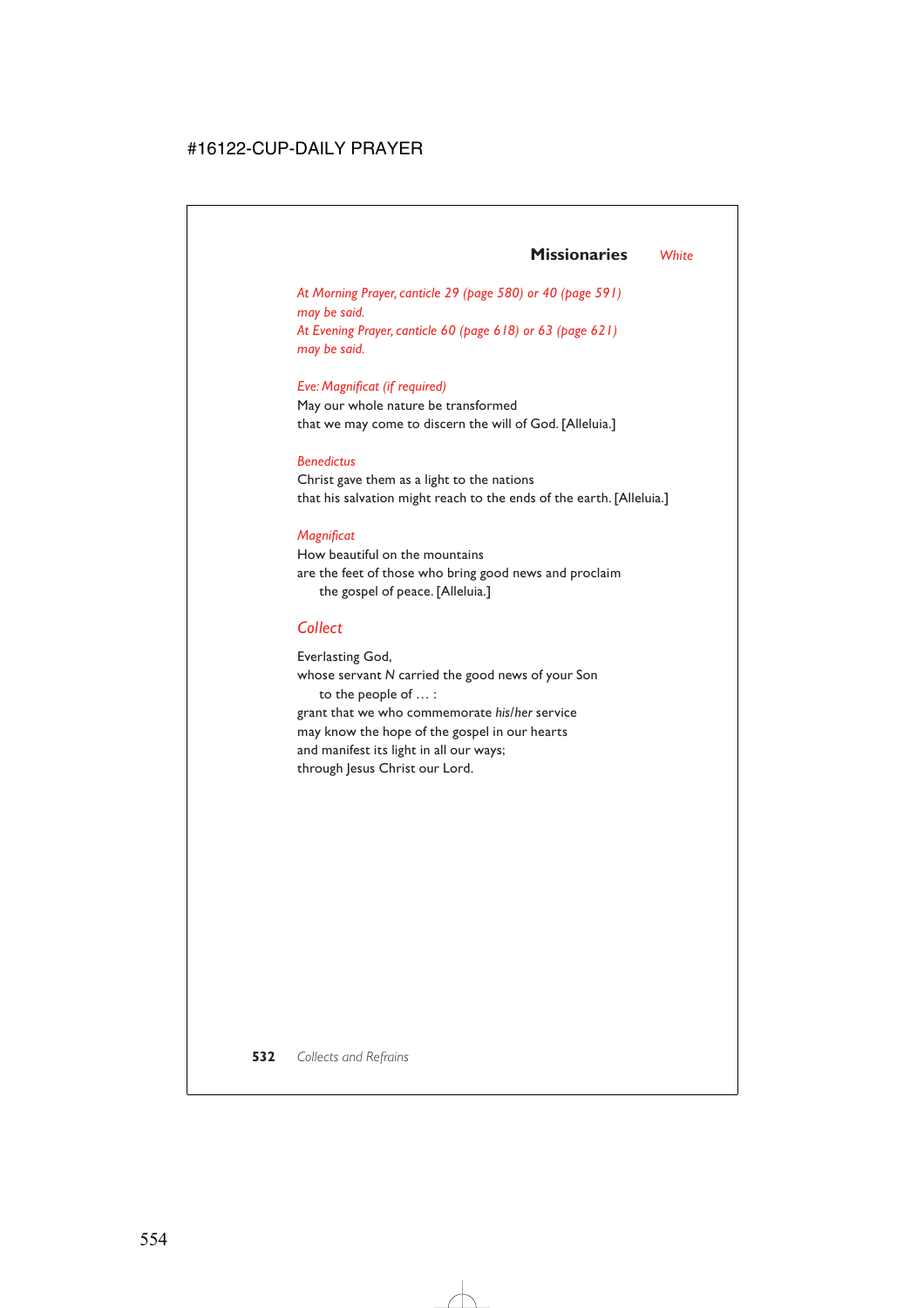## **Any Saint** *White*

*At Morning Prayer, canticle 28 (page 579), 44 (page 596) or 49 (page 601) may be said. At Evening Prayer, canticle 63 (page 621) or 64 (page 622) may be said.*

### *Eve: Magnificat (if required)*

The Lord guides the humble in the right path and teaches his way to the poor. [Alleluia.]

### *Benedictus*

They were faithful until death and God has given them the crown of life. [Alleluia.]

### *Magnificat*

In the heavenly kingdom, the blessed have their dwelling place and their rest for ever and ever. [Alleluia.]

### *Collect (general)*

Almighty Father, you have built up your Church through the love and devotion of your saints: inspire us to follow the example of *N*, whom we commemorate today, that we in our generation may rejoice with *him/her* in the vision of your glory; through Jesus Christ our Lord.

### *or (for Christian rulers)*

### Sovereign God,

who called *N* to be a ruler among *his/her* people and gave *him/her* grace to be their servant: help us, following our Saviour Christ in the path of humble service, to see his kingdom set forward on earth and to enjoy its fullness in heaven; through Jesus Christ our Lord.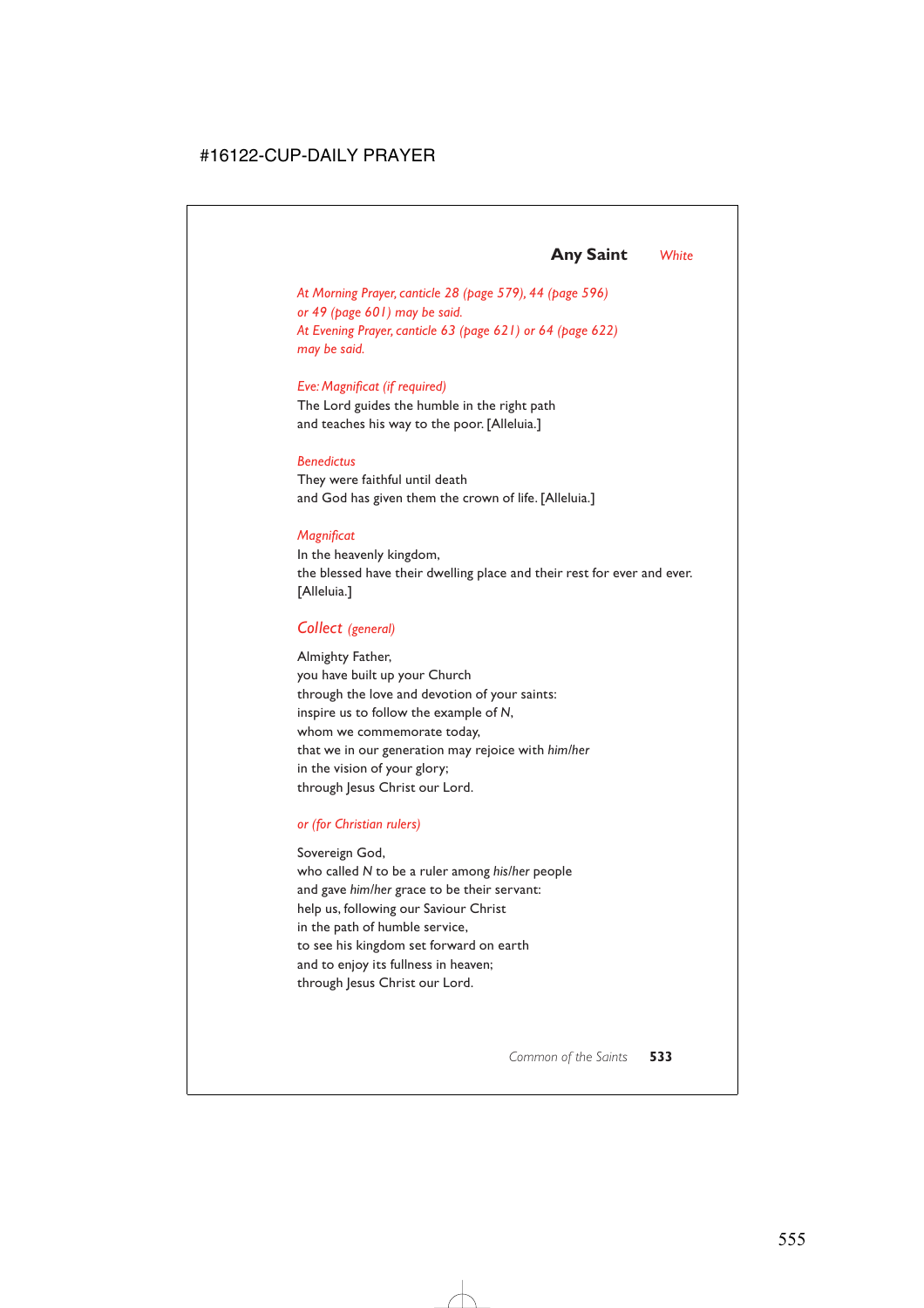### *or (for those working with the poor and underprivileged)*

### Merciful God,

you have compassion on all that you have made and your whole creation is enfolded in your love: help us to stand firm for your truth, to struggle against poverty, and to share your love with our neighbour, that with your servant *N* we may be instruments of your peace; through Jesus Christ our Lord.

### *or (for men and women of learning)*

God our Father, who gave wisdom and insight to your servant *N* to fathom the depths of your love and to understand your design for the world you have made: grant us the help of your Holy Spirit that we also may come to a full knowledge of your purposes revealed in your Son Jesus Christ, our wisdom and our life; who is alive and reigns with you, in the unity of the Holy Spirit, one God, now and for ever.

### *or (for those whose holiness was revealed in marriage and family life)*

Eternal God, whose love is revealed in the mystery of the Trinity: help us, like your servant *N*, to find in our human loving a mirror of your divine love and to see in all your children our brothers and sisters in Christ, who is alive and reigns with you, in the unity of the Holy Spirit, one God, now and for ever.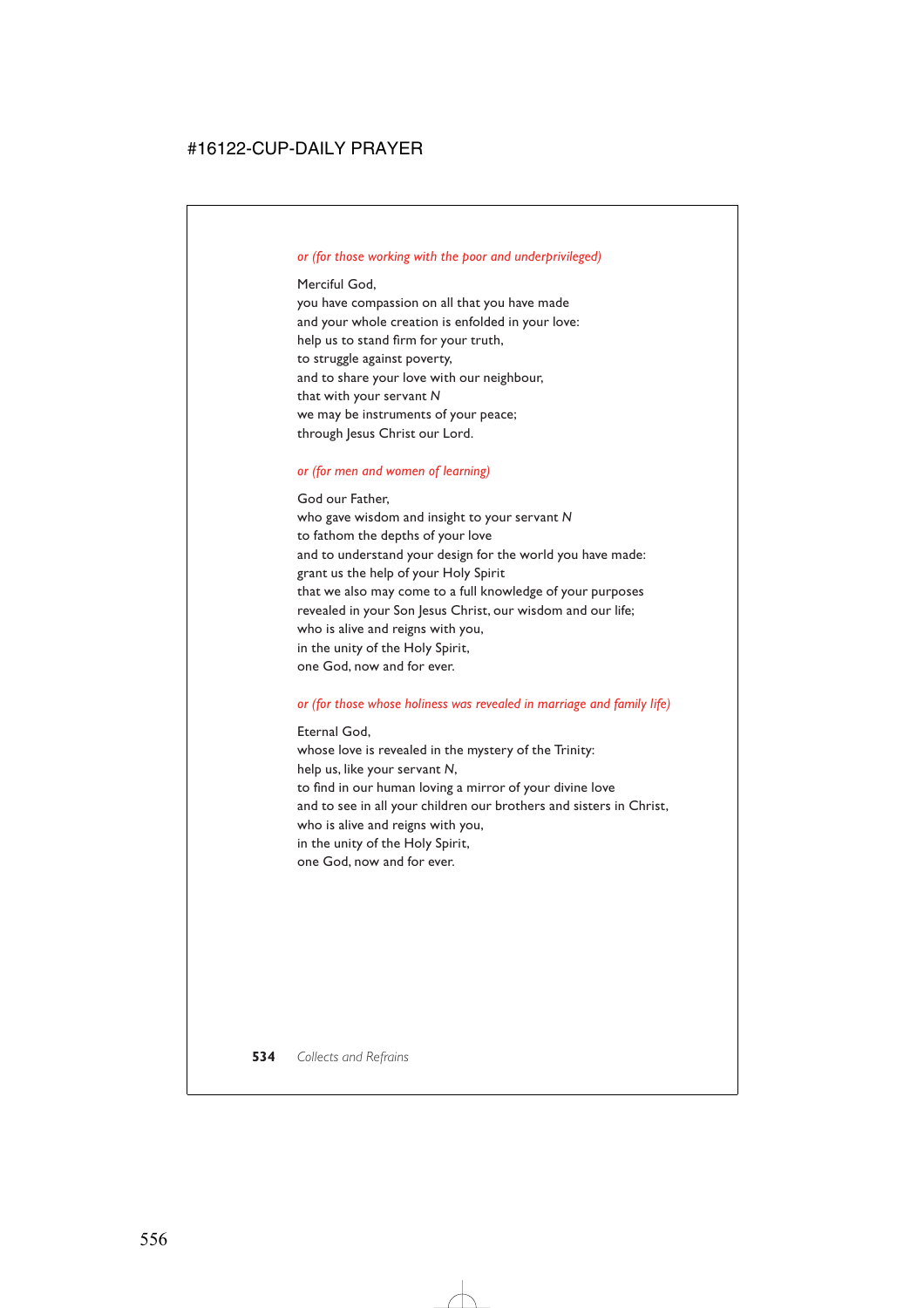# *¶ Special Occasions*

## **The Guidance of the Holy Spirit** *Red*

*At Morning Prayer, canticle 40 (page 591) may be said. At Evening Prayer, canticle 58 (page 615) may be said.*

### *Benedictus*

I will pour out my Spirit on the earth and everyone who calls on the name of the Lord shall be saved. [Alleluia.]

### *Magnificat*

The Lord is the Spirit, and where the Spirit of the Lord is, there is freedom. [Alleluia.]

### *Collect*

God, who from of old taught the hearts of your faithful people by sending to them the light of your Holy Spirit: grant us by the same Spirit to have a right judgement in all things and evermore to rejoice in his holy comfort; through the merits of Christ Jesus our Saviour.

### *(or)*

Almighty God, you have given your Holy Spirit to the Church to lead us into all truth: bless with the Spirit's grace and presence the members of this (*synod/PCC etc.*); keep *us/them* steadfast in faith and united in love, that *we/they* may manifest your glory and prepare the way of your kingdom; through Jesus Christ our Lord.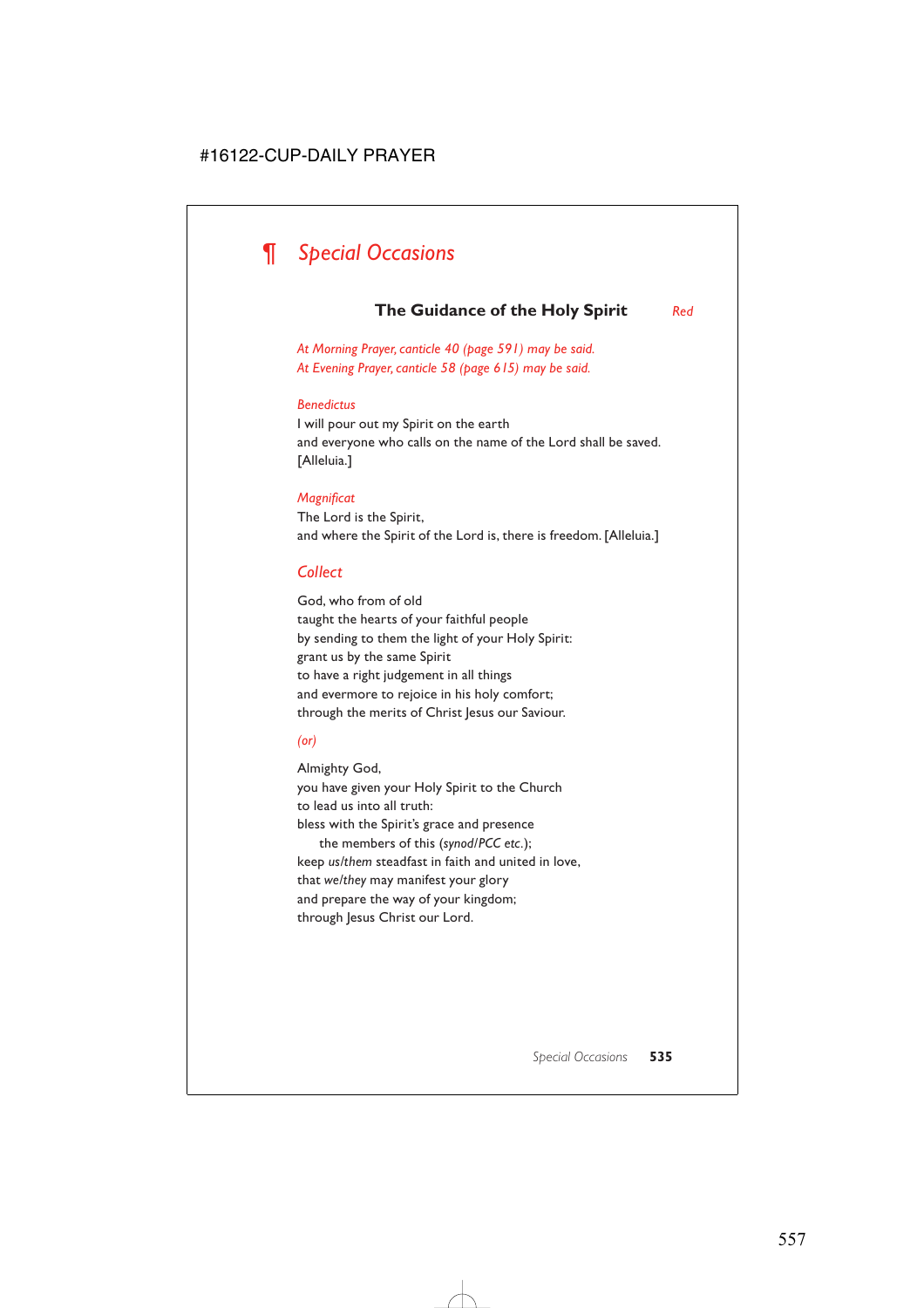## **Harvest Thanksgiving** *Green*

*Harvest Thanksgiving may be celebrated on a Sunday and may replace the provision for that day, provided it does not supersede any Principal Feast or Festival.*

*At Morning Prayer, canticle 22 (page 573) may be said. At Evening Prayer, canticle 69 (page 627) may be said.*

### *Benedictus*

Consider the lilies of the field, yet even Solomon in all his glory was not clothed like one of these.

### *Magnificat*

He scatters abroad, he gives to the poor; his righteousness endures for ever.

## *Collect*

Eternal God, you crown the year with your goodness and you give us the fruits of the earth in their season: grant that we may use them to your glory, for the relief of those in need and for our own well-being; through Jesus Christ our Lord.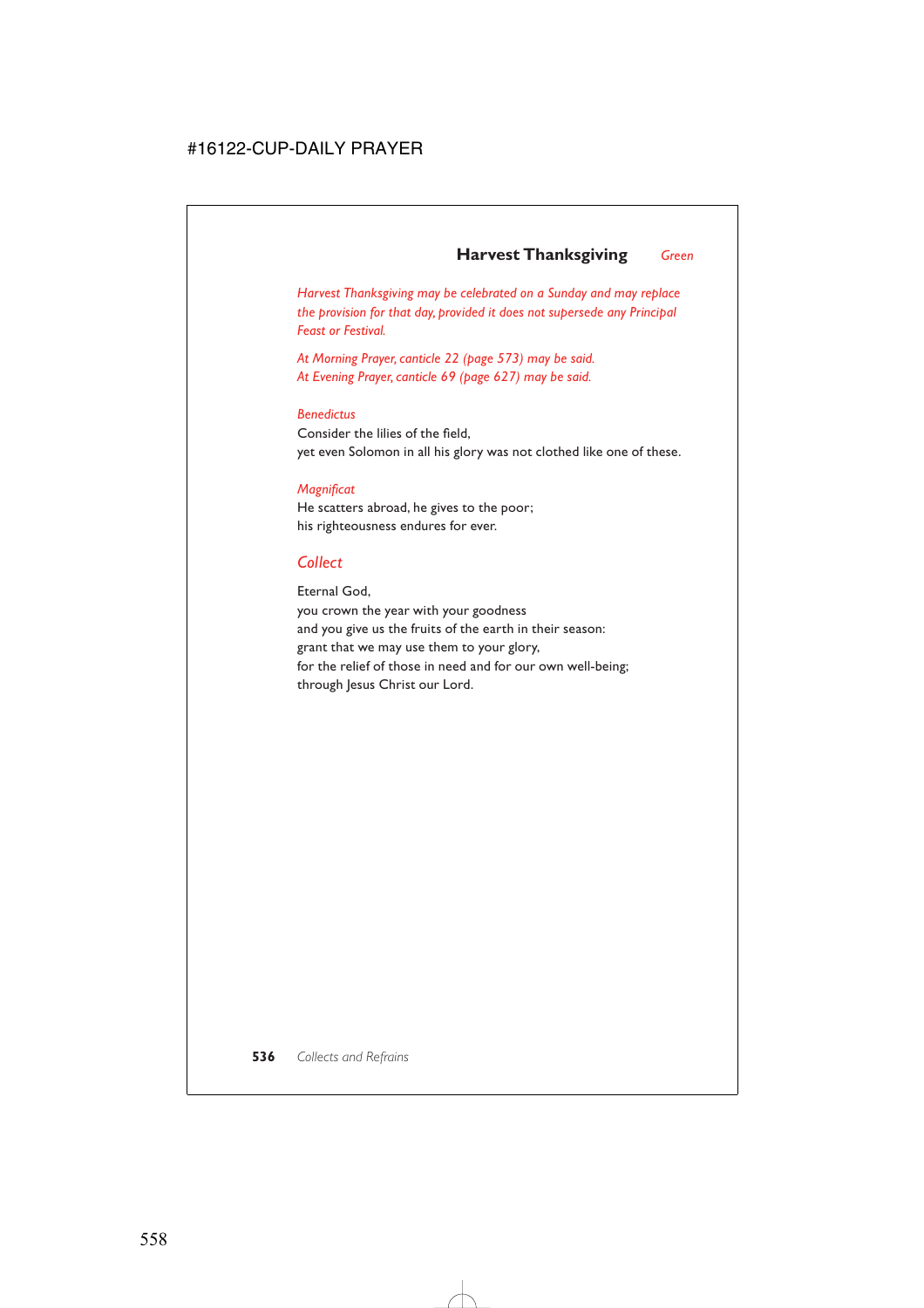## **Rogation Days** *White*

*At Morning Prayer, canticle 22 (page 573) may be said. At Evening Prayer, canticle 69 (page 627) may be said.*

### *Benedictus*

Have faith in God, and whatever you ask for in prayer will be yours. Alleluia.

### *Magnificat*

Everyone who asks receives, and everyone who searches finds. Alleluia.

## *Collect*

Almighty God, whose will it is that the earth and the sea should bear fruit in due season: bless the labours of those who work on land and sea, grant us a good harvest and the grace always to rejoice in your fatherly care; through Jesus Christ our Lord.

### *(or)*

Almighty God and Father, you have so ordered our life

that we are dependent on one another: prosper those engaged in commerce and industry and direct their minds and hands that they may rightly use your gifts in the service of others; through Jesus Christ our Lord.

### *(or)*

God our Father,

you never cease the work you have begun and prosper with your blessing all human labour: make us wise and faithful stewards of your gifts that we may serve the common good, maintain the fabric of our world and seek that justice where all may share

the good things you pour upon us; through Jesus Christ our Lord.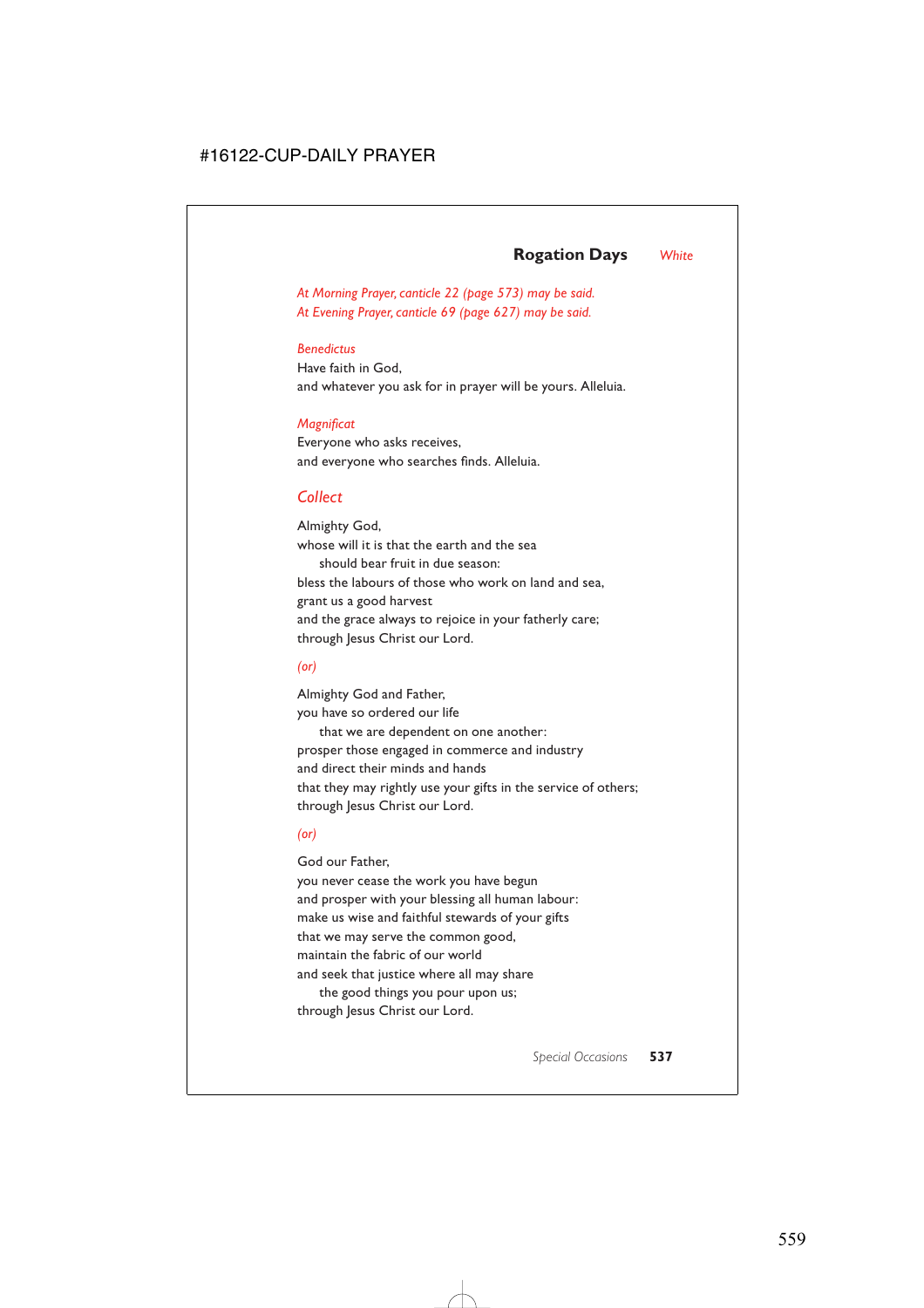# **Mission and Evangelism** *Colour of*

*the Season*

*At Morning Prayer, canticle 29 (page 580) may be said. At Evening Prayer, canticle 63 (page 621) may be said.*

### *Benedictus*

You are the light of the world. A city built on a hill cannot be hid. [Alleluia.]

### *Magnificat*

Go and make disciples of all nations, baptizing them in the name of the Father and of the Son and of the Holy Spirit. [Alleluia.]

### *Collect*

Almighty God, who called your Church to witness that you were in Christ reconciling the world to yourself: help us to proclaim the good news of your love, that all who hear it may be drawn to you; through him who was lifted up on the cross, and reigns with you in the unity of the Holy Spirit, one God, now and for ever.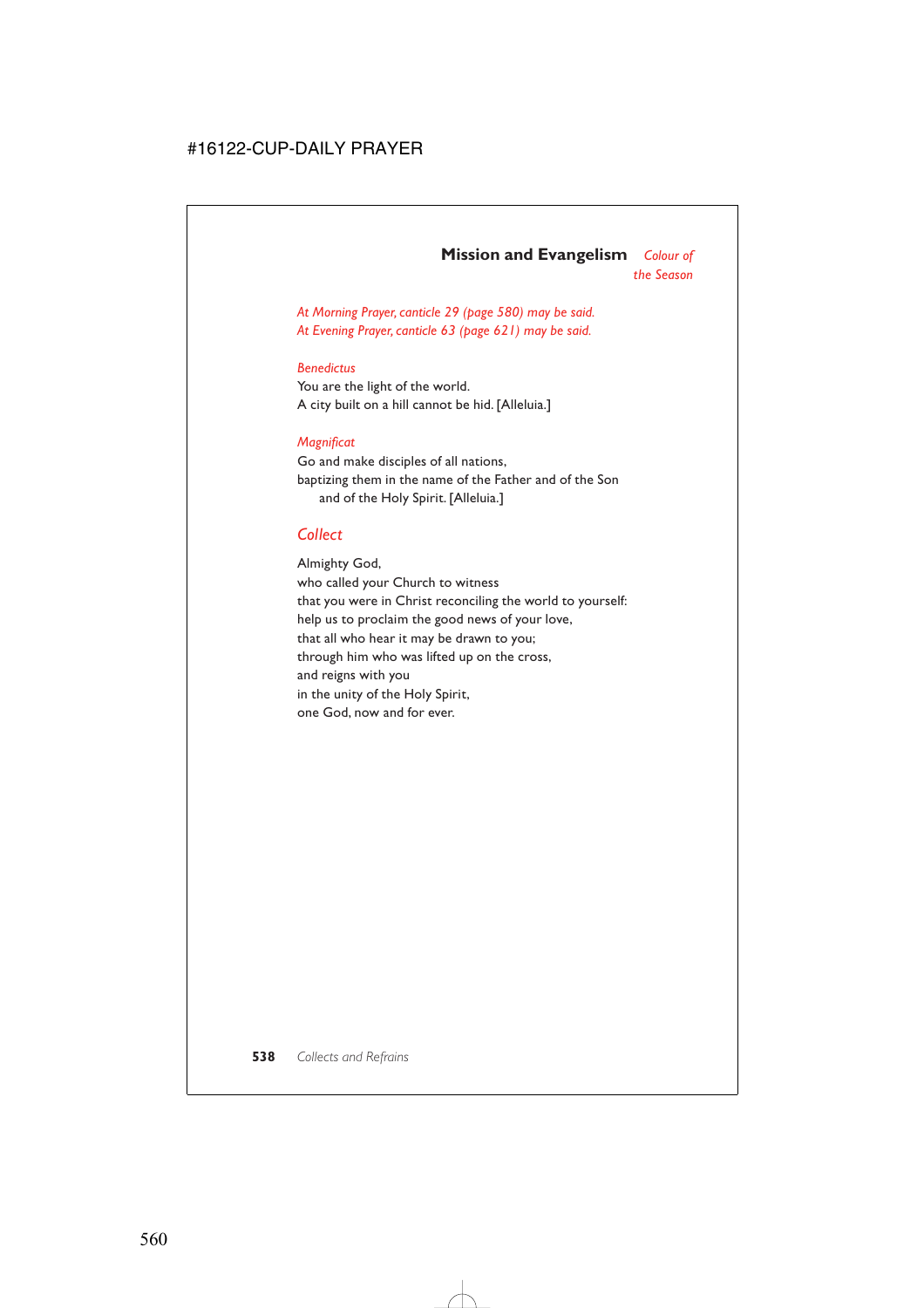# **The Unity of the Church** *Colour of the Season*

*At Morning Prayer, canticle 32 (page 583) may be said. At Evening Prayer, canticle 60 (page 618) may be said.*

#### *Benedictus*

This is the message that we have heard from the beginning, that we should love one another. [Alleluia.]

#### *Magnificat*

Christ is our peace, who has made us one and has broken down the barriers which divided us. [Alleluia.]

## *Collect*

Heavenly Father, you have called us in the Body of your Son Jesus Christ to continue his work of reconciliation and reveal you to the world: forgive us the sins which tear us apart; give us the courage to overcome our fears and to seek that unity which is your gift and your will; through Jesus Christ our Lord.

#### *(or)*

Lord Jesus Christ, who said to your apostles, 'Peace I leave with you, my peace I give to you': look not on our sins but on the faith of your Church and grant it the peace and unity of your kingdom; where you are alive and reign with the Father in the unity of the Holy Spirit, one God, now and for ever.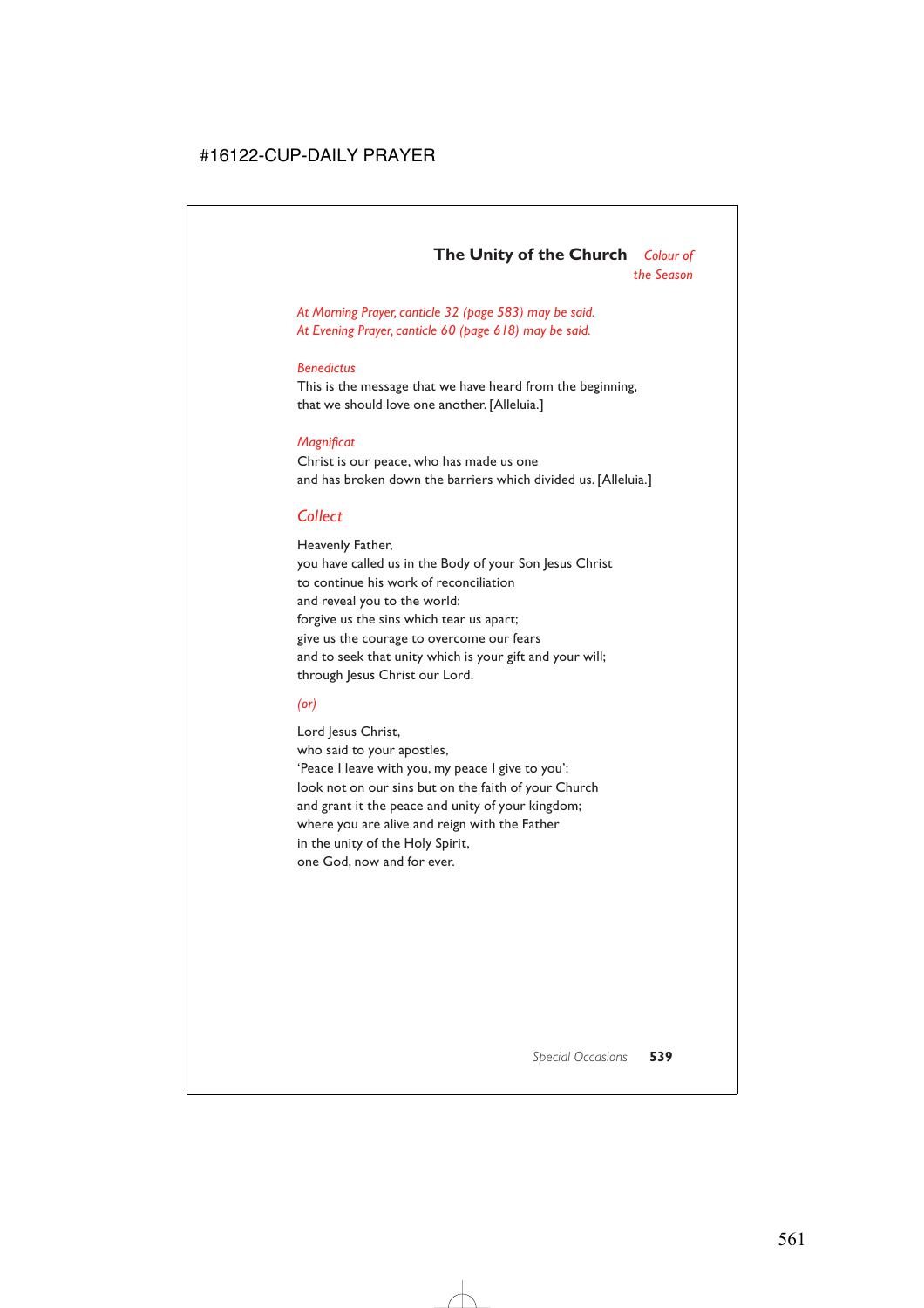*At Morning Prayer, canticle 24 (page 575) may be said. At Evening Prayer, canticle 57 (page 614) may be said.*

#### *Benedictus*

Peace I leave with you, my own peace I give you; do not let your hearts be troubled or afraid. [Alleluia.]

#### *Magnificat*

Live with one another in peace, and the God of peace will be with you. [Alleluia.]

### *Collect*

Almighty God,

from whom all thoughts of truth and peace proceed: kindle, we pray, in the hearts of all, the true love of peace and guide with your pure and peaceable wisdom those who take counsel for the nations of the earth that in tranquillity your kingdom may go forward, till the earth is filled with the knowledge of your love; through Jesus Christ our Lord.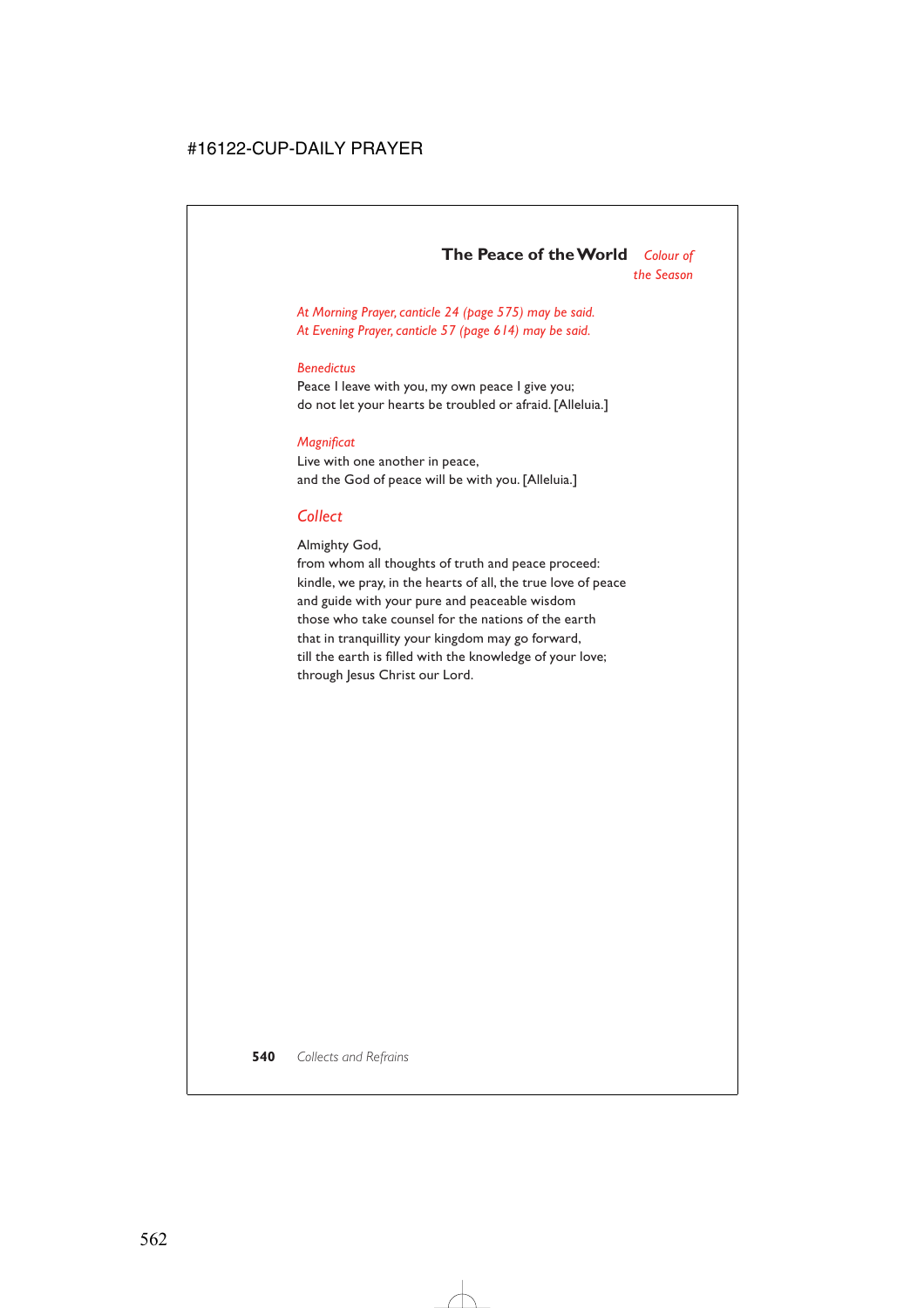# **Social Justice and Responsibility** *Colour of*

*the Season* 

*At Morning Prayer, canticle 33 (page 584) may be said. At Evening Prayer, canticle 53 (page 606) may be said.*

#### *Benedictus*

Blessed are the merciful, for they will receive mercy. [Alleluia.]

#### *Magnificat*

Blessed are the meek, for they will inherit the earth. [Alleluia.]

# *Collect*

Eternal God, in whose perfect realm no sword is drawn but the sword of righteousness, and no strength known but the strength of love: so guide and inspire the work of those who seek your kingdom that all your people may find their security in that love which casts out fear and in the fellowship revealed to us in Jesus Christ our Saviour.

#### *(or)*

Almighty and eternal God, to whom we must all give account: guide with your Spirit the … of this (*city, society, etc.*), that *we/they* may be faithful to the mind of Christ and seek in all *our/their* purposes to enrich our common life; through Jesus Christ our Lord.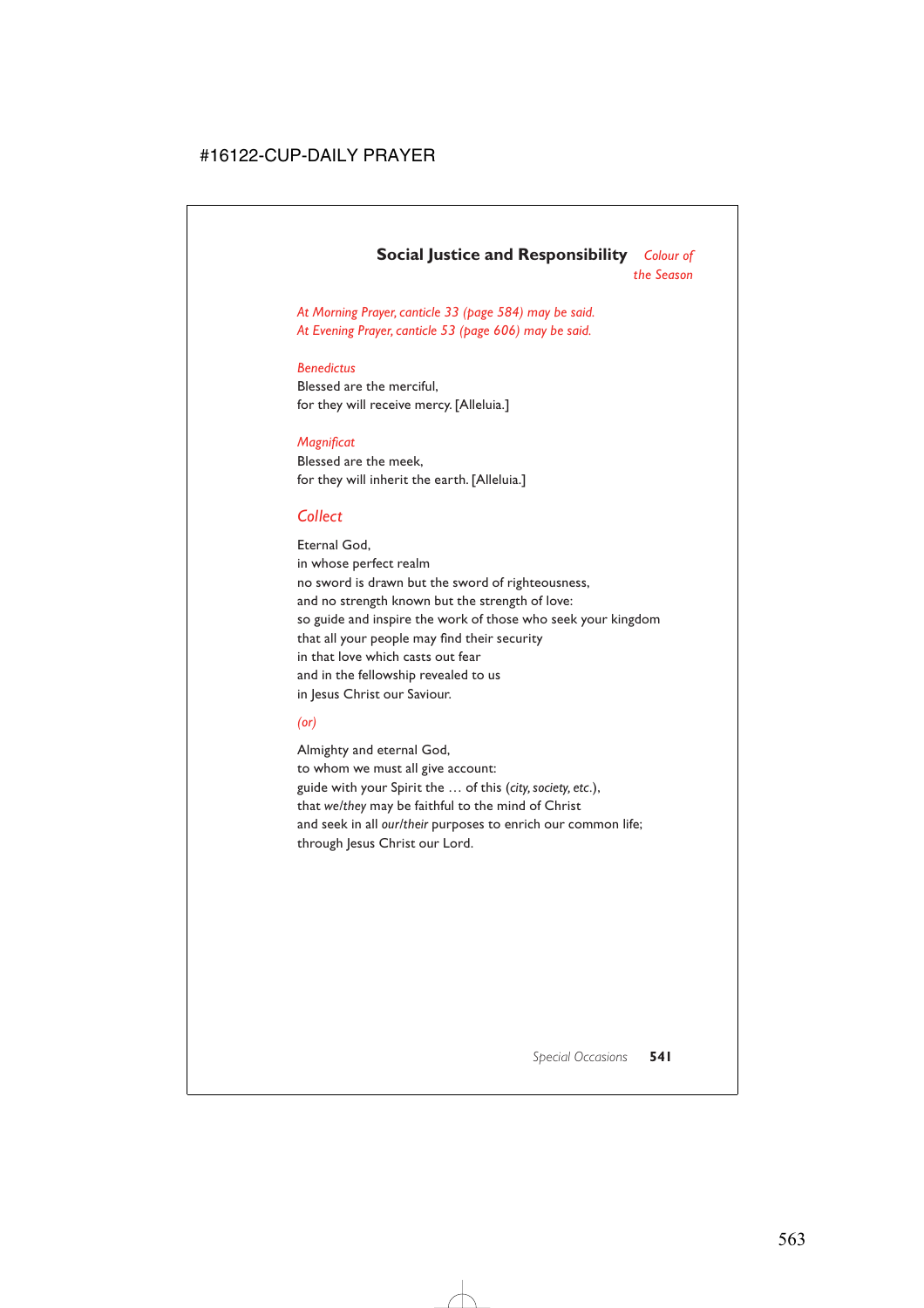# **Ministry (including Ember Days)** *Red or*

*At Morning Prayer, canticle 31 (page 582) may be said. At Evening Prayer, canticle 67 (page 625) may be said.*

#### *Benedictus*

Whoever wishes to become great among you must be your servant, and whoever wishes to be first among you must be the servant of all. [Alleluia.]

#### *Magnificat*

Jesus said, Do you love me? Then feed my sheep. [Alleluia.]

# *Collect*

#### *(for the ministry of all Christian people)*

Almighty and everlasting God, by whose Spirit the whole body of the Church is governed and sanctified: hear our prayer which we offer for all your faithful people, that in their vocation and ministry they may serve you in holiness and truth to the glory of your name; through our Lord and Saviour Jesus Christ.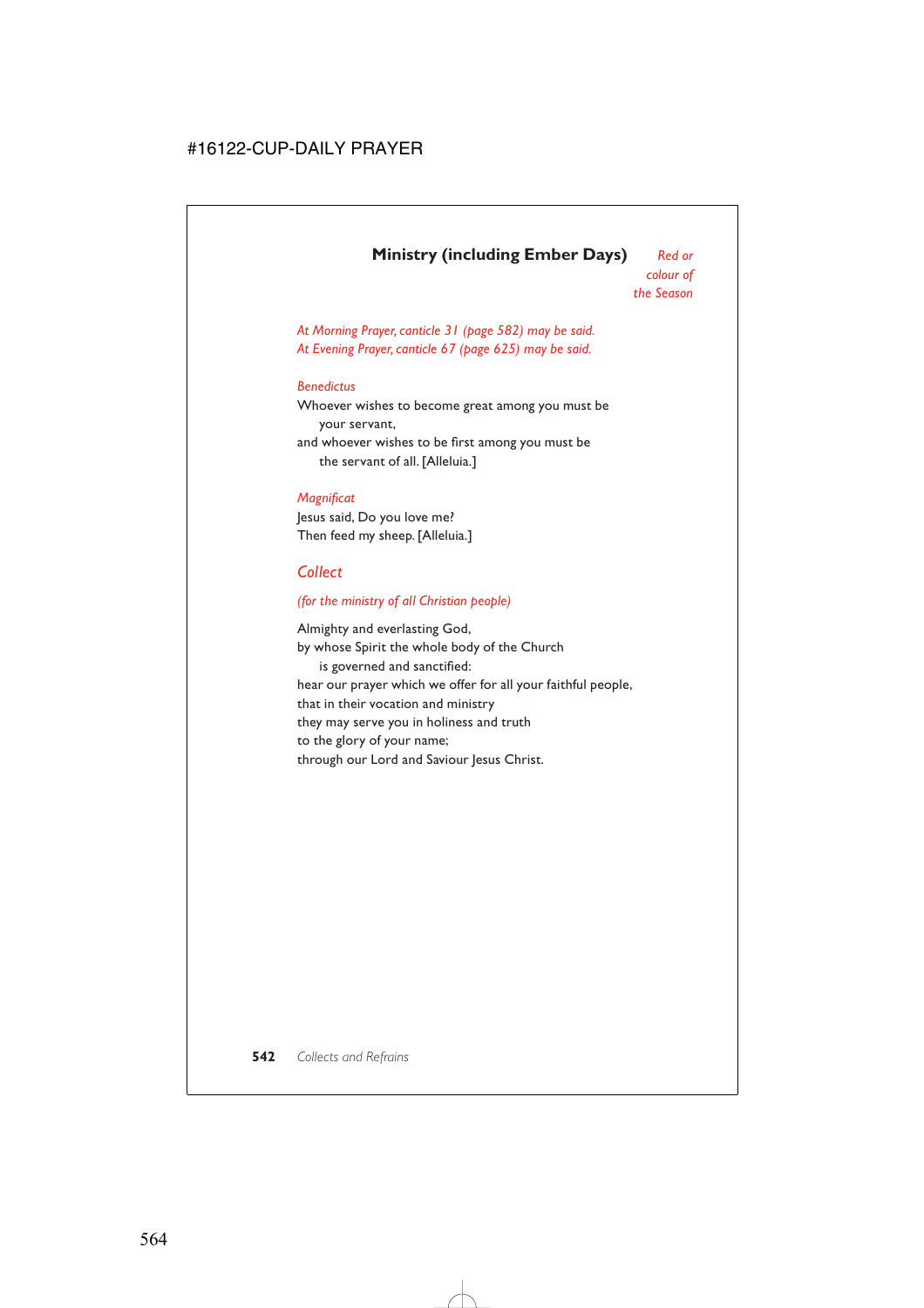#### *or (for those to be ordained)*

Almighty God, the giver of all good gifts, by your Holy Spirit you have appointed

various orders of ministry in the Church: look with mercy on your servants

now called to be deacons and priests; maintain them in truth and renew them in holiness, that by word and good example they may faithfully serve you to the glory of your name and the benefit of your Church; through the merits of our Saviour Jesus Christ.

#### *or (for vocations)*

Almighty God,

you have entrusted to your Church a share in the ministry of your Son our great high priest: inspire by your Holy Spirit the hearts of many to offer themselves for the ministry of your Church, that strengthened by his power, they may work for the increase of your kingdom and set forward the eternal praise of your name; through Jesus Christ our Lord.

#### *or (for the inauguration of a new ministry)*

God our Father, Lord of all the world, through your Son you have called us into the fellowship of your universal Church: hear our prayer for your faithful people that in their vocation and ministry each may be an instrument of your love, and give to your servant *N* now to be *(installed, inducted, etc.)* the needful gifts of grace; through our Lord and Saviour Jesus Christ.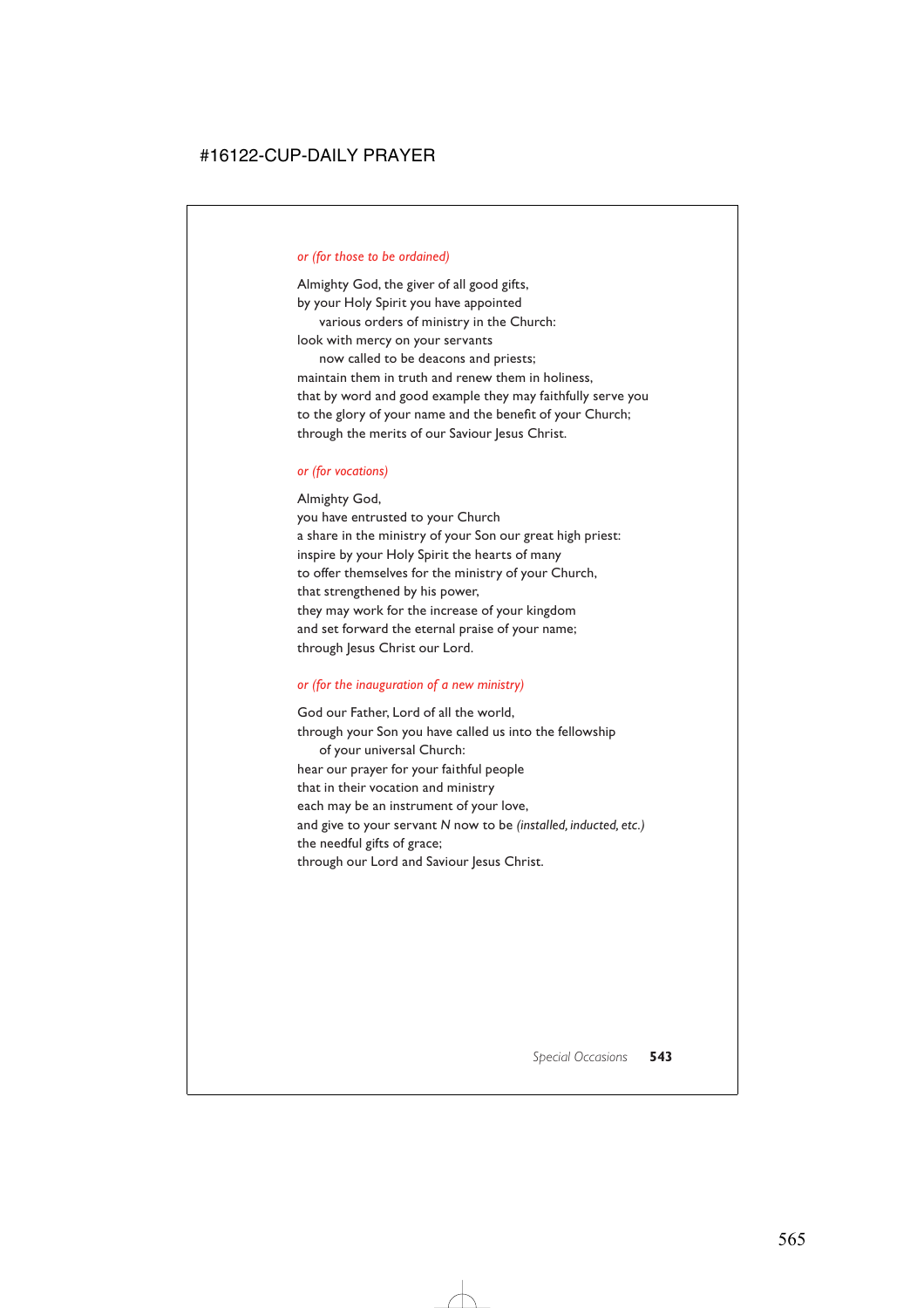### **In Time of Trouble** *Colour of the Season*

*At Morning Prayer, canticle 42 (page 593) may be said. At Evening Prayer, canticle 73 (page 631) may be said.*

#### *Benedictus*

Jesus said, Why are you afraid? Have you still no faith? And they were filled with great awe and wonder.

#### *Magnificat*

Jesus said, In the world you face persecution. But take courage; I have overcome the world!

# *Collect*

Sovereign God, the defence of those who trust in you and the strength of those who suffer: look with mercy on our affliction and deliver us through our mighty Saviour Jesus Christ.